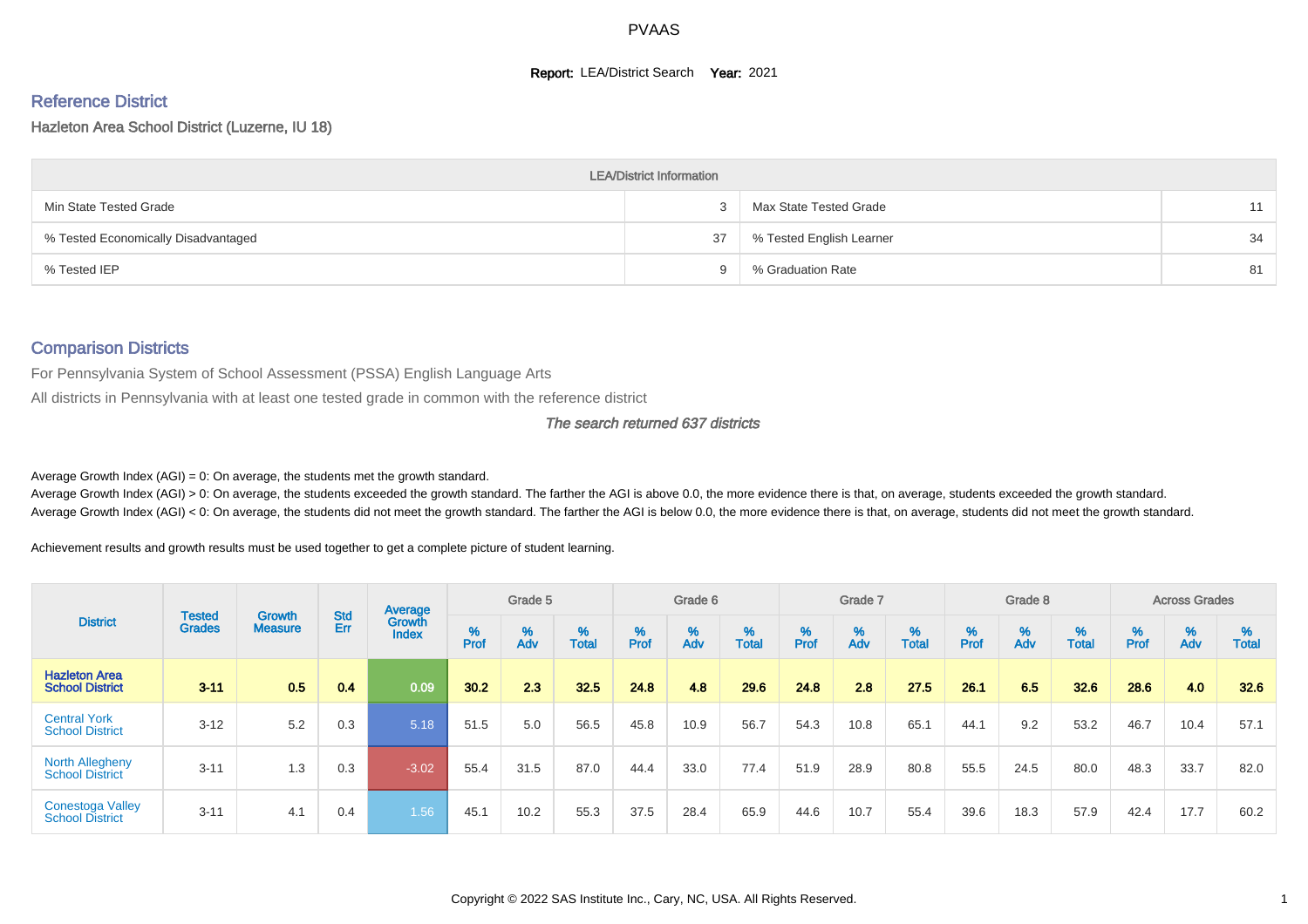| <b>District</b>                                                                | <b>Tested</b> | <b>Growth</b>  | <b>Std</b> | <b>Average</b>  |           | Grade 5  |                   |                  | Grade 6  |                   |           | Grade 7  |                   |                  | Grade 8  |                   |                  | <b>Across Grades</b> |                   |
|--------------------------------------------------------------------------------|---------------|----------------|------------|-----------------|-----------|----------|-------------------|------------------|----------|-------------------|-----------|----------|-------------------|------------------|----------|-------------------|------------------|----------------------|-------------------|
|                                                                                | <b>Grades</b> | <b>Measure</b> | Err        | Growth<br>Index | %<br>Prof | %<br>Adv | %<br><b>Total</b> | %<br><b>Prof</b> | %<br>Adv | %<br><b>Total</b> | %<br>Prof | %<br>Adv | %<br><b>Total</b> | %<br><b>Prof</b> | %<br>Adv | %<br><b>Total</b> | %<br><b>Prof</b> | %<br>Adv             | %<br><b>Total</b> |
| <b>Hazleton Area</b><br><b>School District</b>                                 | $3 - 11$      | 0.5            | 0.4        | 0.09            | 30.2      | 2.3      | 32.5              | 24.8             | 4.8      | 29.6              | 24.8      | 2.8      | 27.5              | 26.1             | 6.5      | 32.6              | 28.6             | 4.0                  | 32.6              |
| <b>Spring-Ford Area</b><br><b>School District</b>                              | $3 - 11$      | 2.9            | 0.3        | 4.35            | 62.0      | 13.4     | 75.4              | 51.9             | 27.2     | 79.1              | 52.7      | 21.3     | 74.0              | 52.4             | 21.8     | 74.2              | 51.9             | 24.7                 | 76.6              |
| <b>South Western</b><br><b>School District</b>                                 | $3 - 12$      | 0.9            | 0.4        | $-4.30$         | 49.8      | 9.7      | 59.5              | 38.7             | 21.6     | 60.3              | 37.1      | 5.7      | 42.8              | 46.5             | 7.4      | 53.9              | 43.5             | 12.7                 | 56.2              |
| <b>Souderton Area</b><br><b>School District</b>                                | $3 - 11$      | $-0.1$         | 0.3        | $-5.82$         | 56.4      | 17.7     | 74.1              | 48.0             | 16.2     | 64.2              | 56.6      | 10.1     | 66.8              | 47.3             | 11.1     | 58.4              | 50.2             | 17.4                 | 67.7              |
| <b>North Penn School</b><br><b>District</b>                                    | $3 - 11$      | 1.5            | 0.2        | $-4.25$         | 53.0      | 12.7     | 65.7              | 41.4             | 33.0     | 74.4              | 53.7      | 13.2     | 66.9              | 48.2             | 18.4     | 66.7              | 47.4             | 19.9                 | 67.3              |
| <b>Lower Merion</b><br><b>School District</b>                                  | $3 - 11$      | 1.5            | 0.3        | $-0.93$         | 56.1      | 29.4     | 85.5              | 43.9             | 40.6     | 84.5              | 54.5      | 29.1     | 83.6              | 49.4             | 29.4     | 78.8              | 47.8             | 36.9                 | 84.6              |
| <b>Armstrong School</b><br><b>District</b>                                     | $3 - 11$      | 3.2            | 0.3        | 2.49            | 46.0      | 6.3      | 52.3              | 44.4             | 17.4     | 61.8              | 48.7      | 8.8      | 57.5              | 45.3             | 11.5     | 56.8              | 45.4             | 12.6                 | 58.0              |
| <b>Upper Saint Clair</b><br><b>School District</b>                             | $3 - 11$      | 2.6            | 0.4        | $-1.04$         | 49.8      | 35.9     | 85.7              | 47.4             | 39.0     | 86.5              | 58.5      | 31.1     | 89.6              | 48.7             | 42.2     | 90.9              | 46.0             | 42.0                 | 88.0              |
| <b>Mifflin County</b><br><b>School District</b>                                | $3 - 11$      | 2.7            | 0.4        | 1.34            | 49.5      | 8.0      | 57.4              | 35.1             | 15.2     | 50.3              | 45.2      | 7.3      | 52.5              | 40.4             | 4.9      | 45.3              | 40.4             | 9.0                  | 49.4              |
| <b>Circle Of Seasons</b><br><b>Charter School</b>                              | $3 - 8$       | 11.4           | 1.3        | 3.16            | 65.7      | 11.4     | 77.1              | 50.0             | 20.0     | 70.0              | 44.4      | 19.4     | 63.9              |                  |          |                   | 50.8             | 18.6                 | 69.5              |
| <b>Millcreek Township</b><br><b>School District</b>                            | $3 - 11$      | 2.0            | 0.3        | $-0.09$         | 49.1      | 17.2     | 66.3              | 43.6             | 22.3     | 66.0              | 46.9      | 17.3     | 64.2              | 44.9             | 17.2     | 62.1              | 45.8             | 19.9                 | 65.8              |
| <b>Saucon Valley</b><br><b>School District</b>                                 | $3 - 11$      | 3.7            | 0.6        | $-0.12$         | 50.8      | 21.0     | 71.8              | 43.6             | 21.5     | 65.1              | 42.4      | 18.0     | 60.4              | 50.0             | 20.2     | 70.2              | 42.6             | 23.9                 | 66.5              |
| <b>Bedford Area</b><br><b>School District</b>                                  | $3 - 11$      | 5.0            | 0.6        | 3.94            | 54.2      | 3.4      | 57.6              | 37.1             | 16.4     | 53.4              | 44.8      | 13.8     | 58.6              | 42.8             | 12.2     | 55.0              | 46.2             | 12.2                 | 58.4              |
| Wissahickon<br><b>School District</b>                                          | $3 - 10$      | 2.9            | 0.3        | 1.29            | 58.6      | 18.8     | 77.4              | 42.2             | 37.2     | 79.4              | 56.8      | 19.3     | 76.1              | 49.3             | 28.5     | 77.8              | 49.2             | 28.7                 | 77.9              |
| <b>Memphis Street</b><br><b>Academy Charter</b><br>School @ JP<br><b>Jones</b> | $5 - 8$       | 4.3            | 0.8        | $-0.02$         | 13.3      | 0.0      | 13.3              | 12.9             | 0.0      | 12.9              | 21.3      | 1.6      | 23.0              | 18.0             | 0.0      | 18.0              | 16.6             | 0.6                  | 17.2              |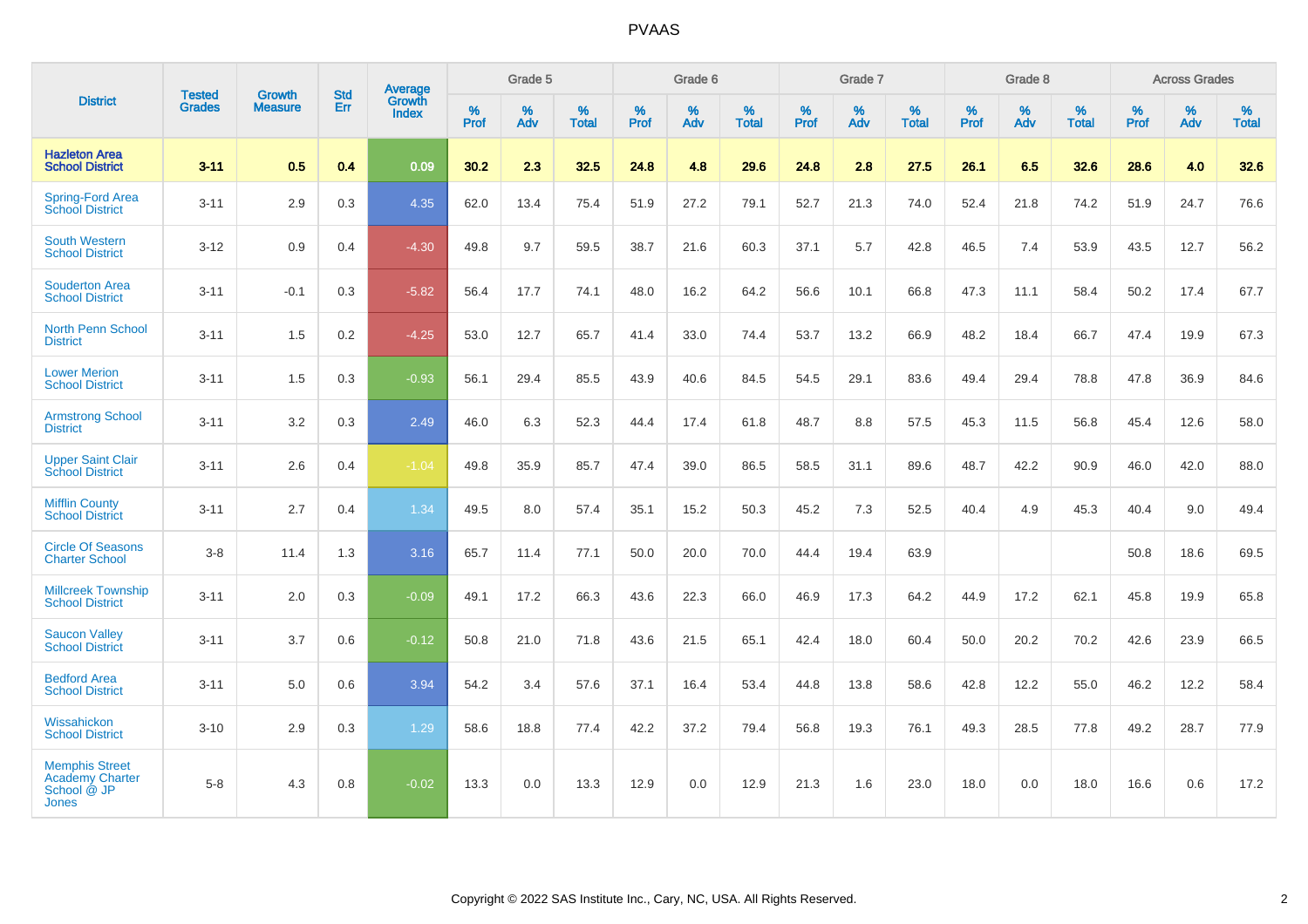|                                                                        | <b>Tested</b> | <b>Growth</b>  | <b>Std</b> | Average                       |           | Grade 5  |                   |           | Grade 6  |                   |           | Grade 7  |                   |           | Grade 8  |                   |           | <b>Across Grades</b> |                   |
|------------------------------------------------------------------------|---------------|----------------|------------|-------------------------------|-----------|----------|-------------------|-----------|----------|-------------------|-----------|----------|-------------------|-----------|----------|-------------------|-----------|----------------------|-------------------|
| <b>District</b>                                                        | <b>Grades</b> | <b>Measure</b> | Err        | <b>Growth</b><br><b>Index</b> | %<br>Prof | %<br>Adv | %<br><b>Total</b> | %<br>Prof | %<br>Adv | %<br><b>Total</b> | %<br>Prof | %<br>Adv | %<br><b>Total</b> | %<br>Prof | %<br>Adv | %<br><b>Total</b> | %<br>Prof | %<br>Adv             | %<br><b>Total</b> |
| <b>Hazleton Area</b><br><b>School District</b>                         | $3 - 11$      | 0.5            | 0.4        | 0.09                          | 30.2      | 2.3      | 32.5              | 24.8      | 4.8      | 29.6              | 24.8      | 2.8      | 27.5              | 26.1      | 6.5      | 32.6              | 28.6      | 4.0                  | 32.6              |
| <b>South Fayette</b><br><b>Township School</b><br><b>District</b>      | $3 - 11$      | 1.9            | 0.4        | $-1.71$                       | 60.2      | 23.2     | 83.4              | 44.7      | 39.0     | 83.7              | 56.4      | 27.0     | 83.4              | 46.8      | 40.6     | 87.4              | 49.6      | 35.9                 | 85.4              |
| Canon-Mcmillan<br><b>School District</b>                               | $3 - 11$      | 2.0            | 0.3        | $-0.84$                       | 60.2      | 11.0     | 71.3              | 41.6      | 31.2     | 72.8              | 51.6      | 18.2     | 69.7              | 56.9      | 17.7     | 74.6              | 50.9      | 21.6                 | 72.5              |
| <b>Line Mountain</b><br><b>School District</b>                         | $3 - 11$      | 5.9            | 0.7        | 1.90                          | 43.9      | 13.6     | 57.6              | 43.1      | 23.6     | 66.7              | 48.0      | 21.4     | 69.4              | 43.7      | 11.3     | 54.9              | 43.0      | 17.5                 | 60.5              |
| <b>Littlestown Area</b><br><b>School District</b>                      | $3 - 11$      | 4.6            | 0.6        | 1.56                          | 49.6      | 3.5      | 53.1              | 50.8      | 15.6     | 66.4              | 37.0      | 7.4      | 44.4              | 55.6      | 6.4      | 61.9              | 45.7      | 9.8                  | 55.5              |
| <b>Bradford Area</b><br><b>School District</b>                         | $3 - 12$      | 3.9            | 0.5        | 2.51                          | 53.6      | 11.3     | 64.9              | 40.7      | 19.2     | 59.9              | 47.0      | 11.6     | 58.6              | 46.2      | 16.0     | 62.2              | 45.7      | 15.1                 | 60.8              |
| <b>Eastern York</b><br><b>School District</b>                          | $3 - 11$      | 3.8            | 0.5        | 0.25                          | 50.9      | 9.2      | 60.1              | 49.3      | 23.0     | 72.3              | 49.4      | 23.9     | 73.3              | 50.0      | 16.1     | 66.1              | 48.6      | 16.2                 | 64.8              |
| <b>South Eastern</b><br><b>School District</b>                         | $3 - 11$      | 2.3            | 0.5        | $-2.60$                       | 55.2      | 6.3      | 61.5              | 42.2      | 16.2     | 58.4              | 48.3      | 12.9     | 61.2              | 43.6      | 10.5     | 54.1              | 46.7      | 14.1                 | 60.8              |
| <b>Crawford Central</b><br><b>School District</b>                      | $3 - 11$      | 3.3            | 0.4        | 1.65                          | 48.1      | 4.2      | 52.3              | 37.2      | 13.2     | 50.4              | 40.0      | 13.1     | 53.1              | 42.5      | 12.0     | 54.5              | 40.4      | 10.5                 | 50.9              |
| <b>Folk Arts-Cultural</b><br><b>Treasures Charter</b><br><b>School</b> | $3 - 7$       | 7.1            | 1.0        | $-1.67$                       | 50.0      | 6.8      | 56.8              | 42.2      | 37.8     | 80.0              | 52.3      | 11.4     | 63.6              |           |          |                   | 46.5      | 14.6                 | 61.1              |
| <b>Upper Merion Area</b><br><b>School District</b>                     | $3 - 11$      | 3.6            | 0.5        | 0.70                          | 55.7      | 7.0      | 62.7              | 45.2      | 26.4     | 71.6              | 53.5      | 10.8     | 64.3              | 43.3      | 14.0     | 57.3              | 47.7      | 19.3                 | 67.0              |
| <b>Homer-Center</b><br><b>School District</b>                          | $3 - 11$      | 6.3            | 0.8        | 0.67                          | 57.1      | 1.6      | 58.7              | 47.7      | 13.6     | 61.4              | 48.0      | 8.2      | 56.2              | 50.8      | 14.9     | 65.7              | 45.3      | 11.7                 | 56.9              |
| <b>Exeter Township</b><br><b>School District</b>                       | $3 - 11$      | 3.1            | 0.4        | $-0.09$                       | 49.8      | 11.2     | 61.0              | 44.2      | 26.3     | 70.5              | 49.4      | 9.5      | 58.9              | 44.3      | 14.6     | 59.0              | 46.4      | 15.0                 | 61.4              |
| <b>Northern York</b><br><b>County School</b><br><b>District</b>        | $3 - 11$      | 0.6            | 0.4        | $-4.14$                       | 53.3      | 9.4      | 62.7              | 39.4      | 14.4     | 53.8              | 44.9      | 8.2      | 53.1              | 39.9      | 7.2      | 47.1              | 44.2      | 12.9                 | 57.1              |
| <b>Curwensville Area</b><br><b>School District</b>                     | $3 - 11$      | 4.2            | 0.8        | $-2.07$                       | 46.3      | 19.5     | 65.8              | 40.0      | 30.0     | 70.0              | 43.7      | 18.3     | 62.0              | 62.0      | 8.4      | 70.4              | 48.5      | 17.9                 | 66.4              |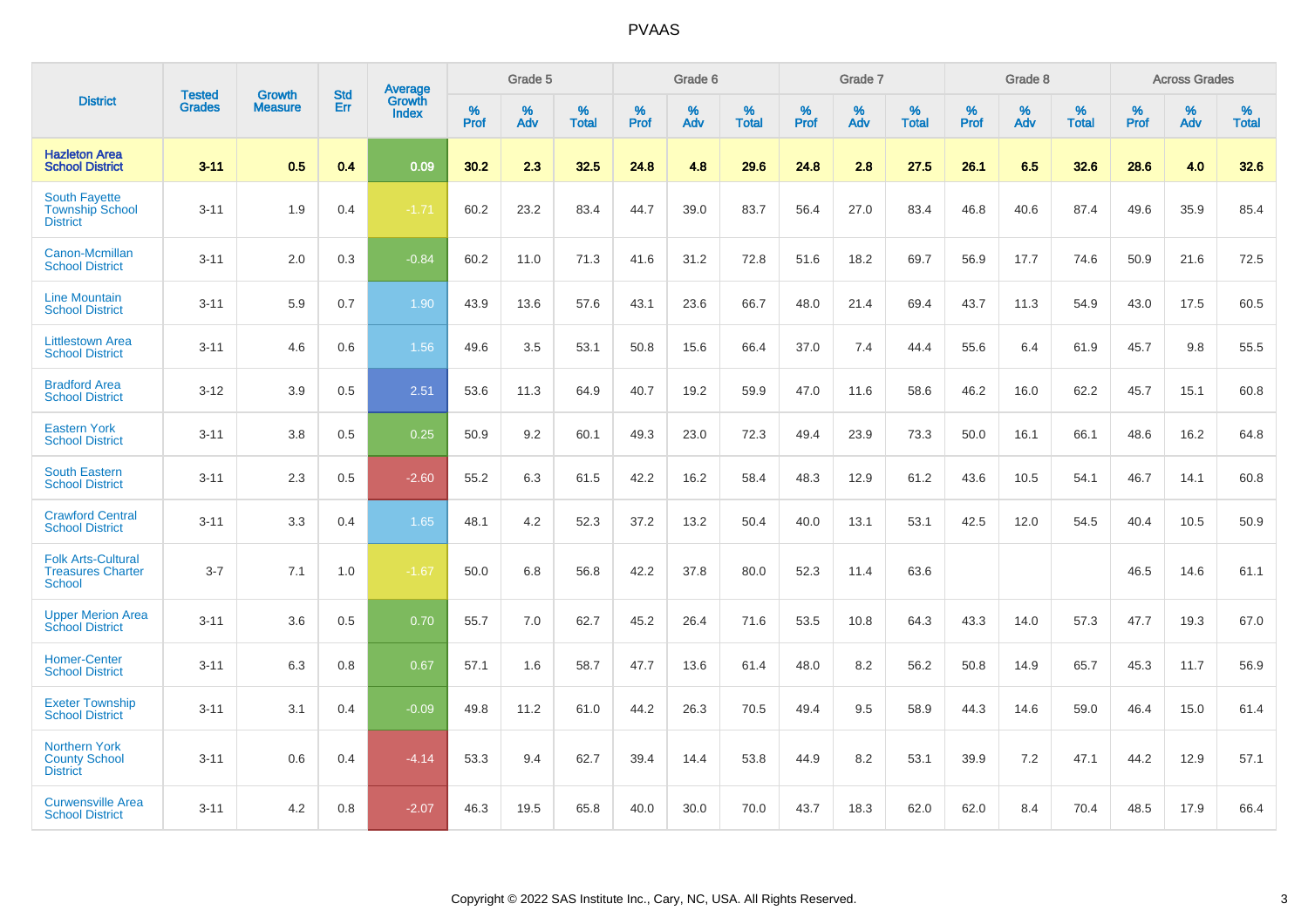| <b>District</b>                                              | <b>Tested</b> | <b>Growth</b>  | <b>Std</b> | <b>Average</b>         |           | Grade 5  |                   |           | Grade 6  |                   |           | Grade 7  |                   |           | Grade 8  |                   |           | <b>Across Grades</b> |                   |
|--------------------------------------------------------------|---------------|----------------|------------|------------------------|-----------|----------|-------------------|-----------|----------|-------------------|-----------|----------|-------------------|-----------|----------|-------------------|-----------|----------------------|-------------------|
|                                                              | <b>Grades</b> | <b>Measure</b> | Err        | Growth<br><b>Index</b> | %<br>Prof | %<br>Adv | %<br><b>Total</b> | %<br>Prof | %<br>Adv | %<br><b>Total</b> | %<br>Prof | %<br>Adv | %<br><b>Total</b> | %<br>Prof | %<br>Adv | %<br><b>Total</b> | %<br>Prof | %<br>Adv             | %<br><b>Total</b> |
| <b>Hazleton Area</b><br><b>School District</b>               | $3 - 11$      | 0.5            | 0.4        | 0.09                   | 30.2      | 2.3      | 32.5              | 24.8      | 4.8      | 29.6              | 24.8      | 2.8      | 27.5              | 26.1      | 6.5      | 32.6              | 28.6      | 4.0                  | 32.6              |
| <b>Glendale School</b><br><b>District</b>                    | $3 - 10$      | 3.8            | 0.9        | $-1.43$                | 50.0      | 12.5     | 62.5              | 40.7      | 24.1     | 64.8              | 44.6      | 20.0     | 64.6              | 44.9      | 14.3     | 59.2              | 47.2      | 15.2                 | 62.4              |
| <b>West Perry School</b><br><b>District</b>                  | $3 - 11$      | 3.7            | 0.5        | 1.36                   | 45.0      | 8.7      | 53.7              | 41.7      | 21.8     | 63.5              | 44.2      | 7.9      | 52.1              | 53.3      | 13.3     | 66.7              | 44.0      | 14.2                 | 58.2              |
| <b>Smethport Area</b><br><b>School District</b>              | $3 - 12$      | 6.2            | 0.8        | 2.05                   | 54.0      | 8.0      | 62.0              | 43.3      | 21.7     | 65.0              | 33.8      | 9.2      | 43.1              | 46.9      | 12.5     | 59.4              | 41.6      | 15.0                 | 56.6              |
| Downingtown Area<br><b>School District</b>                   | $3 - 11$      | $-0.3$         | 0.4        | $-6.66$                | 56.2      | 27.7     | 83.8              | 42.9      | 39.9     | 82.8              | 53.8      | 24.3     | 78.0              | 49.8      | 32.5     | 82.3              | 49.4      | 33.5                 | 82.9              |
| <b>State College Area</b><br><b>School District</b>          | $3 - 11$      | 1.7            | 0.4        | $-0.30$                | 58.6      | 18.2     | 76.8              | 47.1      | 26.1     | 73.2              | 62.2      | 15.2     | 77.4              | 47.5      | 16.5     | 64.0              | 50.8      | 22.8                 | 73.6              |
| New Hope-<br><b>Solebury School</b><br><b>District</b>       | $3 - 11$      | 2.7            | 0.6        | $-0.64$                | 63.4      | 11.8     | 75.3              | 46.1      | 25.5     | 71.6              | 50.0      | 22.9     | 72.9              | 60.2      | 25.9     | 86.1              | 51.8      | 23.2                 | 75.0              |
| <b>Montour School</b><br><b>District</b>                     | $3 - 11$      | 2.4            | 0.5        | $-2.17$                | 61.9      | 17.1     | 79.0              | 49.0      | 25.0     | 74.0              | 46.2      | 29.7     | 75.9              | 51.0      | 22.5     | 73.5              | 49.5      | 25.4                 | 74.9              |
| <b>Harrisburg City</b><br><b>School District</b>             | $3 - 11$      | 1.6            | 0.4        | $-3.71$                | 6.5       | 0.3      | 6.7               | 14.5      | 1.7      | 16.2              | 15.4      | 1.9      | 17.3              | 20.3      | 2.1      | 22.4              | 12.6      | 1.0                  | 13.6              |
| <b>Penncrest School</b><br><b>District</b>                   | $3 - 11$      | 2.8            | 0.5        | $-2.07$                | 37.4      | 10.6     | 48.0              | 39.5      | 19.2     | 58.7              | 38.5      | 6.5      | 45.0              | 35.0      | 10.2     | 45.2              | 39.6      | 11.2                 | 50.7              |
| <b>Central Dauphin</b><br><b>School District</b>             | $3 - 11$      | 1.6            | 0.2        | 0.79                   | 46.1      | 7.7      | 53.8              | 40.5      | 15.0     | 55.5              | 41.1      | 7.5      | 48.6              | 39.4      | 10.3     | 49.7              | 41.3      | 11.4                 | 52.8              |
| <b>Lewisburg Area</b><br><b>School District</b>              | $3 - 11$      | 4.0            | 0.6        | 2.23                   | 53.1      | 21.2     | 74.3              | 38.8      | 38.8     | 77.7              | 42.6      | 30.9     | 73.5              | 43.0      | 31.1     | 74.1              | 44.8      | 30.1                 | 74.9              |
| <b>Hempfield School</b><br><b>District</b>                   | $3 - 11$      | 2.2            | 0.3        | 1.72                   | 52.4      | 9.3      | 61.6              | 44.6      | 23.5     | 68.1              | 43.1      | 21.1     | 64.2              | 46.0      | 20.1     | 66.1              | 45.8      | 20.4                 | 66.2              |
| <b>Richard Allen</b><br>Preparatory<br><b>Charter School</b> | $5-8$         | 4.8            | 0.7        | 0.43                   | 9.3       | 0.0      | 9.3               | 16.1      | 0.0      | 16.1              | 16.7      | 1.8      | 18.5              | 19.1      | 1.8      | 20.9              | 16.4      | 1.1                  | 17.5              |
| <b>Radnor Township</b><br><b>School District</b>             | $3 - 12$      | 1.9            | 0.4        | 0.63                   | 54.7      | 29.0     | 83.7              | 53.9      | 37.8     | 91.7              | 48.0      | 32.3     | 80.3              | 51.4      | 36.7     | 88.1              | 49.6      | 36.7                 | 86.4              |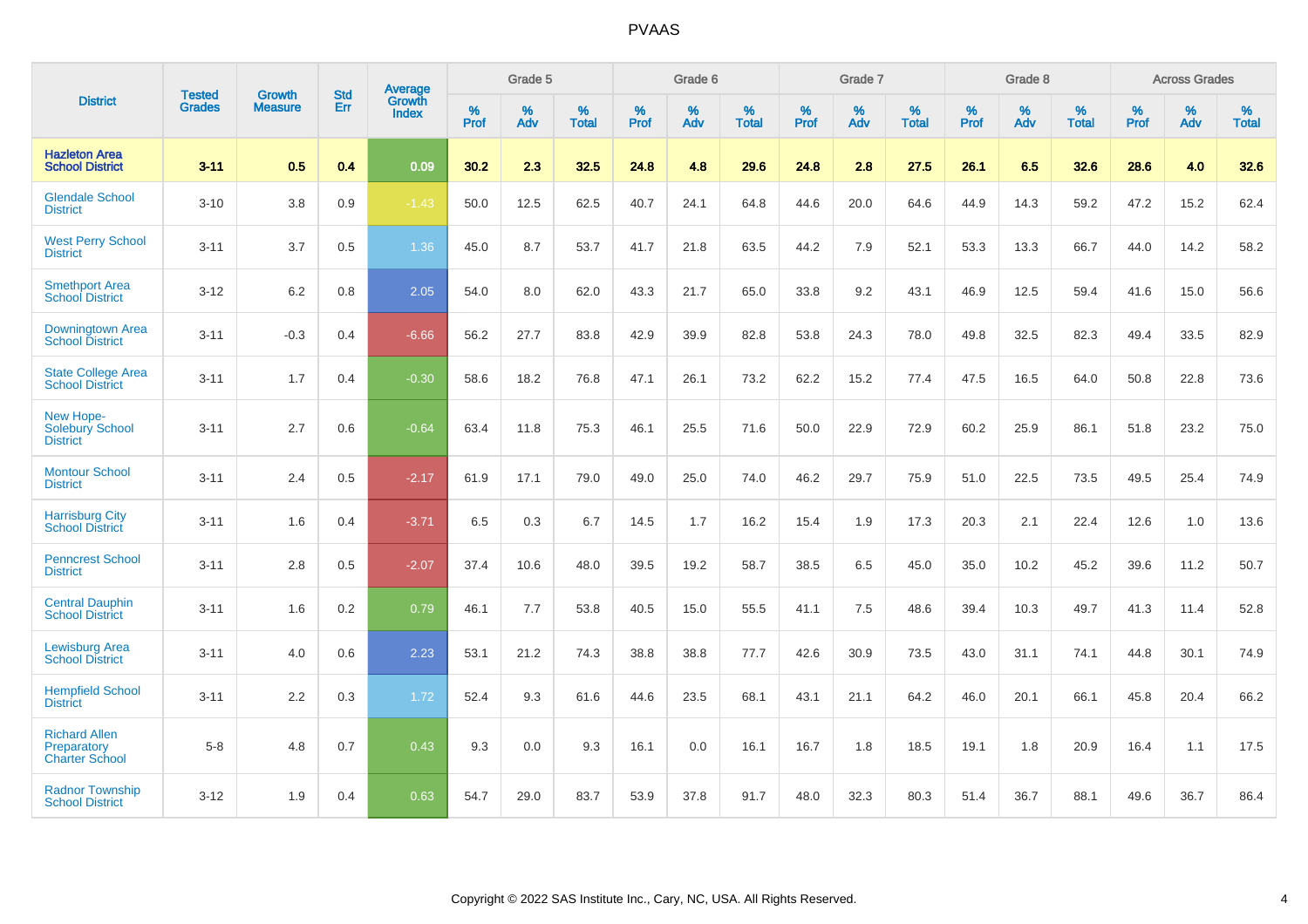|                                                                   |                                |                                 |                   | Average                |                  | Grade 5  |                   |                  | Grade 6  |                   |                  | Grade 7  |                   |           | Grade 8  |                   |                  | <b>Across Grades</b> |                   |
|-------------------------------------------------------------------|--------------------------------|---------------------------------|-------------------|------------------------|------------------|----------|-------------------|------------------|----------|-------------------|------------------|----------|-------------------|-----------|----------|-------------------|------------------|----------------------|-------------------|
| <b>District</b>                                                   | <b>Tested</b><br><b>Grades</b> | <b>Growth</b><br><b>Measure</b> | <b>Std</b><br>Err | Growth<br><b>Index</b> | %<br><b>Prof</b> | %<br>Adv | %<br><b>Total</b> | %<br><b>Prof</b> | %<br>Adv | %<br><b>Total</b> | %<br><b>Prof</b> | %<br>Adv | %<br><b>Total</b> | %<br>Prof | %<br>Adv | %<br><b>Total</b> | %<br><b>Prof</b> | %<br>Adv             | %<br><b>Total</b> |
| <b>Hazleton Area</b><br><b>School District</b>                    | $3 - 11$                       | 0.5                             | 0.4               | 0.09                   | 30.2             | 2.3      | 32.5              | 24.8             | 4.8      | 29.6              | 24.8             | 2.8      | 27.5              | 26.1      | 6.5      | 32.6              | 28.6             | 4.0                  | 32.6              |
| <b>Unionville-Chadds</b><br><b>Ford School</b><br><b>District</b> | $3 - 11$                       | 0.8                             | 0.4               | $-2.11$                | 61.2             | 24.6     | 85.8              | 48.8             | 36.0     | 84.8              | 54.4             | 26.8     | 81.2              | 45.3      | 38.9     | 84.2              | 48.0             | 37.1                 | 85.2              |
| <b>Universal Alcorn</b><br><b>Charter School</b>                  | $3-8$                          | 6.0                             | 0.9               | 1.47                   | 32.1             | 9.4      | 41.5              | 34.0             | 6.0      | 40.0              | 37.5             | 3.6      | 41.1              | 28.2      | 0.0      | 28.2              | 29.2             | 4.4                  | 33.6              |
| <b>Penns Valley Area</b><br><b>School District</b>                | $3 - 12$                       | 2.5                             | 0.6               | $-1.18$                | 56.1             | 8.2      | 64.3              | 41.8             | 33.0     | 74.8              | 45.7             | 1.9      | 47.6              | 35.8      | 8.5      | 44.3              | 44.5             | 13.0                 | 57.5              |
| Southern Columbia<br><b>Area School</b><br><b>District</b>        | $3 - 11$                       | 1.6                             | 0.7               | $-4.85$                | 56.2             | 5.5      | 61.6              | 46.9             | 25.0     | 71.9              | 51.5             | 14.8     | 66.3              | 39.4      | 11.7     | 51.1              | 47.9             | 16.1                 | 64.0              |
| <b>Southern Lehigh</b><br><b>School District</b>                  | $3 - 11$                       | 0.9                             | 0.5               | $-4.48$                | 57.9             | 13.1     | 71.0              | 37.4             | 44.8     | 82.2              | 55.9             | 17.4     | 73.2              | 56.4      | 16.7     | 73.1              | 51.9             | 24.2                 | 76.1              |
| <b>Ephrata Area</b><br><b>School District</b>                     | $3 - 11$                       | $-0.2$                          | 0.4               | $-2.91$                | 50.5             | 10.3     | 60.8              | 47.6             | 12.7     | 60.4              | 40.8             | 5.2      | 46.0              | 39.2      | 7.3      | 46.5              | 45.1             | 12.6                 | 57.6              |
| <b>Moshannon Valley</b><br><b>School District</b>                 | $3 - 10$                       | 5.6                             | 0.8               | 2.17                   | 51.1             | 2.1      | 53.2              | 24.1             | 22.2     | 46.3              | 45.2             | 1.6      | 46.8              | 41.8      | 6.0      | 47.8              | 39.6             | 7.8                  | 47.4              |
| Philadelphia<br><b>Academy Charter</b><br><b>School</b>           | $3 - 11$                       | 1.9                             | 0.8               | $-1.74$                | 42.3             | 9.0      | 51.3              | 48.0             | 28.6     | 76.6              | 51.5             | 19.1     | 70.6              | 42.6      | 16.7     | 59.3              | 45.5             | 14.9                 | 60.4              |
| <b>Bangor Area</b><br><b>School District</b>                      | $3 - 12$                       | 3.3                             | 0.5               | 1.42                   | 38.6             | 14.4     | 52.9              | 45.3             | 16.7     | 62.0              | 47.3             | 9.5      | 56.8              | 43.3      | 8.0      | 51.3              | 44.8             | 13.6                 | 58.4              |
| <b>Solanco School</b><br><b>District</b>                          | $3 - 11$                       | 2.8                             | 0.4               | 2.25                   | 47.3             | 9.0      | 56.2              | 52.1             | 16.9     | 69.0              | 37.0             | 14.8     | 51.7              | 40.8      | 15.0     | 55.9              | 43.0             | 14.5                 | 57.5              |
| <b>Mifflinburg Area</b><br><b>School District</b>                 | $3 - 11$                       | 1.9                             | 0.6               | $-2.04$                | 60.8             | 8.0      | 68.8              | 47.8             | 20.7     | 68.5              | 47.1             | 5.8      | 52.9              | 53.8      | 8.6      | 62.5              | 49.7             | 13.0                 | 62.7              |
| <b>Bear Creek</b><br>Community<br><b>Charter School</b>           | $3-8$                          | 5.5                             | 0.9               | 2.26                   | 51.9             | 7.7      | 59.6              | 47.1             | 19.6     | 66.7              | 42.3             | 7.7      | 50.0              | 34.7      | 10.2     | 44.9              | 45.2             | 12.1                 | 57.4              |
| <b>Fox Chapel Area</b><br><b>School District</b>                  | $3 - 11$                       | 1.0                             | 0.4               | $-5.04$                | 54.0             | 36.5     | 90.5              | 34.8             | 51.8     | 86.6              | 50.0             | 27.0     | 77.0              | 52.9      | 31.4     | 84.3              | 42.6             | 42.9                 | 85.5              |
| Philadelphia<br><b>Performing Arts</b><br><b>Charter School</b>   | $3-9$                          | 4.0                             | 0.8               | $-1.81$                | 42.9             | 9.1      | 52.0              | 54.6             | 18.2     | 72.7              | 52.9             | 20.7     | 73.6              | 58.8      | 11.8     | 70.6              | 50.6             | 15.6                 | 66.2              |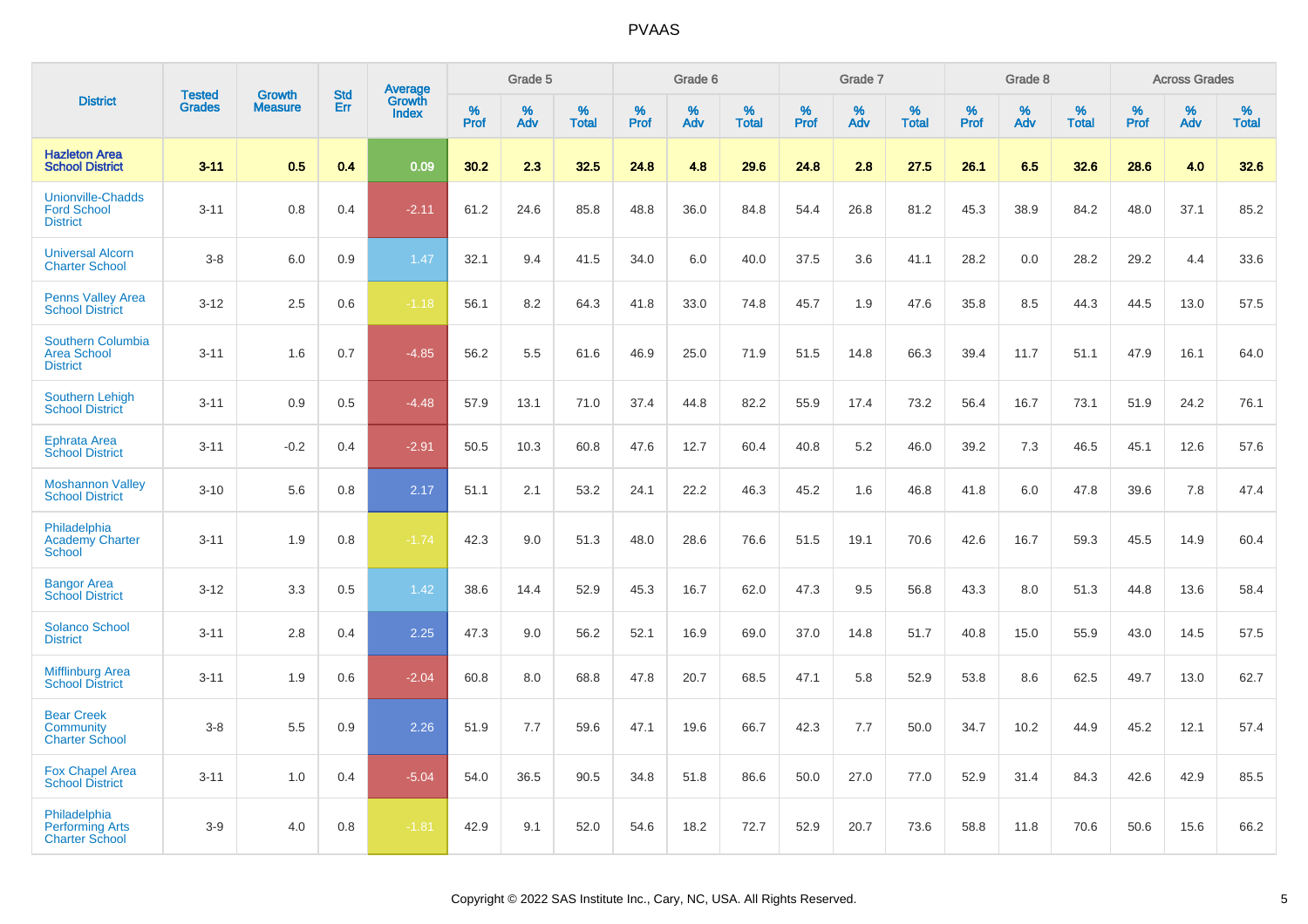| <b>District</b>                                             |                                |                                 | <b>Std</b> | Average                |              | Grade 5     |                      |                     | Grade 6     |                      |              | Grade 7     |                      |              | Grade 8     |                      |                     | <b>Across Grades</b> |                      |
|-------------------------------------------------------------|--------------------------------|---------------------------------|------------|------------------------|--------------|-------------|----------------------|---------------------|-------------|----------------------|--------------|-------------|----------------------|--------------|-------------|----------------------|---------------------|----------------------|----------------------|
|                                                             | <b>Tested</b><br><b>Grades</b> | <b>Growth</b><br><b>Measure</b> | Err        | Growth<br><b>Index</b> | $\%$<br>Prof | $\%$<br>Adv | $\%$<br><b>Total</b> | $\%$<br><b>Prof</b> | $\%$<br>Adv | $\%$<br><b>Total</b> | $\%$<br>Prof | $\%$<br>Adv | $\%$<br><b>Total</b> | $\%$<br>Prof | $\%$<br>Adv | $\%$<br><b>Total</b> | $\%$<br><b>Prof</b> | $\%$<br>Adv          | $\%$<br><b>Total</b> |
| <b>Hazleton Area</b><br><b>School District</b>              | $3 - 11$                       | 0.5                             | 0.4        | 0.09                   | 30.2         | 2.3         | 32.5                 | 24.8                | 4.8         | 29.6                 | 24.8         | 2.8         | 27.5                 | 26.1         | 6.5         | 32.6                 | 28.6                | 4.0                  | 32.6                 |
| <b>Universal Institute</b><br><b>Charter School</b>         | $3 - 8$                        | 2.4                             | 0.7        | $-1.60$                | 20.3         | 0.0         | 20.3                 | 21.9                | 1.4         | 23.3                 | 28.6         | 0.0         | 28.6                 | 35.2         | 3.4         | 38.6                 | 26.8                | 1.5                  | 28.3                 |
| <b>Warwick School</b><br><b>District</b>                    | $3 - 11$                       | 0.0                             | 0.4        | $-4.21$                | 49.6         | 5.9         | 55.6                 | 39.4                | 26.3        | 65.7                 | 46.2         | 8.0         | 54.2                 | 50.3         | 9.6         | 59.9                 | 45.6                | 12.6                 | 58.2                 |
| <b>Central Columbia</b><br><b>School District</b>           | $3 - 12$                       | 3.0                             | 0.5        | 0.57                   | 58.7         | 17.3        | 76.0                 | 32.1                | 33.6        | 65.7                 | 56.3         | 16.9        | 73.2                 | 53.8         | 24.1        | 77.9                 | 48.9                | 24.7                 | 73.6                 |
| <b>Dubois Area</b><br><b>School District</b>                | $3 - 11$                       | $-0.6$                          | 0.4        | $-4.44$                | 47.0         | 5.7         | 52.6                 | 39.4                | 17.4        | 56.8                 | 43.4         | 8.5         | 51.8                 | 36.6         | 8.8         | 45.4                 | 42.2                | 13.1                 | 55.3                 |
| <b>Hermitage School</b><br><b>District</b>                  | $3 - 12$                       | 2.9                             | 0.5        | 0.15                   | 52.9         | 7.9         | 60.7                 | 33.3                | 40.3        | 73.6                 | 50.4         | 24.5        | 74.8                 | 51.0         | 19.3        | 70.3                 | 47.0                | 22.0                 | 69.0                 |
| <b>Chester</b><br><b>Community</b><br><b>Charter School</b> | $3 - 8$                        | 3.8                             | 0.6        | 1.83                   | 15.7         | 0.8         | 16.4                 | 11.9                | 1.8         | 13.8                 | 15.2         | 1.0         | 16.2                 | 14.8         | 0.0         | 14.8                 | 13.2                | 0.7                  | 13.9                 |
| <b>Ad Prima Charter</b><br><b>School</b>                    | $3 - 8$                        | 2.7                             | 0.8        | $-2.46$                | 25.9         | 1.8         | 27.8                 | 34.7                | 16.3        | 51.0                 | 36.1         | 3.3         | 39.3                 | 27.4         | 4.8         | 32.3                 | 33.2                | 4.8                  | 38.1                 |
| <b>Juniata County</b><br><b>School District</b>             | $3 - 12$                       | 2.7                             | 0.5        | 1.00                   | 42.6         | 3.0         | 45.6                 | 31.9                | 6.2         | 38.1                 | 36.6         | 5.5         | 42.1                 | 36.5         | 8.4         | 44.9                 | 36.0                | 7.7                  | 43.7                 |
| <b>Greencastle-Antrim</b><br><b>School District</b>         | $3 - 11$                       | 2.7                             | 0.4        | 1.86                   | 46.3         | 16.4        | 62.7                 | 41.0                | 28.2        | 69.2                 | 45.4         | 20.7        | 66.1                 | 51.7         | 14.7        | 66.4                 | 44.6                | 20.8                 | 65.4                 |
| <b>Athens Area</b><br><b>School District</b>                | $3 - 11$                       | 3.5                             | 0.6        | 0.71                   | 57.1         | 10.7        | 67.9                 | 39.6                | 18.7        | 58.2                 | 56.9         | 5.1         | 62.0                 | 45.3         | 7.2         | 52.5                 | 45.8                | 12.8                 | 58.6                 |
| <b>Jersey Shore Area</b><br><b>School District</b>          | $3 - 11$                       | 1.7                             | 0.5        | $-5.21$                | 47.6         | 8.3         | 56.0                 | 45.6                | 24.8        | 70.4                 | 46.3         | 8.0         | 54.3                 | 39.6         | 7.7         | 47.2                 | 45.3                | 13.4                 | 58.7                 |
| <b>Penn Manor</b><br><b>School District</b>                 | $3 - 11$                       | 2.1                             | 0.3        | 0.82                   | 53.4         | 10.5        | 63.8                 | 46.5                | 23.0        | 69.5                 | 48.2         | 16.2        | 64.4                 | 43.7         | 15.4        | 59.1                 | 46.8                | 18.7                 | 65.6                 |
| <b>Brockway Area</b><br><b>School District</b>              | $3 - 11$                       | 4.2                             | 0.7        | 1.96                   | 61.5         | 14.1        | 75.6                 | 40.6                | 34.8        | 75.4                 | 44.4         | 9.9         | 54.3                 | 50.0         | 9.7         | 59.7                 | 46.6                | 17.4                 | 64.0                 |
| <b>Warrior Run</b><br><b>School District</b>                | $3 - 11$                       | 2.6                             | 0.6        | $-2.96$                | 48.0         | 6.5         | 54.6                 | 42.2                | 19.3        | 61.5                 | 46.3         | 15.7        | 62.0                 | 42.2         | 10.0        | 52.2                 | 43.0                | 12.6                 | 55.6                 |
| <b>Richland School</b><br><b>District</b>                   | $3 - 11$                       | 3.6                             | 0.6        | $-0.07$                | 51.5         | 18.4        | 69.9                 | 54.7                | 20.0        | 74.7                 | 51.6         | 14.1        | 65.6                 | 53.8         | 15.1        | 68.9                 | 51.0                | 18.8                 | 69.8                 |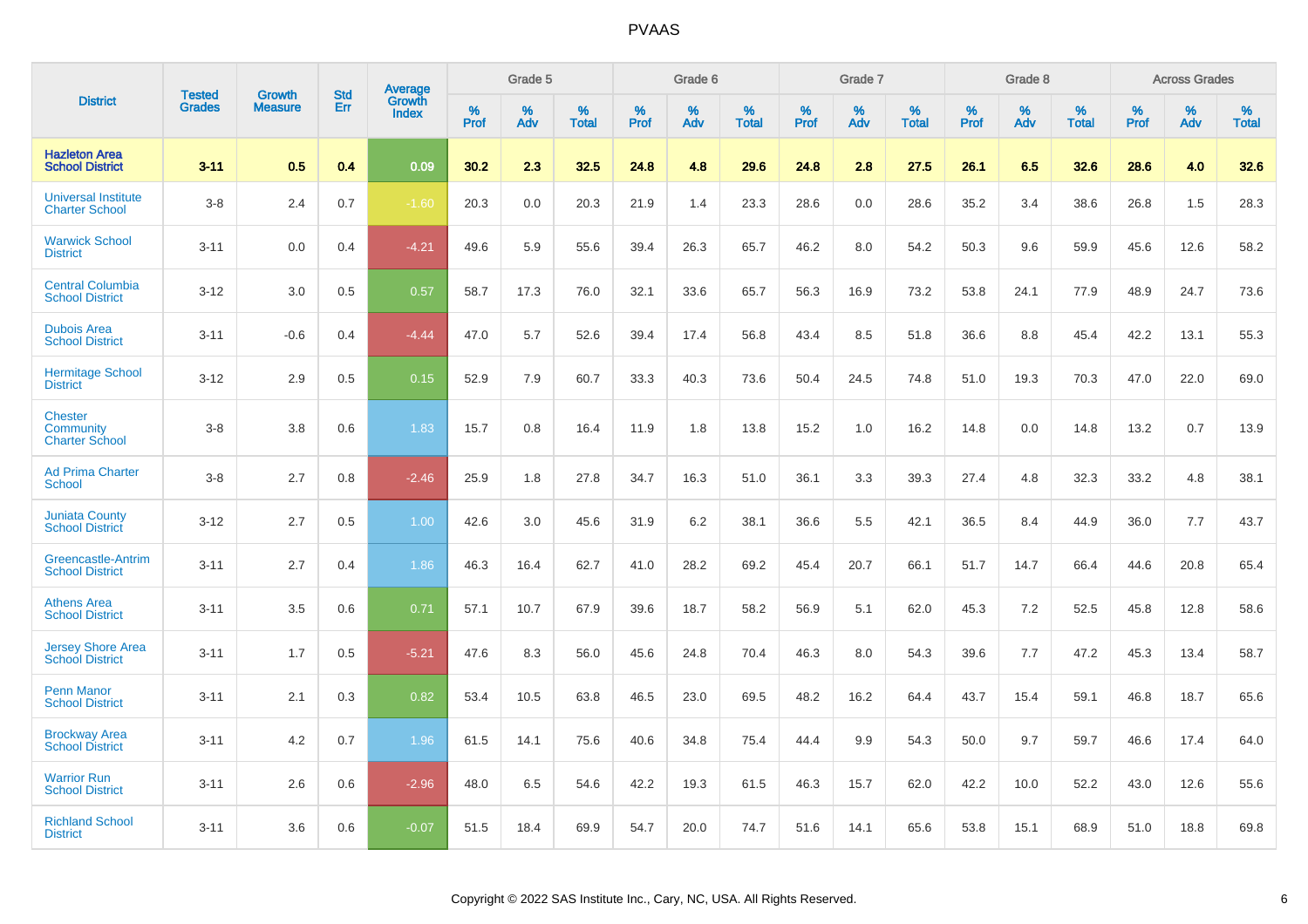| <b>District</b>                                  | <b>Tested</b> | <b>Growth</b>  | <b>Std</b> | Average         |              | Grade 5  |                      |              | Grade 6  |                   |              | Grade 7  |                   |              | Grade 8  |                      |           | <b>Across Grades</b> |                   |
|--------------------------------------------------|---------------|----------------|------------|-----------------|--------------|----------|----------------------|--------------|----------|-------------------|--------------|----------|-------------------|--------------|----------|----------------------|-----------|----------------------|-------------------|
|                                                  | <b>Grades</b> | <b>Measure</b> | Err        | Growth<br>Index | $\%$<br>Prof | %<br>Adv | $\%$<br><b>Total</b> | $\%$<br>Prof | %<br>Adv | %<br><b>Total</b> | $\%$<br>Prof | %<br>Adv | %<br><b>Total</b> | $\%$<br>Prof | %<br>Adv | $\%$<br><b>Total</b> | %<br>Prof | %<br>Adv             | %<br><b>Total</b> |
| <b>Hazleton Area</b><br><b>School District</b>   | $3 - 11$      | 0.5            | 0.4        | 0.09            | 30.2         | 2.3      | 32.5                 | 24.8         | 4.8      | 29.6              | 24.8         | 2.8      | 27.5              | 26.1         | 6.5      | 32.6                 | 28.6      | 4.0                  | 32.6              |
| <b>Sayre Area School</b><br><b>District</b>      | $3 - 11$      | 4.2            | 0.8        | $-2.23$         | 32.8         | 4.9      | 37.7                 | 51.8         | 19.8     | 71.6              | 47.6         | 8.3      | 56.0              | 39.0         | 4.9      | 43.9                 | 44.6      | 10.7                 | 55.4              |
| <b>Derry Township</b><br><b>School District</b>  | $3 - 10$      | $-1.3$         | 1.3        | $-4.40$         | 57.1         | 20.9     | 78.0                 | 38.2         | 44.1     | 82.4              | 66.7         | 20.8     | 87.5              | 46.7         | 53.3     | 100.0                | 49.1      | 29.0                 | 78.2              |
| Huntingdon Area<br>School District               | $3 - 11$      | 1.8            | 0.6        | $-3.99$         | 41.6         | 3.5      | 45.1                 | 33.0         | 11.9     | 44.9              | 34.5         | 7.9      | 42.4              | 34.9         | 7.1      | 42.1                 | 37.2      | 10.0                 | 47.2              |
| <b>Gettysburg Area</b><br><b>School District</b> | $3 - 11$      | 2.5            | 0.4        | 1.99            | 52.6         | 9.8      | 62.3                 | 42.6         | 22.5     | 65.1              | 48.1         | 11.6     | 59.7              | 44.9         | 10.3     | 55.1                 | 45.0      | 16.0                 | 61.0              |
| <b>Carlisle Area</b><br><b>School District</b>   | $3 - 11$      | 1.8            | 0.4        | $-1.81$         | 40.6         | 13.9     | 54.4                 | 38.1         | 20.2     | 58.2              | 42.0         | 13.0     | 55.0              | 42.1         | 10.7     | 52.8                 | 40.4      | 15.3                 | 55.7              |
| <b>Wayne Highlands</b><br><b>School District</b> | $3 - 11$      | 2.9            | 0.5        | 1.22            | 54.3         | 11.4     | 65.7                 | 49.3         | 20.3     | 69.6              | 46.4         | 19.6     | 66.1              | 49.7         | 14.1     | 63.8                 | 47.2      | 17.9                 | 65.1              |
| <b>Milton Area School</b><br><b>District</b>     | $3 - 11$      | 3.2            | 0.6        | 0.69            | 51.7         | 5.8      | 57.5                 | 40.3         | 12.4     | 52.7              | 48.9         | 13.3     | 62.2              | 40.9         | 16.5     | 57.5                 | 42.3      | 13.0                 | 55.3              |
| <b>Northern Tioga</b><br><b>School District</b>  | $3 - 12$      | 3.0            | 0.5        | 1.88            | 45.2         | 2.6      | 47.7                 | 48.2         | 9.8      | 58.0              | 41.7         | 7.0      | 48.7              | 51.2         | 8.4      | 59.5                 | 44.8      | 9.6                  | 54.4              |
| <b>Greenwood School</b><br><b>District</b>       | $3 - 11$      | 4.5            | 0.8        | $-0.83$         | 51.5         | 3.0      | 54.6                 | 45.3         | 28.3     | 73.6              | 43.6         | 9.1      | 52.7              | 51.8         | 31.5     | 83.3                 | 47.9      | 19.4                 | 67.3              |
| John B. Stetson<br><b>Charter School</b>         | $5 - 8$       | 3.5            | 0.6        | 1.73            | 4.5          | 0.0      | 4.5                  | 6.4          | 0.0      | 6.4               | 10.2         | 0.0      | 10.2              | 10.5         | 1.6      | 12.1                 | 8.5       | $0.5\,$              | 8.9               |
| <b>Beaver Area</b><br><b>School District</b>     | $3 - 10$      | $-1.0$         | 0.6        | $-4.92$         | 56.2         | 21.5     | 77.7                 | 40.0         | 48.3     | 88.3              | 65.5         | 12.9     | 78.4              | 53.6         | 16.1     | 69.6                 | 50.4      | 29.6                 | 79.9              |
| <b>Upper Dublin</b><br><b>School District</b>    | $3 - 12$      | 2.0            | 0.4        | $-0.38$         | 62.0         | 16.3     | 78.3                 | 45.4         | 34.4     | 79.8              | 59.5         | 20.0     | 79.5              | 55.3         | 21.9     | 77.2                 | 51.4      | 27.8                 | 79.3              |
| <b>Red Lion Area</b><br><b>School District</b>   | $3 - 11$      | 0.6            | 0.4        | $-3.42$         | 46.1         | 2.7      | 48.8                 | 38.1         | 15.8     | 54.0              | 41.4         | 10.4     | 51.9              | 38.8         | 7.5      | 46.3                 | 40.6      | 9.4                  | 50.0              |
| <b>Twin Valley School</b><br><b>District</b>     | $3 - 12$      | 2.3            | 0.5        | $-1.85$         | 50.9         | 8.9      | 59.8                 | 41.4         | 26.0     | 67.3              | 39.6         | 19.3     | 58.9              | 54.2         | 16.1     | 70.2                 | 45.6      | 20.6                 | 66.2              |
| <b>Midd-West School</b><br><b>District</b>       | $3 - 11$      | 1.2            | 0.6        | $-2.83$         | 52.2         | 3.0      | 55.2                 | 42.5         | 9.7      | 52.2              | 51.0         | 5.1      | 56.1              | 48.8         | 8.0      | 56.8                 | 46.3      | 8.6                  | 55.0              |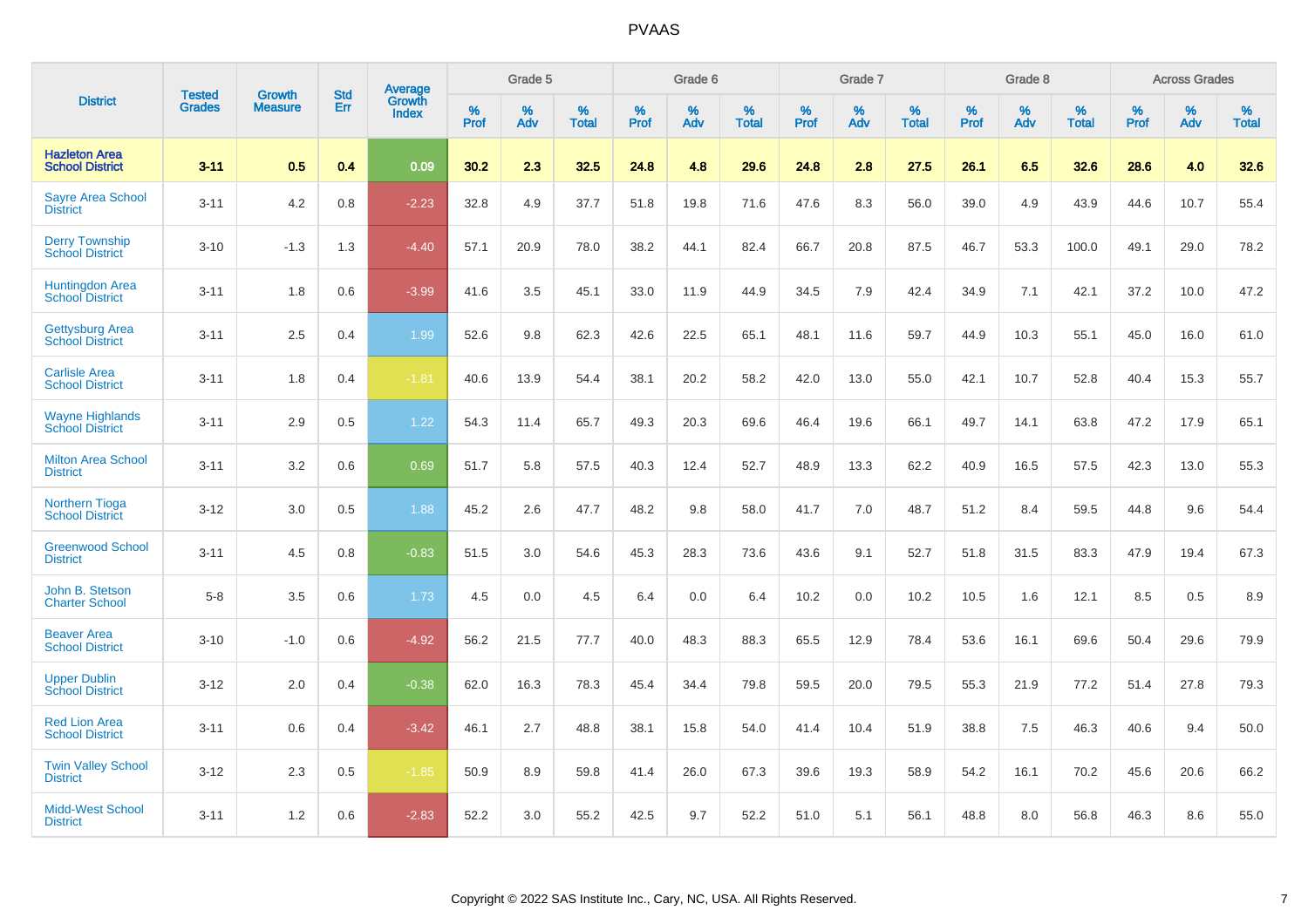| <b>District</b>                                                 | <b>Tested</b> | <b>Growth</b>  | <b>Std</b> | <b>Average</b>         |              | Grade 5  |                   |              | Grade 6  |                   |              | Grade 7  |                   |              | Grade 8  |                   |              | <b>Across Grades</b> |                   |
|-----------------------------------------------------------------|---------------|----------------|------------|------------------------|--------------|----------|-------------------|--------------|----------|-------------------|--------------|----------|-------------------|--------------|----------|-------------------|--------------|----------------------|-------------------|
|                                                                 | <b>Grades</b> | <b>Measure</b> | Err        | Growth<br><b>Index</b> | $\%$<br>Prof | %<br>Adv | %<br><b>Total</b> | $\%$<br>Prof | %<br>Adv | %<br><b>Total</b> | $\%$<br>Prof | %<br>Adv | %<br><b>Total</b> | $\%$<br>Prof | %<br>Adv | %<br><b>Total</b> | $\%$<br>Prof | %<br>Adv             | %<br><b>Total</b> |
| <b>Hazleton Area</b><br><b>School District</b>                  | $3 - 11$      | 0.5            | 0.4        | 0.09                   | 30.2         | 2.3      | 32.5              | 24.8         | 4.8      | 29.6              | 24.8         | 2.8      | 27.5              | 26.1         | 6.5      | 32.6              | 28.6         | 4.0                  | 32.6              |
| <b>Upper Perkiomen</b><br><b>School District</b>                | $3 - 11$      | 0.7            | 0.4        | $-1.43$                | 50.2         | 3.0      | 53.2              | 45.7         | 12.0     | 57.7              | 48.7         | 11.5     | 60.2              | 46.0         | 12.4     | 58.4              | 45.9         | 9.5                  | 55.3              |
| <b>Butler Area School</b><br><b>District</b>                    | $3 - 11$      | 0.3            | 0.3        | $-4.92$                | 49.8         | 12.2     | 61.9              | 43.8         | 18.2     | 62.0              | 44.4         | 9.3      | 53.8              | 47.9         | 8.0      | 55.9              | 46.0         | 14.0                 | 60.0              |
| <b>West Allegheny</b><br><b>School District</b>                 | $3 - 12$      | 0.3            | 0.4        | $-4.74$                | 60.9         | 19.8     | 80.6              | 44.4         | 28.3     | 72.6              | 56.6         | 17.0     | 73.6              | 50.7         | 12.1     | 62.8              | 50.7         | 26.1                 | 76.8              |
| <b>Bucks County</b><br><b>Montessori Charter</b><br>School      | $3-6$         | 10.3           | 1.9        | 3.15                   | 64.5         | 19.4     | 83.9              | 35.7         | 57.1     | 92.9              |              |          |                   |              |          |                   | 51.1         | 35.1                 | 86.2              |
| <b>Wyalusing Area</b><br><b>School District</b>                 | $3 - 12$      | 1.0            | 0.7        | $-4.53$                | 36.1         | 2.4      | 38.6              | 43.1         | 13.7     | 56.9              | 43.5         | 12.0     | 55.4              | 36.8         | 3.8      | 40.6              | 39.8         | 9.9                  | 49.6              |
| <b>Millville Area</b><br><b>School District</b>                 | $3 - 12$      | 5.0            | 1.0        | 0.14                   | 63.8         | 2.1      | 66.0              | 43.4         | 22.6     | 66.0              | 44.4         | 13.3     | 57.8              | 52.6         | 10.5     | 63.2              | 50.2         | 13.2                 | 63.4              |
| <b>Delaware Valley</b><br><b>School District</b>                | $3 - 11$      | 1.2            | 0.4        | $-1.72$                | 55.0         | 9.2      | 64.3              | 46.5         | 15.6     | 62.1              | 50.6         | 14.8     | 65.4              | 44.7         | 16.5     | 61.2              | 48.8         | 17.1                 | 65.9              |
| <b>Belmont Charter</b><br><b>School</b>                         | $3 - 10$      | 2.8            | 0.9        | $-2.19$                | 10.2         | 0.0      | 10.2              | 25.5         | 2.0      | 27.4              | 22.9         | 0.0      | 22.9              | 28.0         | 0.0      | 28.0              | 18.0         | 1.9                  | 19.9              |
| <b>Otto-Eldred School</b><br><b>District</b>                    | $3 - 11$      | 5.1            | 1.0        | 1.12                   | 57.1         | 9.5      | 66.7              | 47.5         | 15.0     | 62.5              | 42.2         | 11.1     | 53.3              | 35.4         | 12.5     | 47.9              | 43.8         | 11.1                 | 54.9              |
| <b>Towanda Area</b><br><b>School District</b>                   | $3 - 11$      | 0.7            | 0.6        | $-2.19$                | 40.8         | 6.7      | 47.5              | 36.4         | 19.6     | 56.1              | 37.3         | 5.9      | 43.2              | 40.5         | 7.8      | 48.3              | 36.0         | 10.8                 | 46.7              |
| <b>Pennsbury School</b><br><b>District</b>                      | $3 - 11$      | 0.6            | 0.3        | $-2.67$                | 56.7         | 12.6     | 69.3              | 48.5         | 21.9     | 70.3              | 52.0         | 14.7     | 66.7              | 49.3         | 18.0     | 67.3              | 49.0         | 20.2                 | 69.1              |
| <b>Southern York</b><br><b>County School</b><br><b>District</b> | $3 - 11$      | $-0.7$         | 0.5        | $-5.06$                | 44.0         | 5.1      | 49.0              | 50.6         | 24.4     | 75.0              | 42.2         | 9.2      | 51.5              | 49.2         | 8.5      | 57.7              | 44.9         | 13.5                 | 58.4              |
| <b>Mercer Area</b><br><b>School District</b>                    | $3 - 11$      | 1.5            | 0.8        | $-2.57$                | 56.9         | 1.7      | 58.6              | 31.3         | 35.8     | 67.2              | 46.8         | 14.3     | 61.0              | 61.3         | 8.0      | 69.3              | 46.7         | 16.6                 | 63.3              |
| <b>Hollidaysburg Area</b><br><b>School District</b>             | $3 - 11$      | 1.1            | 0.4        | $-5.69$                | 54.2         | 10.2     | 64.4              | 40.4         | 26.5     | 67.0              | 47.0         | 17.2     | 64.2              | 45.4         | 11.8     | 57.2              | 45.9         | 17.3                 | 63.2              |
| <b>Penn-Delco School</b><br><b>District</b>                     | $3 - 11$      | 1.3            | 0.4        | $-2.22$                | 51.9         | 12.9     | 64.7              | 40.8         | 17.9     | 58.7              | 48.7         | 16.8     | 65.4              | 45.6         | 6.2      | 51.8              | 46.1         | 12.9                 | 59.0              |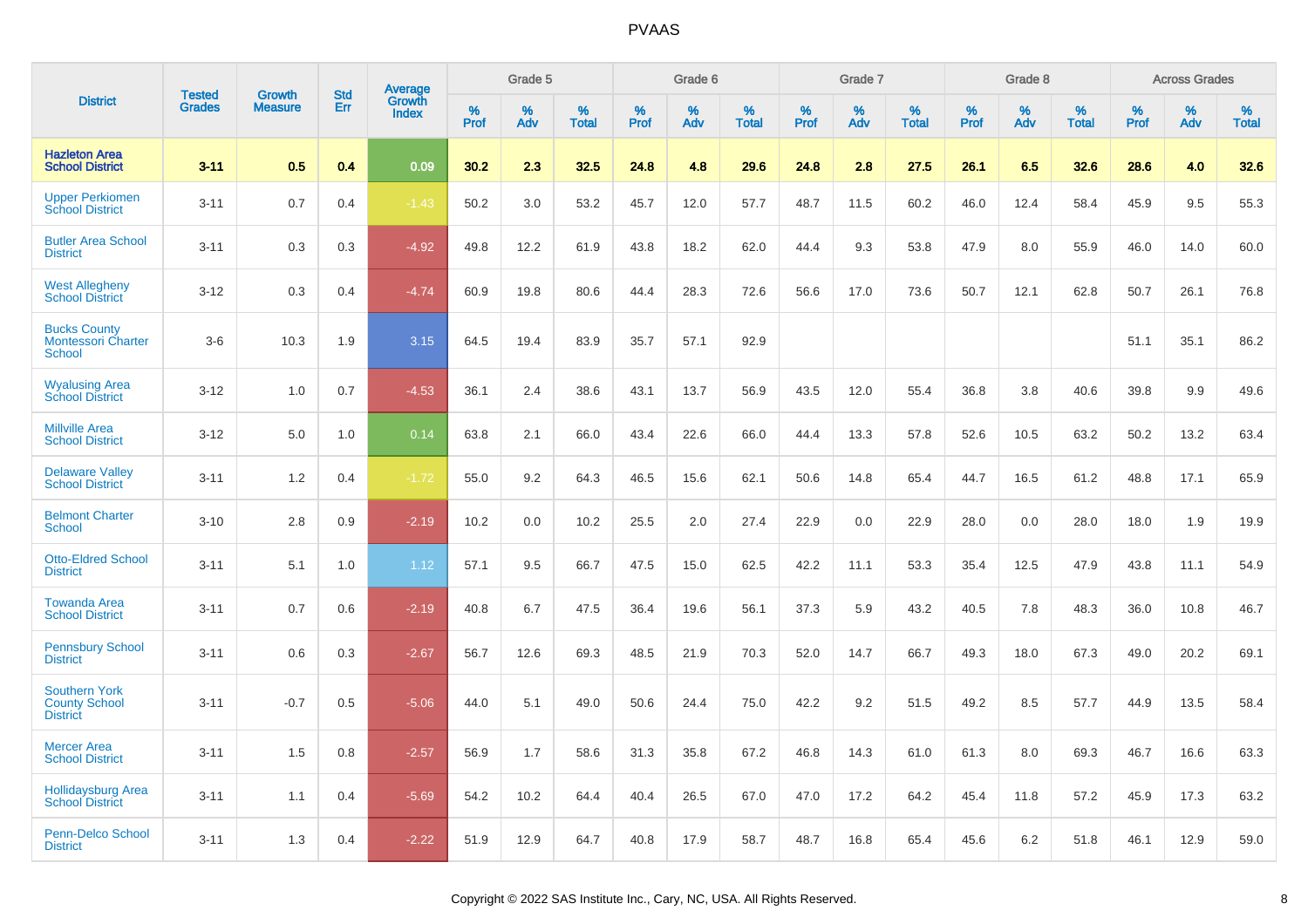|                                                             | <b>Tested</b> | <b>Growth</b>  | <b>Std</b> | <b>Average</b>         |           | Grade 5  |                   |           | Grade 6  |                   |           | Grade 7  |                   |           | Grade 8  |                   |           | <b>Across Grades</b> |                   |
|-------------------------------------------------------------|---------------|----------------|------------|------------------------|-----------|----------|-------------------|-----------|----------|-------------------|-----------|----------|-------------------|-----------|----------|-------------------|-----------|----------------------|-------------------|
| <b>District</b>                                             | <b>Grades</b> | <b>Measure</b> | Err        | Growth<br><b>Index</b> | %<br>Prof | %<br>Adv | %<br><b>Total</b> | %<br>Prof | %<br>Adv | %<br><b>Total</b> | %<br>Prof | %<br>Adv | %<br><b>Total</b> | %<br>Prof | %<br>Adv | %<br><b>Total</b> | %<br>Prof | %<br>Adv             | %<br><b>Total</b> |
| <b>Hazleton Area</b><br><b>School District</b>              | $3 - 11$      | 0.5            | 0.4        | 0.09                   | 30.2      | 2.3      | 32.5              | 24.8      | 4.8      | 29.6              | 24.8      | 2.8      | 27.5              | 26.1      | 6.5      | 32.6              | 28.6      | 4.0                  | 32.6              |
| <b>Universal Vare</b><br><b>Charter School</b>              | $6 - 8$       | 6.8            | 1.3        | 2.67                   |           |          |                   | 11.8      | 17.6     | 29.4              | 16.7      | 0.0      | 16.7              | 28.6      | 1.6      | 30.2              | 22.7      | 3.6                  | 26.4              |
| <b>Universal Daroff</b><br><b>Charter School</b>            | $3 - 8$       | 4.3            | 0.8        | 1.13                   | 14.5      | 0.0      | 14.5              | 20.4      | 1.8      | 22.2              | 12.5      | 2.1      | 14.6              | 21.8      | 0.0      | 21.8              | 15.2      | 1.3                  | 16.5              |
| <b>Kennett</b><br>Consolidated<br><b>School District</b>    | $3 - 11$      | 1.3            | 0.4        | $-1.36$                | 47.8      | 15.1     | 62.9              | 35.8      | 24.1     | 59.9              | 44.2      | 15.1     | 59.4              | 45.0      | 5.7      | 50.7              | 40.9      | 17.5                 | 58.4              |
| <b>Cambria Heights</b><br><b>School District</b>            | $3 - 10$      | 1.6            | 0.6        | $-2.34$                | 62.9      | 5.6      | 68.5              | 42.6      | 24.8     | 67.3              | 51.0      | 5.2      | 56.2              | 48.2      | 13.4     | 61.6              | 49.1      | 11.7                 | 60.8              |
| Elizabethtown<br><b>Area School</b><br><b>District</b>      | $3 - 12$      | $-0.8$         | 0.4        | $-6.77$                | 51.7      | 12.8     | 64.5              | 38.8      | 26.9     | 65.8              | 46.4      | 4.7      | 51.2              | 44.1      | 10.0     | 54.2              | 44.6      | 17.9                 | 62.5              |
| <b>Reading School</b><br><b>District</b>                    | $3 - 11$      | 1.5            | 0.4        | $-2.28$                | 14.9      | 0.5      | 15.4              | 15.2      | 2.2      | 17.4              | 16.6      | 1.3      | 17.9              | 16.7      | 0.4      | 17.0              | 16.0      | 1.2                  | 17.2              |
| <b>Moon Area School</b><br><b>District</b>                  | $3 - 11$      | $-0.1$         | 0.4        | $-6.46$                | 57.7      | 16.7     | 74.4              | 49.6      | 19.3     | 68.9              | 51.6      | 10.8     | 62.4              | 52.0      | 17.4     | 69.4              | 51.5      | 19.8                 | 71.3              |
| <b>Discovery Charter</b><br><b>School</b>                   | $3 - 8$       | 4.6            | 0.9        | 0.34                   | 36.4      | 2.3      | 38.6              | 27.3      | 9.1      | 36.4              | 35.6      | 3.4      | 39.0              | 45.7      | 5.7      | 51.4              | 29.8      | 3.4                  | 33.2              |
| <b>Franklin Regional</b><br><b>School District</b>          | $3 - 11$      | 1.8            | 0.4        | $-0.30$                | 51.5      | 28.2     | 79.7              | 36.5      | 42.3     | 78.8              | 55.2      | 18.9     | 74.1              | 46.1      | 16.8     | 62.8              | 47.8      | 29.9                 | 77.6              |
| <b>Quaker Valley</b><br><b>School District</b>              | $3 - 11$      | 2.7            | 0.6        | 1.67                   | 56.0      | 24.1     | 80.1              | 33.6      | 45.4     | 79.0              | 53.5      | 25.7     | 79.2              | 57.6      | 23.5     | 81.1              | 47.9      | 33.9                 | 81.8              |
| <b>Keystone Central</b><br><b>School District</b>           | $3 - 11$      | 1.9            | 0.4        | 0.62                   | 36.0      | 3.6      | 39.7              | 38.1      | 13.8     | 52.0              | 33.4      | 4.4      | 37.8              | 37.3      | 3.6      | 40.9              | 36.9      | 7.7                  | 44.6              |
| Lake-Lehman<br><b>School District</b>                       | $3 - 11$      | 2.0            | 0.6        | $-1.92$                | 46.8      | 4.5      | 51.4              | 42.9      | 10.5     | 53.3              | 53.0      | 9.6      | 62.6              | 52.2      | 8.7      | 60.9              | 48.7      | 10.4                 | 59.1              |
| <b>Danville Area</b><br><b>School District</b>              | $3 - 11$      | 2.1            | 0.5        | $-1.17$                | 56.7      | 16.6     | 73.2              | 41.0      | 27.1     | 68.1              | 52.9      | 20.3     | 73.2              | 43.3      | 21.7     | 65.0              | 46.6      | 21.7                 | 68.3              |
| <b>Esperanza</b><br><b>Academy Charter</b><br><b>School</b> | $4 - 11$      | 1.2            | 0.5        | $-2.91$                |           |          |                   | 17.4      | 0.5      | 17.9              | 22.3      | 1.4      | 23.6              | 18.9      | 0.5      | 19.4              | 19.0      | 0.9                  | 19.9              |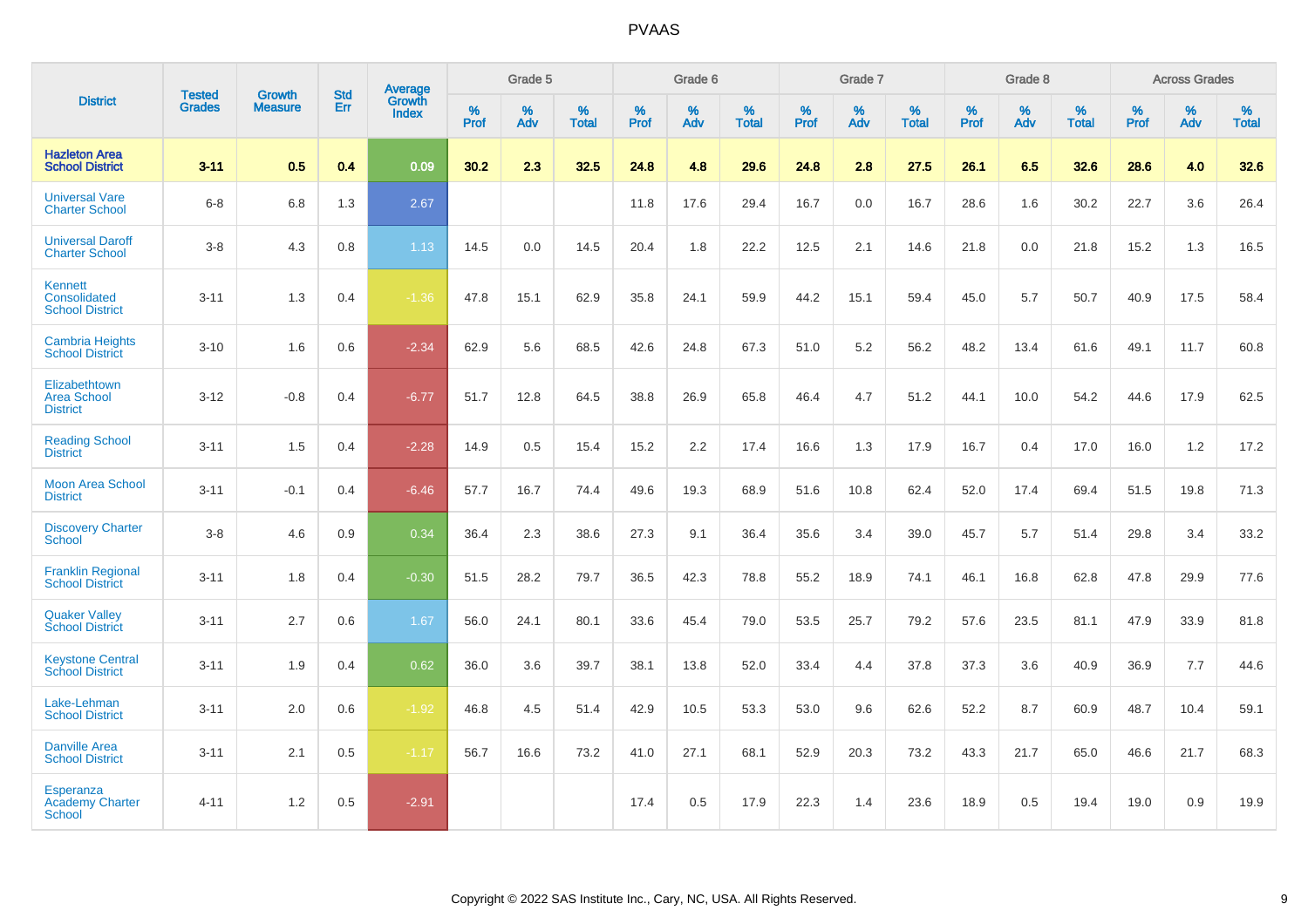|                                                                   |                                |                                 | <b>Std</b> |                                          |                     | Grade 5  |                      |              | Grade 6  |                      |              | Grade 7  |                      |              | Grade 8  |                      |              | <b>Across Grades</b> |                      |
|-------------------------------------------------------------------|--------------------------------|---------------------------------|------------|------------------------------------------|---------------------|----------|----------------------|--------------|----------|----------------------|--------------|----------|----------------------|--------------|----------|----------------------|--------------|----------------------|----------------------|
| <b>District</b>                                                   | <b>Tested</b><br><b>Grades</b> | <b>Growth</b><br><b>Measure</b> | <b>Err</b> | <b>Average</b><br>Growth<br><b>Index</b> | $\%$<br><b>Prof</b> | %<br>Adv | $\%$<br><b>Total</b> | $\%$<br>Prof | %<br>Adv | $\%$<br><b>Total</b> | $\%$<br>Prof | %<br>Adv | $\%$<br><b>Total</b> | $\%$<br>Prof | %<br>Adv | $\%$<br><b>Total</b> | $\%$<br>Prof | $\%$<br>Adv          | $\%$<br><b>Total</b> |
| <b>Hazleton Area</b><br><b>School District</b>                    | $3 - 11$                       | 0.5                             | 0.4        | 0.09                                     | 30.2                | 2.3      | 32.5                 | 24.8         | 4.8      | 29.6                 | 24.8         | 2.8      | 27.5                 | 26.1         | 6.5      | 32.6                 | 28.6         | 4.0                  | 32.6                 |
| <b>Oxford Area</b><br><b>School District</b>                      | $3 - 11$                       | $-1.2$                          | 0.4        | $-9.53$                                  | 43.9                | 6.1      | 50.0                 | 41.5         | 17.6     | 59.0                 | 44.6         | 7.0      | 51.6                 | 30.2         | 3.9      | 34.2                 | 39.6         | 10.3                 | 49.9                 |
| <b>Wattsburg Area</b><br><b>School District</b>                   | $3 - 11$                       | 3.0                             | 0.6        | 0.15                                     | 48.9                | 9.1      | 58.0                 | 52.1         | 18.1     | 70.2                 | 46.2         | 13.2     | 59.3                 | 60.8         | 5.9      | 66.7                 | 48.4         | 12.4                 | 60.8                 |
| <b>Williamsport Area</b><br><b>School District</b>                | $3 - 11$                       | $-1.3$                          | 0.4        | $-6.70$                                  | 46.8                | 4.8      | 51.6                 | 43.8         | 8.8      | 52.5                 | 34.6         | 4.8      | 39.4                 | 26.0         | 5.8      | 31.8                 | 37.7         | 8.5                  | 46.2                 |
| Mt Lebanon<br><b>School District</b>                              | $3 - 11$                       | 0.4                             | 0.4        | $-1.43$                                  | 60.1                | 27.2     | 87.2                 | 39.7         | 50.2     | 89.8                 | 46.8         | 35.3     | 82.2                 | 52.4         | 35.7     | 88.1                 | 48.2         | 38.9                 | 87.0                 |
| <b>Somerset Area</b><br><b>School District</b>                    | $3 - 11$                       | 0.7                             | 0.6        | $-3.09$                                  | 48.3                | 5.8      | 54.2                 | 42.4         | 28.8     | 71.2                 | 46.7         | 17.5     | 64.2                 | 52.5         | 12.8     | 65.2                 | 45.3         | 16.7                 | 62.0                 |
| <b>Hanover Public</b><br><b>School District</b>                   | $3 - 11$                       | 1.6                             | 0.6        | $-3.85$                                  | 40.6                | 3.0      | 43.6                 | 42.4         | 9.4      | 51.8                 | 45.4         | 6.2      | 51.5                 | 38.7         | 7.3      | 46.0                 | 42.0         | 12.7                 | 54.7                 |
| <b>Keystone School</b><br><b>District</b>                         | $3 - 11$                       | 0.8                             | 0.8        | $-2.41$                                  | 49.2                | 26.9     | 76.1                 | 50.0         | 17.3     | 67.3                 | 50.0         | 16.2     | 66.2                 | 46.8         | 9.7      | 56.4                 | 46.5         | 21.0                 | 67.5                 |
| Oil City Area<br><b>School District</b>                           | $3 - 11$                       | 2.6                             | 0.6        | 0.83                                     | 47.2                | 2.8      | 50.0                 | 41.1         | 9.7      | 50.8                 | 32.8         | 4.7      | 37.5                 | 42.0         | 7.6      | 49.6                 | 39.2         | 7.8                  | 47.0                 |
| <b>Avella Area School</b><br><b>District</b>                      | $3 - 12$                       | 2.7                             | 1.1        | $-3.10$                                  | 42.5                | 2.5      | 45.0                 | 42.4         | 18.2     | 60.6                 | 60.0         | 5.7      | 65.7                 | 63.0         | 18.5     | 81.5                 | 46.7         | 12.6                 | 59.3                 |
| <b>Colonial School</b><br><b>District</b>                         | $3 - 11$                       | 0.7                             | 0.4        | $-2.40$                                  | 55.2                | 20.3     | 75.4                 | 43.0         | 38.9     | 81.8                 | 49.7         | 19.2     | 68.9                 | 52.2         | 17.0     | 69.2                 | 47.2         | 26.2                 | 73.5                 |
| Pennsylvania<br><b>Distance Learning</b><br><b>Charter School</b> | $3 - 12$                       | 0.0                             | 0.7        | $-3.71$                                  | 30.3                | 0.0      | 30.3                 | 16.2         | 4.0      | 20.3                 | 25.6         | 1.2      | 26.7                 | 33.3         | 2.3      | 35.6                 | 25.8         | 3.0                  | 28.8                 |
| <b>Universal</b><br><b>Creighton Charter</b><br>School            | $3 - 8$                        | $-0.0$                          | 0.7        | $-3.71$                                  | 31.0                | 2.4      | 33.3                 | 25.6         | 2.3      | 27.9                 | 15.4         | 4.6      | 20.0                 | 34.9         | 5.8      | 40.7                 | 28.8         | 4.7                  | 33.5                 |
| <b>Freire Charter</b><br><b>School</b>                            | $5 - 11$                       | 1.6                             | 0.7        | $-0.46$                                  | 17.5                | 0.0      | 17.5                 | 31.4         | 1.4      | 32.9                 | 28.3         | 2.0      | 30.3                 | 33.6         | 3.7      | 37.4                 | 27.6         | 1.9                  | 29.5                 |
| <b>Tussey Mountain</b><br><b>School District</b>                  | $3 - 12$                       | 1.8                             | 0.8        | $-0.68$                                  | 44.8                | 3.4      | 48.3                 | 46.3         | 8.5      | 54.9                 | 45.2         | 0.0      | 45.2                 | 47.2         | 2.8      | 50.0                 | 40.7         | 6.3                  | 47.0                 |
| <b>Kane Area School</b><br><b>District</b>                        | $3 - 10$                       | 3.4                             | 0.7        | 0.64                                     | 40.8                | 19.7     | 60.6                 | 40.6         | 15.6     | 56.2                 | 50.8         | 6.0      | 56.7                 | 50.0         | 9.8      | 59.8                 | 44.4         | 10.2                 | 54.6                 |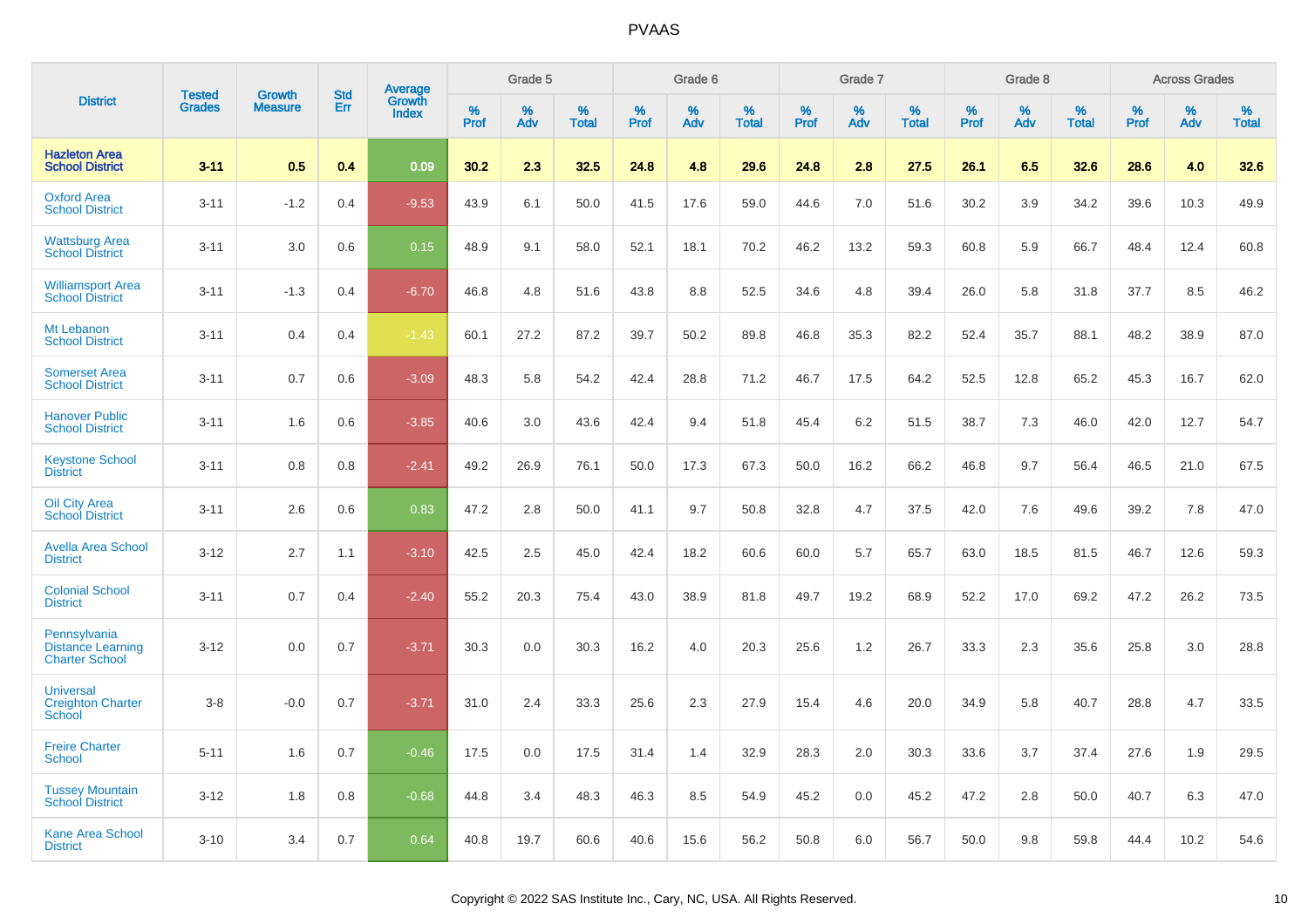| <b>District</b>                                            | <b>Tested</b> | <b>Growth</b>  | <b>Std</b> | Average                |              | Grade 5  |                   |              | Grade 6  |                   |              | Grade 7  |                   |              | Grade 8  |                   |              | <b>Across Grades</b> |                   |
|------------------------------------------------------------|---------------|----------------|------------|------------------------|--------------|----------|-------------------|--------------|----------|-------------------|--------------|----------|-------------------|--------------|----------|-------------------|--------------|----------------------|-------------------|
|                                                            | <b>Grades</b> | <b>Measure</b> | Err        | Growth<br><b>Index</b> | $\%$<br>Prof | %<br>Adv | %<br><b>Total</b> | $\%$<br>Prof | %<br>Adv | %<br><b>Total</b> | $\%$<br>Prof | %<br>Adv | %<br><b>Total</b> | $\%$<br>Prof | %<br>Adv | %<br><b>Total</b> | $\%$<br>Prof | %<br>Adv             | %<br><b>Total</b> |
| <b>Hazleton Area</b><br><b>School District</b>             | $3 - 11$      | 0.5            | 0.4        | 0.09                   | 30.2         | 2.3      | 32.5              | 24.8         | 4.8      | 29.6              | 24.8         | 2.8      | 27.5              | 26.1         | 6.5      | 32.6              | 28.6         | 4.0                  | 32.6              |
| <b>Riverside School</b><br><b>District</b>                 | $3 - 11$      | 2.8            | 0.6        | 0.20                   | 44.6         | 4.0      | 48.5              | 45.4         | 13.1     | 58.6              | 43.7         | 11.6     | 55.3              | 45.0         | 8.3      | 53.2              | 44.3         | 10.7                 | 55.0              |
| <b>Tacony Academy</b><br><b>Charter School</b>             | $3 - 11$      | $-3.1$         | 0.8        | $-5.48$                | 26.5         | 1.5      | 27.9              | 21.7         | 4.4      | 26.1              | 48.0         | 1.4      | 49.3              | 17.1         | 5.7      | 22.9              | 25.6         | 2.4                  | 28.0              |
| Williamsburg<br><b>Community School</b><br><b>District</b> | $3 - 11$      | 3.1            | 1.1        | $-3.37$                | 53.1         | 3.1      | 56.2              | 51.4         | 17.1     | 68.6              | 47.6         | 9.5      | 57.1              | 43.8         | 12.5     | 56.2              | 43.4         | 15.8                 | 59.1              |
| <b>Spring Cove</b><br>School District                      | $3 - 11$      | 0.1            | 0.6        | $-1.56$                | 41.7         | 5.0      | 46.7              | 42.1         | 13.5     | 55.6              | 48.8         | 6.3      | 55.1              | 34.6         | 11.8     | 46.5              | 40.5         | 10.8                 | 51.3              |
| <b>Bellefonte Area</b><br><b>School District</b>           | $3 - 11$      | $-0.0$         | 0.5        | $-4.22$                | 56.6         | 10.2     | 66.9              | 40.3         | 19.3     | 59.7              | 50.6         | 6.0      | 56.6              | 32.2         | 8.8      | 41.0              | 44.8         | 12.3                 | 57.1              |
| <b>East Penn School</b><br><b>District</b>                 | $3 - 11$      | 1.0            | 0.3        | $-0.16$                | 59.9         | 7.4      | 67.3              | 45.2         | 18.0     | 63.2              | 52.5         | 15.0     | 67.5              | 53.3         | 14.4     | 67.7              | 49.9         | 15.8                 | 65.7              |
| <b>Annville-Cleona</b><br><b>School District</b>           | $3 - 12$      | $-0.3$         | 0.6        | $-3.96$                | 47.5         | 11.2     | 58.8              | 39.6         | 21.9     | 61.5              | 54.0         | 12.6     | 66.7              | 32.4         | 17.6     | 50.0              | 44.0         | 15.5                 | 59.5              |
| <b>Old Forge School</b><br><b>District</b>                 | $3 - 12$      | 0.5            | 0.8        | $-3.24$                | 39.1         | 0.0      | 39.1              | 41.1         | 17.9     | 58.9              | 33.3         | 24.2     | 57.6              | 44.1         | 6.8      | 50.8              | 40.1         | 9.2                  | 49.3              |
| <b>Daniel Boone Area</b><br><b>School District</b>         | $3 - 12$      | 0.9            | 0.5        | $-2.03$                | 54.5         | 3.9      | 58.4              | 31.7         | 16.1     | 47.8              | 46.1         | 7.4      | 53.4              | 42.8         | 9.2      | 52.0              | 42.6         | 10.0                 | 52.6              |
| Jefferson-Morgan<br><b>School District</b>                 | $3 - 10$      | 2.7            | 0.9        | $-0.58$                | 45.1         | 2.8      | 47.9              | 40.0         | 7.3      | 47.3              | 41.8         | 5.4      | 47.3              | 44.4         | 6.7      | 51.1              | 41.7         | 6.6                  | 48.2              |
| <b>Jeannette City</b><br><b>School District</b>            | $3 - 11$      | 3.5            | 0.8        | $-0.39$                | 41.7         | 1.4      | 43.1              | 33.3         | 18.5     | 51.8              | 44.6         | 9.2      | 53.8              | 48.1         | 7.7      | 55.8              | 40.4         | 8.2                  | 48.6              |
| <b>Provident Charter</b><br><b>School</b>                  | $3 - 8$       | 4.1            | 1.1        | $-1.11$                | 19.6         | 0.0      | 19.6              | 15.8         | 5.3      | 21.0              | 13.6         | 0.0      | 13.6              | 17.2         | 3.4      | 20.7              | 16.4         | 2.9                  | 19.3              |
| Pennsylvania<br><b>Cyber Charter</b><br>School             | $3 - 11$      | 2.1            | 0.5        | $-0.33$                | 41.0         | 4.9      | 45.8              | 39.5         | 11.2     | 50.7              | 42.9         | 3.4      | 46.4              | 39.5         | 2.6      | 42.0              | 40.1         | 7.4                  | 47.5              |
| <b>Corry Area School</b><br><b>District</b>                | $3 - 11$      | 2.4            | 0.6        | 0.99                   | 50.0         | 4.7      | 54.7              | 40.5         | 16.2     | 56.8              | 42.0         | 6.5      | 48.6              | 33.8         | 9.5      | 43.2              | 40.3         | 11.8                 | 52.1              |
| <b>Elk Lake School</b><br><b>District</b>                  | $3 - 11$      | 2.6            | 0.7        | $-0.65$                | 43.8         | 3.8      | 47.5              | 35.8         | 21.0     | 56.8              | 39.8         | 11.4     | 51.1              | 35.8         | 6.2      | 42.0              | 38.3         | 11.7                 | 50.0              |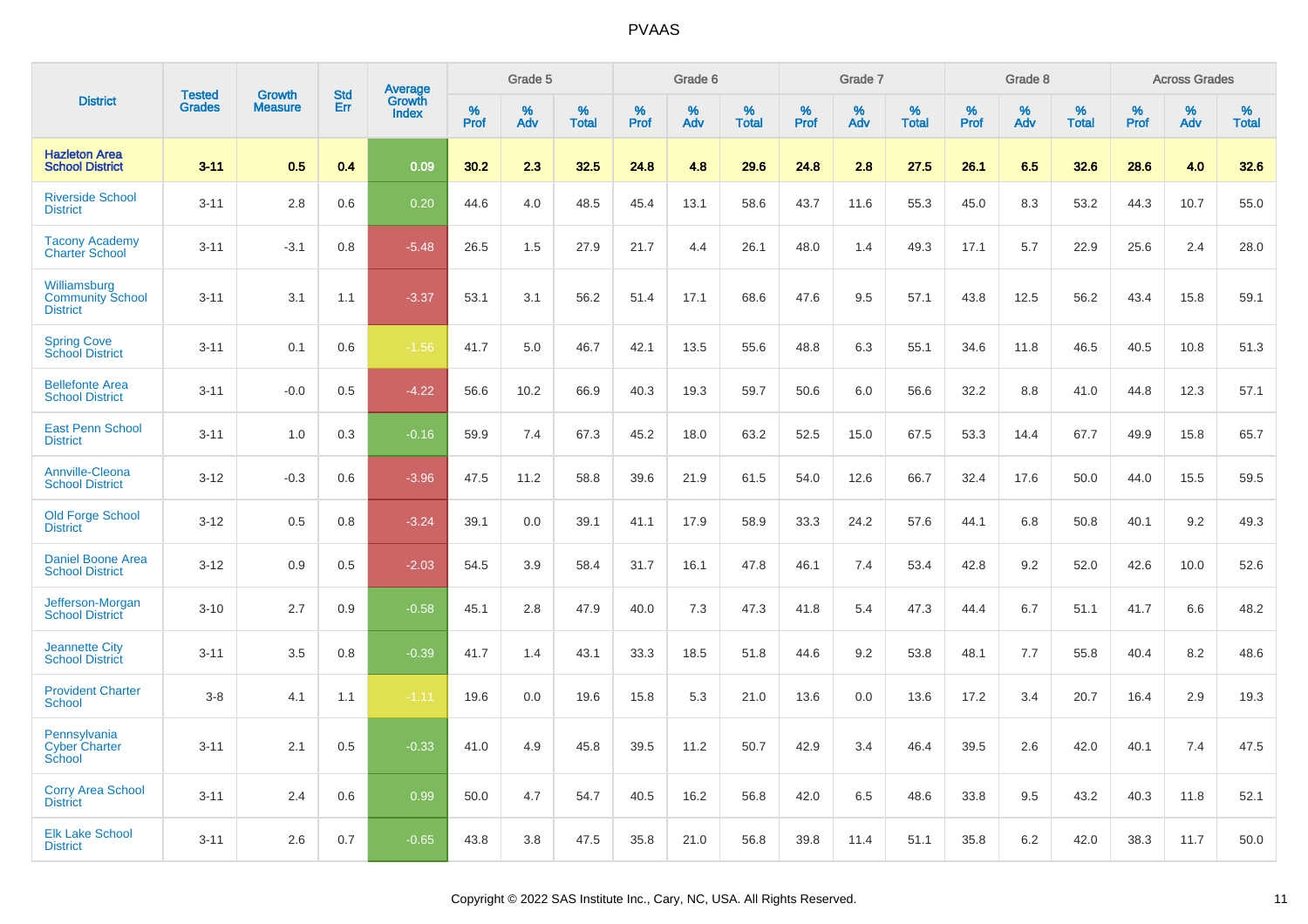|                                                                           | <b>Tested</b> | <b>Growth</b>  | <b>Std</b> | Average         |              | Grade 5  |                   |              | Grade 6  |                   |              | Grade 7  |                   |              | Grade 8  |                   |              | <b>Across Grades</b> |                   |
|---------------------------------------------------------------------------|---------------|----------------|------------|-----------------|--------------|----------|-------------------|--------------|----------|-------------------|--------------|----------|-------------------|--------------|----------|-------------------|--------------|----------------------|-------------------|
| <b>District</b>                                                           | <b>Grades</b> | <b>Measure</b> | Err        | Growth<br>Index | $\%$<br>Prof | %<br>Adv | %<br><b>Total</b> | $\%$<br>Prof | %<br>Adv | %<br><b>Total</b> | $\%$<br>Prof | %<br>Adv | %<br><b>Total</b> | $\%$<br>Prof | %<br>Adv | %<br><b>Total</b> | $\%$<br>Prof | $\%$<br>Adv          | %<br><b>Total</b> |
| <b>Hazleton Area</b><br><b>School District</b>                            | $3 - 11$      | 0.5            | 0.4        | 0.09            | 30.2         | 2.3      | 32.5              | 24.8         | 4.8      | 29.6              | 24.8         | 2.8      | 27.5              | 26.1         | 6.5      | 32.6              | 28.6         | 4.0                  | 32.6              |
| <b>Pine Grove Area</b><br><b>School District</b>                          | $3 - 11$      | 0.9            | 0.6        | $-3.29$         | 55.8         | 1.0      | 56.8              | 41.0         | 14.5     | 55.6              | 44.7         | 0.8      | 45.5              | 45.5         | 6.2      | 51.8              | 46.5         | 10.4                 | 56.9              |
| <b>East Lycoming</b><br><b>School District</b>                            | $3 - 11$      | $-0.6$         | 0.6        | $-4.76$         | 63.9         | 6.7      | 70.6              | 45.3         | 24.5     | 69.8              | 57.8         | 10.7     | 68.6              | 43.0         | 12.4     | 55.4              | 47.7         | 14.9                 | 62.6              |
| <b>Muncy School</b><br><b>District</b>                                    | $3 - 11$      | 0.3            | 0.7        | $-3.30$         | 49.2         | 11.5     | 60.7              | 48.7         | 30.8     | 79.5              | 58.0         | 8.7      | 66.7              | 44.4         | 12.2     | 56.7              | 49.3         | 16.0                 | 65.3              |
| Shenandoah<br><b>Valley School</b><br><b>District</b>                     | $3 - 11$      | 1.7            | 0.9        | $-3.50$         | 37.3         | 3.0      | 40.3              | 31.4         | 9.8      | 41.2              | 36.2         | 1.7      | 37.9              | 26.3         | 0.0      | 26.3              | 34.3         | 5.0                  | 39.4              |
| <b>Palmerton Area</b><br><b>School District</b>                           | $3 - 11$      | 1.6            | 0.6        | $-0.73$         | 54.9         | 3.7      | 58.5              | 47.3         | 14.6     | 61.8              | 42.6         | 11.6     | 54.3              | 38.3         | 11.2     | 49.5              | 45.2         | 11.6                 | 56.8              |
| <b>Pottsgrove School</b><br><b>District</b>                               | $3 - 11$      | $-0.4$         | 0.5        | $-2.94$         | 39.7         | 5.4      | 45.1              | 42.3         | 6.4      | 48.7              | 53.1         | 9.1      | 62.3              | 40.4         | 3.7      | 44.2              | 43.1         | 7.6                  | 50.7              |
| <b>Pleasant Valley</b><br><b>School District</b>                          | $3 - 11$      | 1.4            | 0.5        | $-2.68$         | 52.2         | 0.9      | 53.1              | 50.0         | 8.3      | 58.3              | 47.0         | 10.5     | 57.5              | 51.9         | 7.6      | 59.5              | 48.1         | 6.4                  | 54.6              |
| <b>Rose Tree Media</b><br><b>School District</b>                          | $3 - 10$      | 0.1            | 0.4        | $-2.51$         | 62.5         | 14.0     | 76.5              | 41.0         | 44.4     | 85.4              | 51.8         | 27.0     | 78.8              | 56.2         | 22.8     | 79.0              | 51.9         | 27.9                 | 79.8              |
| <b>Abington School</b><br><b>District</b>                                 | $3 - 10$      | $-2.8$         | 0.3        | $-9.26$         | 49.8         | 10.0     | 59.7              | 44.9         | 27.5     | 72.5              | 49.5         | 11.6     | 61.1              | 41.4         | 10.4     | 51.8              | 44.9         | 18.8                 | 63.8              |
| <b>Wellsboro Area</b><br><b>School District</b>                           | $3 - 11$      | $-0.6$         | 0.6        | $-4.07$         | 62.1         | 6.9      | 69.0              | 41.8         | 15.3     | 57.1              | 46.6         | 15.2     | 61.9              | 44.3         | 15.5     | 59.8              | 45.8         | 12.9                 | 58.7              |
| <b>Hampton Township</b><br><b>School District</b>                         | $3 - 11$      | 1.7            | 0.5        | $-3.34$         | 50.3         | 30.7     | 81.0              | 35.6         | 44.2     | 79.8              | 54.6         | 26.3     | 81.0              | 46.9         | 34.3     | 81.1              | 44.1         | 38.5                 | 82.7              |
| <b>Mohawk Area</b><br><b>School District</b>                              | $3 - 11$      | 0.9            | 0.6        | $-2.08$         | 43.7         | 6.8      | 50.5              | 44.7         | 21.3     | 66.0              | 56.9         | 7.8      | 64.7              | 55.9         | 8.6      | 64.5              | 46.4         | 17.1                 | 63.5              |
| <b>Robert Benjamin</b><br><b>Wiley Community</b><br><b>Charter School</b> | $3 - 8$       | 3.6            | 0.9        | $-1.43$         | 20.9         | 0.0      | 20.9              | 23.4         | 4.3      | 27.7              | 28.1         | 1.8      | 29.8              | 31.1         | 0.0      | 31.1              | 24.2         | 2.4                  | 26.5              |
| <b>Rockwood Area</b><br><b>School District</b>                            | $3 - 11$      | 1.8            | 0.9        | $-0.76$         | 65.8         | 2.4      | 68.3              | 38.1         | 31.0     | 69.0              | 63.0         | 6.5      | 69.6              | 50.8         | 19.0     | 69.8              | 52.2         | 13.4                 | 65.7              |
| <b>Laboratory Charter</b><br><b>School</b>                                | $3 - 8$       | 3.4            | 1.2        | $-4.40$         | 17.2         | 0.0      | 17.2              | 26.2         | 7.1      | 33.3              | 52.0         | 0.0      | 52.0              | 33.3         | 4.8      | 38.1              | 27.2         | 2.4                  | 29.6              |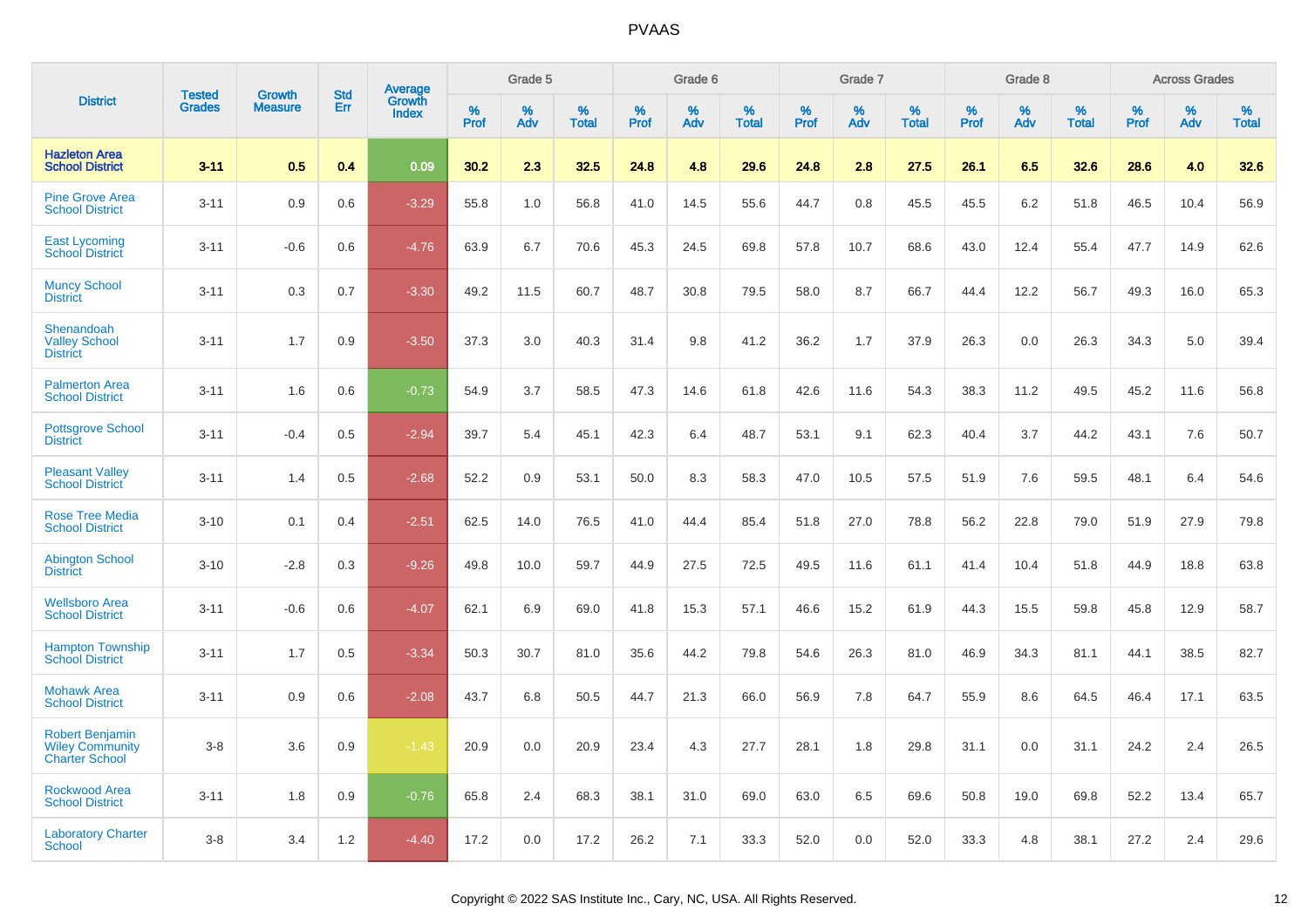|                                                                     | <b>Tested</b> | <b>Growth</b>  | <b>Std</b> | Average                |           | Grade 5  |                   |           | Grade 6  |                   |           | Grade 7  |                   |           | Grade 8  |                   |                  | <b>Across Grades</b> |                   |
|---------------------------------------------------------------------|---------------|----------------|------------|------------------------|-----------|----------|-------------------|-----------|----------|-------------------|-----------|----------|-------------------|-----------|----------|-------------------|------------------|----------------------|-------------------|
| <b>District</b>                                                     | <b>Grades</b> | <b>Measure</b> | Err        | Growth<br><b>Index</b> | %<br>Prof | %<br>Adv | %<br><b>Total</b> | %<br>Prof | %<br>Adv | %<br><b>Total</b> | %<br>Prof | %<br>Adv | %<br><b>Total</b> | %<br>Prof | %<br>Adv | %<br><b>Total</b> | %<br><b>Prof</b> | %<br>Adv             | %<br><b>Total</b> |
| <b>Hazleton Area</b><br><b>School District</b>                      | $3 - 11$      | 0.5            | 0.4        | 0.09                   | 30.2      | 2.3      | 32.5              | 24.8      | 4.8      | 29.6              | 24.8      | 2.8      | 27.5              | 26.1      | 6.5      | 32.6              | 28.6             | 4.0                  | 32.6              |
| <b>California Area</b><br><b>School District</b>                    | $3 - 10$      | 1.5            | 0.8        | $-1.20$                | 51.8      | 3.7      | 55.6              | 39.4      | 9.1      | 48.5              | 46.4      | 17.9     | 64.3              | 50.0      | 18.5     | 68.5              | 45.7             | 14.1                 | 59.8              |
| <b>Mid Valley School</b><br><b>District</b>                         | $3 - 10$      | $-0.4$         | 0.6        | $-5.84$                | 41.6      | 5.0      | 46.5              | 48.8      | 10.4     | 59.2              | 38.6      | 2.4      | 40.9              | 26.2      | 2.7      | 28.9              | 38.8             | 7.4                  | 46.2              |
| <b>Union School</b><br><b>District</b>                              | $3 - 12$      | 2.7            | 1.0        | $-0.02$                | 21.2      | 6.1      | 27.3              | 40.9      | 20.4     | 61.4              | 40.5      | 0.0      | 40.5              | 40.0      | 6.7      | 46.7              | 37.0             | 8.4                  | 45.4              |
| <b>Bethel Park School</b><br><b>District</b>                        | $3 - 11$      | 0.5            | 0.4        | $-3.33$                | 59.3      | 14.8     | 74.2              | 44.6      | 30.2     | 74.9              | 57.6      | 17.0     | 74.5              | 54.5      | 19.6     | 74.1              | 52.1             | 24.5                 | 76.6              |
| Loyalsock<br><b>Township School</b><br><b>District</b>              | $3 - 12$      | 1.2            | 0.6        | $-1.86$                | 48.3      | 12.9     | 61.2              | 43.9      | 17.4     | 61.2              | 50.8      | 7.0      | 57.8              | 51.0      | 5.0      | 56.0              | 45.5             | 13.2                 | 58.7              |
| <b>Eastern Lancaster</b><br><b>County School</b><br><b>District</b> | $3 - 12$      | 1.1            | 0.5        | $-1.40$                | 48.1      | 3.9      | 51.9              | 38.7      | 12.0     | 50.8              | 35.4      | 4.6      | 39.9              | 38.0      | 15.5     | 53.5              | 39.2             | 9.3                  | 48.5              |
| <b>Chestnut Ridge</b><br><b>School District</b>                     | $3 - 12$      | 1.2            | 0.7        | $-2.28$                | 53.8      | 4.4      | 58.2              | 42.0      | 19.8     | 61.7              | 57.9      | 3.2      | 61.0              | 50.5      | 6.2      | 56.7              | 47.9             | 11.6                 | 59.5              |
| Conemaugh<br><b>Township Area</b><br><b>School District</b>         | $3 - 12$      | 2.5            | 0.8        | $-1.19$                | 53.2      | 22.6     | 75.8              | 36.1      | 36.1     | 72.1              | 62.5      | 18.1     | 80.6              | 50.7      | 16.4     | 67.1              | 50.9             | 24.8                 | 75.7              |
| <b>East Pennsboro</b><br><b>Area School</b><br><b>District</b>      | $3 - 11$      | 1.2            | 0.5        | $-1.85$                | 47.0      | 4.8      | 51.8              | 35.0      | 18.1     | 53.1              | 50.6      | 10.0     | 60.6              | 47.1      | 8.2      | 55.3              | 44.2             | 11.4                 | 55.5              |
| <b>Riverside Beaver</b><br><b>County School</b><br><b>District</b>  | $3 - 11$      | 2.3            | 0.6        | $-2.61$                | 53.1      | 9.4      | 62.5              | 37.0      | 36.0     | 73.0              | 48.8      | 12.5     | 61.2              | 51.6      | 15.8     | 67.4              | 45.6             | 22.4                 | 68.1              |
| <b>Big Spring School</b><br><b>District</b>                         | $3 - 11$      | $-0.3$         | 0.5        | $-3.93$                | 50.0      | 14.6     | 64.6              | 45.6      | 12.0     | 57.6              | 52.2      | 8.8      | 61.0              | 49.7      | 9.2      | 58.9              | 47.8             | 15.2                 | 63.0              |
| <b>KIPP Philadelphia</b><br><b>Charter School</b>                   | $3-8$         | 2.8            | 0.9        | 0.52                   | 13.5      | 0.0      | 13.5              | 28.0      | 0.0      | 28.0              | 29.0      | 0.0      | 29.0              | 25.6      | 0.0      | 25.6              | 21.5             | 0.4                  | 21.9              |
| <b>People For People</b><br><b>Charter School</b>                   | $3 - 12$      | 3.5            | 1.0        | $-0.65$                | 12.9      | 3.2      | 16.1              | 19.4      | 0.0      | 19.4              | 23.1      | 0.0      | 23.1              | 6.8       | 0.0      | 6.8               | 13.2             | 0.4                  | 13.6              |
| <b>Grove City Area</b><br><b>School District</b>                    | $3 - 12$      | 1.6            | 0.6        | $-1.18$                | 45.0      | 21.0     | 66.0              | 36.9      | 23.8     | 60.7              | 58.9      | 16.1     | 75.0              | 47.1      | 12.6     | 59.7              | 45.7             | 20.1                 | 65.8              |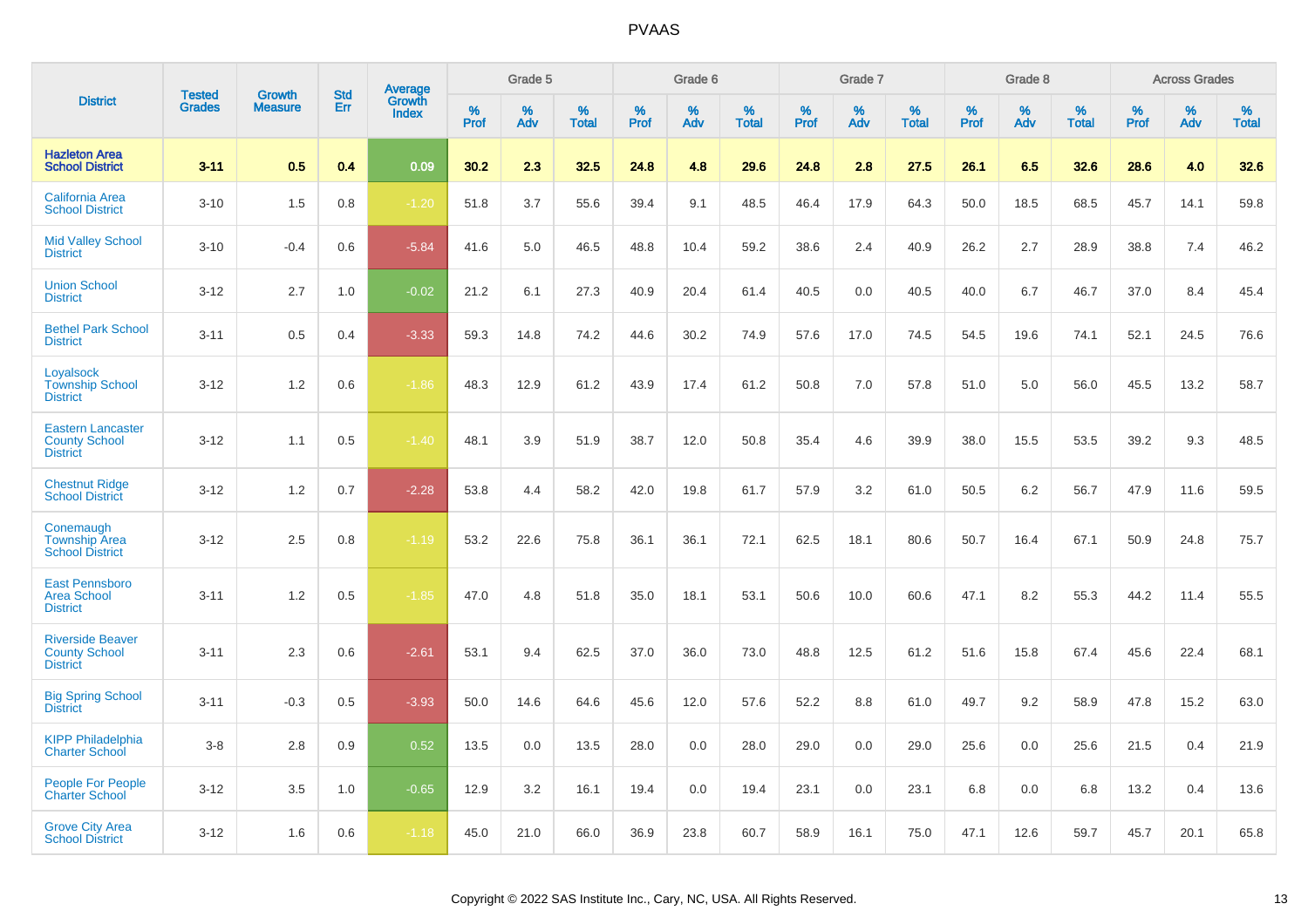|                                                                | <b>Tested</b> | <b>Growth</b>  | <b>Std</b> | Average                |              | Grade 5  |                   |                     | Grade 6  |                   |              | Grade 7  |                   |                     | Grade 8  |                   |                     | <b>Across Grades</b> |                   |
|----------------------------------------------------------------|---------------|----------------|------------|------------------------|--------------|----------|-------------------|---------------------|----------|-------------------|--------------|----------|-------------------|---------------------|----------|-------------------|---------------------|----------------------|-------------------|
| <b>District</b>                                                | <b>Grades</b> | <b>Measure</b> | Err        | Growth<br><b>Index</b> | $\%$<br>Prof | %<br>Adv | %<br><b>Total</b> | $\%$<br><b>Prof</b> | %<br>Adv | %<br><b>Total</b> | $\%$<br>Prof | %<br>Adv | %<br><b>Total</b> | $\%$<br><b>Prof</b> | %<br>Adv | %<br><b>Total</b> | $\%$<br><b>Prof</b> | $\%$<br>Adv          | %<br><b>Total</b> |
| <b>Hazleton Area</b><br><b>School District</b>                 | $3 - 11$      | 0.5            | 0.4        | 0.09                   | 30.2         | 2.3      | 32.5              | 24.8                | 4.8      | 29.6              | 24.8         | 2.8      | 27.5              | 26.1                | 6.5      | 32.6              | 28.6                | 4.0                  | 32.6              |
| <b>West Jefferson</b><br><b>Hills School District</b>          | $3 - 11$      | 0.0            | 0.4        | $-3.98$                | 58.9         | 14.8     | 73.8              | 50.5                | 19.9     | 70.4              | 60.2         | 13.1     | 73.3              | 57.6                | 17.7     | 75.4              | 53.0                | 20.4                 | 73.4              |
| <b>Russell Byers</b><br><b>Charter School</b>                  | $3 - 8$       | 1.4            | 0.9        | $-1.06$                | 18.2         | 1.8      | 20.0              | 36.8                | 0.0      | 36.8              | 28.1         | 0.0      | 28.1              | 14.3                | 2.0      | 16.3              | 22.4                | 3.0                  | 25.3              |
| <b>Wyoming Valley</b><br><b>West School</b><br><b>District</b> | $3 - 11$      | 0.9            | 0.5        | $-1.24$                | 41.0         | 4.2      | 45.2              | 32.6                | 7.6      | 40.3              | 40.5         | 4.2      | 44.6              | 30.1                | 12.1     | 42.2              | 35.8                | 6.9                  | 42.7              |
| Wilkinsburg<br><b>Borough School</b><br><b>District</b>        | $3-6$         | 4.8            | 1.4        | 0.90                   | 41.5         | 0.0      | 41.5              | 25.6                | 2.3      | 27.9              |              |          |                   |                     |          |                   | 23.5                | 1.0                  | 24.5              |
| Altoona Area<br><b>School District</b>                         | $3 - 12$      | 1.1            | 0.3        | $-1.92$                | 43.5         | 4.0      | 47.5              | 30.6                | 11.2     | 41.8              | 38.3         | 4.3      | 42.6              | 43.8                | 7.2      | 51.0              | 37.4                | 6.8                  | 44.1              |
| <b>Southern Fulton</b><br><b>School District</b>               | $3 - 11$      | 0.0            | 0.9        | $-1.64$                | 53.2         | 6.4      | 59.6              | 41.4                | 15.5     | 56.9              | 40.4         | 0.0      | 40.4              | 32.0                | 8.0      | 40.0              | 43.4                | 7.9                  | 51.3              |
| Pen Argyl Area<br><b>School District</b>                       | $3 - 12$      | 2.2            | 0.6        | $-0.55$                | 50.0         | 10.0     | 60.0              | 43.9                | 13.4     | 57.3              | 44.6         | 9.1      | 53.6              | 44.7                | 4.8      | 49.5              | 46.0                | 11.3                 | 57.2              |
| <b>Derry Area School</b><br><b>District</b>                    | $3 - 11$      | 2.2            | 0.6        | $-0.34$                | 44.6         | 8.3      | 52.9              | 44.4                | 29.1     | 73.5              | 49.6         | 17.1     | 66.7              | 43.1                | 12.9     | 56.0              | 44.1                | 17.4                 | 61.5              |
| <b>Mastery Charter</b><br>School - Gratz<br>Campus             | $7 - 10$      | 5.0            | 1.4        | 1.26                   |              |          |                   |                     |          |                   | 19.4         | 0.0      | 19.4              | 7.3                 | 0.0      | 7.3               | 13.0                | 0.0                  | 13.0              |
| Wallenpaupack<br>Area School<br><b>District</b>                | $3 - 11$      | 1.8            | 0.5        | $-0.06$                | 54.8         | 4.2      | 59.0              | 52.1                | 8.5      | 60.6              | 49.3         | 12.8     | 62.2              | 40.4                | 6.8      | 47.3              | 47.2                | 10.0                 | 57.2              |
| <b>Bald Eagle Area</b><br><b>School District</b>               | $3 - 11$      | 0.1            | 0.6        | $-2.50$                | 54.7         | 4.7      | 59.4              | 41.6                | 7.9      | 49.5              | 32.2         | 2.5      | 34.8              | 34.2                | 14.0     | 48.2              | 39.5                | 10.5                 | 50.0              |
| <b>Cumberland Valley</b><br><b>School District</b>             | $3 - 12$      | $0.2\,$        | 0.2        | $-3.90$                | 59.3         | 12.9     | 72.1              | 45.0                | 24.7     | 69.7              | 53.8         | 17.0     | 70.9              | 51.0                | 16.9     | 67.8              | 49.2                | 22.4                 | 71.6              |
| <b>Souderton Charter</b><br>School<br>Collaborative            | $3 - 8$       | 4.3            | 1.3        | $-0.07$                | 74.1         | 25.9     | 100.0             | 48.0                | 48.0     | 96.0              | 33.3         | 61.9     | 95.2              | 47.1                | 41.2     | 88.2              | 50.7                | 40.8                 | 91.6              |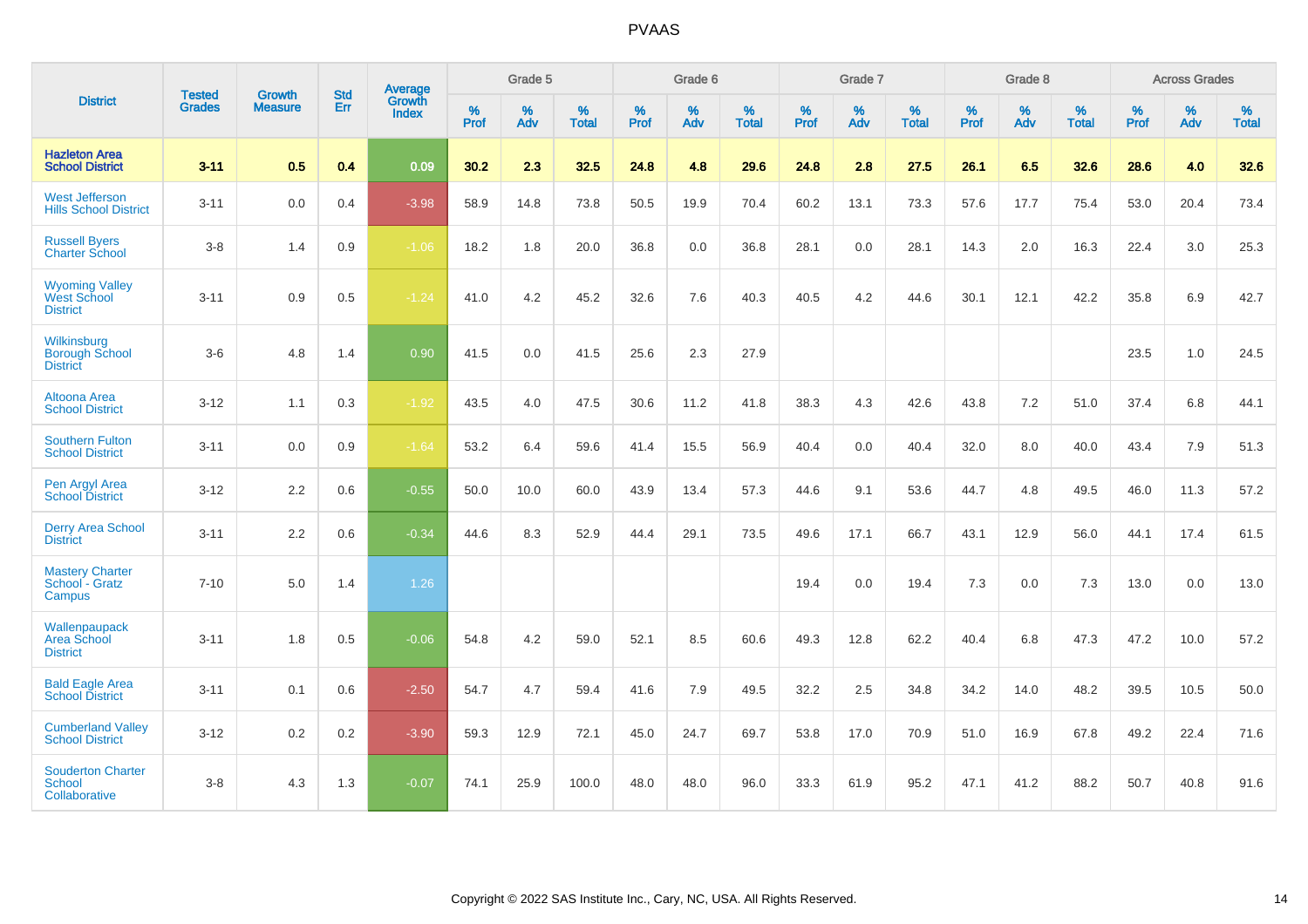|                                                                   | <b>Tested</b> | <b>Growth</b>  | <b>Std</b> | Average                |              | Grade 5  |                   |              | Grade 6  |                   |              | Grade 7  |                   |              | Grade 8  |                   |              | <b>Across Grades</b> |                   |
|-------------------------------------------------------------------|---------------|----------------|------------|------------------------|--------------|----------|-------------------|--------------|----------|-------------------|--------------|----------|-------------------|--------------|----------|-------------------|--------------|----------------------|-------------------|
| <b>District</b>                                                   | <b>Grades</b> | <b>Measure</b> | Err        | Growth<br><b>Index</b> | $\%$<br>Prof | %<br>Adv | %<br><b>Total</b> | $\%$<br>Prof | %<br>Adv | %<br><b>Total</b> | $\%$<br>Prof | %<br>Adv | %<br><b>Total</b> | $\%$<br>Prof | %<br>Adv | %<br><b>Total</b> | $\%$<br>Prof | %<br>Adv             | %<br><b>Total</b> |
| <b>Hazleton Area</b><br><b>School District</b>                    | $3 - 11$      | 0.5            | 0.4        | 0.09                   | 30.2         | 2.3      | 32.5              | 24.8         | 4.8      | 29.6              | 24.8         | 2.8      | 27.5              | 26.1         | 6.5      | 32.6              | 28.6         | 4.0                  | 32.6              |
| <b>Clarion-Limestone</b><br><b>Area School</b><br><b>District</b> | $3 - 12$      | 1.8            | 0.9        | $-0.57$                | 54.6         | 29.1     | 83.6              | 57.7         | 26.9     | 84.6              | 41.7         | 16.7     | 58.3              | 44.7         | 12.8     | 57.4              | 47.0         | 20.8                 | 67.7              |
| <b>Ridgway Area</b><br><b>School District</b>                     | $3 - 11$      | 2.8            | 0.8        | $-0.56$                | 57.4         | 6.6      | 63.9              | 45.9         | 32.8     | 78.7              | 48.3         | 8.3      | 56.7              | 57.4         | 8.2      | 65.6              | 51.0         | 16.6                 | 67.6              |
| Hatboro-Horsham<br><b>School District</b>                         | $3 - 11$      | 1.3            | 0.4        | $-0.67$                | 55.0         | 7.8      | 62.7              | 49.0         | 19.5     | 68.5              | 52.9         | 10.9     | 63.8              | 51.3         | 9.1      | 60.5              | 49.9         | 13.8                 | 63.7              |
| <b>Sharon City School</b><br><b>District</b>                      | $3 - 11$      | 1.0            | 0.6        | $-2.38$                | 36.8         | 3.5      | 40.3              | 30.8         | 15.0     | 45.8              | 33.3         | 1.8      | 35.2              | 42.1         | 6.4      | 48.4              | 34.2         | 6.1                  | 40.2              |
| <b>Riverview School</b><br><b>District</b>                        | $3 - 11$      | $-2.8$         | 0.8        | $-4.29$                | 71.2         | 9.6      | 80.8              | 39.7         | 29.5     | 69.2              | 54.8         | 1.6      | 56.4              | 38.0         | 10.1     | 48.1              | 48.9         | 19.2                 | 68.1              |
| <b>Portage Area</b><br><b>School District</b>                     | $3 - 10$      | 1.0            | 0.9        | $-2.55$                | 50.0         | 9.5      | 59.5              | 52.0         | 28.0     | 80.0              | 54.0         | 3.2      | 57.1              | 49.1         | 7.6      | 56.6              | 51.5         | 15.6                 | 67.2              |
| Susquehanna<br><b>Township School</b><br><b>District</b>          | $3 - 12$      | $-0.5$         | 0.5        | $-2.27$                | 42.6         | 1.2      | 43.8              | 30.8         | 2.0      | 32.8              | 27.1         | 2.8      | 29.9              | 33.8         | 6.1      | 39.9              | 34.8         | 4.8                  | 39.6              |
| <b>Clairton City</b><br><b>School District</b>                    | $3 - 11$      | 0.7            | 0.8        | $-1.61$                | 12.5         | 2.1      | 14.6              | 22.1         | 5.9      | 27.9              | 17.7         | 0.0      | 17.7              | 25.5         | 0.0      | 25.5              | 19.3         | 1.5                  | 20.8              |
| <b>Wyomissing Area</b><br><b>School District</b>                  | $3 - 12$      | $-1.6$         | 0.6        | $-4.87$                | 47.3         | 14.7     | 62.0              | 50.5         | 21.8     | 72.3              | 47.3         | 11.6     | 58.9              | 46.4         | 13.6     | 60.0              | 46.4         | 19.4                 | 65.8              |
| <b>Sto-Rox School</b><br><b>District</b>                          | $3 - 10$      | $-0.0$         | 0.9        | $-1.18$                | 16.1         | 2.2      | 18.3              | 27.9         | 1.2      | 29.1              | 0.0          | 0.0      | 0.0               | 2.9          | 0.0      | 2.9               | 16.8         | 1.0                  | 17.9              |
| <b>Centennial School</b><br><b>District</b>                       | $3 - 10$      | 1.2            | 0.3        | 0.36                   | 49.0         | 5.4      | 54.4              | 41.7         | 11.3     | 53.0              | 46.4         | 7.1      | 53.6              | 43.6         | 5.1      | 48.7              | 44.3         | 10.2                 | 54.4              |
| <b>Vida Charter</b><br><b>School</b>                              | $3-6$         | 3.8            | 1.9        | $-0.39$                | 56.0         | 16.0     | 72.0              | 27.8         | 27.8     | 55.6              |              |          |                   |              |          |                   | 33.7         | 19.8                 | 53.5              |
| <b>Avon Grove</b><br><b>School District</b>                       | $3 - 10$      | $-1.5$         | 0.4        | $-5.53$                | 48.2         | 14.6     | 62.9              | 44.6         | 18.7     | 63.3              | 59.8         | 14.8     | 74.6              | 46.8         | 16.7     | 63.5              | 46.7         | 15.4                 | 62.1              |
| <b>Owen J Roberts</b><br><b>School District</b>                   | $3 - 11$      | $-2.3$         | 0.3        | $-11.48$               | 59.8         | 15.0     | 74.8              | 41.4         | 38.7     | 80.1              | 56.3         | 10.6     | 67.0              | 51.6         | 11.0     | 62.6              | 50.6         | 21.3                 | 71.8              |
| <b>West Chester Area</b><br><b>School District</b>                | $3 - 11$      | $-1.6$         | 0.3        | $-7.85$                | 58.7         | 13.5     | 72.2              | 51.5         | 23.7     | 75.1              | 53.1         | 14.1     | 67.2              | 57.3         | 13.9     | 71.2              | 52.6         | 21.5                 | 74.0              |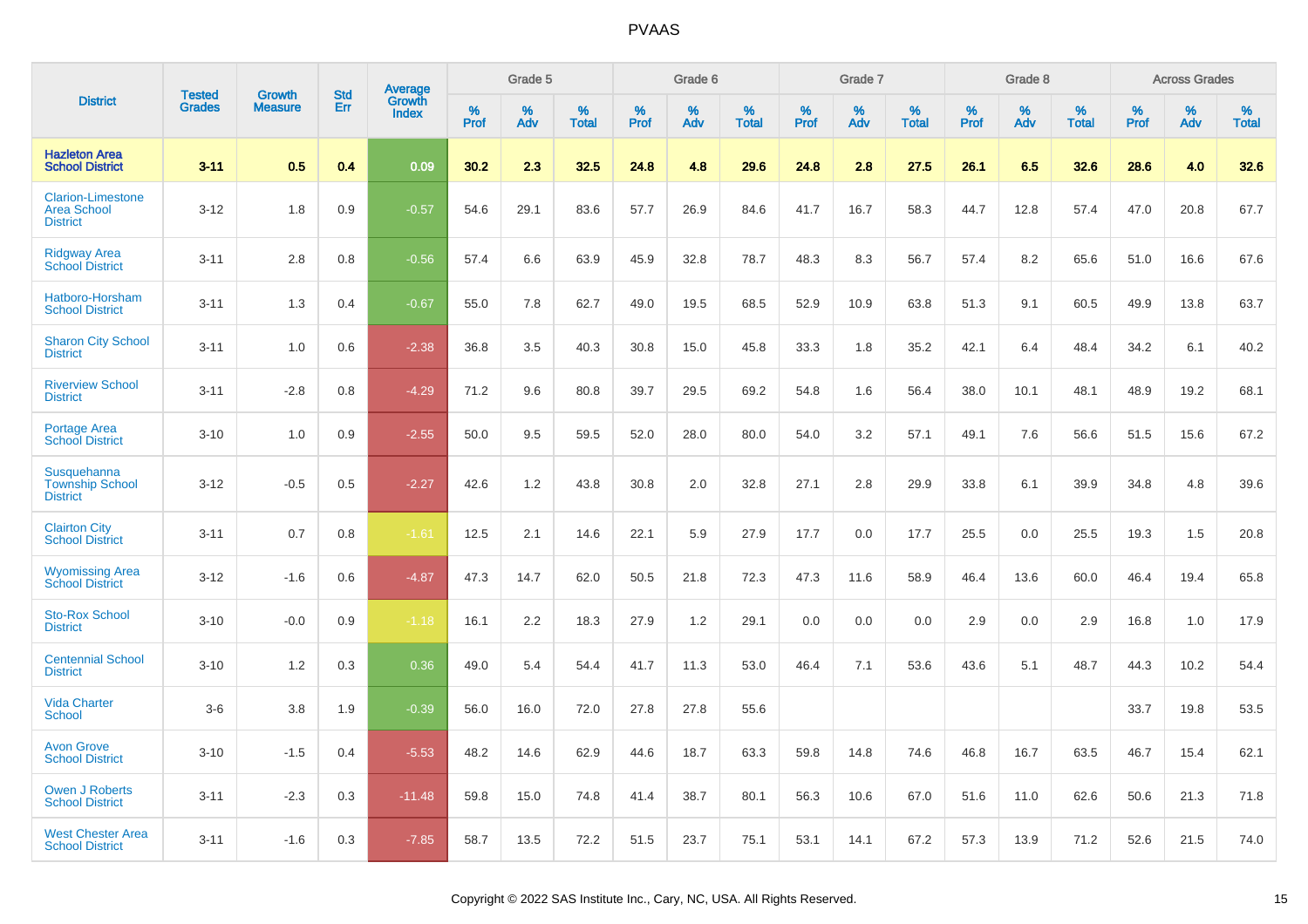|                                                           | <b>Tested</b> | <b>Growth</b>  | <b>Std</b> | <b>Average</b>         |           | Grade 5  |                   |           | Grade 6  |                   |           | Grade 7  |                   |           | Grade 8  |                   |           | <b>Across Grades</b> |                   |
|-----------------------------------------------------------|---------------|----------------|------------|------------------------|-----------|----------|-------------------|-----------|----------|-------------------|-----------|----------|-------------------|-----------|----------|-------------------|-----------|----------------------|-------------------|
| <b>District</b>                                           | <b>Grades</b> | <b>Measure</b> | Err        | Growth<br><b>Index</b> | %<br>Prof | %<br>Adv | %<br><b>Total</b> | %<br>Prof | %<br>Adv | %<br><b>Total</b> | %<br>Prof | %<br>Adv | %<br><b>Total</b> | %<br>Prof | %<br>Adv | %<br><b>Total</b> | %<br>Prof | %<br>Adv             | %<br><b>Total</b> |
| <b>Hazleton Area</b><br><b>School District</b>            | $3 - 11$      | 0.5            | 0.4        | 0.09                   | 30.2      | 2.3      | 32.5              | 24.8      | 4.8      | 29.6              | 24.8      | 2.8      | 27.5              | 26.1      | 6.5      | 32.6              | 28.6      | 4.0                  | 32.6              |
| <b>Pottsville Area</b><br><b>School District</b>          | $3 - 12$      | $-1.5$         | 0.5        | $-5.24$                | 43.0      | 3.7      | 46.7              | 39.2      | 7.7      | 46.8              | 34.4      | 4.9      | 39.3              | 40.4      | 4.1      | 44.4              | 39.7      | 6.1                  | 45.8              |
| <b>Easton Area</b><br><b>School District</b>              | $3 - 12$      | 0.1            | 0.4        | $-1.51$                | 43.5      | 2.4      | 45.9              | 33.8      | 7.9      | 41.8              | 40.1      | 7.2      | 47.2              | 35.4      | 6.0      | 41.4              | 36.9      | 7.9                  | 44.8              |
| <b>Jamestown Area</b><br><b>School District</b>           | $3 - 11$      | 2.7            | 1.2        | $-1.24$                | 47.4      | 0.0      | 47.4              | 30.6      | 19.4     | 50.0              | 41.4      | 6.9      | 48.3              | 54.6      | 0.0      | 54.6              | 41.2      | 7.9                  | 49.1              |
| <b>Girard School</b><br><b>District</b>                   | $3 - 11$      | 1.9            | 0.6        | $-2.29$                | 54.5      | 12.5     | 67.0              | 38.1      | 22.9     | 61.0              | 47.8      | 16.2     | 64.0              | 54.1      | 7.3      | 61.5              | 45.5      | 17.8                 | 63.3              |
| <b>Mastery Charter</b><br>School -<br>Shoemaker<br>Campus | $7 - 10$      | 5.8            | 1.6        | 1.55                   |           |          |                   |           |          |                   | 26.7      | 6.7      | 33.3              | 25.9      | 0.0      | 25.9              | 26.3      | 3.5                  | 29.8              |
| Northeastern York<br><b>School District</b>               | $3 - 11$      | 1.5            | 0.4        | $-0.02$                | 51.8      | 13.3     | 65.0              | 45.0      | 21.5     | 66.5              | 48.5      | 11.0     | 59.5              | 43.2      | 18.2     | 61.5              | 46.8      | 17.3                 | 64.1              |
| <b>Troy Area School</b><br><b>District</b>                | $3 - 10$      | 0.2            | 0.6        | $-2.82$                | 45.0      | 1.0      | 46.0              | 25.5      | 5.9      | 31.4              | 45.6      | 6.5      | 52.2              | 42.4      | 10.2     | 52.5              | 39.4      | 6.6                  | 46.0              |
| Claysburg-Kimmel<br><b>School District</b>                | $3 - 11$      | 2.9            | 0.8        | $-0.45$                | 52.3      | 3.1      | 55.4              | 34.6      | 15.4     | 50.0              | 35.1      | 8.8      | 43.9              | 43.9      | 7.0      | 50.9              | 43.5      | 8.7                  | 52.2              |
| <b>Stroudsburg Area</b><br><b>School District</b>         | $3 - 11$      | 1.1            | 0.4        | $-2.29$                | 39.1      | 4.0      | 43.1              | 39.0      | 11.2     | 50.2              | 46.4      | 8.5      | 54.9              | 48.9      | 7.8      | 56.7              | 40.7      | 9.2                  | 49.9              |
| Tredyffrin-<br><b>Easttown School</b><br><b>District</b>  | $3 - 10$      | 0.5            | 0.4        | $-3.06$                | 65.0      | 22.0     | 87.0              | 47.7      | 39.5     | 87.2              | 56.5      | 29.3     | 85.8              | 48.6      | 39.7     | 88.4              | 52.0      | 36.6                 | 88.6              |
| <b>Avon Grove</b><br><b>Charter School</b>                | $3 - 11$      | 1.7            | 0.6        | 0.18                   | 53.3      | 4.9      | 58.2              | 47.4      | 18.2     | 65.7              | 51.1      | 16.3     | 67.4              | 38.6      | 9.9      | 48.5              | 42.6      | 14.8                 | 57.4              |
| <b>Peters Township</b><br><b>School District</b>          | $3 - 11$      | $-0.2$         | 0.4        | $-4.46$                | 62.9      | 24.3     | 87.3              | 48.1      | 33.6     | 81.7              | 57.8      | 25.7     | 83.5              | 63.8      | 20.1     | 83.9              | 52.4      | 33.7                 | 86.1              |
| <b>Millersburg Area</b><br><b>School District</b>         | $3 - 11$      | $-0.2$         | 0.8        | $-2.79$                | 47.1      | 3.9      | 51.0              | 41.5      | 0.0      | 41.5              | 51.6      | 3.1      | 54.7              | 40.3      | 3.2      | 43.6              | 44.2      | 7.4                  | 51.5              |
| <b>Central Fulton</b><br><b>School District</b>           | $3 - 11$      | 0.7            | 0.8        | $-1.60$                | 43.4      | 7.9      | 51.3              | 36.2      | 8.7      | 44.9              | 42.7      | 2.7      | 45.3              | 53.6      | 16.1     | 69.6              | 45.7      | 8.1                  | 53.8              |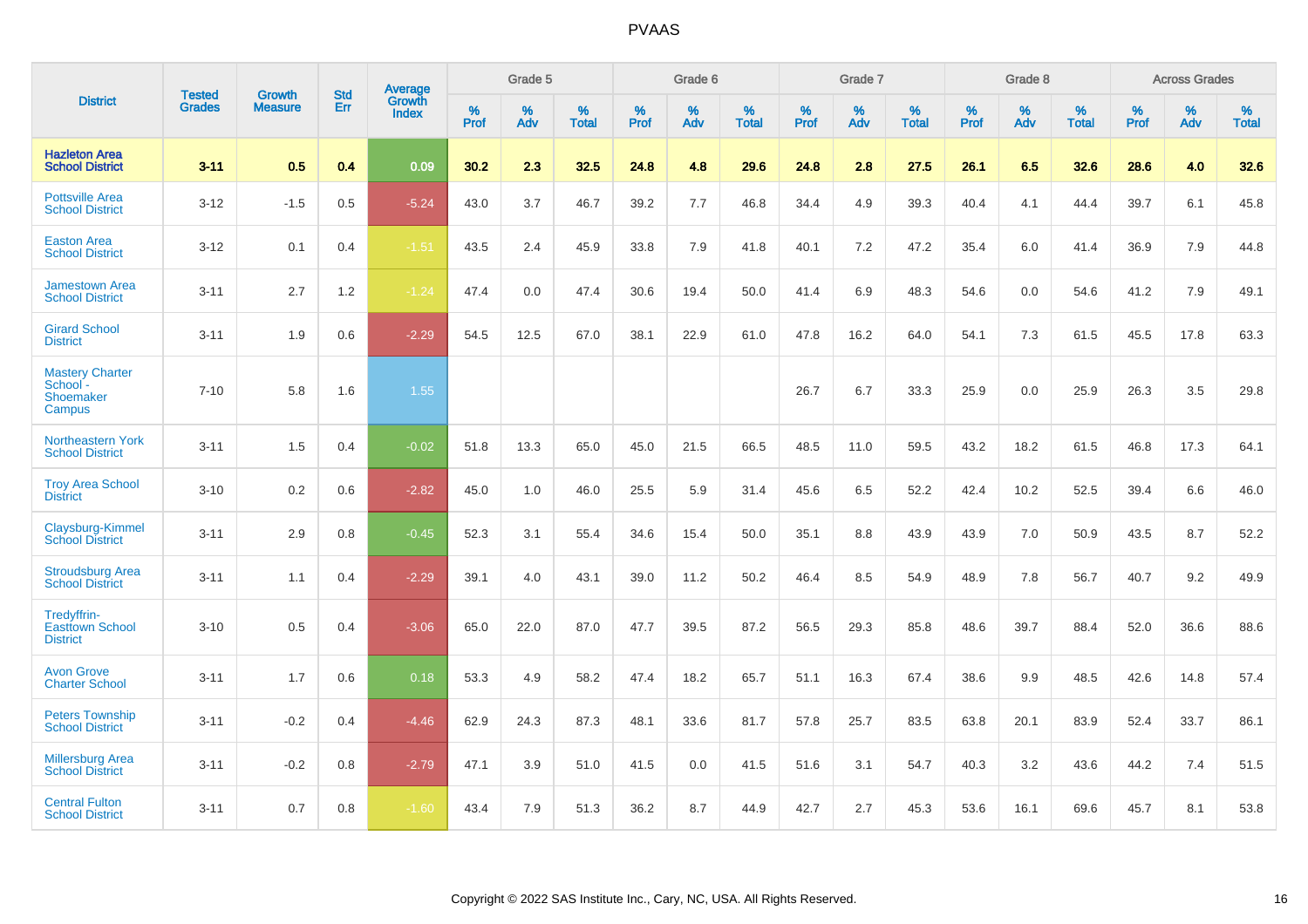|                                                                        |                                |                                 | <b>Std</b> | <b>Average</b>         |           | Grade 5  |                   |           | Grade 6  |                   |           | Grade 7  |                   |           | Grade 8  |                   |           | <b>Across Grades</b> |                   |
|------------------------------------------------------------------------|--------------------------------|---------------------------------|------------|------------------------|-----------|----------|-------------------|-----------|----------|-------------------|-----------|----------|-------------------|-----------|----------|-------------------|-----------|----------------------|-------------------|
| <b>District</b>                                                        | <b>Tested</b><br><b>Grades</b> | <b>Growth</b><br><b>Measure</b> | Err        | Growth<br><b>Index</b> | %<br>Prof | %<br>Adv | %<br><b>Total</b> | %<br>Prof | %<br>Adv | %<br><b>Total</b> | %<br>Prof | %<br>Adv | %<br><b>Total</b> | %<br>Prof | %<br>Adv | %<br><b>Total</b> | %<br>Prof | %<br>Adv             | %<br><b>Total</b> |
| <b>Hazleton Area</b><br><b>School District</b>                         | $3 - 11$                       | 0.5                             | 0.4        | 0.09                   | 30.2      | 2.3      | 32.5              | 24.8      | 4.8      | 29.6              | 24.8      | 2.8      | 27.5              | 26.1      | 6.5      | 32.6              | 28.6      | 4.0                  | 32.6              |
| <b>Susquenita School</b><br><b>District</b>                            | $3 - 11$                       | 0.7                             | 0.6        | $-1.50$                | 46.7      | 9.2      | 55.8              | 45.3      | 8.5      | 53.8              | 38.0      | 7.4      | 45.4              | 42.1      | 6.5      | 48.6              | 43.0      | 11.2                 | 54.2              |
| <b>Ellwood City Area</b><br><b>School District</b>                     | $3 - 11$                       | 0.6                             | 0.6        | $-2.25$                | 53.8      | 11.5     | 65.4              | 47.0      | 14.8     | 61.7              | 43.0      | 10.7     | 53.7              | 41.3      | 8.3      | 49.5              | 45.3      | 10.3                 | 55.6              |
| <b>Greater Johnstown</b><br><b>School District</b>                     | $3 - 11$                       | $-0.2$                          | 0.5        | $-3.14$                | 21.9      | 0.0      | 21.9              | 21.0      | 2.7      | 23.6              | 26.7      | 0.6      | 27.3              | 23.4      | 0.6      | 24.0              | 21.6      | 1.8                  | 23.4              |
| Punxsutawney<br><b>Area School</b><br><b>District</b>                  | $3 - 11$                       | 1.1                             | 0.6        | $-0.16$                | 52.2      | 9.4      | 61.6              | 54.9      | 13.3     | 68.1              | 36.8      | 5.6      | 42.4              | 40.0      | 5.4      | 45.4              | 41.5      | 12.4                 | 53.8              |
| <b>Northern Bedford</b><br><b>County School</b><br><b>District</b>     | $3 - 11$                       | $-0.1$                          | 0.8        | $-2.76$                | 46.9      | 14.3     | 61.2              | 57.6      | 28.8     | 86.4              | 43.1      | 17.2     | 60.3              | 50.0      | 15.6     | 65.6              | 46.8      | 20.5                 | 67.3              |
| <b>Karns City Area</b><br><b>School District</b>                       | $3 - 11$                       | $-0.9$                          | 0.6        | $-3.82$                | 56.2      | 9.0      | 65.2              | 46.6      | 14.8     | 61.4              | 47.4      | 1.7      | 49.1              | 40.7      | 1.8      | 42.6              | 44.7      | 6.8                  | 51.5              |
| Palmyra Area<br><b>School District</b>                                 | $3 - 11$                       | $-0.7$                          | 0.4        | $-2.98$                | 54.6      | 19.4     | 74.0              | 44.9      | 24.2     | 69.1              | 58.9      | 12.6     | 71.5              | 53.4      | 10.9     | 64.3              | 49.8      | 21.3                 | 71.1              |
| <b>Boys Latin Of</b><br>Philadelphia<br><b>Charter School</b>          | $6 - 12$                       | 2.7                             | 0.8        | 1.58                   |           |          |                   | 9.0       | 1.5      | 10.4              | 18.1      | 1.2      | 19.3              | 22.6      | 1.1      | 23.7              | 17.3      | 1.2                  | 18.5              |
| <b>York City School</b><br><b>District</b>                             | $3 - 12$                       | 1.0                             | 0.3        | 0.06                   | 13.6      | 0.5      | 14.1              | 17.2      | 1.8      | 19.1              | 14.9      | 0.0      | 14.9              | 16.0      | 0.2      | 16.2              | 15.3      | 0.7                  | 15.9              |
| Pennsylvania<br>Virtual Charter<br><b>School</b>                       | $3 - 11$                       | 2.2                             | 0.7        | $-0.98$                | 51.9      | 4.7      | 56.6              | 41.9      | 14.0     | 55.9              | 38.4      | 13.1     | 51.5              | 43.8      | 9.0      | 52.8              | 42.3      | 11.6                 | 53.9              |
| <b>Northeast Bradford</b><br><b>School District</b>                    | $3 - 10$                       | 3.0                             | 0.9        | 0.26                   | 57.5      | 2.5      | 60.0              | 37.8      | 11.1     | 48.9              | 39.6      | 11.3     | 50.9              | 40.4      | 7.0      | 47.4              | 45.2      | 9.9                  | 55.1              |
| <b>Western Beaver</b><br><b>County School</b><br><b>District</b>       | $3 - 11$                       | $-1.5$                          | 1.2        | $-3.15$                | 37.5      | 12.5     | 50.0              | 57.1      | 31.0     | 88.1              | 52.1      | 8.3      | 60.4              | 52.8      | 5.6      | 58.3              | 50.0      | 17.8                 | 67.8              |
| <b>Young Scholars Of</b><br><b>Central PA Charter</b><br><b>School</b> | $3 - 8$                        | 3.9                             | 1.2        | $-0.71$                | 35.6      | 13.3     | 48.9              | 28.0      | 12.0     | 40.0              | 50.0      | 14.3     | 64.3              | 43.8      | 0.0      | 43.8              | 42.6      | 11.6                 | 54.2              |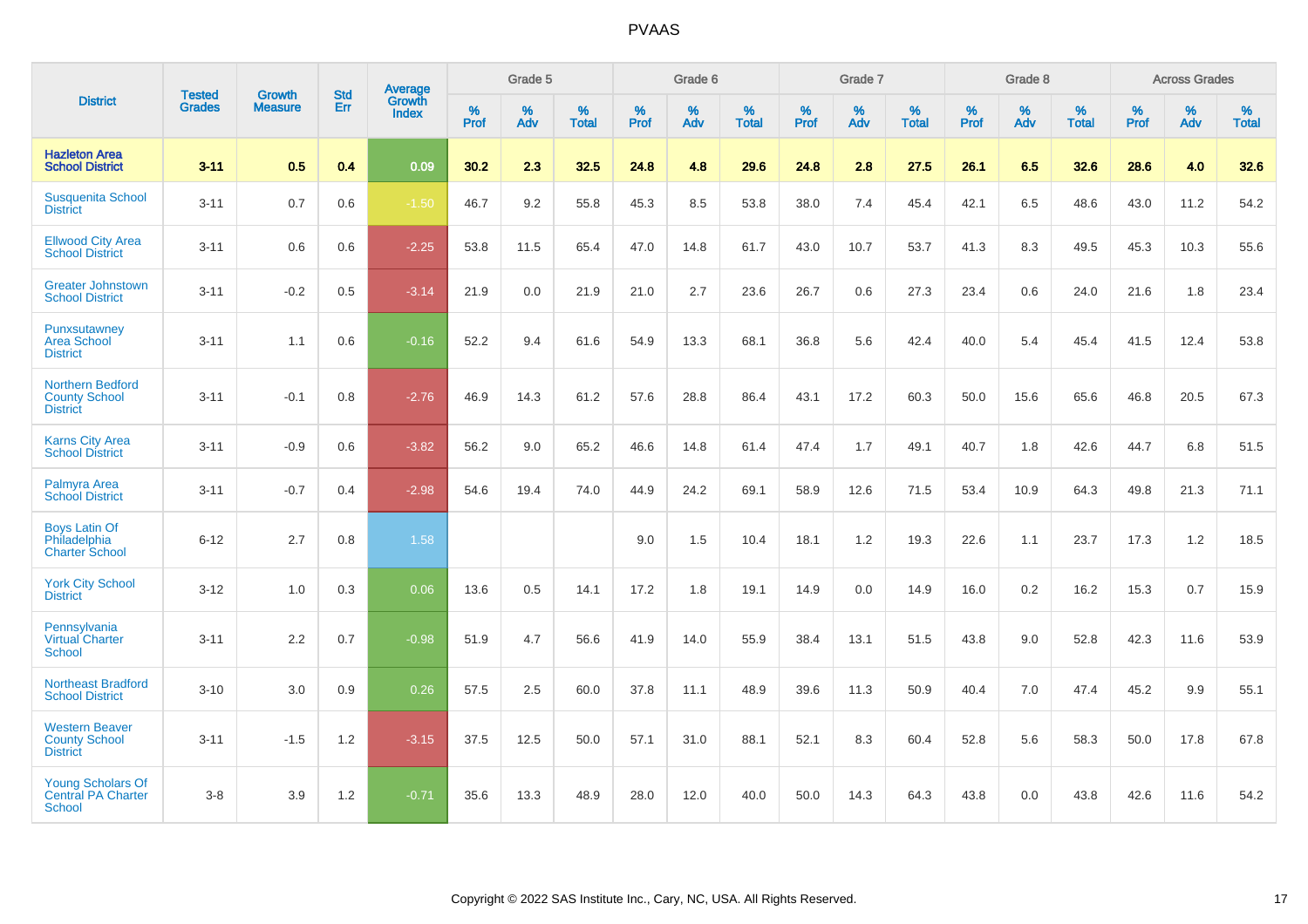|                                                                      |                                |                          | <b>Std</b> | Average         |           | Grade 5  |                   |           | Grade 6  |                   |           | Grade 7  |                   |           | Grade 8  |                   |           | <b>Across Grades</b> |                   |
|----------------------------------------------------------------------|--------------------------------|--------------------------|------------|-----------------|-----------|----------|-------------------|-----------|----------|-------------------|-----------|----------|-------------------|-----------|----------|-------------------|-----------|----------------------|-------------------|
| <b>District</b>                                                      | <b>Tested</b><br><b>Grades</b> | Growth<br><b>Measure</b> | Err        | Growth<br>Index | %<br>Prof | %<br>Adv | %<br><b>Total</b> | %<br>Prof | %<br>Adv | %<br><b>Total</b> | %<br>Prof | %<br>Adv | %<br><b>Total</b> | %<br>Prof | %<br>Adv | %<br><b>Total</b> | %<br>Prof | %<br>Adv             | %<br><b>Total</b> |
| <b>Hazleton Area</b><br><b>School District</b>                       | $3 - 11$                       | 0.5                      | 0.4        | 0.09            | 30.2      | 2.3      | 32.5              | 24.8      | 4.8      | 29.6              | 24.8      | 2.8      | 27.5              | 26.1      | 6.5      | 32.6              | 28.6      | 4.0                  | 32.6              |
| <b>Weatherly Area</b><br><b>School District</b>                      | $3 - 11$                       | 0.6                      | 1.1        | $-1.95$         | 53.8      | 0.0      | 53.8              | 48.5      | 15.2     | 63.6              | 53.3      | 3.3      | 56.7              | 29.7      | 13.5     | 43.2              | 41.9      | 6.9                  | 48.8              |
| <b>Redbank Valley</b><br><b>School District</b>                      | $3 - 11$                       | 2.3                      | 0.7        | $-0.29$         | 64.3      | 4.3      | 68.6              | 38.8      | 13.8     | 52.5              | 54.6      | 12.5     | 67.0              | 55.4      | 15.4     | 70.8              | 50.6      | 13.7                 | 64.4              |
| <b>West Middlesex</b><br><b>Area School</b><br><b>District</b>       | $3 - 10$                       | $-1.3$                   | 0.9        | $-5.66$         | 52.2      | 17.4     | 69.6              | 41.0      | 26.2     | 67.2              | 44.4      | 5.6      | 50.0              | 35.7      | 4.8      | 40.5              | 42.5      | 12.1                 | 54.6              |
| <b>Pan American</b><br><b>Academy Charter</b><br><b>School</b>       | $3 - 8$                        | 0.9                      | 0.8        | $-2.78$         | 19.3      | 1.8      | 21.0              | 17.1      | 0.0      | 17.1              | 28.1      | 1.8      | 29.8              | 21.3      | 1.6      | 23.0              | 19.6      | 2.0                  | 21.5              |
| <b>Pequea Valley</b><br><b>School District</b>                       | $3 - 11$                       | 1.3                      | 0.6        | $-1.96$         | 46.4      | 1.8      | 48.2              | 36.6      | 7.5      | 44.1              | 43.0      | 4.7      | 47.7              | 37.9      | 6.8      | 44.7              | 37.7      | 6.5                  | 44.2              |
| <b>United School</b><br><b>District</b>                              | $3 - 11$                       | 0.7                      | 0.8        | $-2.04$         | 52.4      | 0.0      | 52.4              | 54.0      | 14.3     | 68.2              | 52.3      | 7.7      | 60.0              | 35.8      | 16.4     | 52.2              | 47.1      | 12.4                 | 59.5              |
| <b>Donegal School</b><br><b>District</b>                             | $3 - 12$                       | 1.3                      | 0.5        | 0.56            | 42.0      | 11.6     | 53.6              | 40.9      | 18.8     | 59.7              | 44.4      | 12.4     | 56.8              | 32.4      | 16.2     | 48.6              | 39.5      | 16.0                 | 55.5              |
| <b>Slippery Rock Area</b><br><b>School District</b>                  | $3 - 11$                       | 0.3                      | 0.6        | $-2.10$         | 61.1      | 15.1     | 76.2              | 42.1      | 32.3     | 74.4              | 51.6      | 6.6      | 58.2              | 47.2      | 18.1     | 65.4              | 47.2      | 24.9                 | 72.1              |
| <b>Bellwood-Antis</b><br><b>School District</b>                      | $3 - 10$                       | 1.5                      | 0.7        | $-1.63$         | 46.1      | 3.4      | 49.4              | 34.4      | 16.7     | 51.1              | 44.0      | 10.7     | 54.8              | 41.3      | 26.1     | 67.4              | 41.8      | 16.7                 | 58.6              |
| <b>Lincoln Leadership</b><br><b>Academy Charter</b><br><b>School</b> | $3 - 12$                       | 1.6                      | 0.9        | $-0.39$         | 29.6      | 0.0      | 29.6              | 25.0      | 12.5     | 37.5              | 24.5      | 5.7      | 30.2              | 22.0      | 2.4      | 24.4              | 28.4      | 5.4                  | 33.8              |
| <b>Hopewell Area</b><br><b>School District</b>                       | $3 - 11$                       | $-0.3$                   | 0.6        | $-3.20$         | 53.8      | 3.0      | 56.8              | 50.4      | 19.0     | 69.4              | 48.3      | 10.7     | 59.1              | 42.6      | 6.6      | 49.2              | 48.2      | 11.9                 | 60.1              |
| <b>Spring Grove Area</b><br><b>School District</b>                   | $3 - 11$                       | $-0.1$                   | 0.4        | $-4.54$         | 49.1      | 16.7     | 65.7              | 40.9      | 25.0     | 65.9              | 47.4      | 15.5     | 63.0              | 50.4      | 6.8      | 57.2              | 46.5      | 19.3                 | 65.8              |
| <b>Upper Darby</b><br><b>School District</b>                         | $3 - 12$                       | 0.7                      | 0.3        | $-1.00$         | 30.9      | 2.9      | 33.8              | 29.8      | 6.5      | 36.3              | 26.4      | 1.4      | 27.7              | 29.9      | 3.6      | 33.4              | 30.4      | 5.0                  | 35.4              |
| <b>Big Beaver Falls</b><br>Area School<br><b>District</b>            | $3 - 11$                       | $-0.7$                   | 0.6        | $-3.07$         | 44.1      | 2.9      | 47.1              | 30.8      | 1.9      | 32.7              | 29.7      | 5.0      | 34.6              | 27.8      | 2.1      | 29.9              | 33.1      | 3.7                  | 36.8              |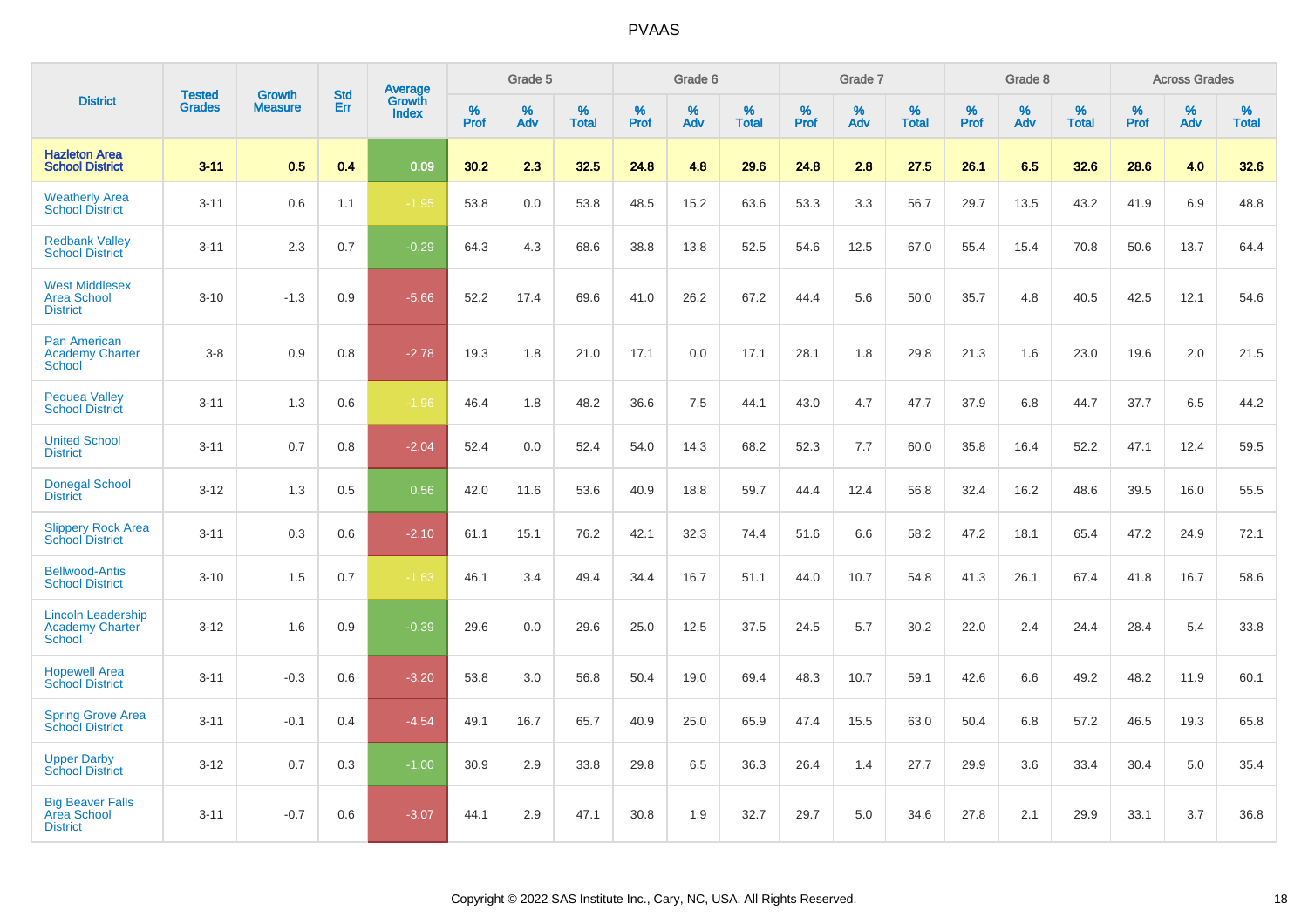|                                                               |                                | <b>Growth</b>  | <b>Std</b> |                                   |              | Grade 5  |                   |           | Grade 6  |                   |           | Grade 7  |                   |           | Grade 8  |                   |              | <b>Across Grades</b> |                   |
|---------------------------------------------------------------|--------------------------------|----------------|------------|-----------------------------------|--------------|----------|-------------------|-----------|----------|-------------------|-----------|----------|-------------------|-----------|----------|-------------------|--------------|----------------------|-------------------|
| <b>District</b>                                               | <b>Tested</b><br><b>Grades</b> | <b>Measure</b> | <b>Err</b> | <b>Average</b><br>Growth<br>Index | $\%$<br>Prof | %<br>Adv | %<br><b>Total</b> | %<br>Prof | %<br>Adv | %<br><b>Total</b> | %<br>Prof | %<br>Adv | %<br><b>Total</b> | %<br>Prof | %<br>Adv | %<br><b>Total</b> | $\%$<br>Prof | %<br>Adv             | %<br><b>Total</b> |
| <b>Hazleton Area</b><br><b>School District</b>                | $3 - 11$                       | 0.5            | 0.4        | 0.09                              | 30.2         | 2.3      | 32.5              | 24.8      | 4.8      | 29.6              | 24.8      | 2.8      | 27.5              | 26.1      | 6.5      | 32.6              | 28.6         | 4.0                  | 32.6              |
| Mechanicsburg<br><b>Area School</b><br><b>District</b>        | $3 - 11$                       | 0.3            | 0.4        | $-2.81$                           | 48.1         | 12.0     | 60.1              | 45.6      | 16.3     | 61.9              | 46.2      | 12.4     | 58.6              | 52.3      | 8.7      | 61.0              | 46.4         | 13.9                 | 60.2              |
| <b>William Penn</b><br><b>School District</b>                 | $3 - 12$                       | 1.4            | 0.5        | 0.26                              | 24.0         | 0.5      | 24.5              | 31.6      | 2.8      | 34.5              | 30.8      | 0.6      | 31.4              | 21.8      | 2.4      | 24.2              | 26.1         | 2.5                  | 28.6              |
| <b>North Pocono</b><br><b>School District</b>                 | $3 - 11$                       | 0.3            | 0.6        | $-2.05$                           | 55.8         | 8.5      | 64.3              | 57.8      | 12.1     | 69.8              | 61.3      | 16.0     | 77.3              | 48.7      | 12.4     | 61.1              | 54.2         | 17.4                 | 71.6              |
| <b>Bentworth School</b><br><b>District</b>                    | $3 - 11$                       | 2.1            | 0.7        | 1.13                              | 60.3         | 15.4     | 75.6              | 46.1      | 6.7      | 52.8              | 52.5      | 20.0     | 72.5              | 43.3      | 11.9     | 55.2              | 52.1         | 16.1                 | 68.2              |
| <b>Marion Center</b><br><b>Area School</b><br><b>District</b> | $3 - 10$                       | 2.0            | 0.7        | 0.03                              | 52.6         | 10.3     | 62.8              | 45.6      | 22.3     | 68.0              | 52.9      | 5.9      | 58.8              | 49.5      | 7.4      | 56.8              | 49.1         | 13.2                 | 62.3              |
| <b>Selinsgrove Area</b><br><b>School District</b>             | $3 - 12$                       | $-1.5$         | 0.5        | $-3.62$                           | 51.9         | 4.4      | 56.4              | 46.4      | 19.0     | 65.4              | 39.7      | 16.7     | 56.4              | 47.6      | 12.6     | 60.2              | 44.8         | 15.2                 | 60.0              |
| <b>Montrose Area</b><br><b>School District</b>                | $3 - 10$                       | 1.0            | 0.7        | $-0.88$                           | 50.0         | 16.2     | 66.2              | 40.2      | 28.3     | 68.5              | 38.2      | 13.2     | 51.5              | 45.0      | 10.0     | 55.0              | 43.8         | 18.3                 | 62.0              |
| <b>Manchester</b><br><b>Academic Charter</b><br>School        | $3 - 8$                        | 2.1            | 1.1        | $-2.61$                           | 12.0         | 0.0      | 12.0              | 35.7      | 3.6      | 39.3              | 46.2      | 0.0      | 46.2              | 31.4      | 0.0      | 31.4              | 30.7         | 1.7                  | 32.4              |
| <b>Blue Ridge School</b><br><b>District</b>                   | $3 - 11$                       | 2.2            | 0.8        | $-0.09$                           | 42.5         | 8.2      | 50.7              | 46.0      | 8.1      | 54.0              | 50.0      | 16.1     | 66.1              | 47.1      | 8.6      | 55.7              | 45.4         | 10.7                 | 56.1              |
| <b>Northern Cambria</b><br><b>School District</b>             | $3 - 11$                       | 1.6            | 0.8        | $-0.85$                           | 40.0         | 5.4      | 45.4              | 33.3      | 7.4      | 40.7              | 53.7      | 5.6      | 59.3              | 47.7      | 4.6      | 52.3              | 42.9         | 6.6                  | 49.4              |
| <b>Scranton School</b><br><b>District</b>                     | $3 - 12$                       | $-0.8$         | 0.5        | $-3.18$                           | 35.9         | 1.7      | 37.6              | 29.4      | 4.2      | 33.6              | 24.9      | 2.8      | 27.7              | 26.3      | 5.8      | 32.2              | 29.5         | 4.0                  | 33.5              |
| <b>Mastery Charter</b><br>School - Hardy<br><b>Williams</b>   | $3 - 11$                       | 0.9            | 1.2        | $-1.53$                           | 10.3         | 0.0      | 10.3              | 37.8      | 13.5     | 51.4              | 29.2      | 0.0      | 29.2              |           |          |                   | 21.1         | 3.6                  | 24.7              |
| <b>Meyersdale Area</b><br><b>School District</b>              | $3 - 11$                       | 2.0            | 0.8        | $-1.63$                           | 51.8         | 13.0     | 64.8              | 55.4      | 12.3     | 67.7              | 62.3      | 1.9      | 64.2              | 54.2      | 5.1      | 59.3              | 52.4         | 10.9                 | 63.3              |
| <b>Cornell School</b><br><b>District</b>                      | $3 - 11$                       | $-0.8$         | 1.1        | $-2.17$                           | 36.7         | 0.0      | 36.7              | 34.9      | 7.0      | 41.9              | 35.9      | 0.0      | 35.9              | 24.3      | 2.7      | 27.0              | 32.9         | 6.1                  | 39.0              |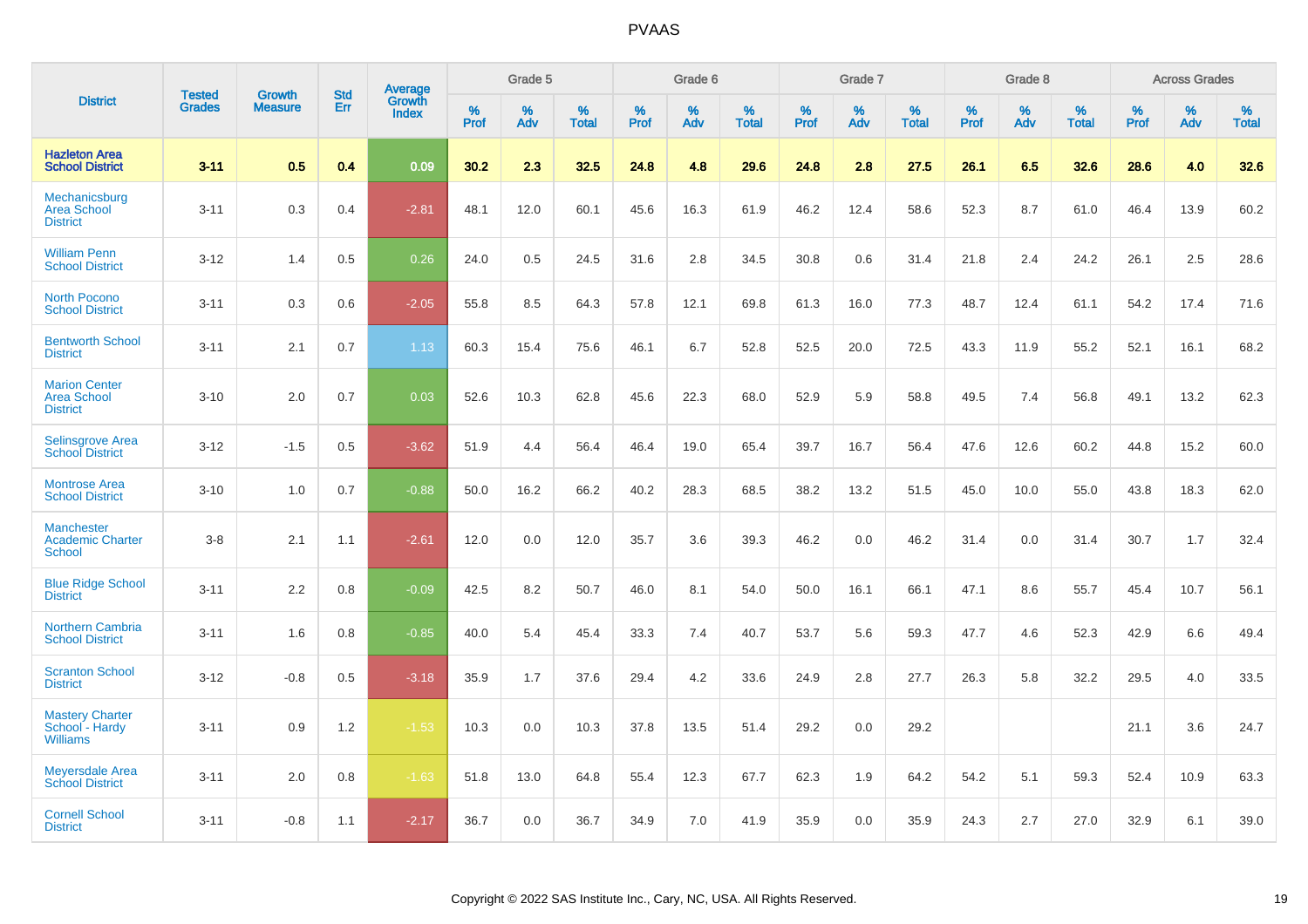|                                                                       |                                |                                 | <b>Std</b> | <b>Average</b>                |           | Grade 5  |                   |           | Grade 6  |                   |           | Grade 7  |                   |           | Grade 8  |                   |           | <b>Across Grades</b> |                   |
|-----------------------------------------------------------------------|--------------------------------|---------------------------------|------------|-------------------------------|-----------|----------|-------------------|-----------|----------|-------------------|-----------|----------|-------------------|-----------|----------|-------------------|-----------|----------------------|-------------------|
| <b>District</b>                                                       | <b>Tested</b><br><b>Grades</b> | <b>Growth</b><br><b>Measure</b> | Err        | <b>Growth</b><br><b>Index</b> | %<br>Prof | %<br>Adv | %<br><b>Total</b> | %<br>Prof | %<br>Adv | %<br><b>Total</b> | %<br>Prof | %<br>Adv | %<br><b>Total</b> | %<br>Prof | %<br>Adv | %<br><b>Total</b> | %<br>Prof | %<br>Adv             | %<br><b>Total</b> |
| <b>Hazleton Area</b><br><b>School District</b>                        | $3 - 11$                       | 0.5                             | 0.4        | 0.09                          | 30.2      | 2.3      | 32.5              | 24.8      | 4.8      | 29.6              | 24.8      | 2.8      | 27.5              | 26.1      | 6.5      | 32.6              | 28.6      | 4.0                  | 32.6              |
| <b>Tidioute</b><br>Community<br><b>Charter School</b>                 | $3 - 11$                       | 2.0                             | 1.5        | $-0.21$                       | 69.2      | 0.0      | 69.2              | 61.1      | 5.6      | 66.7              | 26.3      | 0.0      | 26.3              | 37.0      | 0.0      | 37.0              | 43.2      | 4.0                  | 47.2              |
| <b>Minersville Area</b><br><b>School District</b>                     | $3 - 11$                       | $-1.1$                          | 0.7        | $-2.58$                       | 42.5      | 2.7      | 45.2              | 38.7      | 24.0     | 62.7              | 40.0      | 4.0      | 44.0              | 46.6      | 1.4      | 48.0              | 42.2      | 10.0                 | 52.2              |
| <b>York Academy</b><br><b>Regional Charter</b><br>School              | $3 - 11$                       | 0.3                             | 0.8        | $-2.68$                       | 33.3      | 5.0      | 38.3              | 55.9      | 11.9     | 67.8              | 47.3      | 7.3      | 54.6              | 35.1      | 12.3     | 47.4              | 40.8      | 14.1                 | 54.9              |
| <b>MaST Community</b><br><b>Charter School</b>                        | $3 - 10$                       | $-4.3$                          | $0.6\,$    | $-7.34$                       | 56.4      | 9.9      | 66.3              | 45.3      | 21.7     | 67.0              | 59.8      | 12.8     | 72.6              | 54.4      | 12.6     | 67.0              | 51.0      | 14.1                 | 65.2              |
| Apollo-Ridge<br><b>School District</b>                                | $3 - 12$                       | $-2.9$                          | 0.7        | $-4.42$                       | 45.6      | 1.5      | 47.1              | 25.3      | 9.6      | 34.9              | 34.6      | 0.0      | 34.6              | 42.1      | 5.3      | 47.4              | 38.1      | 6.5                  | 44.6              |
| <b>North Clarion</b><br><b>County School</b><br><b>District</b>       | $3 - 12$                       | 2.6                             | $1.0$      | $-0.17$                       | 51.1      | 8.9      | 60.0              | 46.3      | 19.5     | 65.8              | 45.2      | 4.8      | 50.0              | 54.6      | 11.4     | 65.9              | 45.1      | 12.2                 | 57.3              |
| <b>Jenkintown School</b><br><b>District</b>                           | $3 - 11$                       | 1.5                             | 1.0        | $-1.16$                       | 68.0      | 8.0      | 76.0              | 54.0      | 18.9     | 73.0              | 42.9      | 35.7     | 78.6              | 60.6      | 21.2     | 81.8              | 53.1      | 25.8                 | 78.9              |
| <b>South Middleton</b><br><b>School District</b>                      | $3 - 11$                       | 0.8                             | 0.5        | $-3.53$                       | 48.5      | 12.1     | 60.6              | 45.2      | 21.0     | 66.1              | 44.4      | 12.9     | 57.3              | 42.1      | 12.0     | 54.1              | 45.4      | 16.9                 | 62.3              |
| <b>North East School</b><br><b>District</b>                           | $3 - 11$                       | 0.8                             | 0.6        | $-0.63$                       | 61.2      | 9.5      | 70.7              | 44.8      | 21.6     | 66.4              | 50.0      | 9.3      | 59.3              | 56.9      | 16.8     | 73.7              | 52.6      | 15.4                 | 68.0              |
| <b>Shenango Area</b><br><b>School District</b>                        | $3 - 11$                       | 1.9                             | 0.7        | $-0.12$                       | 46.4      | 19.0     | 65.5              | 37.5      | 25.0     | 62.5              | 45.7      | 9.6      | 55.3              | 41.1      | 18.9     | 60.0              | 42.3      | 18.7                 | 61.1              |
| <b>Indiana Area</b><br><b>School District</b>                         | $3 - 11$                       | 1.1                             | 0.5        | $-0.73$                       | 57.2      | 12.8     | 70.0              | 37.5      | 22.5     | 60.0              | 53.6      | 16.6     | 70.2              | 52.0      | 16.3     | 68.4              | 49.3      | 18.5                 | 67.7              |
| <b>Southern Tioga</b><br><b>School District</b>                       | $3 - 11$                       | 1.4                             | 0.6        | $-0.62$                       | 38.5      | 4.2      | 42.7              | 39.6      | 14.2     | 53.8              | 44.9      | 3.6      | 48.6              | 37.2      | 8.3      | 45.4              | 38.5      | 7.0                  | 45.6              |
| <b>New Foundations</b><br><b>Charter School</b>                       | $3 - 11$                       | $-0.9$                          | 0.8        | $-1.98$                       | 37.0      | 9.3      | 46.3              | 38.1      | 9.5      | 47.6              | 50.8      | 3.3      | 54.1              | 36.1      | 6.0      | 42.2              | 41.1      | 6.7                  | 47.8              |
| <b>Southern</b><br><b>Huntingdon County</b><br><b>School District</b> | $3 - 11$                       | 1.1                             | 0.7        | $-0.83$                       | 47.1      | 2.9      | 50.0              | 26.6      | 7.6      | 34.2              | 43.2      | 4.6      | 47.7              | 41.5      | 3.7      | 45.1              | 39.6      | 5.6                  | 45.2              |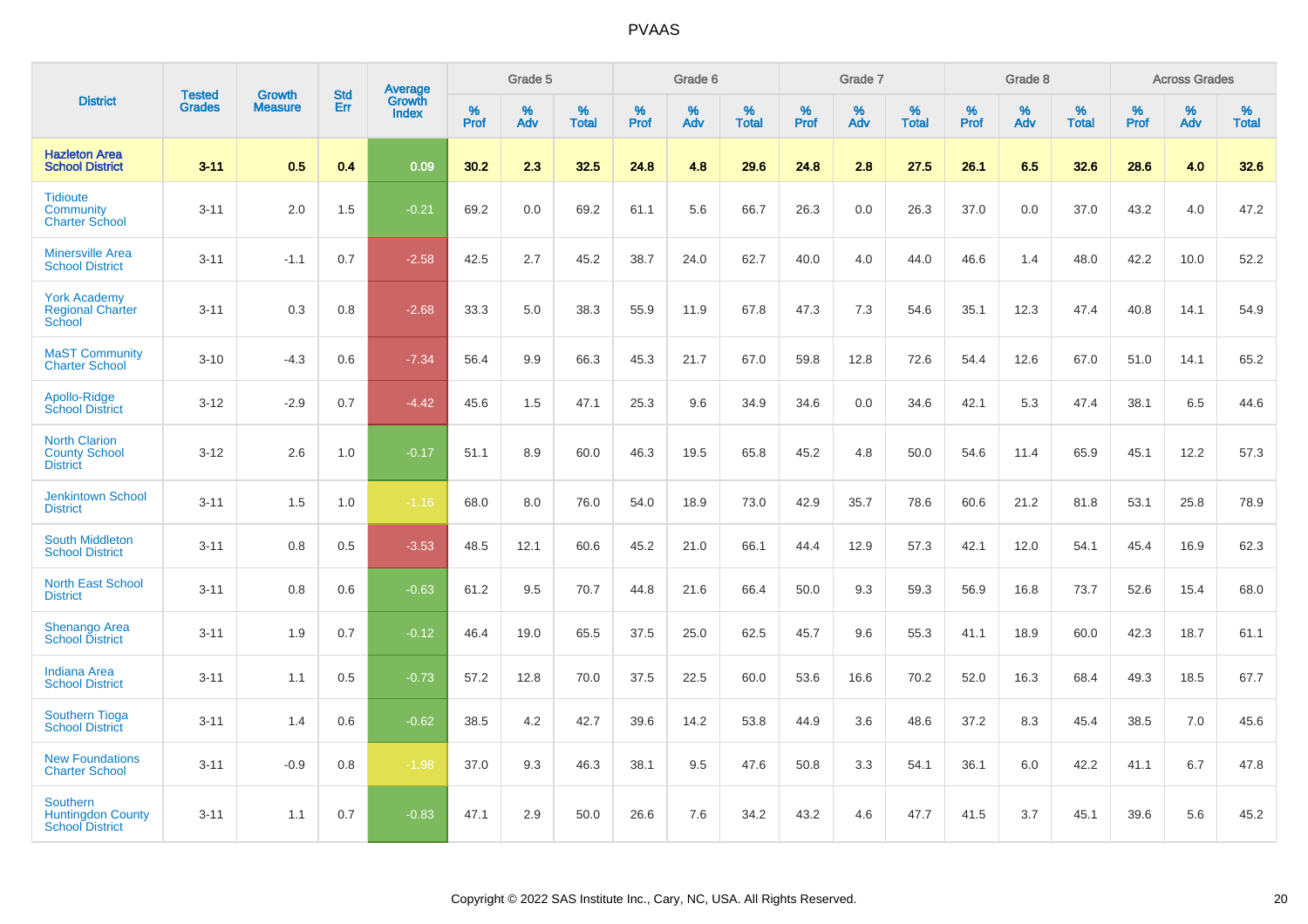|                                                                       |                                |                                 | <b>Std</b> | <b>Average</b>         |           | Grade 5  |                   |           | Grade 6  |                   |           | Grade 7  |                   |           | Grade 8  |                   |           | <b>Across Grades</b> |                   |
|-----------------------------------------------------------------------|--------------------------------|---------------------------------|------------|------------------------|-----------|----------|-------------------|-----------|----------|-------------------|-----------|----------|-------------------|-----------|----------|-------------------|-----------|----------------------|-------------------|
| <b>District</b>                                                       | <b>Tested</b><br><b>Grades</b> | <b>Growth</b><br><b>Measure</b> | Err        | Growth<br><b>Index</b> | %<br>Prof | %<br>Adv | %<br><b>Total</b> | %<br>Prof | %<br>Adv | %<br><b>Total</b> | %<br>Prof | %<br>Adv | %<br><b>Total</b> | %<br>Prof | %<br>Adv | %<br><b>Total</b> | %<br>Prof | %<br>Adv             | %<br><b>Total</b> |
| <b>Hazleton Area</b><br><b>School District</b>                        | $3 - 11$                       | 0.5                             | 0.4        | 0.09                   | 30.2      | 2.3      | 32.5              | 24.8      | 4.8      | 29.6              | 24.8      | 2.8      | 27.5              | 26.1      | 6.5      | 32.6              | 28.6      | 4.0                  | 32.6              |
| <b>Mckeesport Area</b><br><b>School District</b>                      | $3 - 12$                       | 0.3                             | 0.5        | $-3.77$                | 30.5      | 0.6      | 31.1              | 29.1      | 1.3      | 30.4              | 24.1      | 0.0      | 24.1              | 22.6      | 1.0      | 23.7              | 25.9      | 2.4                  | 28.3              |
| <b>Everett Area</b><br><b>School District</b>                         | $3 - 11$                       | $-0.2$                          | 0.7        | $-3.44$                | 41.4      | 9.2      | 50.6              | 34.9      | 11.6     | 46.5              | 47.5      | 5.9      | 53.5              | 37.3      | 9.3      | 46.7              | 40.8      | 11.4                 | 52.2              |
| Young Scholars Of<br>Western<br>Pennsylvania<br><b>Charter School</b> | $3 - 8$                        | 2.0                             | 1.1        | 0.04                   | 27.3      | 9.1      | 36.4              | 40.6      | 6.2      | 46.9              | 32.1      | 3.6      | 35.7              | 43.5      | 8.7      | 52.2              | 31.2      | 9.1                  | 40.3              |
| <b>Propel Charter</b><br>School - East                                | $3 - 8$                        | 1.1                             | 1.0        | $-2.14$                | 32.5      | 0.0      | 32.5              | 34.3      | 11.4     | 45.7              | 33.3      | 9.1      | 42.4              | 29.4      | 0.0      | 29.4              | 31.6      | 4.7                  | 36.3              |
| <b>Blue Mountain</b><br><b>School District</b>                        | $3 - 10$                       | 0.0                             | 0.5        | $-2.39$                | 60.1      | 12.0     | 72.2              | 50.9      | 12.4     | 63.3              | 52.0      | 10.1     | 62.0              | 47.3      | 11.5     | 58.8              | 52.0      | 15.0                 | 67.0              |
| <b>Port Allegany</b><br><b>School District</b>                        | $3 - 11$                       | $-1.8$                          | 0.8        | $-3.92$                | 34.3      | 2.9      | 37.1              | 31.9      | 2.9      | 34.8              | 32.9      | 5.7      | 38.6              | 40.3      | 3.2      | 43.6              | 35.0      | 5.9                  | 40.8              |
| <b>Valley View School</b><br><b>District</b>                          | $3 - 11$                       | 1.0                             | 0.8        | $-2.65$                | 62.4      | 1.8      | 64.2              | 41.4      | 10.3     | 51.7              | 53.7      | 4.9      | 58.5              | 42.6      | 4.9      | 47.5              | 49.9      | 7.2                  | 57.1              |
| <b>Aspira Bilingual</b><br><b>Cyber Charter</b><br>School             | $3 - 11$                       | 2.8                             | 1.6        | $-0.41$                |           |          |                   | 12.9      | 0.0      | 12.9              | 0.0       | 0.0      | 0.0               | 0.0       | 0.0      | 0.0               | 5.9       | 0.0                  | 5.9               |
| <b>Duquesne City</b><br><b>School District</b>                        | $3 - 8$                        | 3.1                             | 1.4        | 0.73                   | 11.3      | $0.0\,$  | 11.3              | 10.8      | 2.7      | 13.5              |           |          |                   |           |          |                   | 14.8      | 0.6                  | 15.3              |
| North Star School<br><b>District</b>                                  | $3 - 11$                       | $-0.3$                          | 0.7        | $-4.18$                | 44.3      | 3.8      | 48.1              | 35.9      | 17.2     | 53.1              | 44.4      | 8.3      | 52.8              | 49.5      | 17.2     | 66.7              | 44.5      | 15.3                 | 59.8              |
| <b>South Butler</b><br><b>County School</b><br><b>District</b>        | $3 - 10$                       | 1.0                             | 0.5        | $-0.14$                | 59.9      | 14.3     | 74.2              | 50.7      | 14.5     | 65.2              | 44.7      | 11.4     | 56.1              | 53.7      | 13.0     | 66.7              | 50.5      | 17.8                 | 68.3              |
| <b>Albert Gallatin</b><br><b>Area School</b><br><b>District</b>       | $3 - 11$                       | 0.4                             | 0.5        | $-1.30$                | 45.8      | 5.4      | 51.2              | 34.0      | 8.4      | 42.4              | 39.7      | 2.2      | 41.8              | 37.8      | 5.3      | 43.0              | 38.7      | 7.6                  | 46.2              |
| <b>Upper Moreland</b><br><b>Township School</b><br><b>District</b>    | $3 - 11$                       | $-0.3$                          | 0.4        | $-3.84$                | 54.1      | 10.5     | 64.6              | 42.4      | 21.0     | 63.4              | 53.7      | 8.4      | 62.1              | 41.0      | 14.2     | 55.1              | 46.0      | 16.1                 | 62.1              |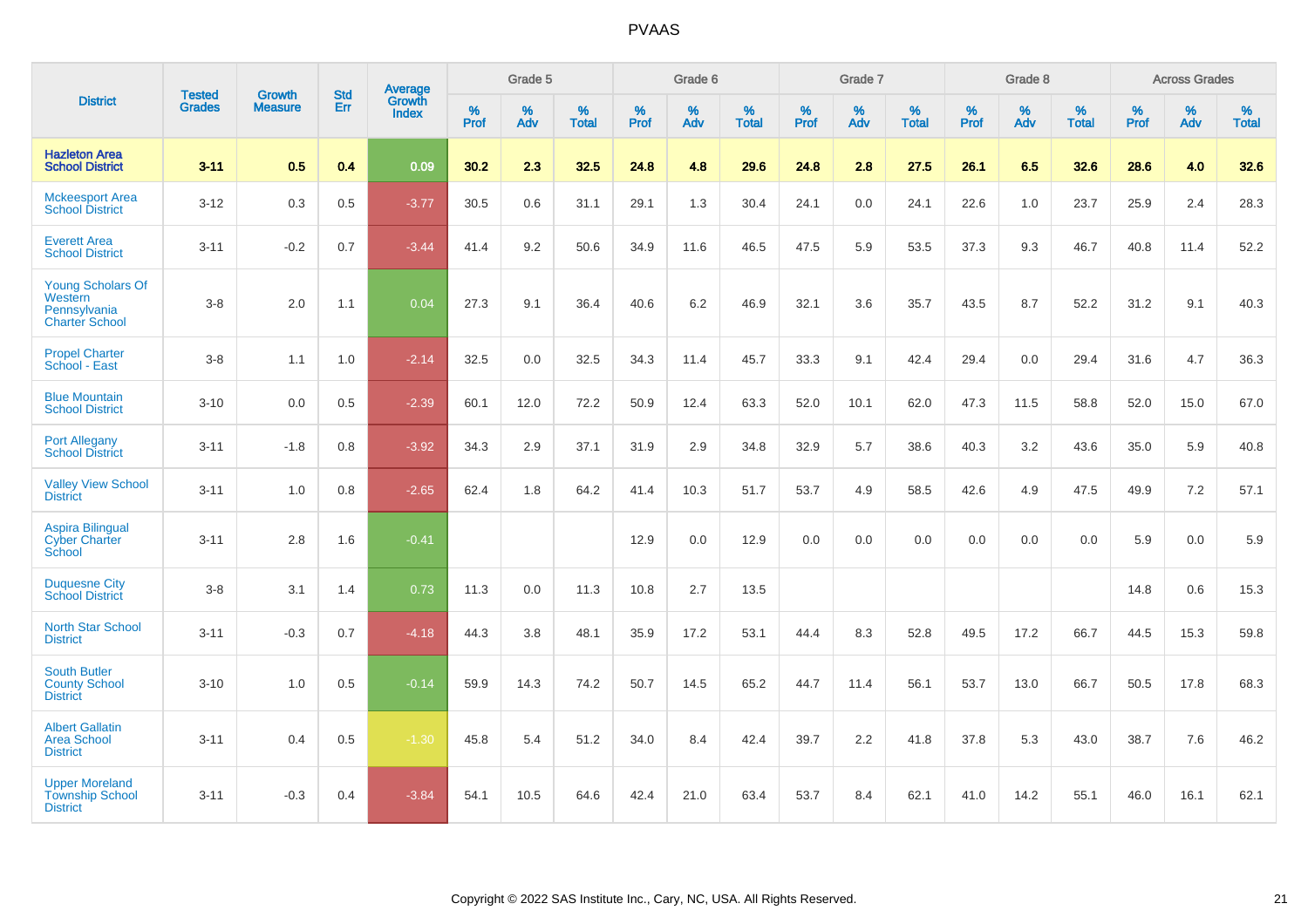|                                                                           |                                |                                 | <b>Std</b> | Average                       |           | Grade 5  |                   |           | Grade 6  |                   |           | Grade 7  |                   |           | Grade 8  |                   |           | <b>Across Grades</b> |                   |
|---------------------------------------------------------------------------|--------------------------------|---------------------------------|------------|-------------------------------|-----------|----------|-------------------|-----------|----------|-------------------|-----------|----------|-------------------|-----------|----------|-------------------|-----------|----------------------|-------------------|
| <b>District</b>                                                           | <b>Tested</b><br><b>Grades</b> | <b>Growth</b><br><b>Measure</b> | Err        | <b>Growth</b><br><b>Index</b> | %<br>Prof | %<br>Adv | %<br><b>Total</b> | %<br>Prof | %<br>Adv | %<br><b>Total</b> | %<br>Prof | %<br>Adv | %<br><b>Total</b> | %<br>Prof | %<br>Adv | %<br><b>Total</b> | %<br>Prof | %<br>Adv             | %<br><b>Total</b> |
| <b>Hazleton Area</b><br><b>School District</b>                            | $3 - 11$                       | 0.5                             | 0.4        | 0.09                          | 30.2      | 2.3      | 32.5              | 24.8      | 4.8      | 29.6              | 24.8      | 2.8      | 27.5              | 26.1      | 6.5      | 32.6              | 28.6      | 4.0                  | 32.6              |
| <b>Clarion Area</b><br><b>School District</b>                             | $3 - 11$                       | 1.1                             | 0.9        | $-1.14$                       | 58.3      | 2.1      | 60.4              | 46.4      | 7.1      | 53.6              | 44.8      | 4.5      | 49.2              | 39.0      | 11.9     | 50.8              | 45.1      | 10.1                 | 55.2              |
| <b>Warren County</b><br><b>School District</b>                            | $3 - 11$                       | 0.2                             | 0.4        | $-1.64$                       | 38.6      | 4.0      | 42.5              | 41.0      | 8.0      | 49.0              | 33.4      | 4.1      | 37.5              | 43.1      | 4.7      | 47.8              | 38.0      | 6.9                  | 44.8              |
| <b>Palisades School</b><br><b>District</b>                                | $3 - 11$                       | 0.4                             | 0.6        | $-3.48$                       | 53.1      | 13.5     | 66.7              | 48.5      | 19.2     | 67.7              | 60.2      | 10.7     | 70.9              | 43.2      | 9.1      | 52.3              | 48.5      | 17.4                 | 65.9              |
| <b>Premier Arts And</b><br><b>Science Charter</b><br><b>School</b>        | $3-5$                          | 5.2                             | 2.1        | 2.52                          | 16.7      | 0.0      | 16.7              |           |          |                   |           |          |                   |           |          |                   | 14.2      | 1.9                  | 16.0              |
| <b>Interboro School</b><br><b>District</b>                                | $3 - 12$                       | 0.3                             | 0.4        | $-2.03$                       | 42.9      | 4.5      | 47.3              | 40.0      | 11.7     | 51.7              | 44.0      | 8.7      | 52.7              | 44.2      | 7.4      | 51.6              | 41.8      | 8.7                  | 50.4              |
| <b>Gateway School</b><br><b>District</b>                                  | $3 - 11$                       | $-1.0$                          | 0.4        | $-5.60$                       | 48.9      | 5.6      | 54.5              | 42.7      | 10.8     | 53.5              | 49.3      | 10.8     | 60.1              | 43.7      | 14.0     | 57.7              | 45.5      | 12.1                 | 57.7              |
| <b>Dallastown Area</b><br><b>School District</b>                          | $3 - 11$                       | $-2.2$                          | 0.3        | $-6.90$                       | 53.1      | 7.2      | 60.3              | 44.3      | 30.9     | 75.1              | 45.3      | 9.3      | 54.7              | 43.8      | 11.1     | 54.9              | 44.8      | 19.1                 | 63.9              |
| <b>Saint Marys Area</b><br><b>School District</b>                         | $3 - 11$                       | $-1.5$                          | 0.6        | $-3.55$                       | 48.7      | 2.6      | 51.3              | 42.7      | 13.7     | 56.4              | 40.8      | 7.7      | 48.5              | 46.4      | 8.0      | 54.3              | 44.6      | 11.0                 | 55.6              |
| <b>Lebanon School</b><br><b>District</b>                                  | $3 - 11$                       | $-0.4$                          | 0.4        | $-2.17$                       | 29.4      | 2.5      | 31.9              | 21.7      | 5.5      | 27.2              | 20.0      | 2.5      | 22.5              | 21.9      | 1.2      | 23.0              | 25.5      | 3.4                  | 28.8              |
| <b>Southwest</b><br>Leadership<br><b>Academy Charter</b><br><b>School</b> | $3 - 8$                        | 0.2                             | 1.1        | $-5.76$                       | 9.1       | 0.0      | 9.1               | 16.1      | 6.4      | 22.6              | 15.8      | 2.6      | 18.4              | 20.8      | 0.0      | 20.8              | 19.0      | 3.3                  | 22.3              |
| <b>Chester-Upland</b><br><b>School District</b>                           | $3 - 11$                       | 0.8                             | 0.8        | $-1.40$                       | 15.4      | 0.0      | 15.4              | 18.2      | 2.6      | 20.8              | 12.4      | 0.0      | 12.4              | 9.8       | 0.0      | 9.8               | 15.6      | 1.0                  | 16.6              |
| Penn Cambria<br><b>School District</b>                                    | $3 - 11$                       | $-0.4$                          | 0.6        | $-3.40$                       | 56.8      | 0.9      | 57.7              | 46.5      | 7.1      | 53.5              | 58.1      | 7.7      | 65.8              | 52.3      | 7.8      | 60.2              | 48.8      | 9.2                  | 58.0              |
| <b>Farrell Area School</b><br><b>District</b>                             | $3 - 11$                       | 1.3                             | 1.0        | $-0.92$                       | 26.7      | 0.0      | 26.7              | 31.7      | 2.4      | 34.2              | 20.4      | 0.0      | 20.4              | 28.2      | 0.0      | 28.2              | 25.9      | 2.3                  | 28.2              |
| <b>Greater Latrobe</b><br><b>School District</b>                          | $3 - 11$                       | $-3.1$                          | 0.4        | $-8.08$                       | 55.6      | 5.8      | 61.4              | 42.2      | 21.1     | 63.2              | 49.0      | 10.1     | 59.1              | 46.2      | 20.0     | 66.2              | 46.9      | 15.6                 | 62.5              |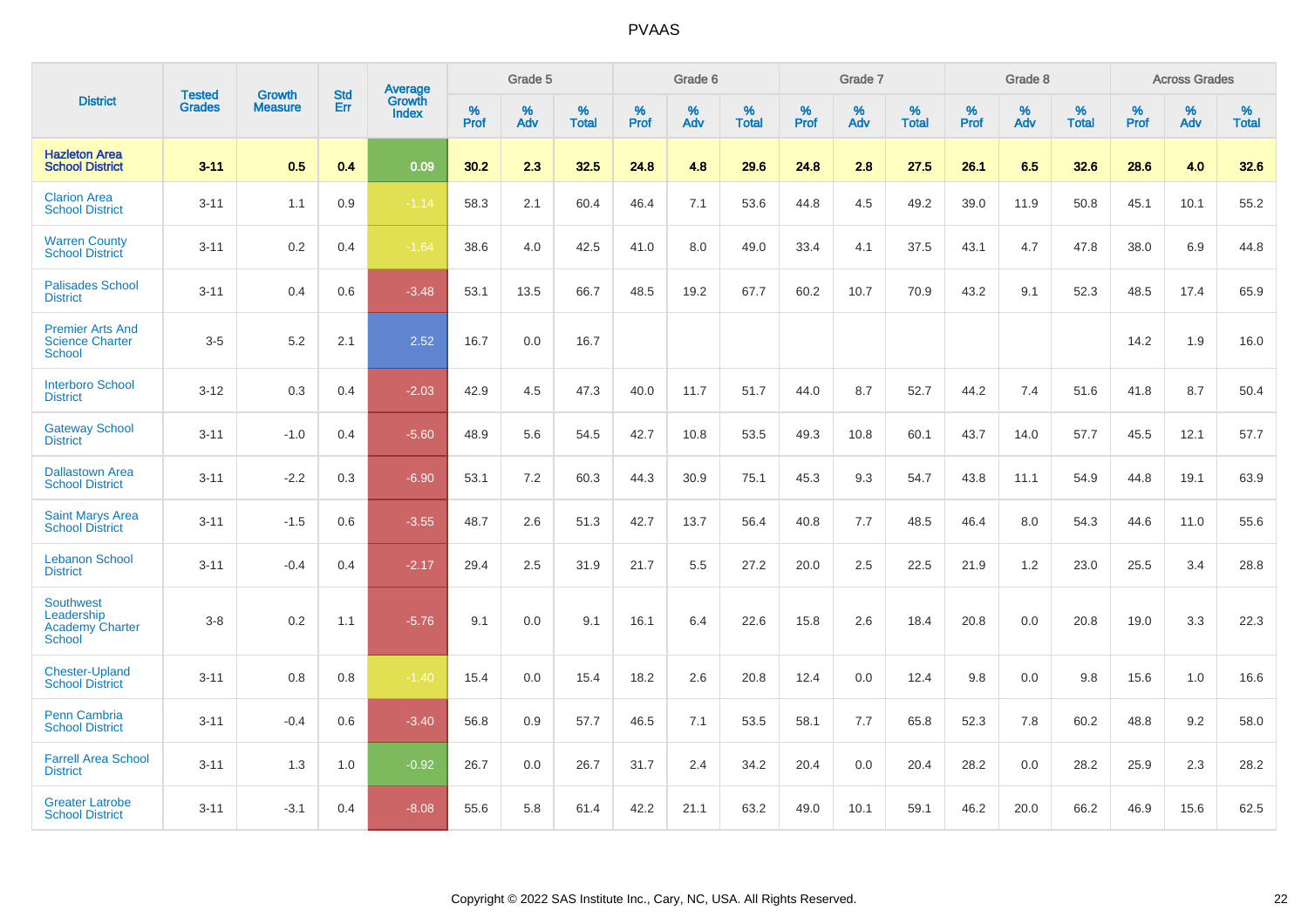|                                                                                | <b>Tested</b> | <b>Growth</b>  | <b>Std</b> | <b>Average</b><br>Growth |              | Grade 5  |                   |              | Grade 6  |                   |              | Grade 7  |                   |              | Grade 8  |                   |              | <b>Across Grades</b> |                   |
|--------------------------------------------------------------------------------|---------------|----------------|------------|--------------------------|--------------|----------|-------------------|--------------|----------|-------------------|--------------|----------|-------------------|--------------|----------|-------------------|--------------|----------------------|-------------------|
| <b>District</b>                                                                | <b>Grades</b> | <b>Measure</b> | Err        | <b>Index</b>             | $\%$<br>Prof | %<br>Adv | %<br><b>Total</b> | $\%$<br>Prof | %<br>Adv | %<br><b>Total</b> | $\%$<br>Prof | %<br>Adv | %<br><b>Total</b> | $\%$<br>Prof | %<br>Adv | %<br><b>Total</b> | $\%$<br>Prof | %<br>Adv             | %<br><b>Total</b> |
| <b>Hazleton Area</b><br><b>School District</b>                                 | $3 - 11$      | 0.5            | 0.4        | 0.09                     | 30.2         | 2.3      | 32.5              | 24.8         | 4.8      | 29.6              | 24.8         | 2.8      | 27.5              | 26.1         | 6.5      | 32.6              | 28.6         | 4.0                  | 32.6              |
| <b>Seven Generations</b><br><b>Charter School</b>                              | $3-5$         | 5.1            | 2.1        | 2.46                     | 62.2         | 2.7      | 64.9              |              |          |                   |              |          |                   |              |          |                   | 48.0         | 8.8                  | 56.8              |
| Northwood<br><b>Academy Charter</b><br>School                                  | $3 - 8$       | $-0.1$         | 0.7        | $-3.80$                  | 23.4         | 1.3      | 24.7              | 44.2         | 6.5      | 50.6              | 37.5         | 5.6      | 43.1              | 29.6         | 13.0     | 42.6              | 31.0         | 5.4                  | 36.4              |
| Philadelphia City<br><b>School District</b>                                    | $3 - 12$      | $-0.0$         | 0.2        | $-2.50$                  | 24.2         | 3.5      | 27.7              | 22.9         | 8.1      | 31.0              | 26.8         | 6.5      | 33.4              | 22.4         | 4.6      | 27.1              | 23.1         | 6.3                  | 29.4              |
| <b>Mastery Charter</b><br>School - Harrity<br>Campus                           | $3 - 8$       | 0.5            | 1.2        | $-2.57$                  | 13.6         | 0.0      | 13.6              | 12.8         | 2.1      | 14.9              | 26.5         | 0.0      | 26.5              | 11.1         | 7.4      | 18.5              | 18.2         | 2.0                  | 20.2              |
| <b>Middletown Area</b><br><b>School District</b>                               | $3 - 11$      | $-0.3$         | 0.6        | $-2.50$                  | 40.9         | 6.3      | 47.2              | 28.7         | 7.0      | 35.7              | 43.8         | 5.6      | 49.3              | 38.5         | 3.8      | 42.3              | 37.8         | 8.2                  | 46.0              |
| Allegheny-Clarion<br><b>Valley School</b><br><b>District</b>                   | $3 - 10$      | 2.1            | 1.0        | 0.11                     | 42.5         | 5.0      | 47.5              | 42.1         | 15.8     | 57.9              | 43.9         | 2.4      | 46.3              | 40.0         | 0.0      | 40.0              | 40.9         | 9.1                  | 50.0              |
| <b>Eastern Lebanon</b><br><b>County School</b><br><b>District</b>              | $3 - 11$      | $-0.3$         | 0.5        | $-4.72$                  | 48.9         | 2.8      | 51.7              | 42.0         | 9.1      | 51.1              | 45.1         | 8.0      | 53.1              | 29.8         | 7.0      | 36.8              | 42.0         | 9.1                  | 51.0              |
| <b>West Philadelphia</b><br>Achievement<br>Charter<br><b>Elementary School</b> | $3-5$         | 3.8            | 1.6        | 2.40                     | 21.0         | 0.0      | 21.0              |              |          |                   |              |          |                   |              |          |                   | 18.1         | 1.5                  | 19.6              |
| <b>Southeast Delco</b><br><b>School District</b>                               | $3 - 10$      | $-0.6$         | 0.6        | $-3.13$                  | 28.6         | 0.0      | 28.6              | 30.4         | 1.8      | 32.1              | 29.2         | 1.5      | 30.8              | 34.4         | 3.8      | 38.2              | 28.9         | 2.4                  | 31.3              |
| <b>Union City Area</b><br><b>School District</b>                               | $3 - 12$      | 0.2            | 0.7        | $-1.85$                  | 34.8         | 1.4      | 36.2              | 35.5         | 16.1     | 51.6              | 44.7         | 10.5     | 55.3              | 42.2         | 8.9      | 51.1              | 39.0         | 12.5                 | 51.5              |
| <b>Conewago Valley</b><br><b>School District</b>                               | $3 - 12$      | 0.7            | 0.4        | $-2.40$                  | 52.1         | 3.4      | 55.5              | 44.7         | 14.0     | 58.7              | 46.4         | 8.8      | 55.2              | 46.8         | 5.7      | 52.5              | 46.9         | 10.0                 | 56.9              |
| <b>Haverford</b><br><b>Township School</b><br><b>District</b>                  | $3 - 11$      | 0.2            | 0.3        | $-2.60$                  | 55.4         | 23.8     | 79.2              | 51.1         | 27.6     | 78.7              | 55.0         | 18.3     | 73.3              | 44.5         | 32.3     | 76.7              | 49.2         | 29.5                 | 78.6              |
| <b>Mastery Charter</b><br>School - Pickett<br>Campus                           | $6 - 10$      | 1.6            | 1.1        | $-0.80$                  |              |          |                   | 4.9          | 0.0      | 4.9               | 15.4         | 0.0      | 15.4              | 8.8          | 2.9      | 11.8              | 9.6          | $0.9\,$              | 10.5              |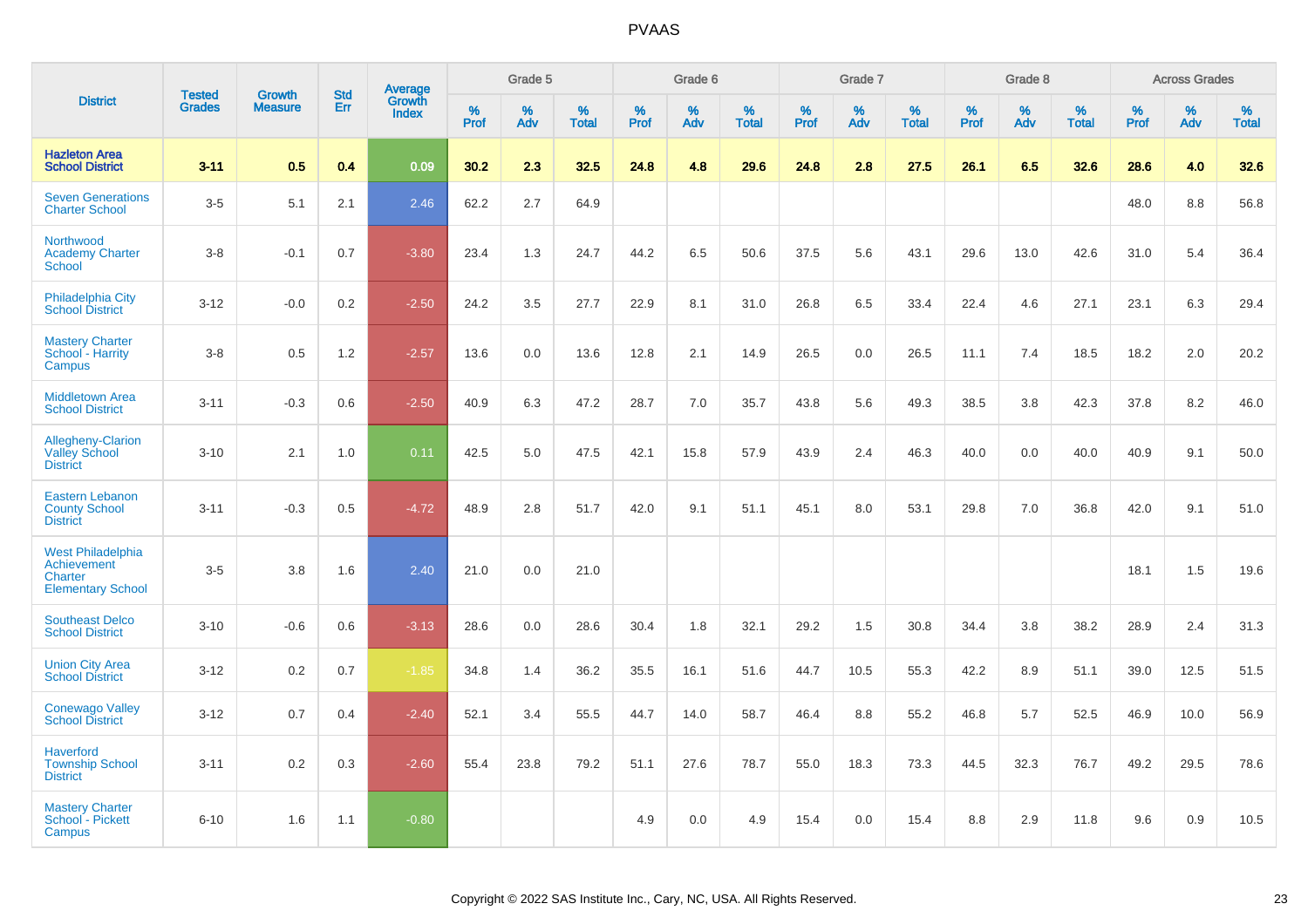|                                                                     | <b>Tested</b> | <b>Growth</b>  | <b>Std</b> | <b>Average</b>         |           | Grade 5  |                   |           | Grade 6  |                   |           | Grade 7  |                   |           | Grade 8  |                   |           | <b>Across Grades</b> |                   |
|---------------------------------------------------------------------|---------------|----------------|------------|------------------------|-----------|----------|-------------------|-----------|----------|-------------------|-----------|----------|-------------------|-----------|----------|-------------------|-----------|----------------------|-------------------|
| <b>District</b>                                                     | <b>Grades</b> | <b>Measure</b> | Err        | Growth<br><b>Index</b> | %<br>Prof | %<br>Adv | %<br><b>Total</b> | %<br>Prof | %<br>Adv | %<br><b>Total</b> | %<br>Prof | %<br>Adv | %<br><b>Total</b> | %<br>Prof | %<br>Adv | %<br><b>Total</b> | %<br>Prof | %<br>Adv             | %<br><b>Total</b> |
| <b>Hazleton Area</b><br><b>School District</b>                      | $3 - 11$      | 0.5            | 0.4        | 0.09                   | 30.2      | 2.3      | 32.5              | 24.8      | 4.8      | 29.6              | 24.8      | 2.8      | 27.5              | 26.1      | 6.5      | 32.6              | 28.6      | 4.0                  | 32.6              |
| <b>Fort Leboeuf</b><br><b>School District</b>                       | $3 - 11$      | 0.0            | 0.5        | $-2.79$                | 47.7      | 21.9     | 69.7              | 39.4      | 26.8     | 66.2              | 49.2      | 15.1     | 64.2              | 42.1      | 16.6     | 58.6              | 45.4      | 23.3                 | 68.7              |
| <b>Methacton School</b><br><b>District</b>                          | $3 - 11$      | 0.4            | 0.4        | $-4.06$                | 64.7      | 8.3      | 73.0              | 54.9      | 21.0     | 75.9              | 56.6      | 11.2     | 67.8              | 49.7      | 21.0     | 70.7              | 55.3      | 17.3                 | 72.6              |
| <b>Conemaugh Valley</b><br><b>School District</b>                   | $3 - 12$      | 0.5            | 0.9        | $-1.99$                | 52.9      | 3.9      | 56.9              | 30.0      | 30.0     | 60.0              | 44.2      | 5.8      | 50.0              | 49.1      | 9.4      | 58.5              | 43.3      | 12.5                 | 55.8              |
| <b>Shamokin Area</b><br><b>School District</b>                      | $3 - 11$      | 1.2            | 0.5        | $-1.27$                | 42.9      | 2.1      | 45.0              | 32.6      | 9.4      | 42.0              | 44.0      | 1.5      | 45.5              | 31.3      | 5.5      | 36.8              | 34.3      | 5.8                  | 40.1              |
| Penn-Trafford<br><b>School District</b>                             | $3 - 11$      | 0.1            | 0.4        | $-2.24$                | 59.8      | 20.9     | 80.7              | 45.7      | 34.7     | 80.4              | 56.2      | 23.2     | 79.4              | 54.3      | 14.9     | 69.1              | 51.0      | 27.6                 | 78.6              |
| Aliquippa School<br><b>District</b>                                 | $3 - 11$      | $-0.6$         | 0.8        | $-1.85$                | 14.7      | 0.0      | 14.7              | 12.5      | 3.1      | 15.6              | 27.4      | 2.7      | 30.1              | 14.1      | 0.0      | 14.1              | 16.7      | 1.0                  | 17.7              |
| <b>Mastery Charter</b><br>School-Cleveland<br>Elementary            | $3 - 8$       | 2.7            | 1.3        | 0.20                   | 25.0      | 7.1      | 32.1              | 23.5      | 0.0      | 23.5              | 24.1      | 3.4      | 27.6              | 21.7      | 0.0      | 21.7              | 18.8      | 1.9                  | 20.6              |
| <b>Newport School</b><br><b>District</b>                            | $3 - 12$      | $-0.1$         | 0.8        | $-1.60$                | 42.2      | 11.1     | 53.3              | 44.4      | 11.1     | 55.6              | 41.3      | 1.6      | 42.9              | 43.8      | 7.8      | 51.6              | 40.2      | 8.8                  | 48.9              |
| <b>Central Bucks</b><br><b>School District</b>                      | $3 - 11$      | $-1.3$         | 0.2        | $-11.77$               | 57.2      | 12.0     | 69.2              | 48.3      | 28.7     | 76.9              | 54.3      | 16.8     | 71.0              | 51.5      | 17.5     | 69.0              | 51.5      | 19.8                 | 71.4              |
| <b>General Mclane</b><br><b>School District</b>                     | $3 - 11$      | 0.2            | 0.5        | $-1.05$                | 57.7      | 8.0      | 65.8              | 45.4      | 23.3     | 68.7              | 50.3      | 15.6     | 66.0              | 44.9      | 12.2     | 57.0              | 49.9      | 16.3                 | 66.2              |
| <b>Deer Lakes School</b><br><b>District</b>                         | $3 - 11$      | $-0.4$         | 0.6        | $-2.21$                | 52.0      | 5.5      | 57.5              | 47.2      | 22.0     | 69.1              | 42.4      | 10.6     | 53.0              | 44.7      | 10.7     | 55.3              | 45.1      | 14.9                 | 60.0              |
| <b>Lindley Academy</b><br><b>Charter School At</b><br><b>Birney</b> | $3 - 8$       | 1.0            | 0.7        | $-1.02$                | 8.9       | 0.0      | 8.9               | 24.0      | 2.5      | 26.6              | 20.6      | 3.2      | 23.8              | 19.4      | 4.8      | 24.2              | 19.6      | 2.3                  | 21.9              |
| <b>West Oak Lane</b><br><b>Charter School</b>                       | $3 - 8$       | 0.8            | 0.7        | $-1.30$                | 29.9      | 0.0      | 29.9              | 26.5      | 2.9      | 29.4              | 35.1      | 6.8      | 41.9              | 41.5      | 4.6      | 46.2              | 31.4      | 4.3                  | 35.8              |
| Antonia Pantoja<br>Community<br><b>Charter School</b>               | $3 - 8$       | 0.5            | 0.9        | $-2.57$                | 20.9      | 1.5      | 22.4              | 32.3      | 6.4      | 38.7              | 37.0      | 2.2      | 39.1              | 35.1      | 8.1      | 43.2              | 25.4      | 3.3                  | 28.7              |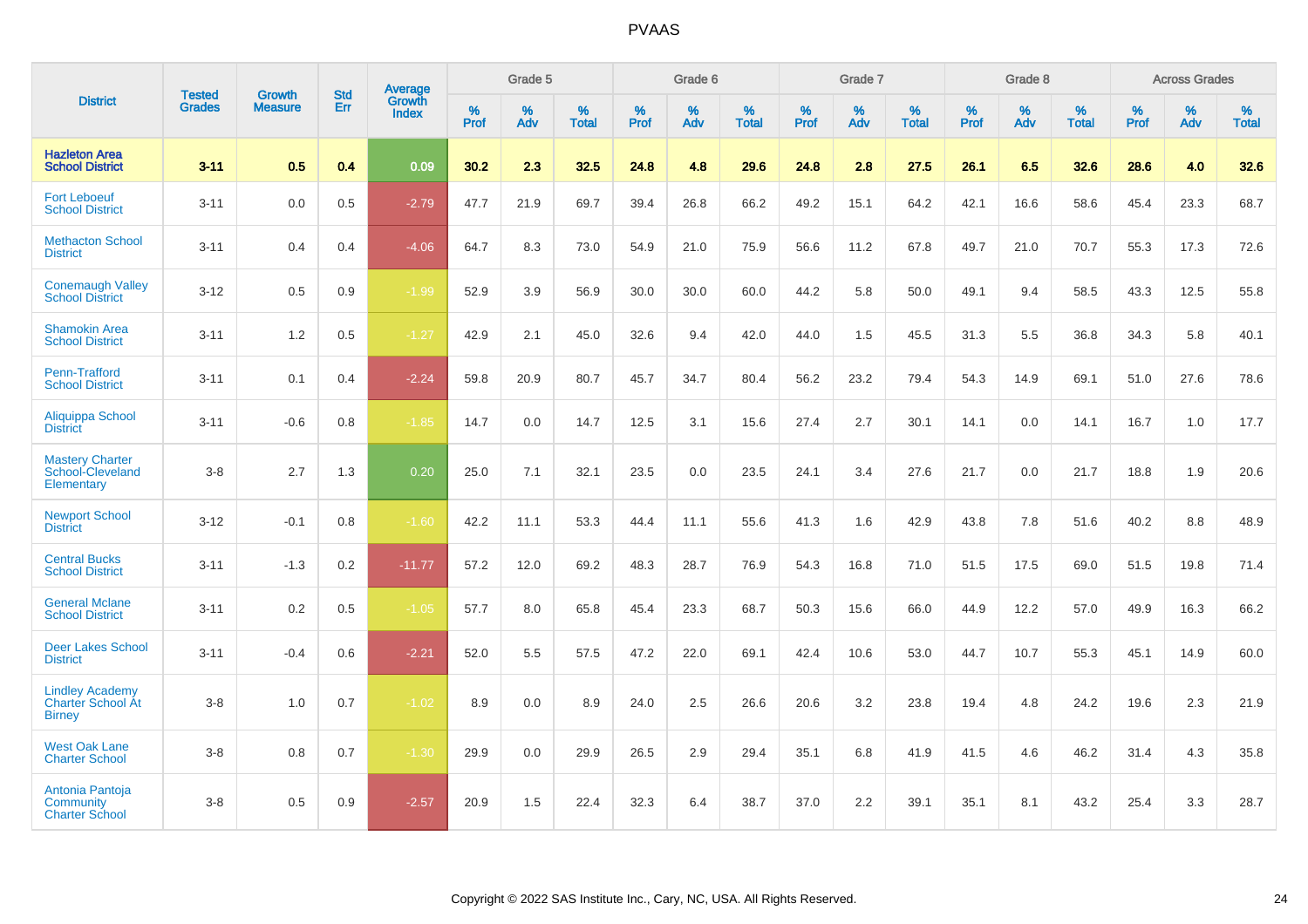|                                                               | <b>Tested</b> | <b>Growth</b>  | <b>Std</b> | Average                |              | Grade 5  |                   |                     | Grade 6  |                   |              | Grade 7  |                   |                     | Grade 8  |                   |                     | <b>Across Grades</b> |                   |
|---------------------------------------------------------------|---------------|----------------|------------|------------------------|--------------|----------|-------------------|---------------------|----------|-------------------|--------------|----------|-------------------|---------------------|----------|-------------------|---------------------|----------------------|-------------------|
| <b>District</b>                                               | <b>Grades</b> | <b>Measure</b> | Err        | Growth<br><b>Index</b> | $\%$<br>Prof | %<br>Adv | %<br><b>Total</b> | $\%$<br><b>Prof</b> | %<br>Adv | %<br><b>Total</b> | $\%$<br>Prof | %<br>Adv | %<br><b>Total</b> | $\%$<br><b>Prof</b> | %<br>Adv | %<br><b>Total</b> | $\%$<br><b>Prof</b> | $\%$<br>Adv          | %<br><b>Total</b> |
| <b>Hazleton Area</b><br><b>School District</b>                | $3 - 11$      | 0.5            | 0.4        | 0.09                   | 30.2         | 2.3      | 32.5              | 24.8                | 4.8      | 29.6              | 24.8         | 2.8      | 27.5              | 26.1                | 6.5      | 32.6              | 28.6                | 4.0                  | 32.6              |
| <b>Franklin Area</b><br><b>School District</b>                | $3 - 11$      | 0.3            | 0.6        | $-3.37$                | 47.7         | 1.5      | 49.2              | 41.7                | 12.6     | 54.3              | 36.6         | 4.9      | 41.5              | 43.0                | 5.9      | 48.9              | 40.2                | 6.2                  | 46.4              |
| <b>Conrad Weiser</b><br><b>Area School</b><br><b>District</b> | $3 - 11$      | $-2.3$         | 0.5        | $-7.32$                | 44.8         | 0.6      | 45.4              | 40.0                | 8.7      | 48.7              | 26.2         | 2.7      | 28.9              | 30.0                | 3.4      | 33.5              | 36.9                | 6.7                  | 43.7              |
| <b>Hope For</b><br><b>Hyndman Charter</b><br>School           | $3 - 11$      | 4.1            | 1.9        | 0.17                   |              |          |                   | 12.5                | 6.2      | 18.8              | 41.7         | 8.3      | 50.0              | 37.5                | 0.0      | 37.5              | 27.4                | 6.0                  | 33.3              |
| <b>Leechburg Area</b><br><b>School District</b>               | $3 - 11$      | $-2.3$         | 0.9        | $-3.53$                | 46.7         | 2.2      | 48.9              | 29.7                | 2.7      | 32.4              | 42.9         | 0.0      | 42.9              | 51.2                | 11.6     | 62.8              | 45.8                | 7.9                  | 53.8              |
| <b>Carlynton School</b><br><b>District</b>                    | $3 - 11$      | 0.0            | 0.7        | $-1.38$                | 50.5         | 6.4      | 57.0              | 47.1                | 18.8     | 65.9              | 30.8         | 7.5      | 38.3              | 40.8                | 7.9      | 48.7              | 41.6                | 11.0                 | 52.7              |
| Gettysburg<br><b>Montessori Charter</b><br><b>School</b>      | $3-6$         | 2.6            | 2.0        | $-0.30$                | 50.0         | 10.0     | 60.0              | 44.4                | 22.2     | 66.7              |              |          |                   |                     |          |                   | 43.0                | 14.0                 | 57.0              |
| <b>Mastery Charter</b><br>School - Thomas<br>Campus           | $3 - 10$      | 0.4            | 1.0        | $-1.24$                | 29.0         | 0.0      | 29.0              | 17.1                | 0.0      | 17.1              | 20.9         | 2.3      | 23.3              | 28.9                | 0.0      | 28.9              | 24.9                | 2.3                  | 27.2              |
| Wissahickon<br><b>Charter School</b>                          | $3 - 8$       | $-1.5$         | 0.7        | $-4.94$                | 22.2         | 0.0      | 22.2              | 20.5                | 6.0      | 26.5              | 24.1         | 1.2      | 25.3              | 22.1                | 0.0      | 22.1              | 22.4                | 2.8                  | 25.2              |
| <b>Propel Charter</b><br>School-Northside                     | $3-8$         | $-1.3$         | 1.0        | $-2.83$                | 7.0          | 0.0      | 7.0               | 14.6                | 0.0      | 14.6              | 5.0          | 0.0      | 5.0               | 10.0                | 0.0      | 10.0              | 9.0                 | 0.0                  | 9.0               |
| Pocono Mountain<br><b>School District</b>                     | $3 - 12$      | 0.1            | 0.6        | $-1.58$                | 48.0         | 5.4      | 53.5              | 41.8                | 7.9      | 49.7              | 42.1         | 1.8      | 43.9              | 35.6                | 1.9      | 37.5              | 43.4                | 7.1                  | 50.5              |
| <b>Mount Union Area</b><br><b>School District</b>             | $3 - 10$      | 1.4            | 0.7        | 0.55                   | 28.7         | 3.2      | 31.9              | 28.4                | 0.0      | 28.4              | 28.9         | 4.8      | 33.7              | 36.9                | 1.2      | 38.1              | 31.6                | 2.9                  | 34.4              |
| <b>Schuylkill Valley</b><br><b>School District</b>            | $3 - 11$      | 0.6            | 0.6        | $-1.32$                | 53.1         | 3.1      | 56.2              | 44.4                | 16.9     | 61.3              | 42.9         | 7.5      | 50.4              | 45.0                | 6.3      | 51.4              | 45.2                | 10.3                 | 55.6              |
| <b>Salisbury</b><br><b>Township School</b><br><b>District</b> | $3 - 11$      | $-1.7$         | 0.7        | $-5.01$                | 38.3         | 7.4      | 45.7              | 33.0                | 22.0     | 55.0              | 34.8         | 4.4      | 39.1              | 47.1                | 12.6     | 59.8              | 40.0                | 11.6                 | 51.7              |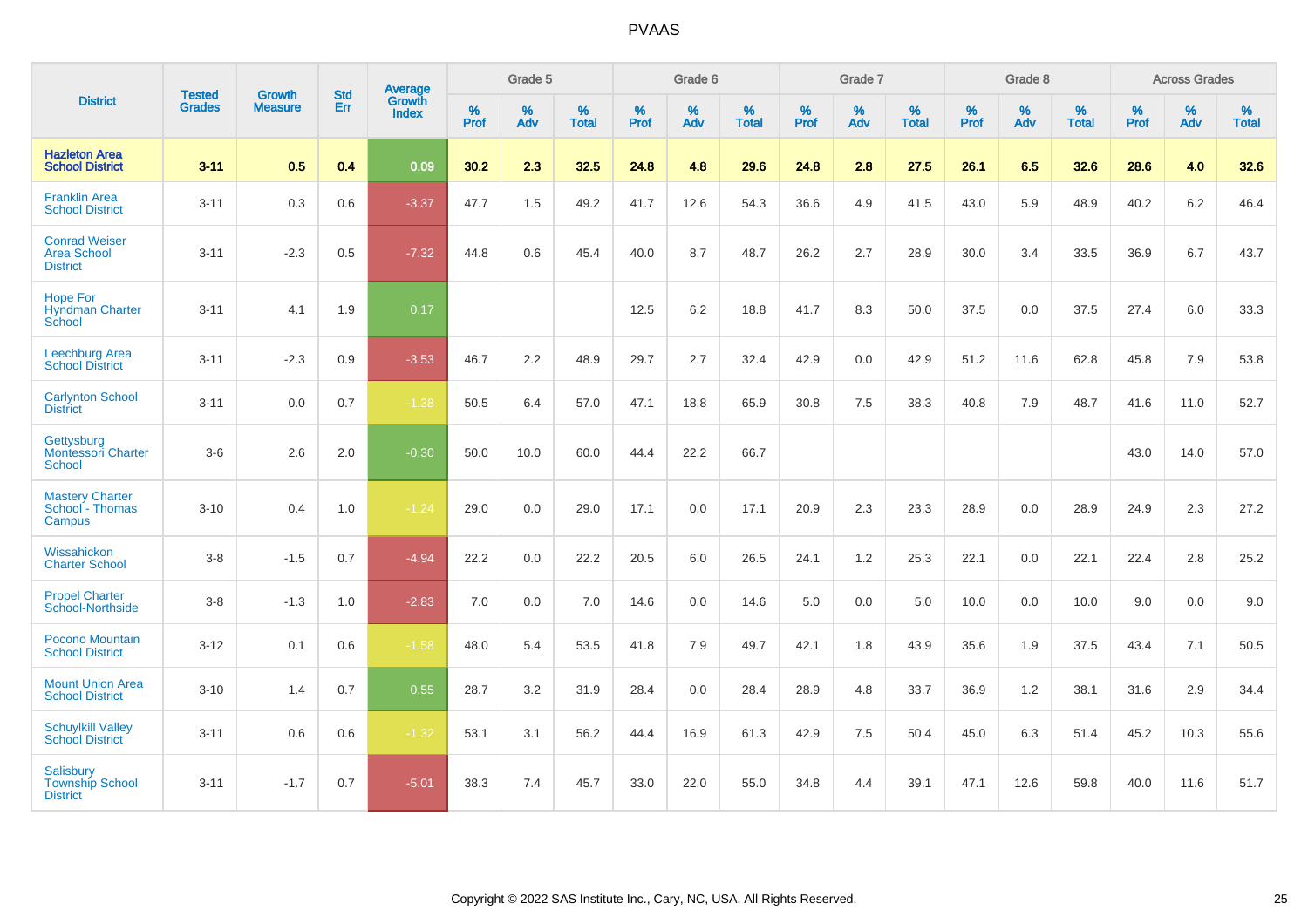|                                                                                            |                                |                                 | <b>Std</b> | Average                       |              | Grade 5  |                   |           | Grade 6  |                   |           | Grade 7  |                   |           | Grade 8  |                   |           | <b>Across Grades</b> |                   |
|--------------------------------------------------------------------------------------------|--------------------------------|---------------------------------|------------|-------------------------------|--------------|----------|-------------------|-----------|----------|-------------------|-----------|----------|-------------------|-----------|----------|-------------------|-----------|----------------------|-------------------|
| <b>District</b>                                                                            | <b>Tested</b><br><b>Grades</b> | <b>Growth</b><br><b>Measure</b> | Err        | <b>Growth</b><br><b>Index</b> | $\%$<br>Prof | %<br>Adv | %<br><b>Total</b> | %<br>Prof | %<br>Adv | %<br><b>Total</b> | %<br>Prof | %<br>Adv | %<br><b>Total</b> | %<br>Prof | %<br>Adv | %<br><b>Total</b> | %<br>Prof | %<br>Adv             | %<br><b>Total</b> |
| <b>Hazleton Area</b><br><b>School District</b>                                             | $3 - 11$                       | 0.5                             | 0.4        | 0.09                          | 30.2         | 2.3      | 32.5              | 24.8      | 4.8      | 29.6              | 24.8      | 2.8      | 27.5              | 26.1      | 6.5      | 32.6              | 28.6      | 4.0                  | 32.6              |
| <b>Chester Charter</b><br><b>Scholars Academy</b><br><b>Charter School</b>                 | $3 - 12$                       | 0.0                             | 0.9        | $-3.27$                       | 17.8         | 0.0      | 17.8              | 31.9      | 4.3      | 36.2              | 37.5      | 4.2      | 41.7              | 16.0      | 0.0      | 16.0              | 23.8      | 1.8                  | 25.6              |
| <b>Green Woods</b><br><b>Charter School</b>                                                | $3-8$                          | 1.6                             | 0.8        | $-0.37$                       | 44.8         | 6.9      | 51.7              | 39.3      | 19.7     | 59.0              | 43.9      | 12.3     | 56.1              | 39.2      | 17.6     | 56.9              | 40.6      | 17.4                 | 58.0              |
| <b>Reynolds School</b><br><b>District</b>                                                  | $3 - 10$                       | $-4.3$                          | 0.8        | $-5.71$                       | 46.3         | 0.0      | 46.3              | 44.2      | 1.3      | 45.4              | 35.3      | 7.8      | 43.1              | 47.1      | 8.8      | 55.9              | 41.5      | 4.9                  | 46.4              |
| <b>Mountain View</b><br><b>School District</b>                                             | $3 - 11$                       | 1.6                             | 0.9        | 0.20                          | 45.0         | 3.3      | 48.3              | 49.0      | 6.1      | 55.1              | 47.2      | 5.7      | 52.8              | 55.0      | 10.0     | 65.0              | 45.1      | 5.6                  | 50.7              |
| <b>Penns Manor Area</b><br><b>School District</b>                                          | $3 - 12$                       | 1.6                             | 0.8        | $-1.15$                       | 49.2         | 1.6      | 50.8              | 30.9      | 3.6      | 34.6              | 38.5      | 3.8      | 42.3              | 30.5      | 11.9     | 42.4              | 40.8      | 6.9                  | 47.8              |
| <b>Schuylkill Haven</b><br>Area School<br><b>District</b>                                  | $3 - 11$                       | $-1.4$                          | 0.7        | $-4.47$                       | 44.6         | 1.2      | 45.8              | 46.9      | 6.2      | 53.1              | 49.5      | 8.6      | 58.1              | 46.0      | 3.4      | 49.4              | 46.4      | 10.0                 | 56.4              |
| <b>Ferndale Area</b><br><b>School District</b>                                             | $3 - 10$                       | 1.9                             | 1.0        | 0.06                          | 43.2         | 4.6      | 47.7              | 46.3      | 14.6     | 61.0              | 61.5      | 5.1      | 66.7              | 54.4      | 4.4      | 58.7              | 46.1      | 10.6                 | 56.6              |
| <b>Innovative Arts</b><br><b>Academy Charter</b><br>School                                 | $6 - 11$                       | $-2.2$                          | 0.9        | $-3.49$                       |              |          |                   | 15.4      | 1.9      | 17.3              | 19.1      | 0.0      | 19.1              | 15.4      | 1.1      | 16.5              | 16.6      | 1.0                  | 17.5              |
| <b>Greenville Area</b><br><b>School District</b>                                           | $3 - 11$                       | 1.0                             | 0.7        | $-0.17$                       | 46.7         | 5.6      | 52.2              | 52.5      | 11.2     | 63.8              | 43.8      | 5.7      | 49.5              | 31.2      | 12.5     | 43.8              | 42.0      | 10.1                 | 52.1              |
| <b>Tyrone Area</b><br><b>School District</b>                                               | $3 - 12$                       | $-2.0$                          | 0.6        | $-6.75$                       | 50.4         | 3.0      | 53.3              | 43.4      | 10.1     | 53.5              | 43.8      | 5.0      | 48.8              | 44.7      | 6.1      | 50.9              | 45.2      | 12.0                 | 57.2              |
| The Philadelphia<br><b>Charter School for</b><br><b>Arts and Sciences</b><br>at HR Edmunds | $3-8$                          | $-1.2$                          | 0.7        | $-2.66$                       | 11.9         | 2.4      | 14.3              | 18.6      | 0.0      | 18.6              | 17.2      | 0.0      | 17.2              | 24.4      | 0.0      | 24.4              | 16.1      | 0.6                  | 16.7              |
| <b>Oley Valley School</b><br><b>District</b>                                               | $3 - 11$                       | $-0.0$                          | 0.6        | $-2.17$                       | 53.5         | 5.0      | 58.4              | 40.0      | 19.0     | 59.0              | 50.0      | 7.8      | 57.8              | 54.8      | 5.4      | 60.2              | 49.6      | 9.0                  | 58.6              |
| Chambersburg<br><b>Area School</b><br><b>District</b>                                      | $3 - 11$                       | $-0.2$                          | 0.3        | $-2.21$                       | 44.0         | 7.0      | 51.0              | 34.1      | 16.0     | 50.1              | 38.2      | 8.2      | 46.5              | 38.7      | 11.2     | 49.9              | 37.5      | 11.0                 | 48.5              |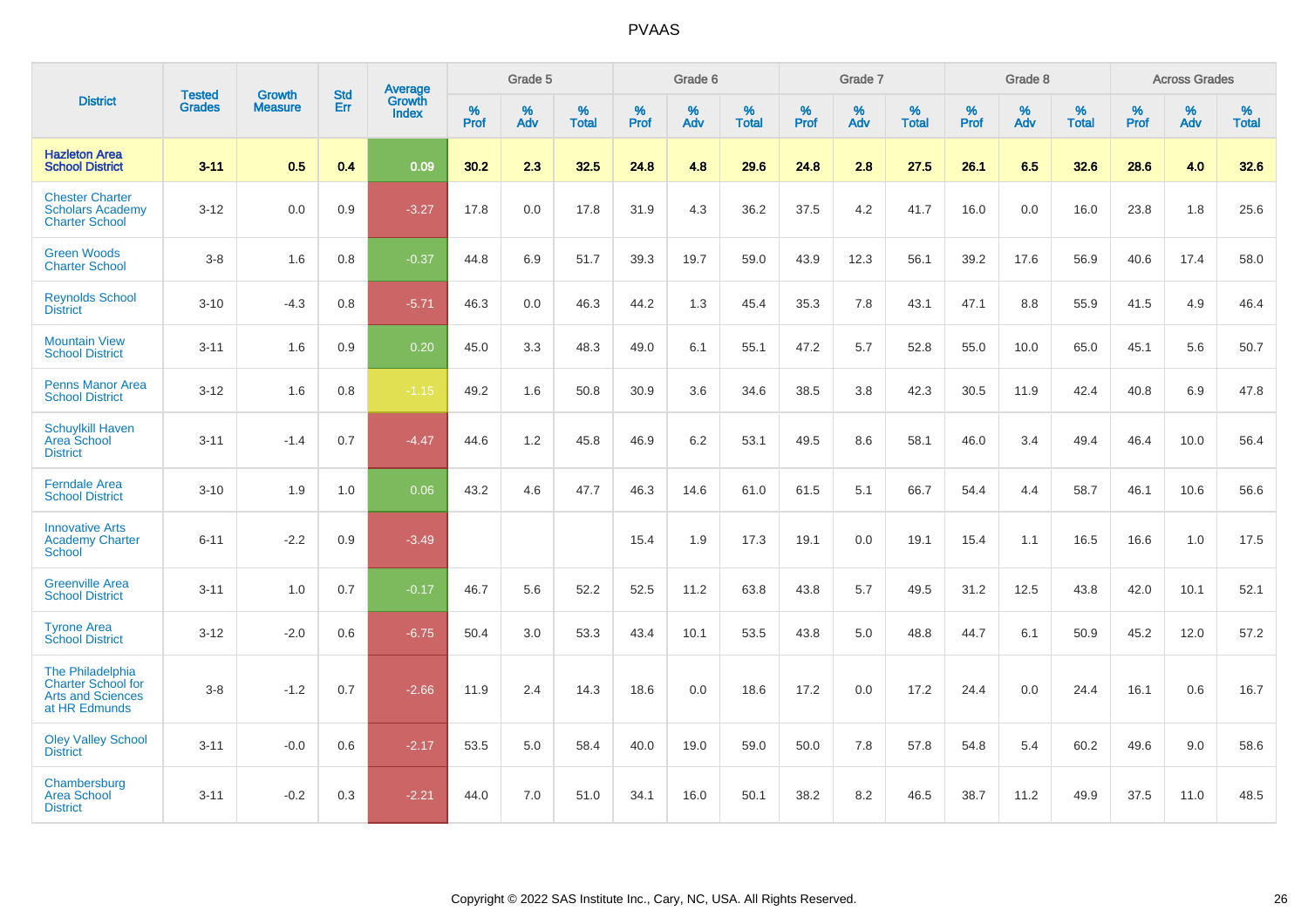|                                                            | <b>Tested</b> | <b>Growth</b>  | <b>Std</b> | Average                |              | Grade 5  |                      |                     | Grade 6     |                      |              | Grade 7     |                   |              | Grade 8     |                   |                     | <b>Across Grades</b> |                   |
|------------------------------------------------------------|---------------|----------------|------------|------------------------|--------------|----------|----------------------|---------------------|-------------|----------------------|--------------|-------------|-------------------|--------------|-------------|-------------------|---------------------|----------------------|-------------------|
| <b>District</b>                                            | <b>Grades</b> | <b>Measure</b> | Err        | Growth<br><b>Index</b> | $\%$<br>Prof | %<br>Adv | $\%$<br><b>Total</b> | $\%$<br><b>Prof</b> | $\%$<br>Adv | $\%$<br><b>Total</b> | $\%$<br>Prof | $\%$<br>Adv | %<br><b>Total</b> | $\%$<br>Prof | $\%$<br>Adv | %<br><b>Total</b> | $\%$<br><b>Prof</b> | $\%$<br>Adv          | %<br><b>Total</b> |
| <b>Hazleton Area</b><br><b>School District</b>             | $3 - 11$      | 0.5            | 0.4        | 0.09                   | 30.2         | 2.3      | 32.5                 | 24.8                | 4.8         | 29.6                 | 24.8         | 2.8         | 27.5              | 26.1         | 6.5         | 32.6              | 28.6                | 4.0                  | 32.6              |
| <b>Phoenixville Area</b><br><b>School District</b>         | $3 - 11$      | $-1.1$         | 0.4        | $-4.78$                | 54.8         | 10.0     | 64.7                 | 45.9                | 27.3        | 73.2                 | 45.6         | 19.4        | 65.0              | 52.8         | 12.7        | 65.5              | 46.9                | 19.2                 | 66.1              |
| <b>Mahanoy Area</b><br><b>School District</b>              | $3 - 10$      | $-3.0$         | 0.8        | $-3.98$                | 30.4         | 0.0      | 30.4                 | 31.5                | 8.2         | 39.7                 | 19.6         | 2.0         | 21.6              | 14.9         | 1.5         | 16.4              | 27.6                | 3.3                  | 30.9              |
| <b>Antietam School</b><br><b>District</b>                  | $3 - 10$      | 0.9            | 0.8        | $-0.34$                | 29.7         | 1.6      | 31.2                 | 35.0                | 5.0         | 40.0                 | 29.1         | 0.0         | 29.1              | 34.0         | 1.9         | 35.8              | 31.3                | 3.0                  | 34.2              |
| <b>Johnsonburg Area</b><br><b>School District</b>          | $3 - 11$      | $-1.6$         | 1.0        | $-2.56$                | 42.5         | 7.5      | 50.0                 | 60.6                | 12.1        | 72.7                 | 41.9         | 9.3         | 51.2              | 44.2         | 2.3         | 46.5              | 51.3                | 10.3                 | 61.5              |
| <b>Fort Cherry School</b><br><b>District</b>               | $3 - 10$      | $-2.2$         | 0.8        | $-3.33$                | 61.4         | 8.8      | 70.2                 | 31.6                | 33.3        | 64.9                 | 45.6         | 8.8         | 54.4              | 39.5         | 26.7        | 66.3              | 45.7                | 16.8                 | 62.5              |
| <b>North Schuylkill</b><br><b>School District</b>          | $3 - 11$      | 0.7            | 0.5        | $-1.34$                | 36.8         | 2.2      | 39.0                 | 42.4                | 8.8         | 51.2                 | 41.3         | 3.9         | 45.2              | 50.0         | 5.2         | 55.2              | 40.4                | 8.7                  | 49.1              |
| <b>Turkeyfoot Valley</b><br>Area School<br><b>District</b> | $3 - 12$      | 0.6            | 1.4        | $-2.97$                | 27.3         | 4.6      | 31.8                 | 38.1                | 9.5         | 47.6                 | 30.0         | 5.0         | 35.0              | 30.4         | 0.0         | 30.4              | 33.0                | 3.6                  | 36.6              |
| <b>Norristown Area</b><br><b>School District</b>           | $3 - 12$      | $-1.1$         | 0.4        | $-5.76$                | 24.5         | 1.0      | 25.5                 | 32.9                | 5.0         | 37.8                 | 26.4         | 4.8         | 31.3              | 26.6         | 3.6         | 30.2              | 27.8                | 4.0                  | 31.7              |
| <b>Fairview School</b><br><b>District</b>                  | $3 - 11$      | $-1.8$         | 0.5        | $-5.32$                | 61.9         | 9.5      | 71.4                 | 47.8                | 30.6        | 78.4                 | 46.6         | 26.7        | 73.3              | 55.9         | 16.9        | 72.8              | 50.8                | 23.7                 | 74.4              |
| <b>Gillingham Charter</b><br>School                        | $3 - 11$      | 2.2            | 2.0        | $-0.98$                | 41.7         | 0.0      | 41.7                 | 38.5                | 0.0         | 38.5                 |              |             |                   | 30.8         | 15.4        | 46.2              | 34.3                | 4.3                  | 38.6              |
| <b>Western Wayne</b><br><b>School District</b>             | $3 - 11$      | $-0.5$         | 0.6        | $-2.08$                | 56.6         | 7.6      | 64.2                 | 43.0                | 21.5        | 64.5                 | 45.2         | 10.6        | 55.8              | 45.8         | 15.0        | 60.8              | 45.8                | 18.1                 | 63.9              |
| <b>Governor Mifflin</b><br><b>School District</b>          | $3 - 11$      | $-1.0$         | 0.4        | $-4.99$                | 38.2         | 3.2      | 41.5                 | 31.2                | 11.7        | 42.9                 | 44.4         | 8.3         | 52.8              | 45.8         | 5.5         | 51.3              | 40.8                | 9.3                  | 50.1              |
| <b>Hamburg Area</b><br><b>School District</b>              | $3 - 11$      | $-0.4$         | 0.5        | $-3.43$                | 41.1         | 5.0      | 46.1                 | 43.3                | 6.3         | 49.6                 | 33.1         | 1.9         | 35.0              | 32.4         | 3.5         | 35.9              | 38.6                | 5.3                  | 43.9              |
| <b>Chartiers-Houston</b><br><b>School District</b>         | $3 - 10$      | $-1.5$         | 0.7        | $-3.54$                | 58.4         | 10.1     | 68.5                 | 55.8                | 18.2        | 74.0                 | 52.0         | 5.5         | 57.5              | 54.9         | 7.0         | 62.0              | 53.8                | 14.2                 | 68.0              |
| <b>Fannett-Metal</b><br><b>School District</b>             | $3 - 11$      | 0.5            | 1.1        | $-1.72$                | 34.5         | 10.3     | 44.8                 | 44.8                | 6.9         | 51.7                 | 37.5         | 3.1         | 40.6              | 33.3         | 2.2         | 35.6              | 40.2                | 9.2                  | 49.4              |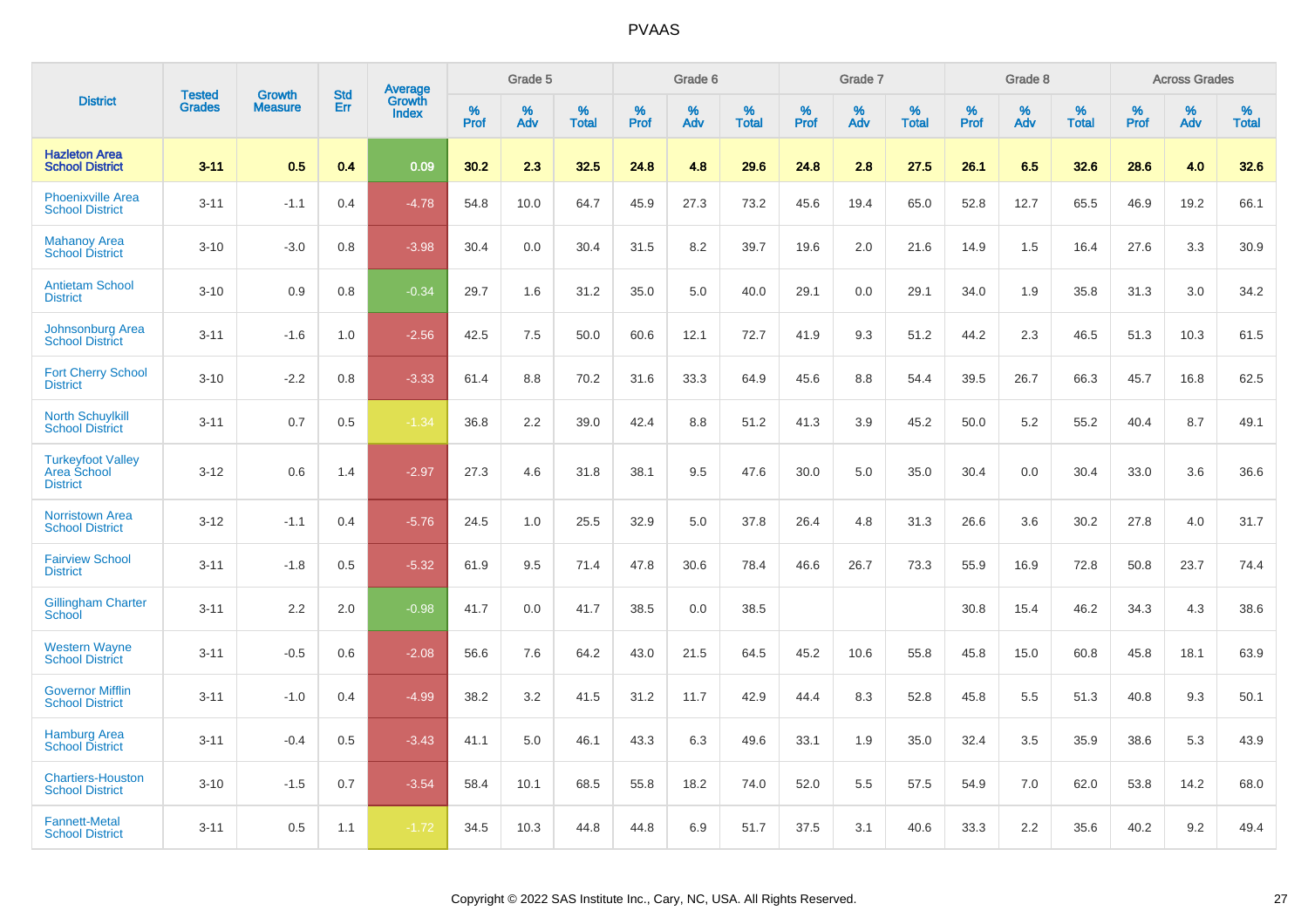|                                                        |                                | <b>Growth</b>  | <b>Std</b> | Average                |              | Grade 5     |                      |                     | Grade 6     |                      |              | Grade 7     |                   |              | Grade 8     |                   |                     | <b>Across Grades</b> |                      |
|--------------------------------------------------------|--------------------------------|----------------|------------|------------------------|--------------|-------------|----------------------|---------------------|-------------|----------------------|--------------|-------------|-------------------|--------------|-------------|-------------------|---------------------|----------------------|----------------------|
| <b>District</b>                                        | <b>Tested</b><br><b>Grades</b> | <b>Measure</b> | Err        | Growth<br><b>Index</b> | $\%$<br>Prof | $\%$<br>Adv | $\%$<br><b>Total</b> | $\%$<br><b>Prof</b> | $\%$<br>Adv | $\%$<br><b>Total</b> | $\%$<br>Prof | $\%$<br>Adv | %<br><b>Total</b> | $\%$<br>Prof | $\%$<br>Adv | %<br><b>Total</b> | $\%$<br><b>Prof</b> | $\%$<br>Adv          | $\%$<br><b>Total</b> |
| <b>Hazleton Area</b><br><b>School District</b>         | $3 - 11$                       | 0.5            | 0.4        | 0.09                   | 30.2         | 2.3         | 32.5                 | 24.8                | 4.8         | 29.6                 | 24.8         | 2.8         | 27.5              | 26.1         | 6.5         | 32.6              | 28.6                | 4.0                  | 32.6                 |
| <b>Canton Area</b><br><b>School District</b>           | $3 - 11$                       | $-2.0$         | 0.8        | $-3.71$                | 57.7         | 5.8         | 63.5                 | 46.0                | 4.8         | 50.8                 | 40.0         | 0.0         | 40.0              | 36.9         | 3.1         | 40.0              | 43.6                | 6.7                  | 50.3                 |
| <b>School Lane</b><br><b>Charter School</b>            | $3 - 11$                       | 0.1            | 0.7        | $-1.87$                | 57.4         | 5.9         | 63.2                 | 40.0                | 18.3        | 58.3                 | 43.8         | 6.8         | 50.7              | 40.9         | 21.2        | 62.1              | 43.3                | 14.5                 | 57.9                 |
| <b>Northern Potter</b><br><b>School District</b>       | $3 - 12$                       | 0.3            | 1.1        | $-1.34$                | 33.3         | 3.3         | 36.7                 | 32.6                | 14.0        | 46.5                 | 51.6         | 9.7         | 61.3              | 40.7         | 3.7         | 44.4              | 36.4                | 8.9                  | 45.3                 |
| <b>Midland Borough</b><br><b>School District</b>       | $3-8$                          | 0.1            | 1.3        | $-2.19$                | 58.6         | 0.0         | 58.6                 | 52.4                | 9.5         | 61.9                 | 42.9         | 7.1         | 50.0              | 47.6         | 0.0         | 47.6              | 49.3                | 5.7                  | 55.0                 |
| <b>Brownsville Area</b><br><b>School District</b>      | $3 - 12$                       | 1.2            | 0.7        | $-0.17$                | 40.5         | 0.0         | 40.5                 | 24.7                | 1.2         | 25.9                 | 30.0         | 3.8         | 33.8              | 37.0         | 1.4         | 38.4              | 32.0                | 2.6                  | 34.6                 |
| <b>South Side Area</b><br><b>School District</b>       | $3 - 11$                       | $-1.4$         | 0.8        | $-3.13$                | 50.0         | 6.7         | 56.7                 | 33.9                | 8.1         | 41.9                 | 57.6         | 6.1         | 63.6              | 49.3         | 8.4         | 57.8              | 43.1                | 10.2                 | 53.3                 |
| <b>Allegheny Valley</b><br><b>School District</b>      | $3 - 11$                       | $-2.6$         | 0.8        | $-3.45$                | 56.1         | 7.0         | 63.2                 | 44.4                | 9.3         | 53.7                 | 38.8         | 6.0         | 44.8              | 44.3         | 13.1        | 57.4              | 45.7                | 8.9                  | 54.6                 |
| <b>Rochester Area</b><br><b>School District</b>        | $3 - 11$                       | $-3.0$         | 0.9        | $-4.33$                | 50.0         | 0.0         | 50.0                 | 40.4                | 13.5        | 53.8                 | 24.0         | 2.0         | 26.0              | 47.2         | 1.9         | 49.1              | 43.3                | 7.5                  | 50.8                 |
| <b>Berwick Area</b><br><b>School District</b>          | $3 - 11$                       | $-0.6$         | 0.5        | $-3.35$                | 45.3         | 5.8         | 51.0                 | 43.2                | 18.3        | 61.5                 | 44.9         | 12.8        | 57.8              | 41.4         | 9.8         | 51.2              | 42.6                | 14.7                 | 57.3                 |
| <b>Lakeland School</b><br><b>District</b>              | $3 - 11$                       | $-0.9$         | 0.7        | $-1.85$                | 41.3         | 1.3         | 42.7                 | 38.7                | 11.8        | 50.5                 | 49.1         | 9.4         | 58.5              | 39.3         | 5.6         | 44.9              | 41.3                | 9.6                  | 50.8                 |
| <b>Forbes Road</b><br><b>School District</b>           | $3 - 11$                       | 1.3            | 1.4        | $-1.84$                | 61.3         | 3.2         | 64.5                 | 40.0                | 6.7         | 46.7                 | 57.9         | 0.0         | 57.9              | 27.8         | 0.0         | 27.8              | 47.4                | 7.3                  | 54.7                 |
| <b>Baldwin-Whitehall</b><br><b>School District</b>     | $3 - 11$                       | $-0.1$         | 0.4        | $-4.77$                | 49.1         | 6.3         | 55.4                 | 48.8                | 11.8        | 60.6                 | 48.6         | 8.3         | 56.8              | 45.1         | 7.0         | 52.0              | 46.4                | 12.2                 | 58.7                 |
| <b>Propel Charter</b><br>School-Homestead              | $3 - 11$                       | $-1.0$         | 1.0        | $-1.95$                | 21.6         | 0.0         | 21.6                 | 16.7                | 5.6         | 22.2                 | 11.8         | 0.0         | 11.8              | 9.5          | 2.4         | 11.9              | 15.3                | 2.2                  | 17.6                 |
| Renaissance<br><b>Academy Charter</b><br><b>School</b> | $3 - 11$                       | $-1.3$         | 0.7        | $-2.40$                | 36.6         | 5.6         | 42.2                 | 39.7                | 16.4        | 56.2                 | 50.7         | 5.3         | 56.0              | 40.6         | 18.8        | 59.4              | 41.0                | 10.8                 | 51.8                 |
| <b>Coudersport Area</b><br><b>School District</b>      | $3 - 11$                       | $-0.5$         | 0.9        | $-2.20$                | 58.2         | 1.8         | 60.0                 | 40.5                | 4.8         | 45.2                 | 35.8         | 3.8         | 39.6              | 30.2         | 0.0         | 30.2              | 40.1                | 3.2                  | 43.3                 |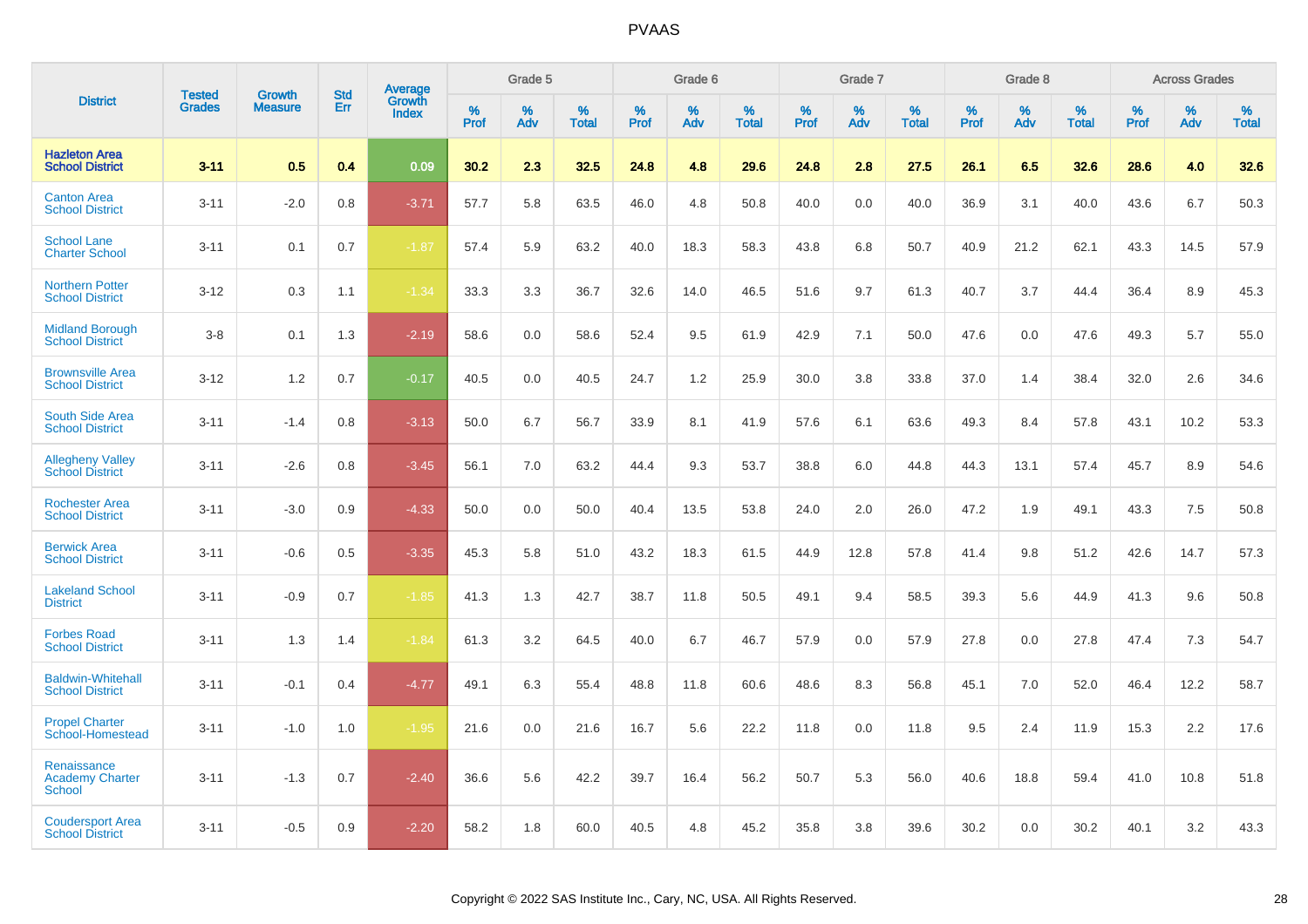|                                                                   |                                |                          | <b>Std</b> | Average         |              | Grade 5  |                      |              | Grade 6     |                      |              | Grade 7  |                      |              | Grade 8     |                      |              | <b>Across Grades</b> |                      |
|-------------------------------------------------------------------|--------------------------------|--------------------------|------------|-----------------|--------------|----------|----------------------|--------------|-------------|----------------------|--------------|----------|----------------------|--------------|-------------|----------------------|--------------|----------------------|----------------------|
| <b>District</b>                                                   | <b>Tested</b><br><b>Grades</b> | Growth<br><b>Measure</b> | Err        | Growth<br>Index | $\%$<br>Prof | %<br>Adv | $\%$<br><b>Total</b> | $\%$<br>Prof | $\%$<br>Adv | $\%$<br><b>Total</b> | $\%$<br>Prof | %<br>Adv | $\%$<br><b>Total</b> | $\%$<br>Prof | $\%$<br>Adv | $\%$<br><b>Total</b> | $\%$<br>Prof | $\%$<br>Adv          | $\%$<br><b>Total</b> |
| <b>Hazleton Area</b><br><b>School District</b>                    | $3 - 11$                       | 0.5                      | 0.4        | 0.09            | 30.2         | 2.3      | 32.5                 | 24.8         | 4.8         | 29.6                 | 24.8         | 2.8      | 27.5                 | 26.1         | 6.5         | 32.6                 | 28.6         | 4.0                  | 32.6                 |
| <b>Charleroi School</b><br><b>District</b>                        | $3 - 11$                       | $-2.5$                   | 0.6        | $-5.19$         | 45.1         | 2.0      | 47.1                 | 44.0         | 11.0        | 55.0                 | 37.7         | 11.3     | 49.1                 | 45.3         | 4.2         | 49.5                 | 43.2         | 7.7                  | 50.9                 |
| <b>Halifax Area</b><br><b>School District</b>                     | $3 - 11$                       | 0.6                      | 0.8        | $-1.23$         | 52.9         | 8.6      | 61.4                 | 51.8         | 20.4        | 72.2                 | 41.6         | 6.5      | 48.0                 | 35.5         | 2.6         | 38.2                 | 44.9         | 10.1                 | 55.1                 |
| <b>Sugar Valley Rural</b><br><b>Charter School</b>                | $3 - 11$                       | 0.5                      | 1.0        | $-1.70$         | 36.8         | 0.0      | 36.8                 | 34.2         | 7.9         | 42.1                 | 21.0         | 5.3      | 26.3                 | 8.6          | 2.9         | 11.4                 | 25.4         | 4.7                  | 30.0                 |
| <b>Juniata Valley</b><br><b>School District</b>                   | $3 - 11$                       | $-0.4$                   | 0.9        | $-4.35$         | 53.5         | 2.3      | 55.8                 | 35.7         | 8.9         | 44.6                 | 50.9         | 5.3      | 56.1                 | 33.3         | 4.2         | 37.5                 | 41.8         | 7.0                  | 48.8                 |
| <b>York Suburban</b><br><b>School District</b>                    | $3 - 11$                       | 0.5                      | 0.5        | $-0.60$         | 62.8         | 13.7     | 76.5                 | 45.3         | 23.4        | 68.7                 | 50.0         | 16.8     | 66.8                 | 36.4         | 19.8        | 56.2                 | 46.4         | 23.5                 | 70.0                 |
| <b>Galeton Area</b><br><b>School District</b>                     | $3 - 11$                       | 2.2                      | 1.4        | 0.68            | 56.0         | 8.0      | 64.0                 | 38.1         | 14.3        | 52.4                 | 28.0         | 0.0      | 28.0                 | 35.0         | 5.0         | 40.0                 | 37.7         | 6.9                  | 44.6                 |
| <b>Sharpsville Area</b><br><b>School District</b>                 | $3 - 11$                       | $-0.5$                   | 0.8        | $-1.83$         | 54.8         | 4.8      | 59.7                 | 52.9         | 19.1        | 72.1                 | 40.0         | 10.8     | 50.8                 | 47.1         | 12.9        | 60.0                 | 48.0         | 14.5                 | 62.5                 |
| <b>Frederick Douglass</b><br><b>Mastery Charter</b><br>School     | $3 - 8$                        | 1.8                      | 1.4        | $-0.08$         | 20.8         | 0.0      | 20.8                 | 22.2         | 0.0         | 22.2                 | 14.3         | 0.0      | 14.3                 | 34.6         | 3.8         | 38.5                 | 19.1         | 0.9                  | 20.0                 |
| <b>Pittston Area</b><br><b>School District</b>                    | $3 - 11$                       | $-3.7$                   | 0.8        | $-6.99$         | 36.6         | 1.4      | 38.0                 | 36.2         | 4.3         | 40.4                 | 28.8         | 1.5      | 30.3                 | 34.5         | 3.4         | 37.9                 | 35.3         | 5.0                  | 40.3                 |
| <b>Lehigh Valley</b><br>Academy Regional<br><b>Charter School</b> | $3 - 11$                       | 0.4                      | 0.6        | $-1.72$         | 50.0         | 5.8      | 55.8                 | 38.3         | 18.8        | 57.0                 | 50.9         | 3.8      | 54.7                 | 51.8         | 4.6         | 56.4                 | 46.4         | 11.0                 | 57.4                 |
| <b>Columbia Borough</b><br><b>School District</b>                 | $3 - 12$                       | $-0.9$                   | 0.8        | $-3.70$         | 34.7         | 5.6      | 40.3                 | 31.0         | 8.4         | 39.4                 | 20.0         | 4.3      | 24.3                 | 21.6         | 1.4         | 23.0                 | 27.1         | 6.8                  | 33.9                 |
| <b>Conneaut School</b><br><b>District</b>                         | $3 - 12$                       | 0.1                      | 0.5        | $-2.08$         | 42.4         | 5.3      | 47.7                 | 44.8         | 18.4        | 63.2                 | 51.1         | 6.7      | 57.8                 | 47.6         | 5.4         | 53.1                 | 45.1         | 12.8                 | 57.9                 |
| <b>Fell Charter School</b>                                        | $3 - 8$                        | 3.1                      | 2.3        | 0.37            | 62.5         | 0.0      | 62.5                 | 50.0         | 6.2         | 56.2                 |              |          |                      |              |             |                      | 60.5         | 4.0                  | 64.5                 |
| <b>West Greene</b><br><b>School District</b>                      | $3 - 11$                       | $-1.2$                   | 1.0        | $-2.12$         | 46.2         | 10.3     | 56.4                 | 35.9         | 15.4        | 51.3                 | 28.3         | 11.3     | 39.6                 | 35.3         | 3.9         | 39.2                 | 43.2         | 10.7                 | 53.9                 |
| <b>Bethlehem Area</b><br><b>School District</b>                   | $3 - 11$                       | 0.3                      | 0.4        | $-1.86$         | 50.4         | 5.3      | 55.6                 | 39.9         | 8.4         | 48.3                 | 40.8         | 5.2      | 46.0                 | 33.8         | 6.3         | 40.1                 | 42.3         | 9.3                  | 51.6                 |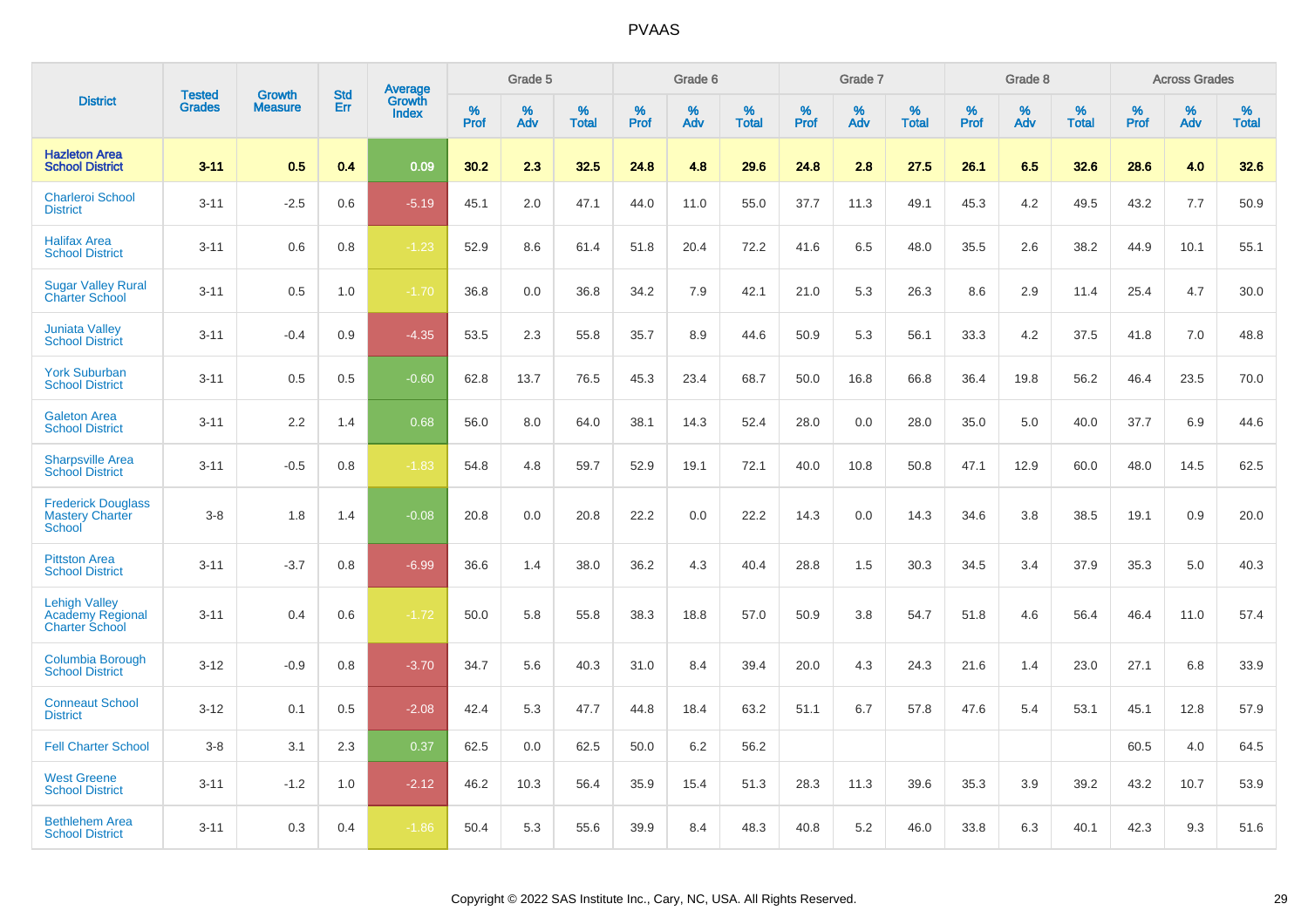|                                                                    |                                | <b>Growth</b>  | <b>Std</b> | Average                |           | Grade 5  |                   |           | Grade 6  |                   |           | Grade 7  |                   |           | Grade 8  |                   |           | <b>Across Grades</b> |                   |
|--------------------------------------------------------------------|--------------------------------|----------------|------------|------------------------|-----------|----------|-------------------|-----------|----------|-------------------|-----------|----------|-------------------|-----------|----------|-------------------|-----------|----------------------|-------------------|
| <b>District</b>                                                    | <b>Tested</b><br><b>Grades</b> | <b>Measure</b> | Err        | Growth<br><b>Index</b> | %<br>Prof | %<br>Adv | %<br><b>Total</b> | %<br>Prof | %<br>Adv | %<br><b>Total</b> | %<br>Prof | %<br>Adv | %<br><b>Total</b> | %<br>Prof | %<br>Adv | %<br><b>Total</b> | %<br>Prof | %<br>Adv             | %<br><b>Total</b> |
| <b>Hazleton Area</b><br><b>School District</b>                     | $3 - 11$                       | 0.5            | 0.4        | 0.09                   | 30.2      | 2.3      | 32.5              | 24.8      | 4.8      | 29.6              | 24.8      | 2.8      | 27.5              | 26.1      | 6.5      | 32.6              | 28.6      | 4.0                  | 32.6              |
| <b>Tuscarora School</b><br><b>District</b>                         | $3 - 11$                       | $-0.1$         | 0.5        | $-1.87$                | 41.0      | 5.8      | 46.8              | 43.7      | 11.9     | 55.6              | 45.8      | 5.6      | 51.4              | 45.6      | 6.3      | 51.8              | 43.1      | 9.9                  | 53.0              |
| <b>Berlin</b><br><b>Brothersvalley</b><br><b>School District</b>   | $3 - 11$                       | $-1.0$         | 0.8        | $-3.00$                | 60.4      | 1.9      | 62.3              | 42.4      | 15.2     | 57.6              | 55.8      | 3.8      | 59.6              | 54.2      | $6.2\,$  | 60.4              | 48.4      | 8.4                  | 56.8              |
| <b>Tulpehocken Area</b><br><b>School District</b>                  | $3 - 12$                       | $-0.2$         | 0.6        | $-1.64$                | 57.5      | 2.3      | 59.8              | 32.4      | 17.6     | 50.0              | 39.8      | 4.8      | 44.7              | 42.0      | 6.2      | 48.2              | 41.5      | 9.5                  | 51.0              |
| <b>Blairsville-</b><br><b>Saltsburg School</b><br><b>District</b>  | $3 - 11$                       | $-0.1$         | 0.7        | $-3.63$                | 46.9      | 8.2      | 55.1              | 40.4      | 22.5     | 62.9              | 38.6      | 9.9      | 48.5              | 50.6      | 14.1     | 64.7              | 41.8      | 15.1                 | 56.9              |
| <b>Highlands School</b><br><b>District</b>                         | $3 - 11$                       | $-0.6$         | 0.5        | $-2.71$                | 47.5      | 0.0      | 47.5              | 37.2      | 9.7      | 46.9              | 42.2      | 5.4      | 47.6              | 39.2      | 9.5      | 48.6              | 40.7      | 7.9                  | 48.6              |
| South Williamsport<br><b>Area School</b><br><b>District</b>        | $3 - 10$                       | 0.5            | 0.7        | $-1.08$                | 45.7      | 6.4      | 52.1              | 37.4      | 15.4     | 52.8              | 40.5      | 8.3      | 48.8              | 43.2      | 12.5     | 55.7              | 39.9      | 12.1                 | 52.0              |
| <b>Lower Moreland</b><br><b>Township School</b><br><b>District</b> | $3 - 11$                       | $-2.1$         | 0.5        | $-5.66$                | 53.0      | 10.2     | 63.2              | 50.0      | 25.9     | 75.9              | 55.2      | 14.7     | 69.9              | 48.8      | 18.8     | 67.6              | 51.2      | 19.3                 | 70.5              |
| <b>Tamaqua Area</b><br><b>School District</b>                      | $3 - 12$                       | $-0.4$         | 0.6        | $-2.14$                | 60.2      | 5.6      | 65.7              | 39.1      | 7.8      | 46.9              | 37.9      | 5.2      | 43.1              | 42.2      | 7.0      | 49.3              | 44.6      | 7.7                  | 52.3              |
| <b>Elizabeth Forward</b><br><b>School District</b>                 | $3 - 11$                       | $-0.3$         | 0.5        | $-1.82$                | 55.7      | 11.4     | 67.0              | 47.5      | 18.5     | 66.0              | 56.9      | 11.1     | 68.0              | 50.9      | 6.3      | 57.1              | 51.2      | 14.0                 | 65.2              |
| <b>Bermudian Springs</b><br><b>School District</b>                 | $3 - 11$                       | 0.2            | 0.6        | $-0.71$                | 50.4      | 0.0      | 50.4              | 37.5      | 10.6     | 48.1              | 44.5      | 5.9      | 50.4              | 39.8      | 6.5      | 46.3              | 42.4      | 6.9                  | 49.3              |
| <b>Laurel School</b><br><b>District</b>                            | $3 - 11$                       | $-0.0$         | 0.7        | $-1.57$                | 54.0      | 6.8      | 60.8              | 35.7      | 21.4     | 57.1              | 60.8      | 10.1     | 70.9              | 50.8      | 10.4     | 61.2              | 50.7      | 14.6                 | 65.3              |
| <b>Mcguffey School</b><br><b>District</b>                          | $3 - 11$                       | $-1.8$         | 0.6        | $-5.01$                | 43.5      | 1.8      | 45.4              | 42.7      | 12.6     | 55.3              | 34.9      | 0.9      | 35.8              | 38.0      | 4.1      | 42.2              | 41.6      | 8.2                  | 49.8              |
| <b>West Branch Area</b><br><b>School District</b>                  | $3 - 11$                       | 0.4            | 0.8        | $-0.62$                | 37.1      | 3.2      | 40.3              | 32.8      | 6.6      | 39.3              | 48.6      | 6.8      | 55.4              | 50.0      | 3.0      | 53.0              | 42.6      | 6.8                  | 49.4              |
| <b>Benton Area</b><br><b>School District</b>                       | $3 - 10$                       | $-0.4$         | 0.9        | $-1.69$                | 47.5      | 1.6      | 49.2              | 43.5      | 8.7      | 52.2              | 37.3      | 5.1      | 42.4              | 46.2      | 2.6      | 48.7              | 42.6      | 8.4                  | 51.0              |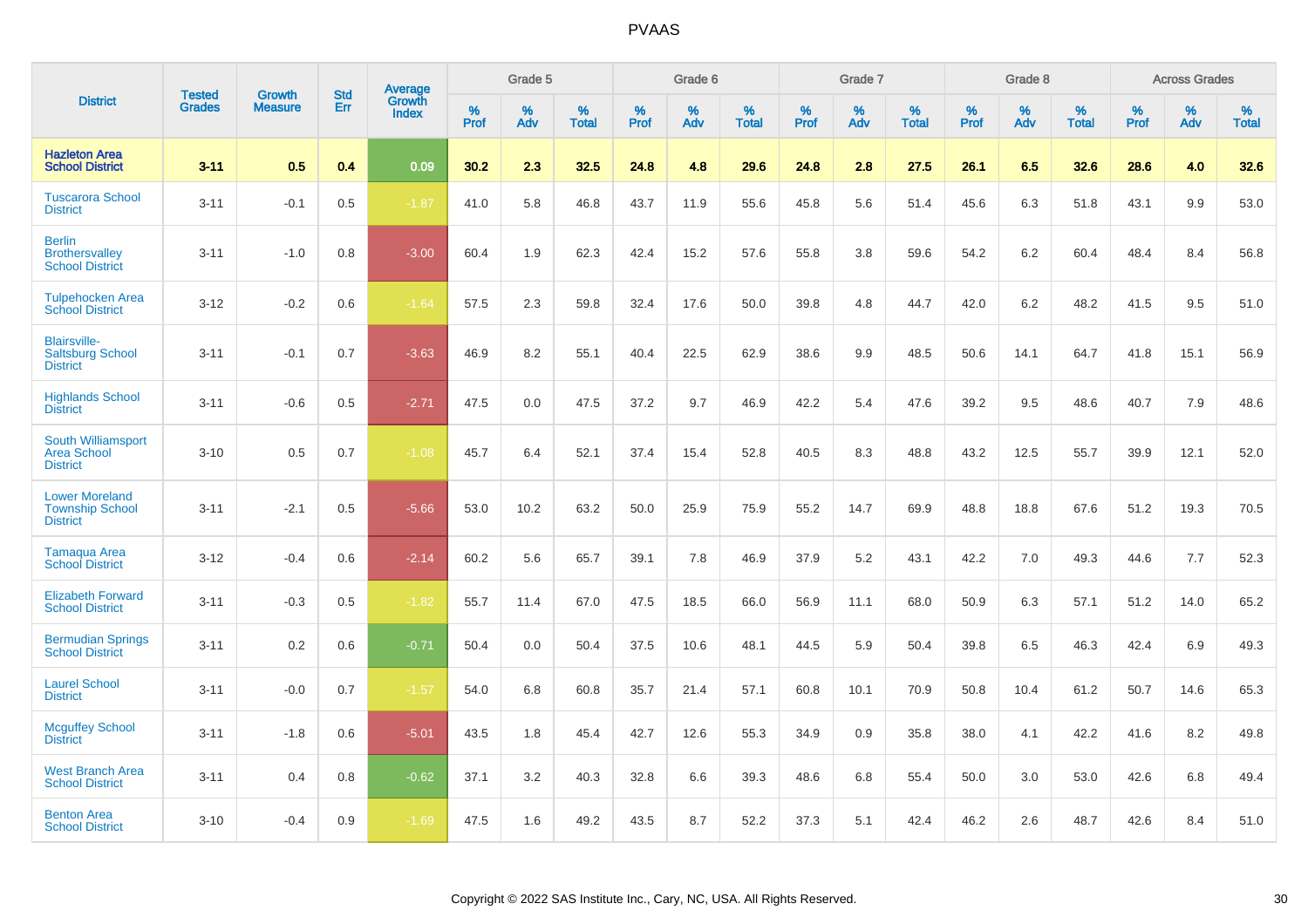|                                                                                          | <b>Tested</b> | <b>Growth</b>  | <b>Std</b> |                                   |              | Grade 5  |                   |              | Grade 6  |                   |              | Grade 7  |                   |              | Grade 8  |                   |           | <b>Across Grades</b> |                   |
|------------------------------------------------------------------------------------------|---------------|----------------|------------|-----------------------------------|--------------|----------|-------------------|--------------|----------|-------------------|--------------|----------|-------------------|--------------|----------|-------------------|-----------|----------------------|-------------------|
| <b>District</b>                                                                          | <b>Grades</b> | <b>Measure</b> | Err        | Average<br>Growth<br><b>Index</b> | $\%$<br>Prof | %<br>Adv | %<br><b>Total</b> | $\%$<br>Prof | %<br>Adv | %<br><b>Total</b> | $\%$<br>Prof | %<br>Adv | %<br><b>Total</b> | $\%$<br>Prof | %<br>Adv | %<br><b>Total</b> | %<br>Prof | %<br>Adv             | %<br><b>Total</b> |
| <b>Hazleton Area</b><br><b>School District</b>                                           | $3 - 11$      | 0.5            | 0.4        | 0.09                              | 30.2         | 2.3      | 32.5              | 24.8         | 4.8      | 29.6              | 24.8         | 2.8      | 27.5              | 26.1         | 6.5      | 32.6              | 28.6      | 4.0                  | 32.6              |
| <b>Global Leadership</b><br><b>Academy Charter</b><br><b>School Southwest</b><br>at Huey | $3-8$         | $-0.4$         | 1.8        | $-1.72$                           | 0.0          | 0.0      | 0.0               | 0.0          | 0.0      | 0.0               |              |          |                   | 21.4         | 0.0      | 21.4              | 11.1      | 0.0                  | 11.1              |
| <b>Freedom Area</b><br><b>School District</b>                                            | $3 - 11$      | $-1.9$         | 0.7        | $-2.80$                           | 36.0         | 2.3      | 38.4              | 36.8         | 12.6     | 49.4              | 37.9         | 1.9      | 39.8              | 40.3         | 1.3      | 41.6              | 38.8      | 6.0                  | 44.7              |
| <b>Howard Gardner</b><br><b>Multiple</b><br>Intelligence<br><b>Charter School</b>        | $3 - 8$       | $-1.2$         | 1.2        | $-2.23$                           | 41.4         | 10.3     | 51.7              | 39.4         | 3.0      | 42.4              | 63.6         | 0.0      | 63.6              | 55.6         | 11.1     | 66.7              | 48.8      | 7.1                  | 55.9              |
| <b>Bristol Borough</b><br><b>School District</b>                                         | $3 - 12$      | 0.4            | 0.7        | $-0.78$                           | 37.3         | 1.3      | 38.7              | 28.4         | 18.2     | 46.6              | 39.5         | 7.4      | 46.9              | 27.7         | 6.0      | 33.7              | 33.3      | 8.0                  | 41.4              |
| <b>KIPP West</b><br>Philadelphia<br><b>Charter School</b>                                | $3-8$         | $-0.4$         | 1.2        | $-1.95$                           | 28.6         | 0.0      | 28.6              | 19.4         | 0.0      | 19.4              | 25.0         | 0.0      | 25.0              | 16.7         | 0.0      | 16.7              | 17.6      | 0.6                  | 18.1              |
| <b>Belle Vernon Area</b><br><b>School District</b>                                       | $3 - 11$      | $-0.1$         | 0.6        | $-1.14$                           | 52.2         | 6.3      | 58.6              | 49.6         | 14.8     | 64.4              | 47.8         | 4.4      | 52.2              | 44.1         | 6.4      | 50.5              | 47.7      | 8.9                  | 56.6              |
| <b>Keystone Oaks</b><br><b>School District</b>                                           | $3 - 11$      | $-1.4$         | 0.6        | $-5.52$                           | 54.1         | 17.2     | 71.3              | 35.4         | 25.7     | 61.1              | 45.1         | 13.3     | 58.4              | 41.1         | 12.5     | 53.6              | 44.5      | 21.3                 | 65.8              |
| <b>Bethlehem-Center</b><br><b>School District</b>                                        | $3 - 10$      | $-2.1$         | 0.8        | $-4.03$                           | 40.8         | 2.8      | 43.7              | 29.8         | 1.5      | 31.3              | 28.6         | 0.0      | 28.6              | 29.2         | 0.0      | 29.2              | 35.6      | 3.6                  | 39.2              |
| <b>Cranberry Area</b><br><b>School District</b>                                          | $3 - 12$      | $-0.0$         | 0.7        | $-1.98$                           | 48.7         | 9.2      | 57.9              | 52.1         | 9.4      | 61.5              | 41.0         | 2.1      | 43.2              | 46.7         | 9.3      | 56.0              | 44.5      | 7.7                  | 52.2              |
| <b>Greater Nanticoke</b><br><b>Area School</b><br><b>District</b>                        | $3 - 12$      | $-0.0$         | 0.6        | $-1.16$                           | 43.1         | 2.8      | 45.9              | 26.7         | 6.0      | 32.8              | 23.6         | 1.9      | 25.5              | 35.6         | 3.5      | 39.1              | 29.8      | 5.0                  | 34.8              |
| <b>Mastery Charter</b><br>School - Clymer<br>Elementary                                  | $3-6$         | 1.7            | 1.5        | 0.22                              | 13.5         | 0.0      | 13.5              | 24.1         | 3.4      | 27.6              |              |          |                   |              |          |                   | 17.5      | 0.8                  | 18.3              |
| <b>Northwestern</b><br><b>Lehigh School</b><br><b>District</b>                           | $3 - 11$      | $-1.5$         | 0.5        | $-5.90$                           | 55.9         | 5.5      | 61.4              | 46.0         | 15.3     | 61.3              | 51.0         | 7.1      | 58.1              | 40.1         | 16.6     | 56.7              | 48.0      | 12.1                 | 60.1              |
| <b>Manheim Central</b><br><b>School District</b>                                         | $3 - 11$      | $-0.3$         | 0.5        | $-2.60$                           | 35.4         | 6.2      | 41.5              | 48.3         | 9.2      | 57.5              | 37.6         | 6.2      | 43.8              | 41.9         | 11.7     | 53.6              | 42.2      | 11.1                 | 53.2              |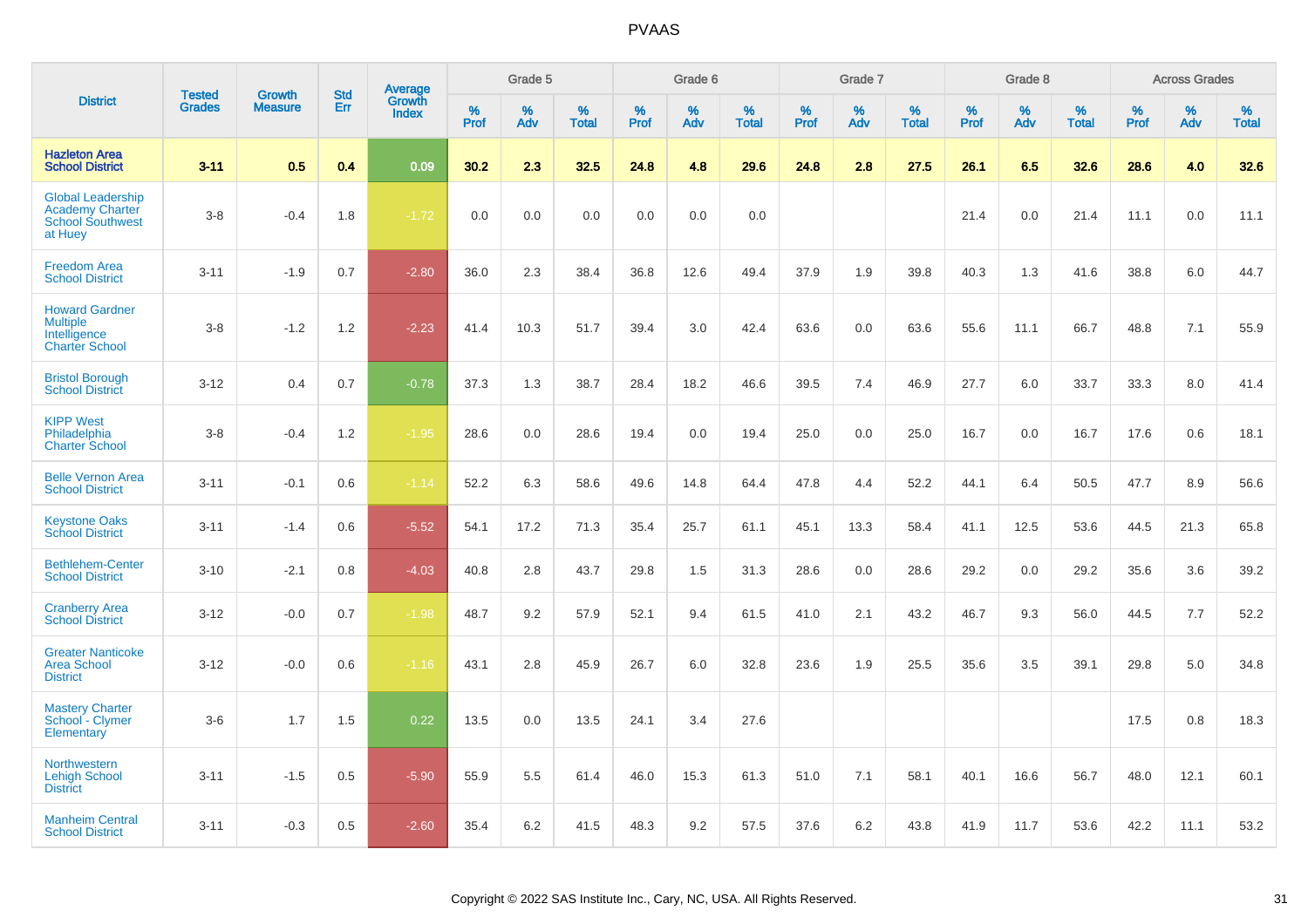|                                                                 | <b>Tested</b> | <b>Growth</b>  | <b>Std</b> |                                          |           | Grade 5  |                   |           | Grade 6  |                   |           | Grade 7  |                   |           | Grade 8  |                   |              | <b>Across Grades</b> |                   |
|-----------------------------------------------------------------|---------------|----------------|------------|------------------------------------------|-----------|----------|-------------------|-----------|----------|-------------------|-----------|----------|-------------------|-----------|----------|-------------------|--------------|----------------------|-------------------|
| <b>District</b>                                                 | <b>Grades</b> | <b>Measure</b> | <b>Err</b> | <b>Average</b><br>Growth<br><b>Index</b> | %<br>Prof | %<br>Adv | %<br><b>Total</b> | %<br>Prof | %<br>Adv | %<br><b>Total</b> | %<br>Prof | %<br>Adv | %<br><b>Total</b> | %<br>Prof | %<br>Adv | %<br><b>Total</b> | $\%$<br>Prof | %<br>Adv             | %<br><b>Total</b> |
| <b>Hazleton Area</b><br><b>School District</b>                  | $3 - 11$      | 0.5            | 0.4        | 0.09                                     | 30.2      | 2.3      | 32.5              | 24.8      | 4.8      | 29.6              | 24.8      | 2.8      | 27.5              | 26.1      | 6.5      | 32.6              | 28.6         | 4.0                  | 32.6              |
| <b>Bloomsburg Area</b><br><b>School District</b>                | $3 - 10$      | $-0.8$         | 0.7        | $-2.19$                                  | 49.4      | 4.4      | 53.8              | 43.3      | 15.6     | 58.9              | 36.3      | 7.8      | 44.1              | 50.0      | 6.0      | 56.0              | 46.3         | 11.7                 | 57.9              |
| <b>Mars Area School</b><br><b>District</b>                      | $3 - 10$      | $-1.1$         | 0.4        | $-3.43$                                  | 66.5      | 10.4     | 76.9              | 45.1      | 33.8     | 79.0              | 51.6      | 17.4     | 69.0              | 56.1      | 9.4      | 65.6              | 51.3         | 23.7                 | 75.1              |
| <b>Keystone</b><br><b>Academy Charter</b><br><b>School</b>      | $3 - 8$       | 0.9            | 0.8        | $-0.53$                                  | 42.1      | 3.5      | 45.6              | 38.7      | 19.4     | 58.1              | 47.4      | 3.5      | 50.9              | 40.7      | 8.5      | 49.2              | 40.7         | 7.4                  | 48.1              |
| Shanksville-<br><b>Stonycreek School</b><br><b>District</b>     | $3 - 10$      | 0.6            | 1.4        | $-1.55$                                  | 28.6      | 0.0      | 28.6              | 41.7      | 16.7     | 58.3              | 45.0      | 5.0      | 50.0              | 44.4      | 5.6      | 50.0              | 49.2         | 8.5                  | 57.6              |
| <b>Uniontown Area</b><br><b>School District</b>                 | $3 - 11$      | 0.5            | 0.6        | $-0.49$                                  | 40.6      | 9.4      | 50.0              | 40.7      | 14.8     | 55.6              | 37.3      | 3.6      | 40.9              | 42.4      | 3.3      | 45.6              | 39.1         | 11.0                 | 50.1              |
| <b>Ligonier Valley</b><br><b>School District</b>                | $3 - 11$      | $-0.8$         | 0.7        | $-1.79$                                  | 43.8      | 7.5      | 51.2              | 46.0      | 16.0     | 62.0              | 40.5      | 2.7      | 43.2              | 45.9      | 10.2     | 56.1              | 44.7         | 12.8                 | 57.6              |
| <b>Mount Pleasant</b><br><b>Area School</b><br><b>District</b>  | $3 - 11$      | $-2.9$         | 0.6        | $-5.11$                                  | 45.9      | 0.0      | 45.9              | 41.6      | 12.0     | 53.6              | 42.2      | 2.8      | 45.1              | 38.7      | 6.4      | 45.2              | 42.0         | 8.5                  | 50.5              |
| <b>Forest City</b><br><b>Regional School</b><br><b>District</b> | $3 - 12$      | $-2.2$         | 0.9        | $-3.41$                                  | 55.6      | 4.4      | 60.0              | 36.7      | 6.1      | 42.9              | 39.5      | 5.3      | 44.7              | 52.1      | 8.3      | 60.4              | 44.0         | 8.8                  | 52.8              |
| <b>Hazleton Area</b><br><b>School District</b>                  | $3 - 11$      | 0.5            | 0.4        | 0.09                                     | 30.2      | 2.3      | 32.5              | 24.8      | 4.8      | 29.6              | 24.8      | 2.8      | 27.5              | 26.1      | 6.5      | 32.6              | 28.6         | 4.0                  | 32.6              |
| <b>Wilkes-Barre Area</b><br><b>School District</b>              | $3 - 11$      | $-1.0$         | 0.5        | $-3.12$                                  | 28.0      | 0.8      | 28.8              | 32.4      | 8.7      | 41.1              | 27.6      | 1.8      | 29.4              | 24.7      | 3.7      | 28.4              | 27.8         | 4.6                  | 32.3              |
| <b>Upper Adams</b><br><b>School District</b>                    | $3 - 11$      | 0.7            | 0.6        | $-0.01$                                  | 47.3      | 3.8      | 51.2              | 40.2      | 16.2     | 56.4              | 37.7      | 6.6      | 44.3              | 51.5      | 0.0      | 51.5              | 43.6         | 8.8                  | 52.4              |
| <b>Shippensburg Area</b><br><b>School District</b>              | $3 - 11$      | $-1.6$         | 0.4        | $-5.27$                                  | 40.8      | 9.2      | 50.0              | 30.4      | 12.9     | 43.3              | 40.6      | 5.9      | 46.5              | 47.0      | 10.1     | 57.1              | 41.0         | 11.2                 | 52.2              |
| Wallingford-<br>Swarthmore<br><b>School District</b>            | $3 - 10$      | $-1.1$         | 0.4        | $-2.53$                                  | 52.6      | 26.1     | 78.7              | 42.2      | 32.8     | 75.0              | 46.2      | 21.9     | 68.0              | 47.0      | 22.8     | 69.8              | 44.7         | 32.4                 | 77.2              |
| <b>Pittsburgh School</b><br><b>District</b>                     | $3 - 11$      | $-1.6$         | 0.2        | $-13.03$                                 | 29.0      | 3.9      | 32.8              | 27.7      | 11.6     | 39.2              | 33.3      | 6.0      | 39.3              | 30.7      | 7.3      | 38.0              | 29.7         | 7.6                  | 37.3              |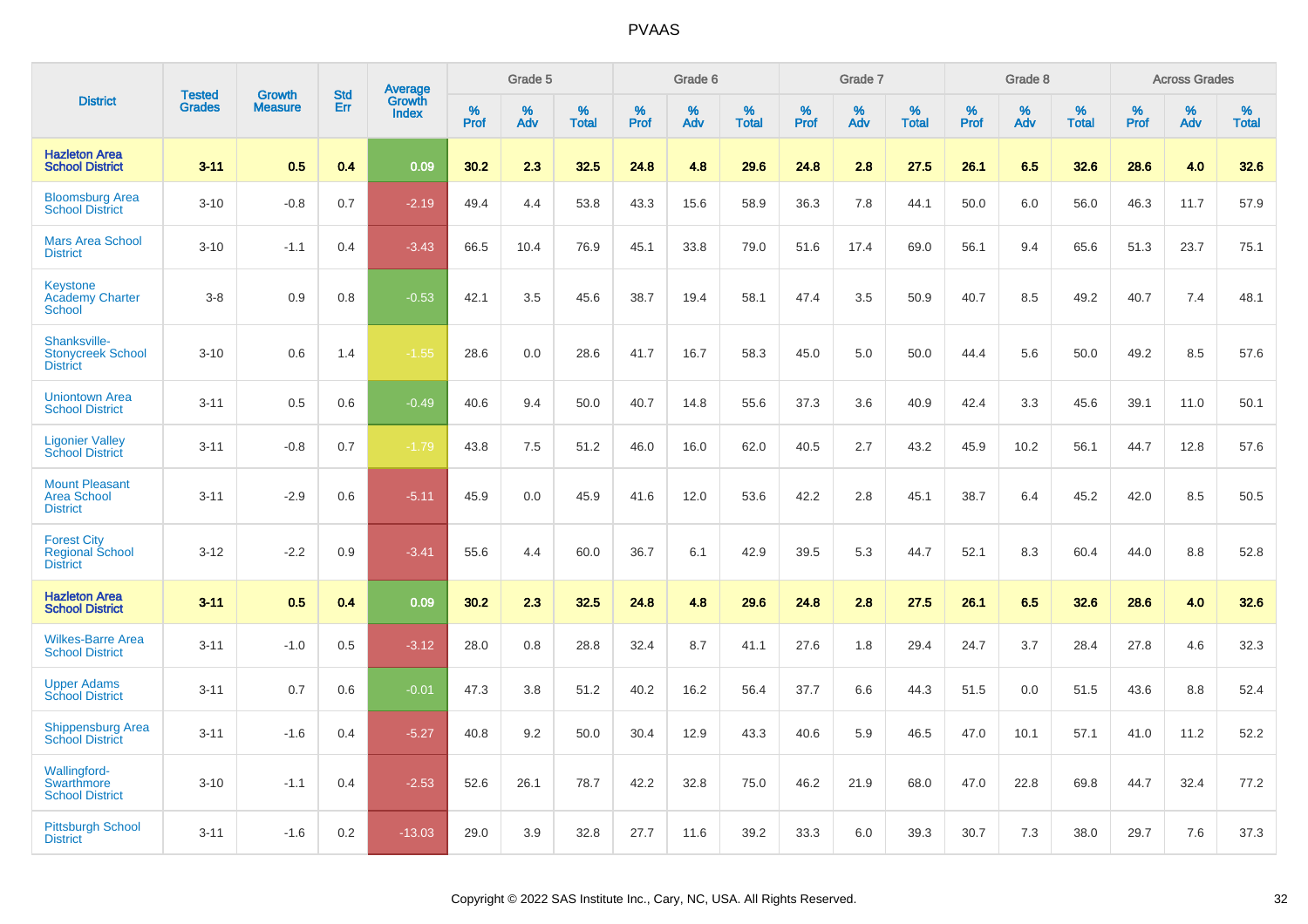|                                                                     | <b>Tested</b> | <b>Growth</b>  | <b>Std</b> | <b>Average</b>         |              | Grade 5  |                   |           | Grade 6  |                   |           | Grade 7  |                   |           | Grade 8  |                   |           | <b>Across Grades</b> |                   |
|---------------------------------------------------------------------|---------------|----------------|------------|------------------------|--------------|----------|-------------------|-----------|----------|-------------------|-----------|----------|-------------------|-----------|----------|-------------------|-----------|----------------------|-------------------|
| <b>District</b>                                                     | <b>Grades</b> | <b>Measure</b> | Err        | Growth<br><b>Index</b> | $\%$<br>Prof | %<br>Adv | %<br><b>Total</b> | %<br>Prof | %<br>Adv | %<br><b>Total</b> | %<br>Prof | %<br>Adv | %<br><b>Total</b> | %<br>Prof | %<br>Adv | %<br><b>Total</b> | %<br>Prof | %<br>Adv             | %<br><b>Total</b> |
| <b>Hazleton Area</b><br><b>School District</b>                      | $3 - 11$      | 0.5            | 0.4        | 0.09                   | 30.2         | 2.3      | 32.5              | 24.8      | 4.8      | 29.6              | 24.8      | 2.8      | 27.5              | 26.1      | 6.5      | 32.6              | 28.6      | 4.0                  | 32.6              |
| <b>West Mifflin Area</b><br><b>School District</b>                  | $3 - 12$      | $-3.0$         | 0.5        | $-8.43$                | 35.9         | 4.2      | 40.1              | 37.4      | 5.4      | 42.9              | 38.9      | 1.0      | 39.8              | 35.2      | 4.4      | 39.6              | 37.4      | 4.4                  | 41.8              |
| <b>Abington Heights</b><br><b>School District</b>                   | $3 - 11$      | $-0.6$         | 0.5        | $-3.50$                | 57.0         | 8.7      | 65.6              | 50.7      | 19.1     | 69.8              | 63.6      | 10.7     | 74.3              |           |          |                   | 52.3      | 18.0                 | 70.3              |
| <b>Global Leadership</b><br><b>Academy Charter</b><br><b>School</b> | $3 - 8$       | 0.6            | 1.9        | $-0.38$                | 21.4         | 0.0      | 21.4              |           |          |                   | 14.3      | 0.0      | 14.3              | 25.0      | 0.0      | 25.0              | 13.4      | 0.0                  | 13.4              |
| <b>Infinity Charter</b><br><b>School</b>                            | $3-8$         | $-0.5$         | 1.3        | $-1.47$                | 72.7         | 22.7     | 95.4              | 50.0      | 38.5     | 88.5              | 62.5      | 25.0     | 87.5              | 68.2      | 18.2     | 86.4              | 56.6      | 31.5                 | 88.1              |
| <b>Frazier School</b><br><b>District</b>                            | $3 - 11$      | $-1.8$         | 0.8        | $-3.66$                | 49.0         | 3.9      | 52.9              | 48.8      | 17.5     | 66.2              | 43.0      | 12.8     | 55.8              | 20.4      | 3.7      | 24.1              | 40.8      | 10.9                 | 51.7              |
| <b>Shade-Central City</b><br><b>School District</b>                 | $3 - 11$      | $-2.8$         | 1.4        | $-2.71$                | 43.8         | 0.0      | 43.8              | 44.4      | 14.8     | 59.3              | 25.0      | 0.0      | 25.0              | 29.2      | 0.0      | 29.2              | 35.1      | 6.0                  | 41.0              |
| <b>Mastery Charter</b><br>School John Wister<br>Elementary          | $3-5$         | 2.7            | 2.5        | 1.08                   | 8.3          | 0.0      | 8.3               |           |          |                   |           |          |                   |           |          |                   | 10.8      | 0.0                  | 10.8              |
| <b>Carbondale Area</b><br><b>School District</b>                    | $3 - 10$      | $-1.3$         | 0.7        | $-2.95$                | 34.5         | 0.0      | 34.5              | 23.1      | 2.2      | 25.3              | 29.4      | 3.5      | 32.9              | 42.4      | 5.7      | 48.1              | 30.0      | 3.2                  | 33.3              |
| <b>Forest Area School</b><br><b>District</b>                        | $3 - 11$      | $-1.6$         | 1.2        | $-2.10$                | 45.8         | 0.0      | 45.8              | 37.5      | 4.2      | 41.7              | 24.2      | 12.1     | 36.4              | 28.1      | 3.1      | 31.2              | 40.8      | 6.6                  | 47.4              |
| <b>Burrell School</b><br><b>District</b>                            | $3 - 11$      | $-3.3$         | 0.7        | $-4.68$                | 50.0         | 0.9      | 50.9              | 46.2      | 7.7      | 53.8              | 46.8      | 6.5      | 53.2              | 41.0      | 4.9      | 45.9              | 45.9      | 7.5                  | 53.4              |
| <b>Shikellamy School</b><br><b>District</b>                         | $3 - 10$      | $-2.8$         | 0.5        | $-7.15$                | 47.9         | 5.7      | 53.6              | 29.1      | 9.8      | 38.9              | 41.5      | 8.5      | 50.0              | 35.8      | 7.4      | 43.2              | 38.2      | 9.0                  | 47.3              |
| <b>Trinity Area School</b><br><b>District</b>                       | $3 - 11$      | $-0.1$         | 0.4        | $-3.05$                | 55.8         | 12.7     | 68.5              | 43.1      | 14.7     | 57.8              | 48.7      | 9.2      | 58.0              | 48.2      | 13.5     | 61.6              | 46.8      | 15.3                 | 62.1              |
| <b>Propel Charter</b><br>School - Braddock<br><b>Hills</b>          | $3 - 11$      | $-3.7$         | 0.8        | $-5.22$                | 19.6         | 1.8      | 21.4              | 15.8      | 3.5      | 19.3              | 19.0      | 0.0      | 19.0              | 14.5      | 2.9      | 17.4              | 15.6      | 1.9                  | 17.5              |
| <b>Vision Academy</b><br><b>Charter School</b>                      | $3 - 8$       | $-0.9$         | 1.2        | $-2.67$                | 35.7         | 0.0      | 35.7              | 36.0      | 0.0      | 36.0              | 37.1      | 2.9      | 40.0              | 28.6      | 0.0      | 28.6              | 32.1      | 1.1                  | 33.2              |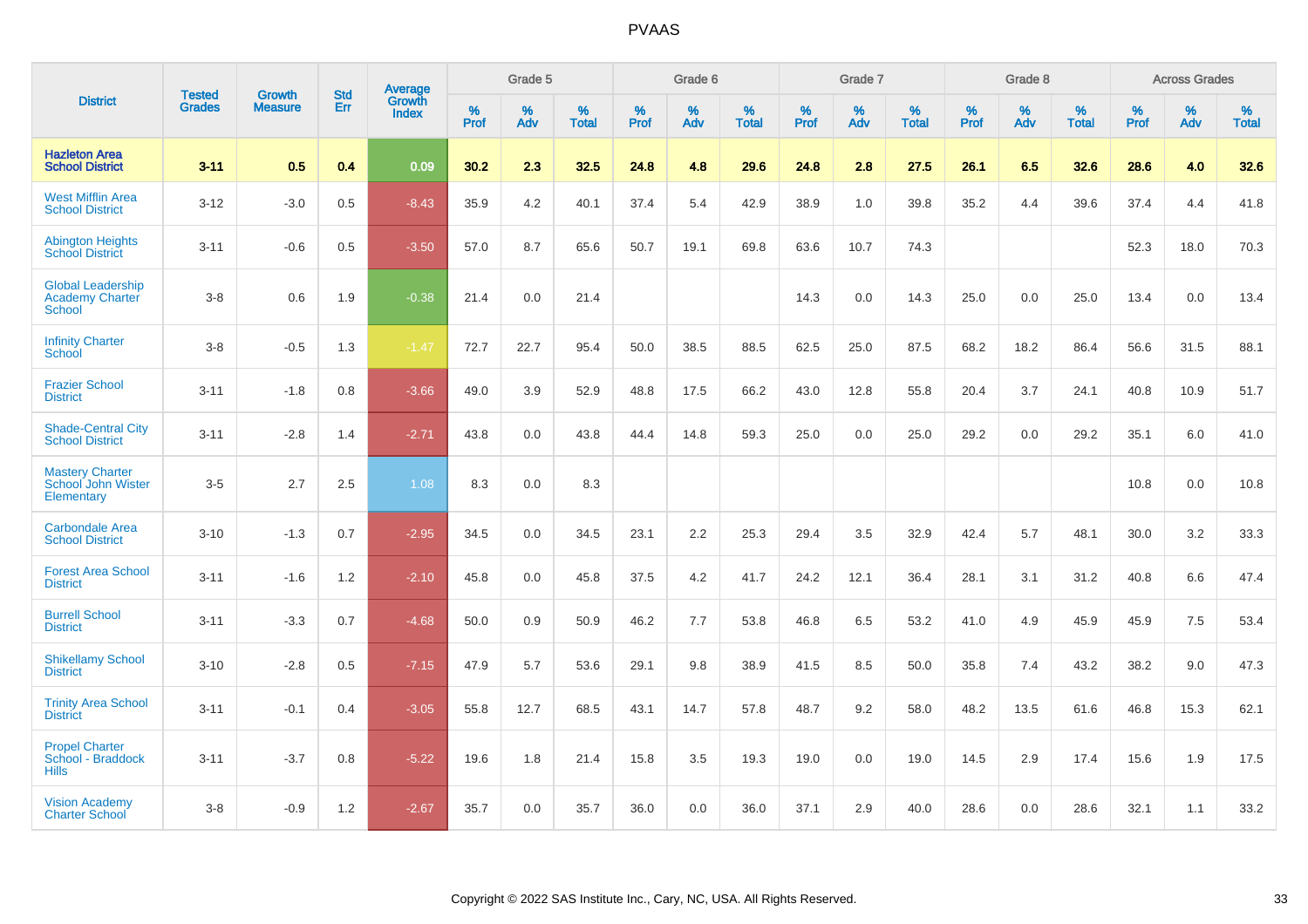|                                                           | <b>Tested</b> | <b>Growth</b>  | <b>Std</b> | Average         |              | Grade 5     |                      |                     | Grade 6     |                      |              | Grade 7     |                   |              | Grade 8     |                   |                     | <b>Across Grades</b> |                      |
|-----------------------------------------------------------|---------------|----------------|------------|-----------------|--------------|-------------|----------------------|---------------------|-------------|----------------------|--------------|-------------|-------------------|--------------|-------------|-------------------|---------------------|----------------------|----------------------|
| <b>District</b>                                           | <b>Grades</b> | <b>Measure</b> | Err        | Growth<br>Index | $\%$<br>Prof | $\%$<br>Adv | $\%$<br><b>Total</b> | $\%$<br><b>Prof</b> | $\%$<br>Adv | $\%$<br><b>Total</b> | $\%$<br>Prof | $\%$<br>Adv | %<br><b>Total</b> | $\%$<br>Prof | $\%$<br>Adv | %<br><b>Total</b> | $\%$<br><b>Prof</b> | $\%$<br>Adv          | $\%$<br><b>Total</b> |
| <b>Hazleton Area</b><br><b>School District</b>            | $3 - 11$      | 0.5            | 0.4        | 0.09            | 30.2         | 2.3         | 32.5                 | 24.8                | 4.8         | 29.6                 | 24.8         | 2.8         | 27.5              | 26.1         | 6.5         | 32.6              | 28.6                | 4.0                  | 32.6                 |
| <b>Insight PA Cyber</b><br><b>Charter School</b>          | $3 - 11$      | $-1.0$         | 1.6        | $-1.68$         | 29.4         | 0.0         | 29.4                 | 31.6                | 5.3         | 36.8                 | 37.0         | 11.1        | 48.2              | 48.2         | 11.1        | 59.3              | 41.5                | 9.2                  | 50.8                 |
| <b>Fleetwood Area</b><br><b>School District</b>           | $3 - 10$      | $-1.3$         | 0.5        | $-3.53$         | 44.8         | 6.0         | 50.8                 | 37.4                | 6.4         | 43.9                 | 37.0         | 6.2         | 43.2              | 45.1         | 8.0         | 53.1              | 42.1                | 7.7                  | 49.9                 |
| <b>Valley Grove</b><br><b>School District</b>             | $3 - 10$      | 0.6            | 0.8        | $-0.07$         | 56.2         | 8.3         | 64.6                 | 55.9                | 8.5         | 64.4                 | 43.4         | 9.4         | 52.8              | 53.7         | 7.4         | 61.1              | 48.3                | 9.3                  | 57.6                 |
| <b>Muhlenberg</b><br><b>School District</b>               | $3 - 10$      | $-2.8$         | 0.4        | $-7.00$         | 35.9         | 1.4         | 37.2                 | 23.8                | 0.9         | 24.7                 | 27.7         | 2.0         | 29.6              | 26.4         | 1.4         | 27.8              | 28.8                | 3.0                  | 31.8                 |
| <b>Harmony Area</b><br><b>School District</b>             | $3 - 10$      | 0.8            | 1.8        | $-0.67$         | 43.8         | 0.0         | 43.8                 | 54.2                | 12.5        | 66.7                 | 33.3         | 0.0         | 33.3              |              |             |                   | 43.6                | 6.4                  | 50.0                 |
| Northern Lebanon<br><b>School District</b>                | $3 - 11$      | $-3.3$         | 0.5        | $-6.34$         | 51.7         | 3.4         | 55.2                 | 43.1                | 9.2         | 52.3                 | 35.3         | 1.3         | 36.6              | 32.3         | 2.6         | 34.8              | 41.8                | 7.5                  | 49.3                 |
| <b>Central Valley</b><br><b>School District</b>           | $3 - 10$      | $-2.0$         | 0.5        | $-4.47$         | 44.1         | 4.2         | 48.2                 | 39.3                | 25.0        | 64.3                 | 50.3         | 9.2         | 59.5              | 41.9         | 8.8         | 50.7              | 46.3                | 13.9                 | 60.2                 |
| <b>Freeport Area</b><br><b>School District</b>            | $3 - 10$      | 0.2            | 0.6        | $-0.91$         | 65.4         | 10.0        | 75.4                 | 35.8                | 23.6        | 59.4                 | 57.0         | 14.1        | 71.1              | 53.5         | 20.2        | 73.6              | 52.5                | 17.7                 | 70.1                 |
| <b>Oswayo Valley</b><br><b>School District</b>            | $3 - 12$      | $-0.7$         | 1.2        | $-2.92$         | 62.1         | 13.8        | 75.9                 | 40.7                | 18.5        | 59.3                 | 48.2         | 0.0         | 48.2              | 51.6         | 6.4         | 58.1              | 54.7                | 11.8                 | 66.5                 |
| <b>Hempfield Area</b><br><b>School District</b>           | $3 - 12$      | $-0.3$         | 0.3        | $-3.43$         | 55.2         | 8.7         | 63.9                 | 41.4                | 20.3        | 61.6                 | 52.8         | 14.0        | 66.8              | 50.0         | 12.4        | 62.4              | 48.7                | 16.2                 | 64.9                 |
| Northern Lehigh<br><b>School District</b>                 | $3 - 12$      | $-0.6$         | 0.7        | $-1.20$         | 52.1         | 2.1         | 54.2                 | 44.4                | 6.2         | 50.6                 | 36.7         | 4.2         | 40.8              | 41.7         | 5.6         | 47.2              | 42.1                | 5.6                  | 47.7                 |
| <b>Union Area School</b><br><b>District</b>               | $3 - 11$      | $-1.4$         | 0.9        | $-1.79$         | 66.7         | 7.7         | 74.4                 | 41.4                | 15.5        | 56.9                 | 43.9         | 5.3         | 49.1              | 55.6         | 8.9         | 64.4              | 47.6                | 12.4                 | 60.1                 |
| <b>Lower Dauphin</b><br><b>School District</b>            | $3 - 11$      | $-0.9$         | 0.4        | $-4.32$         | 52.7         | 13.3        | 66.0                 | 42.7                | 15.9        | 58.6                 | 48.9         | 8.1         | 57.0              | 32.9         | 10.8        | 43.7              | 44.6                | 14.8                 | 59.4                 |
| Susquehanna<br><b>Community School</b><br><b>District</b> | $3 - 11$      | 0.1            | 0.9        | $-1.03$         | 47.1         | 7.8         | 54.9                 | 43.1                | 12.1        | 55.2                 | 43.5         | 6.5         | 50.0              | 36.7         | 2.0         | 38.8              | 40.9                | 10.7                 | 51.6                 |
| <b>Crestwood School</b><br><b>District</b>                | $3 - 11$      | $-0.8$         | 0.5        | $-2.05$         | 50.0         | 6.1         | 56.1                 | 48.2                | 26.2        | 74.4                 | 51.1         | 5.0         | 56.1              | 47.9         | 13.2        | 61.1              | 48.5                | 14.6                 | 63.2                 |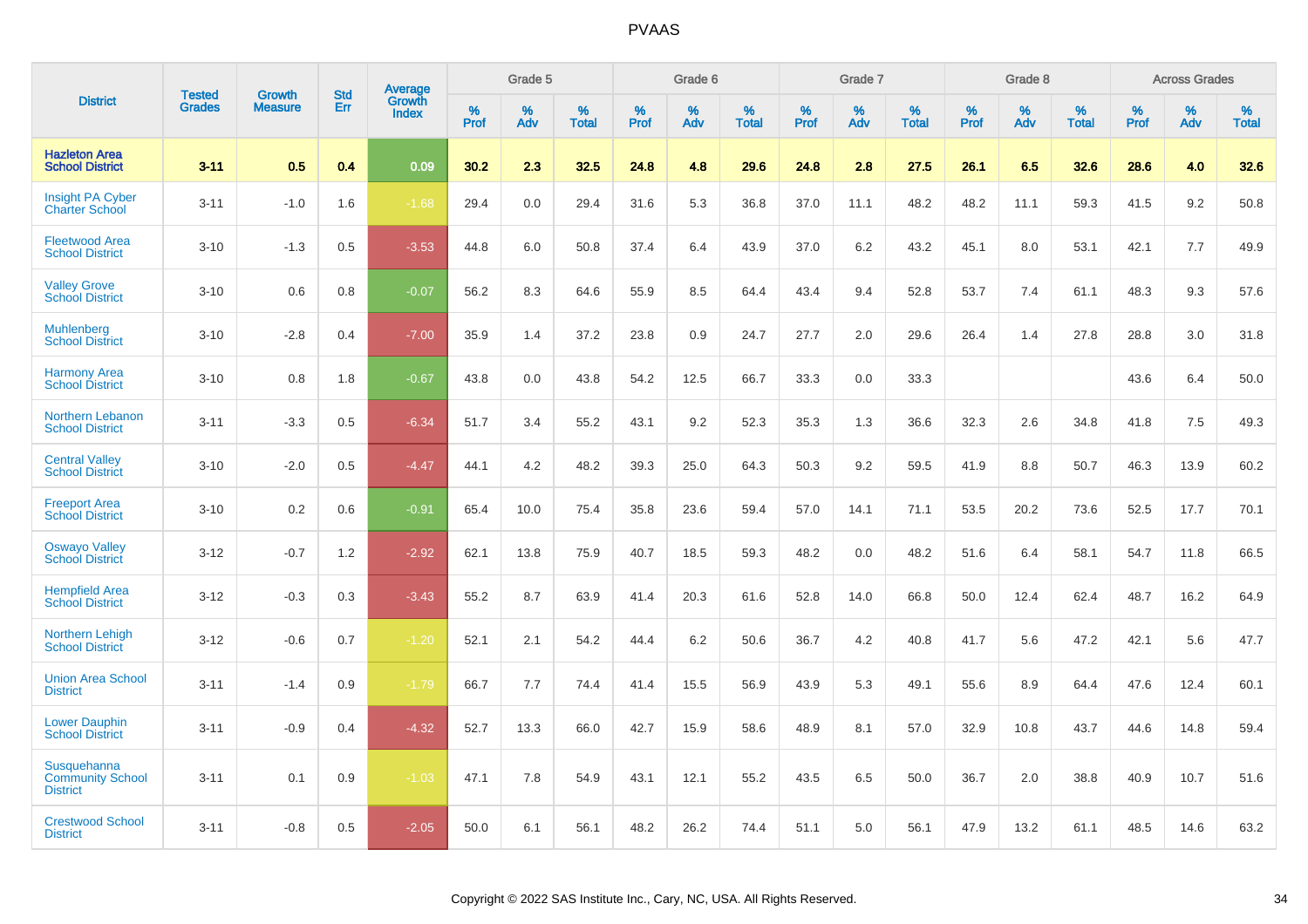|                                                                  | <b>Tested</b> | <b>Growth</b>  | <b>Std</b> | <b>Average</b>         |              | Grade 5  |                   |           | Grade 6  |                   |           | Grade 7  |                   |           | Grade 8  |                   |           | <b>Across Grades</b> |                   |
|------------------------------------------------------------------|---------------|----------------|------------|------------------------|--------------|----------|-------------------|-----------|----------|-------------------|-----------|----------|-------------------|-----------|----------|-------------------|-----------|----------------------|-------------------|
| <b>District</b>                                                  | <b>Grades</b> | <b>Measure</b> | Err        | Growth<br><b>Index</b> | $\%$<br>Prof | %<br>Adv | %<br><b>Total</b> | %<br>Prof | %<br>Adv | %<br><b>Total</b> | %<br>Prof | %<br>Adv | %<br><b>Total</b> | %<br>Prof | %<br>Adv | %<br><b>Total</b> | %<br>Prof | %<br>Adv             | %<br><b>Total</b> |
| <b>Hazleton Area</b><br><b>School District</b>                   | $3 - 11$      | 0.5            | 0.4        | 0.09                   | 30.2         | 2.3      | 32.5              | 24.8      | 4.8      | 29.6              | 24.8      | 2.8      | 27.5              | 26.1      | 6.5      | 32.6              | 28.6      | 4.0                  | 32.6              |
| <b>Saint Clair Area</b><br><b>School District</b>                | $3-8$         | $-1.8$         | 0.9        | $-2.93$                | 43.4         | 1.9      | 45.3              | 58.0      | 6.0      | 64.0              | 36.5      | 7.7      | 44.2              | 41.5      | 2.4      | 43.9              | 43.9      | 4.7                  | 48.6              |
| Catasauqua Area<br><b>School District</b>                        | $3 - 12$      | $-1.3$         | 0.7        | $-4.82$                | 30.1         | 0.0      | 30.1              | 55.4      | 9.5      | 64.9              | 33.3      | 2.9      | 36.3              | 24.4      | 7.8      | 32.2              | 36.9      | 5.3                  | 42.2              |
| <b>Young Scholars</b><br><b>Charter School</b>                   | $6 - 8$       | 0.5            | 0.9        | $-0.06$                |              |          |                   | 23.2      | 5.4      | 28.6              | 14.3      | 5.7      | 20.0              | 13.0      | 0.0      | 13.0              | 16.3      | 3.4                  | 19.7              |
| <b>Central Greene</b><br><b>School District</b>                  | $3 - 11$      | $-1.8$         | 0.6        | $-3.71$                | 35.0         | 0.0      | 35.0              | 40.0      | 9.5      | 49.5              | 33.3      | 5.0      | 38.3              | 31.5      | 1.8      | 33.3              | 35.2      | $5.2\,$              | 40.3              |
| <b>Lincoln Charter</b><br><b>School</b>                          | $3-5$         | 1.2            | 1.4        | 0.81                   | 17.7         | 0.0      | 17.7              |           |          |                   |           |          |                   |           |          |                   | 14.5      | $1.2$                | 15.7              |
| Community<br>Academy Of<br>Philadelphia<br><b>Charter School</b> | $3 - 11$      | $-4.1$         | 1.0        | $-4.18$                | 22.5         | 0.0      | 22.5              | 27.3      | 0.0      | 27.3              | 33.3      | 2.8      | 36.1              | 12.2      | 0.0      | 12.2              | 24.9      | 1.4                  | 26.3              |
| <b>Lehigh Valley Dual</b><br>Language Charter<br>School          | $3 - 8$       | $-0.8$         | 2.5        | $-1.32$                | 8.3          | 0.0      | 8.3               | 58.3      | 0.0      | 58.3              |           |          |                   |           |          |                   | 34.3      | 0.0                  | 34.3              |
| <b>Montgomery Area</b><br><b>School District</b>                 | $3 - 11$      | $-2.0$         | 0.8        | $-5.29$                | 56.8         | 6.8      | 63.5              | 43.6      | 19.4     | 62.9              | 34.7      | 4.2      | 38.9              | 50.0      | 6.9      | 56.9              | 42.9      | 11.7                 | 54.6              |
| <b>Sullivan County</b><br><b>School District</b>                 | $3 - 10$      | $-3.1$         | 1.0        | $-3.25$                | 23.8         | 2.4      | 26.2              | 62.0      | 6.0      | 68.0              | 41.2      | 5.9      | 47.1              | 40.0      | 2.9      | 42.9              | 40.0      | 6.0                  | 46.0              |
| <b>Montoursville Area</b><br><b>School District</b>              | $3 - 12$      | $-1.3$         | 0.5        | $-4.72$                | 54.2         | 10.7     | 64.9              | 55.2      | 16.8     | 72.0              | 51.1      | 7.5      | 58.6              | 45.4      | 10.6     | 56.0              | 48.5      | 14.2                 | 62.6              |
| <b>Harbor Creek</b><br><b>School District</b>                    | $3 - 11$      | $-2.4$         | 0.5        | $-6.75$                | 61.7         | 20.8     | 82.5              | 37.4      | 36.3     | 73.7              | 55.9      | 13.3     | 69.2              | 45.4      | 12.3     | 57.8              | 48.7      | 24.9                 | 73.6              |
| <b>Panther Valley</b><br><b>School District</b>                  | $3 - 12$      | 0.1            | 0.6        | $-1.12$                | 26.7         | 1.0      | 27.6              | 33.1      | 1.6      | 34.7              | 34.6      | 2.7      | 37.3              | 32.7      | 4.7      | 37.4              | 31.1      | 4.0                  | 35.1              |
| <b>West Shore School</b><br><b>District</b>                      | $3 - 12$      | $-0.2$         | 0.3        | $-2.49$                | 46.3         | 8.2      | 54.5              | 44.4      | 15.0     | 59.4              | 44.4      | 8.2      | 52.7              | 42.8      | 11.8     | 54.6              | 42.7      | 13.2                 | 55.9              |
| <b>Norwin School</b><br><b>District</b>                          | $3 - 11$      | $-0.6$         | 0.3        | $-3.90$                | 59.5         | 18.6     | 78.1              | 40.9      | 36.6     | 77.4              | 60.2      | 18.0     | 78.3              | 52.5      | 13.8     | 66.4              | 51.8      | 24.9                 | 76.7              |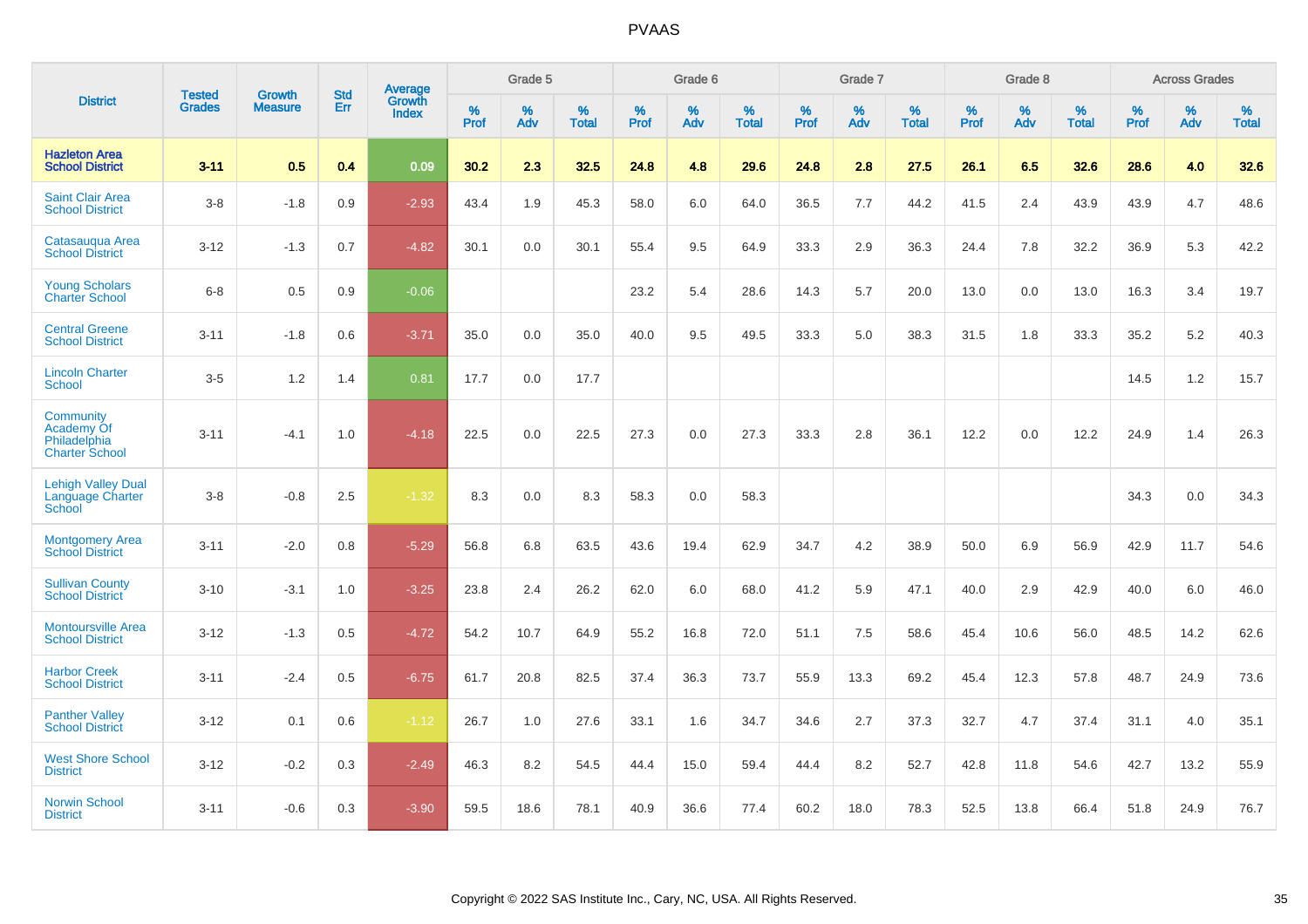|                                                                    |                                |                                 | <b>Std</b> |                                          |                     | Grade 5  |                   |                  | Grade 6  |                   |           | Grade 7  |                   |           | Grade 8  |                   |           | <b>Across Grades</b> |                   |
|--------------------------------------------------------------------|--------------------------------|---------------------------------|------------|------------------------------------------|---------------------|----------|-------------------|------------------|----------|-------------------|-----------|----------|-------------------|-----------|----------|-------------------|-----------|----------------------|-------------------|
| <b>District</b>                                                    | <b>Tested</b><br><b>Grades</b> | <b>Growth</b><br><b>Measure</b> | Err        | <b>Average</b><br>Growth<br><b>Index</b> | $\%$<br><b>Prof</b> | %<br>Adv | %<br><b>Total</b> | %<br><b>Prof</b> | %<br>Adv | %<br><b>Total</b> | %<br>Prof | %<br>Adv | %<br><b>Total</b> | %<br>Prof | %<br>Adv | %<br><b>Total</b> | %<br>Prof | %<br>Adv             | %<br><b>Total</b> |
| <b>Hazleton Area</b><br><b>School District</b>                     | $3 - 11$                       | 0.5                             | 0.4        | 0.09                                     | 30.2                | 2.3      | 32.5              | 24.8             | 4.8      | 29.6              | 24.8      | 2.8      | 27.5              | 26.1      | 6.5      | 32.6              | 28.6      | 4.0                  | 32.6              |
| <b>Erie Rise</b><br>Leadership<br><b>Academy Charter</b><br>School | $3-8$                          | 0.0                             | 1.2        | $-0.41$                                  | 17.9                | 0.0      | 17.9              | 6.9              | 0.0      | 6.9               | 4.8       | 2.4      | 7.1               | 0.0       | 0.0      | 0.0               | 7.8       | 0.5                  | 8.3               |
| <b>Pine-Richland</b><br><b>School District</b>                     | $3 - 11$                       | $-3.0$                          | 0.3        | $-8.46$                                  | 58.0                | 19.8     | 77.8              | 55.8             | 26.4     | 82.2              | 57.0      | 18.5     | 75.6              | 56.2      | 27.0     | 83.3              | 52.7      | 28.2                 | 80.9              |
| <b>Monessen City</b><br><b>School District</b>                     | $3 - 10$                       | $-3.2$                          | 1.2        | $-2.75$                                  | 20.0                | 0.0      | 20.0              | 18.0             | 2.6      | 20.5              | 13.3      | 0.0      | 13.3              | 4.8       | 0.0      | 4.8               | 15.2      | 0.6                  | 15.8              |
| <b>Kiski Area School</b><br><b>District</b>                        | $3 - 11$                       | $-2.3$                          | 0.4        | $-5.07$                                  | 50.9                | 4.2      | 55.2              | 41.3             | 18.4     | 59.6              | 53.8      | 7.5      | 61.3              | 45.8      | 5.0      | 50.8              | 47.0      | 13.3                 | 60.4              |
| Steelton-Highspire<br><b>School District</b>                       | $3 - 11$                       | $-1.9$                          | 0.7        | $-3.25$                                  | 21.9                | 0.0      | 21.9              | 11.5             | 0.0      | 11.5              | 3.8       | 0.0      | 3.8               | 5.9       | 0.0      | 5.9               | 9.0       | 0.0                  | 9.0               |
| Quakertown<br><b>Community School</b><br><b>District</b>           | $3 - 12$                       | $-1.6$                          | 0.4        | $-7.86$                                  | 50.0                | 4.9      | 54.9              | 40.2             | 19.3     | 59.5              | 40.4      | 7.5      | 47.8              | 42.6      | 17.3     | 59.9              | 42.5      | 12.6                 | 55.1              |
| <b>Propel Charter</b><br>School-Hazelwood                          | $3-8$                          | $-0.7$                          | 1.2        | $-1.40$                                  | 6.7                 | 0.0      | 6.7               | 14.3             | 0.0      | 14.3              | 14.3      | 4.8      | 19.0              | 16.0      | 0.0      | 16.0              | 10.2      | 0.6                  | 10.8              |
| <b>Upper Dauphin</b><br><b>Area School</b><br><b>District</b>      | $3 - 11$                       | $-1.6$                          | 0.8        | $-4.84$                                  | 40.3                | 1.6      | 41.9              | 41.7             | 16.7     | 58.3              | 48.6      | 8.1      | 56.8              | 41.4      | 8.6      | 50.0              | 42.4      | 12.8                 | 55.2              |
| <b>Wilmington Area</b><br><b>School District</b>                   | $3 - 11$                       | $-0.8$                          | 0.8        | $-1.48$                                  | 60.3                | 13.8     | 74.1              | 43.3             | 11.7     | 55.0              | 33.3      | 11.8     | 45.1              | 32.2      | 10.2     | 42.4              | 43.2      | 13.4                 | 56.6              |
| <b>Alliance For</b><br><b>Progress Charter</b><br>School           | $3-8$                          | $-1.1$                          | 1.2        | $-3.25$                                  | 12.5                | 0.0      | 12.5              | 32.0             | 0.0      | 32.0              | 26.9      | 0.0      | 26.9              | 3.4       | 0.0      | 3.4               | 19.4      | 0.0                  | 19.4              |
| <b>Steel Valley</b><br><b>School District</b>                      | $3 - 11$                       | $-2.9$                          | 0.7        | $-6.65$                                  | 38.4                | 1.2      | 39.5              | 37.1             | 14.5     | 51.6              | 26.5      | 3.6      | 30.1              | 26.7      | 6.7      | 33.3              | 35.3      | 10.2                 | 45.5              |
| <b>Austin Area School</b><br><b>District</b>                       | $3 - 11$                       | $-0.5$                          | 1.7        | $-1.08$                                  | 38.5                | 7.7      | 46.2              | 61.5             | 0.0      | 61.5              | 26.7      | 0.0      | 26.7              | 56.2      | 6.2      | 62.5              | 40.5      | 4.0                  | 44.6              |
| <b>Clearfield Area</b><br><b>School District</b>                   | $3 - 10$                       | $-0.5$                          | 0.5        | $-1.87$                                  | 37.9                | 3.2      | 41.1              | 35.8             | 5.8      | 41.6              | 39.0      | 1.5      | 40.4              | 32.4      | 4.1      | 36.6              | 35.2      | 5.8                  | 41.0              |
| <b>Morrisville Borough</b><br><b>School District</b>               | $3 - 11$                       | $-0.9$                          | 0.9        | $-1.54$                                  | 28.3                | 3.3      | 31.7              | 19.2             | 1.9      | 21.2              | 32.7      | 0.0      | 32.7              | 27.9      | 0.0      | 27.9              | 27.6      | 1.9                  | 29.5              |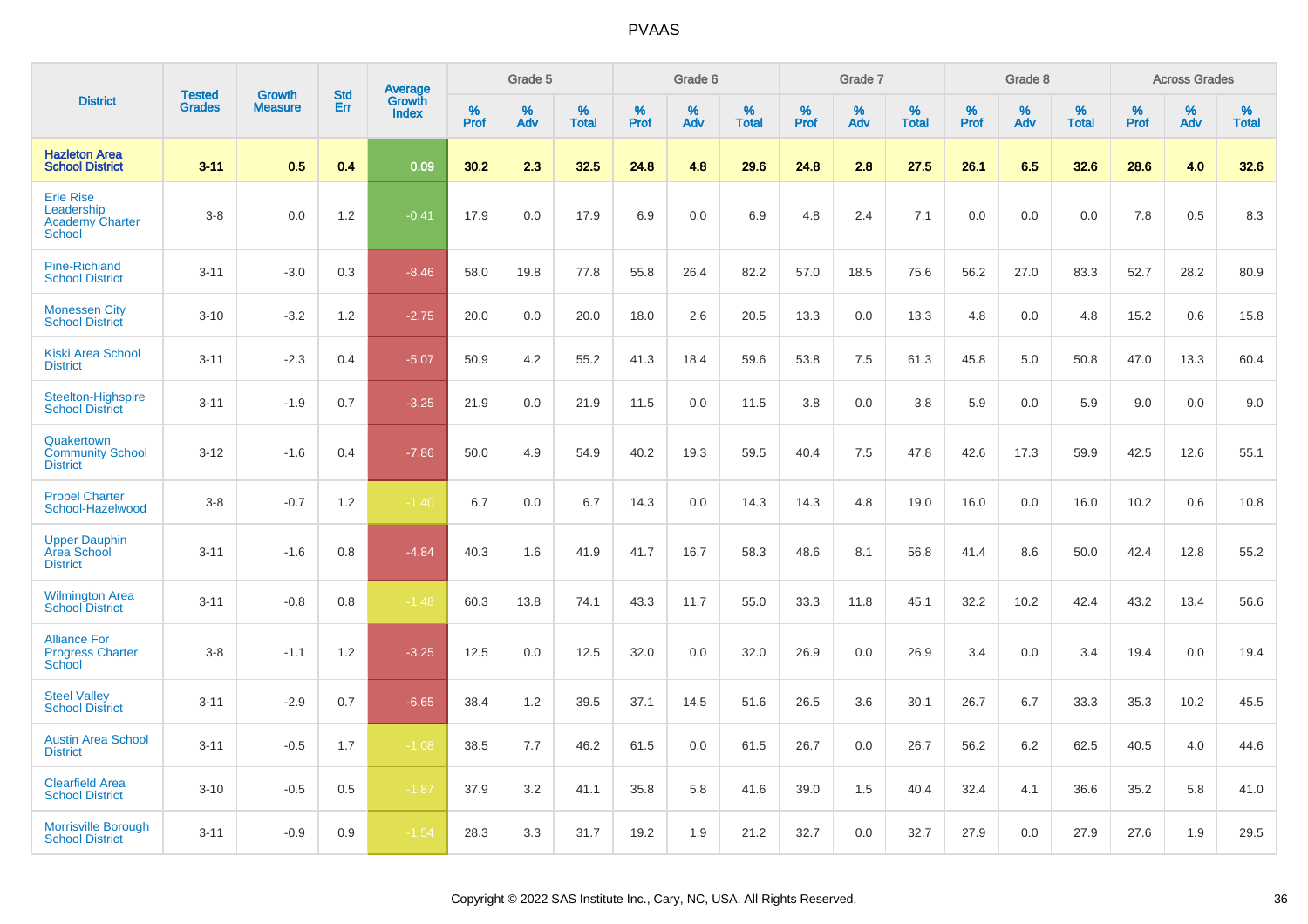|                                                                                |                                | <b>Growth</b>  | <b>Std</b> |                                   |              | Grade 5  |                   |           | Grade 6  |                   |           | Grade 7  |                   |           | Grade 8  |                   |              | <b>Across Grades</b> |                   |
|--------------------------------------------------------------------------------|--------------------------------|----------------|------------|-----------------------------------|--------------|----------|-------------------|-----------|----------|-------------------|-----------|----------|-------------------|-----------|----------|-------------------|--------------|----------------------|-------------------|
| <b>District</b>                                                                | <b>Tested</b><br><b>Grades</b> | <b>Measure</b> | <b>Err</b> | Average<br>Growth<br><b>Index</b> | $\%$<br>Prof | %<br>Adv | %<br><b>Total</b> | %<br>Prof | %<br>Adv | %<br><b>Total</b> | %<br>Prof | %<br>Adv | %<br><b>Total</b> | %<br>Prof | %<br>Adv | %<br><b>Total</b> | $\%$<br>Prof | %<br>Adv             | %<br><b>Total</b> |
| <b>Hazleton Area</b><br><b>School District</b>                                 | $3 - 11$                       | 0.5            | 0.4        | 0.09                              | 30.2         | 2.3      | 32.5              | 24.8      | 4.8      | 29.6              | 24.8      | 2.8      | 27.5              | 26.1      | 6.5      | 32.6              | 28.6         | 4.0                  | 32.6              |
| Cornwall-Lebanon<br><b>School District</b>                                     | $3 - 11$                       | $-0.8$         | 0.3        | $-2.72$                           | 46.8         | 6.1      | 52.9              | 45.0      | 15.9     | 60.9              | 48.6      | 7.2      | 55.8              | 49.4      | 12.2     | 61.6              | 44.4         | 12.6                 | 57.0              |
| <b>Young Scholars of</b><br><b>Greater Allegheny</b><br><b>Charter School</b>  | $3 - 8$                        | $-1.6$         | 1.7        | $-1.89$                           | 26.3         | 0.0      | 26.3              | 40.0      | 0.0      | 40.0              | 35.0      | 0.0      | 35.0              |           |          |                   | 29.9         | 0.8                  | 30.8              |
| <b>Reach Cyber</b><br><b>Charter School</b>                                    | $3 - 11$                       | $-2.6$         | 0.9        | $-2.78$                           | 52.4         | 4.8      | 57.1              | 52.2      | 8.7      | 60.9              | 38.5      | 1.9      | 40.4              | 47.5      | 5.1      | 52.5              | 46.8         | 5.5                  | 52.3              |
| <b>Mariana Bracetti</b><br><b>Academy Charter</b><br>School                    | $3 - 10$                       | 0.4            | 0.9        | $-0.00$                           | 33.9         | 1.7      | 35.6              | 17.8      | 0.0      | 17.8              | 38.2      | 1.8      | 40.0              | 12.1      | 3.0      | 15.2              | 26.5         | 2.0                  | 28.5              |
| <b>North Hills School</b><br><b>District</b>                                   | $3 - 11$                       | $-1.2$         | 0.4        | $-3.31$                           | 59.2         | 11.6     | 70.8              | 45.2      | 26.0     | 71.2              | 51.8      | 20.0     | 71.8              | 48.3      | 18.4     | 66.7              | 50.2         | 22.0                 | 72.3              |
| <b>Kutztown Area</b><br><b>School District</b>                                 | $3 - 12$                       | $-0.3$         | 0.8        | $-0.89$                           | 59.7         | 6.0      | 65.7              | 46.0      | 17.5     | 63.5              | 37.5      | 17.5     | 55.0              | 50.0      | 10.3     | 60.3              | 48.4         | 17.0                 | 65.5              |
| <b>Iroquois School</b><br><b>District</b>                                      | $3 - 11$                       | $-0.1$         | 0.7        | $-0.86$                           | 55.1         | 9.0      | 64.1              | 39.5      | 19.8     | 59.3              | 38.8      | 6.1      | 44.9              | 44.0      | 10.0     | 54.0              | 42.6         | 12.8                 | 55.4              |
| <b>Blackhawk School</b><br><b>District</b>                                     | $3 - 11$                       | $-3.2$         | 0.5        | $-6.30$                           | 58.7         | 1.4      | 60.1              | 43.4      | 16.4     | 59.8              | 52.8      | 4.9      | 57.7              | 39.7      | 6.7      | 46.4              | 48.1         | 10.9                 | 59.0              |
| <b>Lehighton Area</b><br><b>School District</b>                                | $3 - 11$                       | $-1.0$         | 0.5        | $-3.70$                           | 45.3         | 1.3      | 46.7              | 40.8      | 8.3      | 49.2              | 42.3      | 5.7      | 48.0              | 34.2      | 9.8      | 43.9              | 41.8         | 8.6                  | 50.4              |
| <b>Center For Student</b><br><b>Learning Charter</b><br>School At<br>Pennsbury | $6 - 12$                       | 1.9            | 3.5        | 0.54                              |              |          |                   |           |          |                   |           |          |                   | 25.0      | 8.3      | 33.3              | 26.9         | 3.8                  | 30.8              |
| <b>Burgettstown Area</b><br><b>School District</b>                             | $3 - 11$                       | $-3.6$         | 0.7        | $-4.89$                           | 35.1         | 6.5      | 41.6              | 58.5      | 7.7      | 66.2              | 32.9      | 2.4      | 35.4              | 35.6      | 5.5      | 41.1              | 40.5         | 8.8                  | 49.3              |
| <b>Esperanza Cyber</b><br><b>Charter School</b>                                | $3 - 11$                       | $-2.3$         | 1.3        | $-2.35$                           | 11.8         | 0.0      | 11.8              | 8.7       | 0.0      | 8.7               | 12.8      | 0.0      | 12.8              | 9.1       | 0.0      | 9.1               | 9.4          | 0.8                  | 10.2              |
| <b>Williams Valley</b><br><b>School District</b>                               | $3 - 11$                       | 0.3            | 0.8        | $-0.19$                           | 38.6         | 0.0      | 38.6              | 41.4      | 6.9      | 48.3              | 35.1      | 2.6      | 37.7              | 42.2      | 9.4      | 51.6              | 39.1         | 4.9                  | 44.0              |
| Hanover Area<br><b>School District</b>                                         | $3 - 11$                       | $-2.1$         | 0.9        | $-2.93$                           | 29.8         | 0.0      | 29.8              | 14.6      | 9.1      | 23.6              | 15.5      | 0.0      | 15.5              | 14.3      | 2.4      | 16.7              | 20.2         | 2.3                  | 22.5              |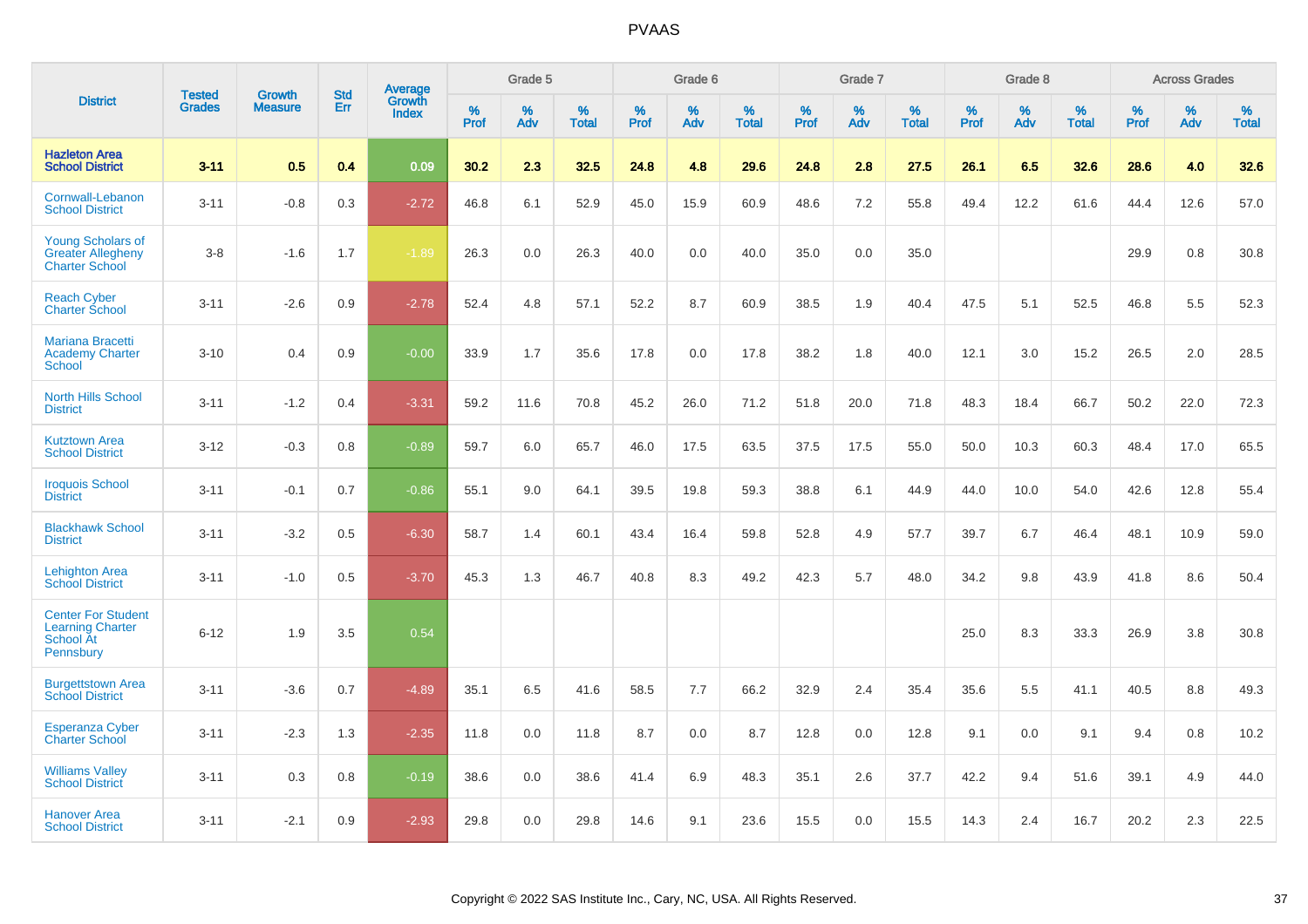|                                                              | <b>Tested</b> | <b>Growth</b>  | <b>Std</b> | Average                |              | Grade 5  |                   |           | Grade 6  |                   |           | Grade 7  |                   |           | Grade 8  |                   |           | <b>Across Grades</b> |                   |
|--------------------------------------------------------------|---------------|----------------|------------|------------------------|--------------|----------|-------------------|-----------|----------|-------------------|-----------|----------|-------------------|-----------|----------|-------------------|-----------|----------------------|-------------------|
| <b>District</b>                                              | <b>Grades</b> | <b>Measure</b> | Err        | Growth<br><b>Index</b> | $\%$<br>Prof | %<br>Adv | %<br><b>Total</b> | %<br>Prof | %<br>Adv | %<br><b>Total</b> | %<br>Prof | %<br>Adv | %<br><b>Total</b> | %<br>Prof | %<br>Adv | %<br><b>Total</b> | %<br>Prof | %<br>Adv             | %<br><b>Total</b> |
| <b>Hazleton Area</b><br><b>School District</b>               | $3 - 11$      | 0.5            | 0.4        | 0.09                   | 30.2         | 2.3      | 32.5              | 24.8      | 4.8      | 29.6              | 24.8      | 2.8      | 27.5              | 26.1      | 6.5      | 32.6              | 28.6      | 4.0                  | 32.6              |
| <b>Tri-Valley School</b><br><b>District</b>                  | $3 - 10$      | $-2.4$         | 0.9        | $-3.85$                | 40.0         | 5.9      | 45.9              | 36.7      | 6.1      | 42.9              | 36.7      | 0.0      | 36.7              | 40.5      | 9.5      | 50.0              | 41.3      | 8.0                  | 49.3              |
| Eugenio Maria De<br><b>Hostos Charter</b><br><b>School</b>   | $3-8$         | $-0.5$         | 1.4        | $-1.78$                | 45.8         | 0.0      | 45.8              | 16.7      | 16.7     | 33.3              | 18.2      | 9.1      | 27.3              | 46.7      | 0.0      | 46.7              | 35.0      | 6.7                  | 41.7              |
| <b>Connellsville Area</b><br><b>School District</b>          | $3 - 11$      | $-2.2$         | 0.4        | $-5.74$                | 34.7         | 3.7      | 38.4              | 32.7      | 6.4      | 39.1              | 27.4      | 5.1      | 32.4              | 33.8      | 3.6      | 37.4              | 33.6      | 5.9                  | 39.6              |
| <b>Springfield School</b><br><b>District</b>                 | $3 - 11$      | $-0.9$         | 0.4        | $-2.85$                | 58.3         | 23.8     | 82.1              | 53.6      | 25.6     | 79.2              | 58.6      | 20.9     | 79.5              | 51.5      | 18.2     | 69.7              | 52.1      | 26.9                 | 78.9              |
| <b>Shaler Area</b><br><b>School District</b>                 | $3 - 11$      | $-4.5$         | 0.4        | $-13.13$               | 52.7         | 5.4      | 58.1              | 39.8      | 10.6     | 50.4              | 50.0      | 7.8      | 57.8              | 46.9      | 12.9     | 59.8              | 46.7      | 13.0                 | 59.7              |
| <b>Purchase Line</b><br><b>School District</b>               | $3 - 12$      | $-1.5$         | 0.8        | $-2.85$                | 37.2         | 5.9      | 43.1              | 40.9      | 6.1      | 47.0              | 39.4      | 3.0      | 42.4              | 30.9      | 3.6      | 34.6              | 39.8      | 6.3                  | 46.1              |
| <b>Franklin Towne</b><br>Charter<br><b>Elementary School</b> | $3-8$         | $-3.1$         | 1.2        | $-3.10$                | 46.4         | 7.1      | 53.6              | 48.2      | 7.4      | 55.6              | 53.6      | 7.1      | 60.7              | 59.1      | 0.0      | 59.1              | 50.6      | 6.8                  | 57.4              |
| <b>MaST Community</b><br>Charter School II                   | $3 - 10$      | $-4.6$         | 0.7        | $-6.45$                | 41.0         | 3.0      | 44.0              | 38.7      | 4.3      | 43.0              | 50.0      | 5.9      | 55.9              |           |          |                   | 44.5      | 7.0                  | 51.5              |
| Northgate School<br><b>District</b>                          | $3 - 11$      | $-1.4$         | 0.8        | $-4.26$                | 60.8         | 3.9      | 64.7              | 59.0      | 11.5     | 70.5              | 36.1      | 9.8      | 45.9              | 37.5      | 17.9     | 55.4              | 45.5      | 12.8                 | 58.3              |
| Washington<br><b>School District</b>                         | $3 - 11$      | $-1.7$         | 0.7        | $-3.97$                | 44.7         | 0.0      | 44.7              | 39.6      | 6.2      | 45.8              | 28.0      | 1.2      | 29.3              | 23.5      | 1.5      | 25.0              | 35.4      | 3.1                  | 38.6              |
| <b>Arts Academy</b><br>Elementary<br><b>Charter School</b>   | $3-5$         | 0.9            | 2.0        | 0.44                   | 31.6         | 0.0      | 31.6              |           |          |                   |           |          |                   |           |          |                   | 31.8      | 2.3                  | 34.1              |
| <b>Laurel Highlands</b><br><b>School District</b>            | $3 - 11$      | $-1.7$         | 0.5        | $-3.99$                | 43.1         | 4.4      | 47.5              | 39.4      | 11.6     | 51.0              | 35.7      | 2.9      | 38.6              | 37.8      | 5.5      | 43.3              | 39.8      | 9.6                  | 49.4              |
| <b>Coatesville Area</b><br><b>School District</b>            | $3 - 11$      | $-0.4$         | 0.4        | $-1.48$                | 28.2         | 1.6      | 29.8              | 30.3      | 2.8      | 33.1              | 30.8      | 4.4      | 35.2              | 26.3      | 2.9      | 29.3              | 28.5      | 3.0                  | 31.5              |
| <b>Blacklick Valley</b><br><b>School District</b>            | $3 - 11$      | $-0.1$         | 1.0        | $-0.87$                | 29.6         | 0.0      | 29.6              | 52.6      | 7.9      | 60.5              | 35.4      | 0.0      | 35.4              | 34.2      | 0.0      | 34.2              | 43.2      | 3.7                  | 46.9              |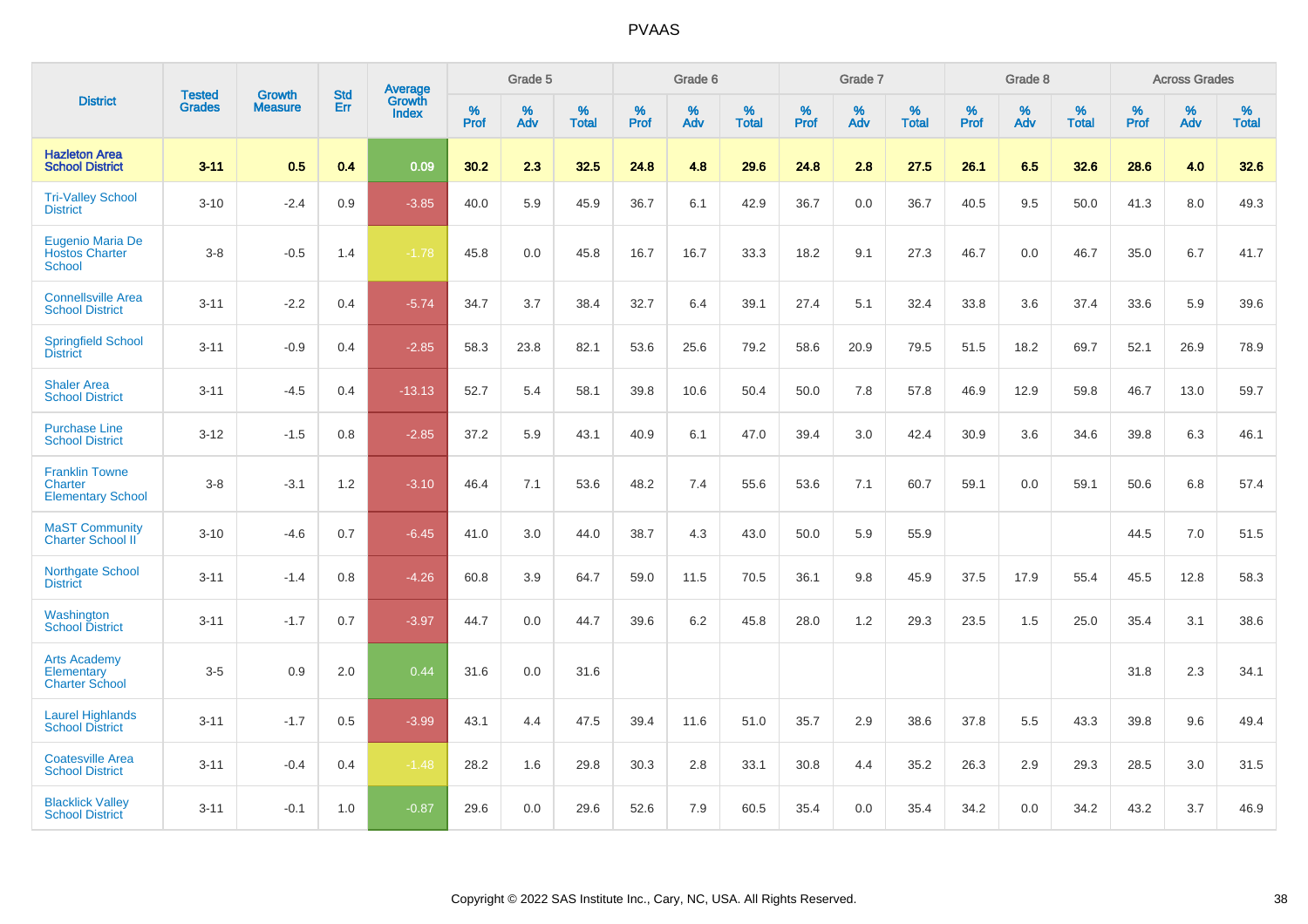|                                                                       | <b>Tested</b> | <b>Growth</b>  | <b>Std</b> | Average                |                     | Grade 5  |                   |              | Grade 6  |                   |              | Grade 7  |                   |              | Grade 8  |                   |           | <b>Across Grades</b> |                   |
|-----------------------------------------------------------------------|---------------|----------------|------------|------------------------|---------------------|----------|-------------------|--------------|----------|-------------------|--------------|----------|-------------------|--------------|----------|-------------------|-----------|----------------------|-------------------|
| <b>District</b>                                                       | <b>Grades</b> | <b>Measure</b> | Err        | Growth<br><b>Index</b> | $\%$<br><b>Prof</b> | %<br>Adv | %<br><b>Total</b> | $\%$<br>Prof | %<br>Adv | %<br><b>Total</b> | $\%$<br>Prof | %<br>Adv | %<br><b>Total</b> | $\%$<br>Prof | %<br>Adv | %<br><b>Total</b> | %<br>Prof | %<br>Adv             | %<br><b>Total</b> |
| <b>Hazleton Area</b><br><b>School District</b>                        | $3 - 11$      | 0.5            | 0.4        | 0.09                   | 30.2                | 2.3      | 32.5              | 24.8         | 4.8      | 29.6              | 24.8         | 2.8      | 27.5              | 26.1         | 6.5      | 32.6              | 28.6      | 4.0                  | 32.6              |
| <b>Waynesboro Area</b><br><b>School District</b>                      | $3 - 12$      | $-2.8$         | 0.4        | $-7.51$                | 42.9                | 6.1      | 49.0              | 38.4         | 14.0     | 52.4              | 37.6         | 7.1      | 44.7              | 37.5         | 12.8     | 50.3              | 41.0      | 12.0                 | 52.9              |
| <b>Perseus House</b><br><b>Charter School Of</b><br><b>Excellence</b> | $6 - 11$      | $-0.9$         | 1.2        | $-1.85$                |                     |          |                   | 4.8          | 0.0      | 4.8               | 20.4         | 0.0      | 20.4              | 22.7         | 1.5      | 24.2              | 19.2      | 0.7                  | 19.9              |
| <b>Penn Hills Charter</b><br>School of<br>Entrepreneurship            | $3 - 8$       | $-1.5$         | 1.0        | $-3.06$                | 27.3                | 0.0      | 27.3              | 37.1         | 8.6      | 45.7              | 34.2         | 0.0      | 34.2              | 45.4         | 0.0      | 45.4              | 40.8      | 6.4                  | 47.2              |
| <b>Titusville Area</b><br><b>School District</b>                      | $3 - 11$      | $-0.4$         | 0.5        | $-0.96$                | 57.4                | 8.5      | 65.9              | 35.0         | 12.6     | 47.6              | 46.2         | 8.3      | 54.6              | 40.6         | 11.6     | 52.2              | 44.1      | 12.1                 | 56.2              |
| <b>Cameron County</b><br><b>School District</b>                       | $3 - 12$      | $-2.6$         | 1.0        | $-2.51$                | 73.3                | 3.3      | 76.7              | 48.7         | 25.6     | 74.4              | 39.0         | 0.0      | 39.0              | 43.2         | 5.4      | 48.6              | 50.4      | 14.0                 | 64.4              |
| <b>Centre Learning</b><br>Community<br><b>Charter School</b>          | $5 - 8$       | $-1.3$         | 2.1        | $-1.22$                |                     |          |                   |              |          |                   | 37.5         | 12.5     | 50.0              | 47.1         | 11.8     | 58.8              | 51.8      | 16.7                 | 68.5              |
| <b>Windber Area</b><br><b>School District</b>                         | $3 - 11$      | $-1.4$         | 0.7        | $-3.44$                | 49.4                | 13.9     | 63.3              | 49.2         | 14.9     | 64.2              | 49.3         | 9.3      | 58.7              | 57.1         | 10.7     | 67.9              | 49.9      | 11.8                 | 61.7              |
| <b>Moniteau School</b><br><b>District</b>                             | $3 - 11$      | $-1.6$         | 0.7        | $-2.47$                | 43.4                | 7.2      | 50.6              | 33.3         | 19.0     | 52.4              | 32.1         | 6.0      | 38.1              | 44.0         | 1.3      | 45.3              | 40.5      | 10.6                 | 51.1              |
| <b>Carmichaels Area</b><br><b>School District</b>                     | $3 - 10$      | $-2.5$         | 0.8        | $-3.95$                | 35.0                | 1.2      | 36.2              | 25.8         | 7.6      | 33.3              | 33.3         | 1.5      | 34.8              | 35.2         | 1.4      | 36.6              | 32.5      | 3.4                  | 35.9              |
| <b>Springfield</b><br><b>Township School</b><br><b>District</b>       | $3 - 11$      | $-1.2$         | 0.5        | $-2.84$                | 52.0                | 13.4     | 65.4              | 51.4         | 15.0     | 66.5              | 56.3         | 10.8     | 67.1              | 47.3         | 14.0     | 61.3              | 52.1      | 16.5                 | 68.6              |
| <b>Easton Arts</b><br>Academy<br>Elementary<br><b>Charter School</b>  | $3-5$         | 0.7            | 2.6        | 0.29                   | 45.8                | 4.2      | 50.0              |              |          |                   |              |          |                   |              |          |                   | 37.2      | 4.6                  | 41.9              |
| <b>Camp Hill School</b><br><b>District</b>                            | $3 - 12$      | $-2.3$         | 0.7        | $-3.72$                | 65.4                | 17.3     | 82.7              | 53.3         | 8.0      | 61.3              | 63.7         | 5.5      | 69.2              | 49.6         | 15.3     | 64.9              | 52.7      | 18.6                 | 71.3              |
| <b>Avonworth School</b><br><b>District</b>                            | $3 - 10$      | $-0.8$         | 0.5        | $-1.38$                | 49.6                | 18.0     | 67.6              | 49.6         | 25.6     | 75.2              | 62.3         | 7.7      | 70.0              | 61.0         | 16.1     | 77.1              | 52.4      | 20.5                 | 72.8              |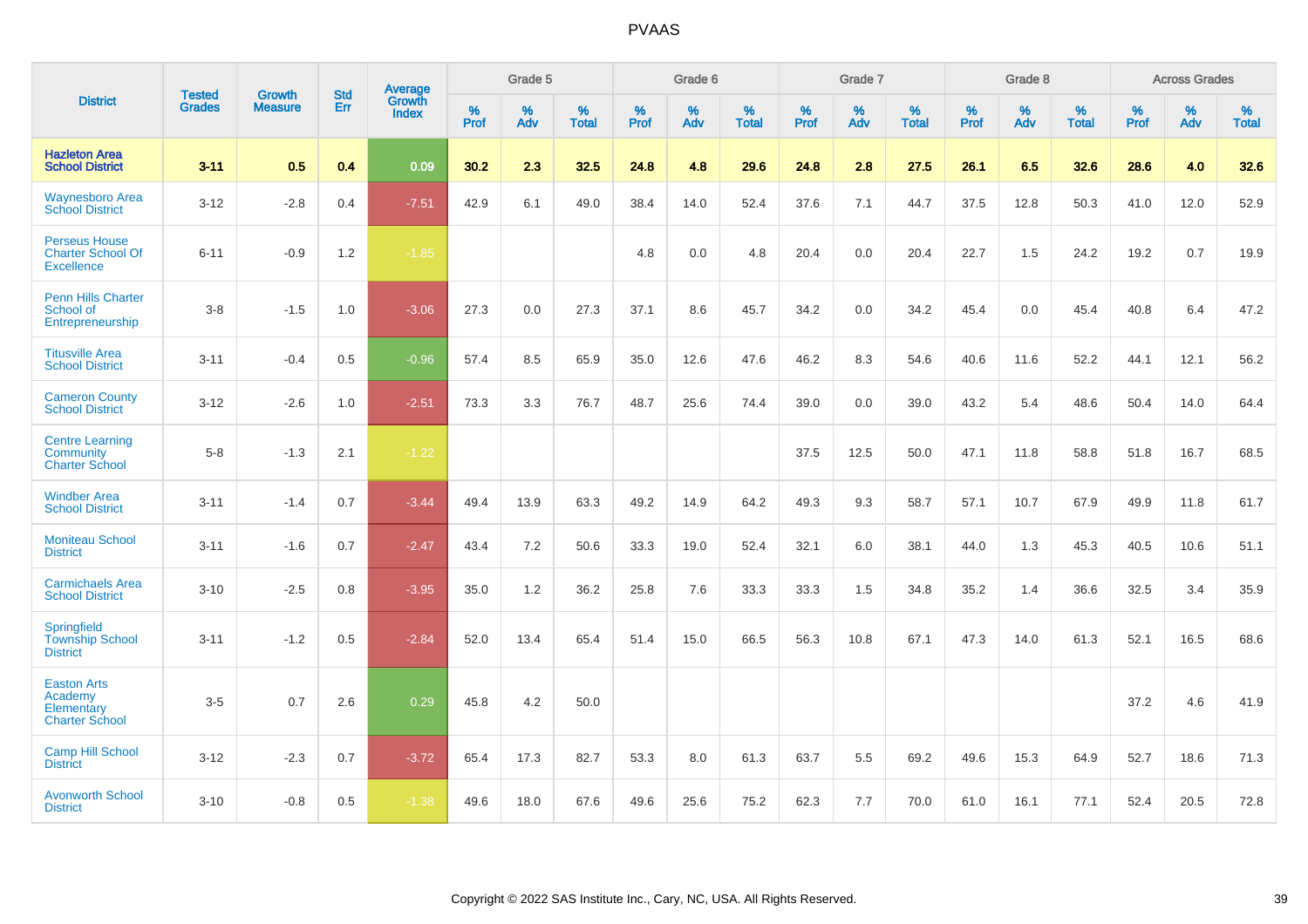|                                                                     | <b>Tested</b> | <b>Growth</b>  | <b>Std</b> | Average                       |           | Grade 5  |                   |           | Grade 6  |                   |           | Grade 7  |                   |           | Grade 8  |                   |           | <b>Across Grades</b> |                   |
|---------------------------------------------------------------------|---------------|----------------|------------|-------------------------------|-----------|----------|-------------------|-----------|----------|-------------------|-----------|----------|-------------------|-----------|----------|-------------------|-----------|----------------------|-------------------|
| <b>District</b>                                                     | <b>Grades</b> | <b>Measure</b> | Err        | <b>Growth</b><br><b>Index</b> | %<br>Prof | %<br>Adv | %<br><b>Total</b> | %<br>Prof | %<br>Adv | %<br><b>Total</b> | %<br>Prof | %<br>Adv | %<br><b>Total</b> | %<br>Prof | %<br>Adv | %<br><b>Total</b> | %<br>Prof | %<br>Adv             | %<br><b>Total</b> |
| <b>Hazleton Area</b><br><b>School District</b>                      | $3 - 11$      | 0.5            | 0.4        | 0.09                          | 30.2      | 2.3      | 32.5              | 24.8      | 4.8      | 29.6              | 24.8      | 2.8      | 27.5              | 26.1      | 6.5      | 32.6              | 28.6      | 4.0                  | 32.6              |
| Independence<br><b>Charter School</b><br>West                       | $3 - 7$       | $-3.2$         | 1.8        | $-2.35$                       | 14.3      | 0.0      | 14.3              | 15.4      | 7.7      | 23.1              | 15.8      | 0.0      | 15.8              |           |          |                   | 15.0      | 2.6                  | 17.7              |
| <b>Keystone</b><br><b>Education Center</b><br><b>Charter School</b> | $3 - 12$      | 0.7            | 3.3        | 0.20                          |           |          |                   |           |          |                   |           |          |                   | 0.0       | 0.0      | 0.0               | 0.0       | $0.0\,$              | 0.0               |
| <b>Westmont Hilltop</b><br><b>School District</b>                   | $3 - 11$      | $-4.1$         | 0.7        | $-7.50$                       | 40.6      | 3.0      | 43.6              | 36.4      | 12.1     | 48.5              | 47.1      | 1.2      | 48.2              | 56.4      | 4.3      | 60.6              | 41.9      | 9.4                  | 51.2              |
| <b>Greensburg Salem</b><br><b>School District</b>                   | $3 - 11$      | $-1.6$         | 0.5        | $-3.24$                       | 49.7      | 7.2      | 56.9              | 40.1      | 13.8     | 53.9              | 44.0      | 5.5      | 49.4              | 48.3      | 7.2      | 55.6              | 42.8      | 11.4                 | 54.2              |
| Southmoreland<br><b>School District</b>                             | $3 - 11$      | $-3.9$         | 0.6        | $-6.43$                       | 39.6      | 2.1      | 41.7              | 41.4      | 8.1      | 49.6              | 43.1      | 4.6      | 47.7              | 49.5      | 4.8      | 54.4              | 44.6      | 6.8                  | 51.3              |
| <b>Chichester School</b><br><b>District</b>                         | $3 - 11$      | $-4.0$         | 0.7        | $-5.95$                       | 27.3      | 1.1      | 28.4              | 37.2      | 9.0      | 46.2              | 31.2      | 6.2      | 37.5              | 41.1      | 0.0      | 41.1              | 36.7      | 5.7                  | 42.4              |
| Environmental<br><b>Charter School At</b><br><b>Frick Park</b>      | $3-9$         | $-2.5$         | 0.7        | $-4.24$                       | 46.0      | 5.3      | 51.3              | 41.5      | 10.6     | 52.1              | 46.6      | 13.6     | 60.2              | 25.4      | 11.9     | 37.3              | 43.3      | 14.6                 | 57.9              |
| <b>Urban Pathways 6-</b><br><b>12 Charter School</b>                | $6 - 11$      | $-0.2$         | 2.1        | $-0.24$                       |           |          |                   |           |          |                   | 22.2      | 0.0      | 22.2              | 0.0       | 0.0      | 0.0               | 15.9      | 0.0                  | 15.9              |
| <b>Commodore Perry</b><br><b>School District</b>                    | $3 - 11$      | $-0.7$         | 1.1        | $-0.81$                       | 64.5      | 12.9     | 77.4              | 41.9      | 6.4      | 48.4              | 48.6      | 8.1      | 56.8              | 37.0      | 25.9     | 63.0              | 48.6      | 13.1                 | 61.8              |
| <b>Fairfield Area</b><br><b>School District</b>                     | $3 - 11$      | $-1.0$         | 0.8        | $-2.16$                       | 50.8      | 3.3      | 54.1              | 44.3      | 6.6      | 50.8              | 45.4      | 1.8      | 47.3              | 37.0      | 5.6      | 42.6              | 45.1      | 9.6                  | 54.6              |
| <b>Ambridge Area</b><br><b>School District</b>                      | $3 - 12$      | $-0.9$         | 0.6        | $-2.18$                       | 40.2      | 8.2      | 48.4              | 36.9      | 12.6     | 49.5              | 36.2      | 8.7      | 44.9              | 37.1      | 6.4      | 43.6              | 37.5      | 12.2                 | 49.7              |
| 21st Century Cyber<br><b>Charter School</b>                         | $6 - 12$      | $-2.2$         | 0.7        | $-4.36$                       |           |          |                   | 48.2      | 16.7     | 64.9              | 54.9      | 10.5     | 65.4              | 58.0      | 6.7      | 64.7              | 54.2      | 10.8                 | 65.0              |
| <b>Dunmore School</b><br><b>District</b>                            | $3 - 11$      | $-2.2$         | 0.7        | $-4.01$                       | 47.2      | 8.3      | 55.6              | 48.9      | 14.1     | 63.0              | 45.9      | 1.8      | 47.7              | 34.5      | 6.0      | 40.5              | 44.8      | 9.4                  | 54.2              |
| <b>South Park School</b><br><b>District</b>                         | $3 - 11$      | $-0.8$         | 0.6        | $-2.28$                       | 61.4      | 2.4      | 63.9              | 40.6      | 13.2     | 53.8              | 47.5      | 12.5     | 60.0              | 55.8      | 7.7      | 63.5              | 50.5      | 13.2                 | 63.8              |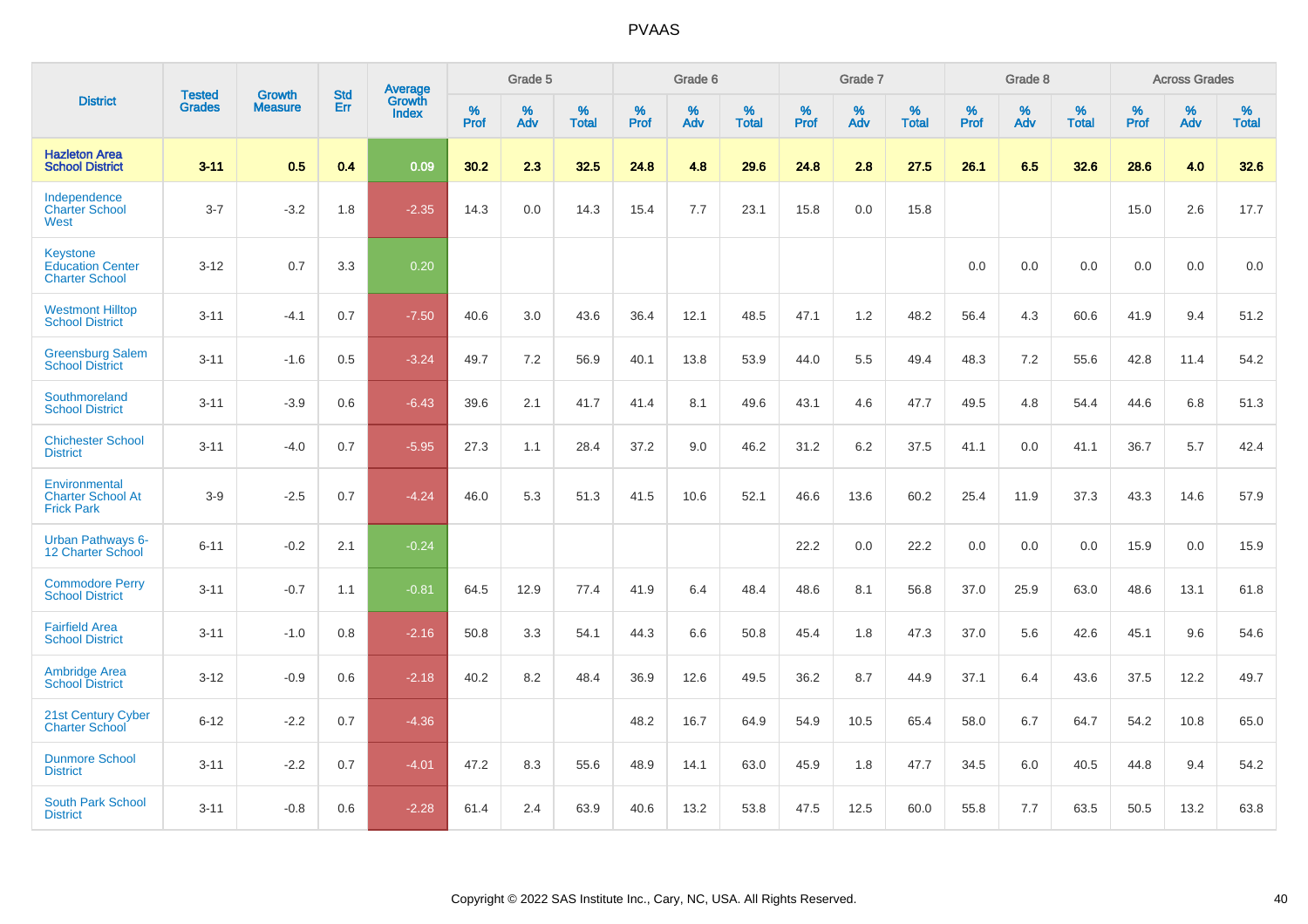|                                                                               |                                |                          | <b>Std</b> | <b>Average</b>         |              | Grade 5  |                   |           | Grade 6  |                   |           | Grade 7  |                   |           | Grade 8  |                   |           | <b>Across Grades</b> |                   |
|-------------------------------------------------------------------------------|--------------------------------|--------------------------|------------|------------------------|--------------|----------|-------------------|-----------|----------|-------------------|-----------|----------|-------------------|-----------|----------|-------------------|-----------|----------------------|-------------------|
| <b>District</b>                                                               | <b>Tested</b><br><b>Grades</b> | Growth<br><b>Measure</b> | Err        | <b>Growth</b><br>Index | $\%$<br>Prof | %<br>Adv | %<br><b>Total</b> | %<br>Prof | %<br>Adv | %<br><b>Total</b> | %<br>Prof | %<br>Adv | %<br><b>Total</b> | %<br>Prof | %<br>Adv | %<br><b>Total</b> | %<br>Prof | %<br>Adv             | %<br><b>Total</b> |
| <b>Hazleton Area</b><br><b>School District</b>                                | $3 - 11$                       | 0.5                      | 0.4        | 0.09                   | 30.2         | 2.3      | 32.5              | 24.8      | 4.8      | 29.6              | 24.8      | 2.8      | 27.5              | 26.1      | 6.5      | 32.6              | 28.6      | 4.0                  | 32.6              |
| <b>Ridley School</b><br><b>District</b>                                       | $3 - 12$                       | $-0.9$                   | 0.4        | $-3.09$                | 49.2         | 5.6      | 54.8              | 38.5      | 12.4     | 50.9              | 39.6      | 5.9      | 45.6              | 41.1      | 7.5      | 48.6              | 42.4      | 10.0                 | 52.4              |
| <b>Nazareth Area</b><br><b>School District</b>                                | $3 - 11$                       | $-2.5$                   | 0.4        | $-6.40$                | 49.2         | 5.5      | 54.7              | 43.3      | 23.0     | 66.3              | 56.0      | 8.6      | 64.7              | 51.9      | 8.5      | 60.5              | 48.6      | 14.4                 | 63.0              |
| Philipsburg-<br>Osceola Area<br><b>School District</b>                        | $3 - 11$                       | $-4.8$                   | 0.6        | $-8.12$                | 45.5         | 6.5      | 52.0              | 41.3      | 11.9     | 53.2              | 35.2      | 2.4      | 37.6              | 33.0      | 6.2      | 39.2              | 40.7      | 11.1                 | 51.8              |
| <b>New Kensington-</b><br><b>Arnold School</b><br><b>District</b>             | $3 - 11$                       | $-1.0$                   | 0.7        | $-1.97$                | 22.5         | 0.9      | 23.4              | 20.6      | 10.3     | 30.8              | 27.0      | 0.0      | 27.0              | 26.4      | 3.4      | 29.9              | 27.1      | 4.2                  | 31.3              |
| <b>Roberto Clemente</b><br><b>Charter School</b>                              | $3 - 12$                       | $-5.1$                   | 1.0        | $-5.25$                | 19.4         | 0.0      | 19.4              | 23.1      | 5.1      | 28.2              | 11.6      | 0.0      | 11.6              | 12.2      | 0.0      | 12.2              | 15.5      | 1.7                  | 17.2              |
| Widener<br>Partnership<br><b>Charter School</b>                               | $3 - 7$                        | $-1.6$                   | 1.1        | $-2.26$                | 4.6          | 0.0      | 4.6               | 15.8      | 2.6      | 18.4              | 14.0      | 0.0      | 14.0              |           |          |                   | 9.6       | 1.4                  | 11.0              |
| <b>West York Area</b><br><b>School District</b>                               | $3-12$                         | $-1.4$                   | 0.5        | $-2.97$                | 36.0         | 4.4      | 40.4              | 38.5      | 9.3      | 47.8              | 35.9      | 5.3      | 41.2              | 41.2      | 5.2      | 46.4              | 37.8      | 8.4                  | 46.2              |
| <b>Mastery Charter</b><br>School-Francis D.<br><b>Pastorius</b><br>Elementary | $3 - 8$                        | $-1.7$                   | 1.5        | $-1.76$                | 3.8          | 0.0      | 3.8               | 28.6      | 3.6      | 32.1              | 22.7      | 0.0      | 22.7              |           |          |                   | 14.3      | 0.8                  | 15.1              |
| <b>Deep Roots</b><br><b>Charter School</b>                                    | $3-6$                          | $-2.5$                   | 1.4        | $-2.18$                | 18.2         | 0.0      | 18.2              | 19.0      | 2.4      | 21.4              |           |          |                   |           |          |                   | 19.2      | 0.7                  | 19.9              |
| <b>Arts Academy</b><br><b>Charter School</b>                                  | $5 - 8$                        | $-3.5$                   | 1.1        | $-3.11$                | 41.2         | 0.0      | 41.2              | 46.7      | 2.2      | 48.9              | 49.1      | 1.9      | 50.9              | 45.2      | 3.2      | 48.4              | 46.6      | 2.0                  | 48.6              |
| <b>Council Rock</b><br><b>School District</b>                                 | $3 - 11$                       | $-2.3$                   | 0.2        | $-9.78$                | 58.1         | 8.8      | 66.9              | 49.7      | 26.1     | 75.9              | 52.3      | 13.9     | 66.2              | 46.6      | 14.5     | 61.1              | 50.8      | 17.6                 | 68.4              |
| <b>Propel Charter</b><br>School-Montour                                       | $3 - 10$                       | $-1.8$                   | 0.8        | $-2.37$                | 18.0         | 0.0      | 18.0              | 22.7      | 3.0      | 25.8              | 21.5      | 0.0      | 21.5              | 23.4      | 3.1      | 26.6              | 21.5      | 3.2                  | 24.7              |
| <b>Mastery Charter</b><br>School-Mann<br>Campus                               | $3-6$                          | $-2.7$                   | 1.7        | $-1.86$                | 16.7         | 0.0      | 16.7              | 27.8      | 0.0      | 27.8              |           |          |                   |           |          |                   | 18.4      | 0.0                  | 18.4              |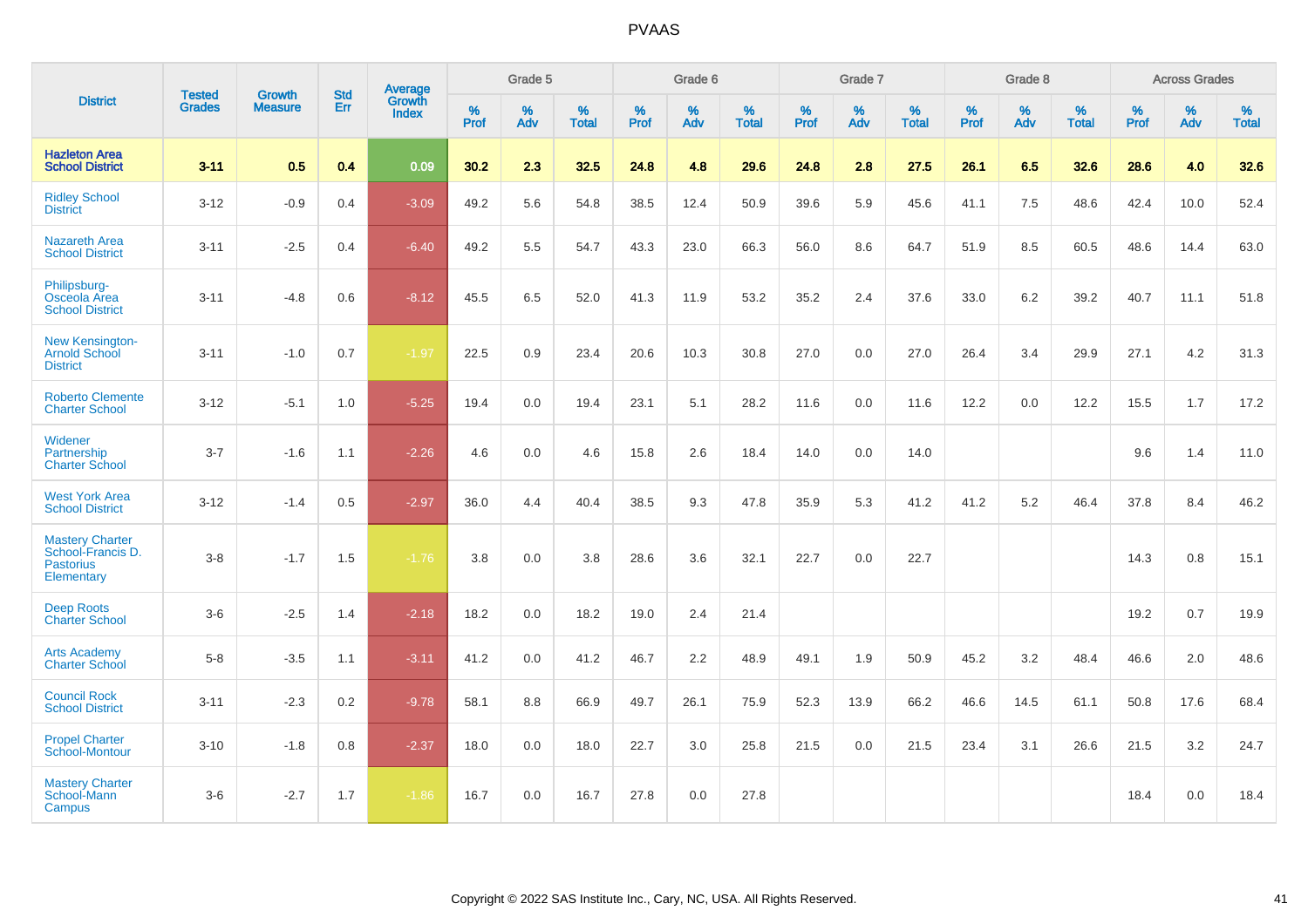|                                                                 |                                |                                 | <b>Std</b> | Average                |              | Grade 5  |                   |              | Grade 6  |                   |              | Grade 7  |                   |                     | Grade 8  |                   |              | <b>Across Grades</b> |                   |
|-----------------------------------------------------------------|--------------------------------|---------------------------------|------------|------------------------|--------------|----------|-------------------|--------------|----------|-------------------|--------------|----------|-------------------|---------------------|----------|-------------------|--------------|----------------------|-------------------|
| <b>District</b>                                                 | <b>Tested</b><br><b>Grades</b> | <b>Growth</b><br><b>Measure</b> | Err        | Growth<br><b>Index</b> | $\%$<br>Prof | %<br>Adv | %<br><b>Total</b> | $\%$<br>Prof | %<br>Adv | %<br><b>Total</b> | $\%$<br>Prof | %<br>Adv | %<br><b>Total</b> | $\%$<br><b>Prof</b> | %<br>Adv | %<br><b>Total</b> | $\%$<br>Prof | %<br>Adv             | %<br><b>Total</b> |
| <b>Hazleton Area</b><br><b>School District</b>                  | $3 - 11$                       | 0.5                             | 0.4        | 0.09                   | 30.2         | 2.3      | 32.5              | 24.8         | 4.8      | 29.6              | 24.8         | 2.8      | 27.5              | 26.1                | 6.5      | 32.6              | 28.6         | 4.0                  | 32.6              |
| <b>Dover Area School</b><br><b>District</b>                     | $3 - 12$                       | $-1.0$                          | 0.4        | $-2.38$                | 48.0         | 4.8      | 52.8              | 41.4         | 17.1     | 58.6              | 48.6         | 7.1      | 55.7              | 44.7                | 5.7      | 50.4              | 44.8         | 10.8                 | 55.6              |
| Pennsylvania<br><b>Leadership Charter</b><br><b>School</b>      | $3 - 11$                       | $-1.6$                          | 0.5        | $-3.16$                | 59.1         | 11.7     | 70.8              | 51.3         | 16.2     | 67.5              | 43.2         | 14.2     | 57.4              | 48.7                | 11.8     | 60.5              | 49.6         | 15.0                 | 64.6              |
| <b>Mount Carmel</b><br><b>Area School</b><br><b>District</b>    | $3 - 11$                       | $-2.5$                          | 0.6        | $-4.10$                | 36.9         | 1.8      | 38.7              | 31.3         | 7.8      | 39.1              | 30.6         | 0.0      | 30.6              | 29.0                | 2.6      | 31.6              | 32.7         | 4.4                  | 37.2              |
| <b>MaST Community</b><br><b>Charter School III</b>              | $3-6$                          | $-0.7$                          | 0.8        | $-0.88$                | 25.8         | 0.8      | 26.5              | 30.0         | 6.9      | 36.9              |              |          |                   |                     |          |                   | 28.3         | 6.5                  | 34.8              |
| Independence<br><b>Charter School</b>                           | $3 - 8$                        | $-2.1$                          | 0.7        | $-3.23$                | 28.8         | 9.6      | 38.4              | 39.0         | 18.3     | 57.3              | 38.3         | 11.1     | 49.4              | 50.9                | 7.0      | 57.9              | 35.6         | 11.9                 | 47.5              |
| Lampeter-<br><b>Strasburg School</b><br><b>District</b>         | $3 - 12$                       | $-1.0$                          | 0.5        | $-2.99$                | 56.5         | 14.9     | 71.4              | 48.5         | 27.4     | 76.0              | 56.6         | 10.1     | 66.7              | 49.5                | 10.0     | 59.5              | 50.0         | 20.6                 | 70.5              |
| <b>Neshannock</b><br><b>Township School</b><br><b>District</b>  | $3 - 10$                       | $-3.2$                          | 0.7        | $-4.59$                | 56.7         | 8.9      | 65.6              | 57.4         | 20.6     | 77.9              | 62.0         | 14.0     | 76.0              | 51.3                | 6.4      | 57.7              | 55.4         | 13.5                 | 68.9              |
| <b>Baden Academy</b><br><b>Charter School</b>                   | $3-6$                          | $-1.3$                          | 1.1        | $-1.32$                | 47.6         | 1.6      | 49.2              | 46.6         | 10.3     | 56.9              |              |          |                   |                     |          |                   | 42.3         | 7.1                  | 49.4              |
| <b>Lakeview School</b><br><b>District</b>                       | $3 - 11$                       | $-3.2$                          | 0.8        | $-3.93$                | 63.3         | 10.2     | 73.5              | 46.5         | 16.9     | 63.4              | 37.1         | 8.1      | 45.2              | 43.1                | 9.2      | 52.3              | 45.7         | 15.4                 | 61.1              |
| <b>Cocalico School</b><br><b>District</b>                       | $3 - 11$                       | $-2.5$                          | 0.4        | $-5.75$                | 50.2         | 11.9     | 62.2              | 46.0         | 22.6     | 68.5              | 50.7         | 7.0      | 57.6              | 35.9                | 14.1     | 50.0              | 44.9         | 15.8                 | 60.7              |
| La Academia<br>Partnership<br><b>Charter School</b>             | $6 - 11$                       | -4.8                            | 1.8        | $-2.67$                |              |          |                   | 14.3         | 0.0      | 14.3              | 4.2          | 0.0      | 4.2               | 0.0                 | 0.0      | 0.0               | 5.6          | 0.0                  | 5.6               |
| <b>Forest Hills School</b><br><b>District</b>                   | $3 - 11$                       | $-4.9$                          | 0.6        | $-9.70$                | 53.0         | 4.5      | 57.5              | 48.3         | 6.7      | 55.0              | 30.9         | 3.2      | 34.2              | 22.3                | 2.5      | 24.8              | 39.3         | 7.6                  | 46.9              |
| Commonwealth<br><b>Charter Academy</b><br><b>Charter School</b> | $3 - 10$                       | $-3.1$                          | 0.9        | $-3.75$                | 49.2         | 1.7      | 50.8              | 56.0         | 12.0     | 68.0              | 49.1         | 8.8      | 57.9              | 39.6                | 4.2      | 43.8              | 45.3         | 10.1                 | 55.4              |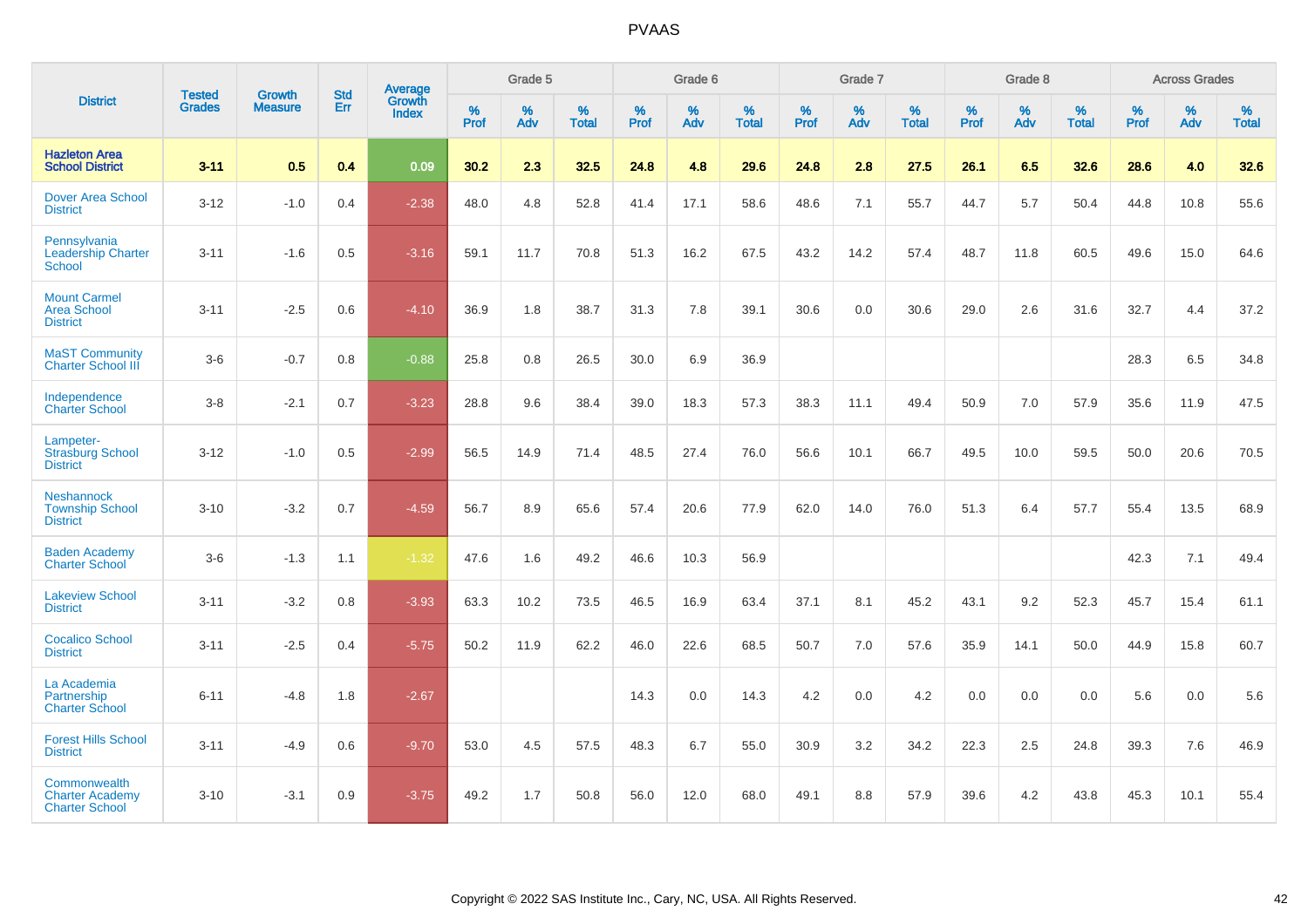|                                                              |                                |                                 | <b>Std</b> | <b>Average</b>         |           | Grade 5  |                   |           | Grade 6  |                   |           | Grade 7  |                   |           | Grade 8  |                   |           | <b>Across Grades</b> |                   |
|--------------------------------------------------------------|--------------------------------|---------------------------------|------------|------------------------|-----------|----------|-------------------|-----------|----------|-------------------|-----------|----------|-------------------|-----------|----------|-------------------|-----------|----------------------|-------------------|
| <b>District</b>                                              | <b>Tested</b><br><b>Grades</b> | <b>Growth</b><br><b>Measure</b> | Err        | Growth<br><b>Index</b> | %<br>Prof | %<br>Adv | %<br><b>Total</b> | %<br>Prof | %<br>Adv | %<br><b>Total</b> | %<br>Prof | %<br>Adv | %<br><b>Total</b> | %<br>Prof | %<br>Adv | %<br><b>Total</b> | %<br>Prof | %<br>Adv             | %<br><b>Total</b> |
| <b>Hazleton Area</b><br><b>School District</b>               | $3 - 11$                       | 0.5                             | 0.4        | 0.09                   | 30.2      | 2.3      | 32.5              | 24.8      | 4.8      | 29.6              | 24.8      | 2.8      | 27.5              | 26.1      | 6.5      | 32.6              | 28.6      | 4.0                  | 32.6              |
| <b>Dallas School</b><br><b>District</b>                      | $3 - 11$                       | $-5.2$                          | 0.5        | $-9.60$                | 58.5      | 8.8      | 67.3              | 50.7      | 12.7     | 63.4              | 49.2      | 3.2      | 52.4              | 48.7      | 14.3     | 63.0              | 50.5      | 13.7                 | 64.2              |
| <b>New Day Charter</b><br><b>School</b>                      | $7 - 11$                       | $-1.7$                          | 3.2        | $-0.53$                |           |          |                   |           |          |                   |           |          |                   | 11.1      | 0.0      | 11.1              | 11.1      | 0.0                  | 11.1              |
| <b>Woodland Hills</b><br><b>School District</b>              | $3 - 12$                       | $-3.0$                          | 0.5        | $-6.16$                | 34.1      | 0.6      | 34.7              | 13.8      | 3.4      | 17.2              | 32.5      | 2.6      | 35.0              | 24.8      | 2.0      | 26.7              | 26.7      | 3.7                  | 30.4              |
| <b>Brentwood</b><br><b>Borough School</b><br><b>District</b> | $3 - 11$                       | $-2.1$                          | 0.7        | $-2.85$                | 53.5      | 7.0      | 60.5              | 36.1      | 12.0     | 48.2              | 33.3      | 4.6      | 37.9              | 48.0      | 6.8      | 54.8              | 40.9      | 9.4                  | 50.3              |
| Achievement<br><b>House Charter</b><br><b>School</b>         | $7 - 11$                       | $-3.1$                          | 1.6        | $-1.91$                |           |          |                   |           |          |                   | 52.0      | 0.0      | 52.0              | 48.8      | 7.0      | 55.8              | 50.0      | 4.4                  | 54.4              |
| Southeastern<br><b>Greene School</b><br><b>District</b>      | $3 - 10$                       | $-4.6$                          | 1.0        | $-4.40$                | 44.8      | 17.2     | 62.1              | 42.4      | 12.1     | 54.6              | 36.7      | 6.1      | 42.9              | 48.8      | 2.3      | 51.2              | 41.1      | 14.3                 | 55.4              |
| <b>Wilson School</b><br><b>District</b>                      | $3 - 12$                       | $-3.7$                          | 0.5        | $-7.41$                | 49.3      | 4.2      | 53.5              | 52.1      | 11.6     | 63.7              | 47.6      | 8.4      | 56.0              | 47.8      | 11.1     | 58.9              | 47.0      | 13.2                 | 60.1              |
| <b>Whitehall-Coplay</b><br><b>School District</b>            | $3 - 11$                       | $-1.0$                          | 0.4        | $-2.56$                | 47.1      | 4.6      | 51.7              | 43.0      | 11.2     | 54.1              | 41.3      | 7.8      | 49.1              | 38.2      | 7.1      | 45.4              | 42.6      | 8.9                  | 51.5              |
| <b>Central Cambria</b><br><b>School District</b>             | $3 - 11$                       | $-3.0$                          | 0.6        | $-5.07$                | 59.8      | 11.1     | 70.9              | 33.6      | 13.3     | 46.9              | 48.2      | 4.4      | 52.6              | 38.9      | 4.8      | 43.6              | 44.9      | 10.7                 | 55.6              |
| Octorara Area<br><b>School District</b>                      | $3 - 11$                       | $-3.9$                          | 0.6        | $-6.74$                | 44.6      | 9.1      | 53.6              | 53.3      | 8.3      | 61.7              | 28.9      | 5.2      | 34.1              | 40.5      | 6.0      | 46.6              | 42.6      | 9.0                  | 51.6              |
| Agora Cyber<br><b>Charter School</b>                         | $3 - 11$                       | $-2.5$                          | 0.6        | $-4.31$                | 31.7      | 1.0      | 32.7              | 30.1      | 7.0      | 37.1              | 29.0      | 2.8      | 31.7              | 28.3      | 2.0      | 30.3              | 30.7      | 4.8                  | 35.5              |
| <b>Northwest Area</b><br><b>School District</b>              | $3 - 10$                       | $-2.3$                          | 0.9        | $-2.59$                | 38.6      | 0.0      | 38.6              | 26.7      | 8.3      | 35.0              | 28.0      | 0.0      | 28.0              | 37.0      | 3.7      | 40.7              | 32.5      | 3.1                  | 35.6              |
| <b>Tunkhannock Area</b><br><b>School District</b>            | $3 - 11$                       | $-3.4$                          | 0.5        | $-6.81$                | 29.2      | 2.9      | 32.1              | 35.9      | 12.5     | 48.4              | 33.3      | 3.1      | 36.4              | 40.1      | 8.2      | 48.3              | 36.3      | 6.8                  | 43.0              |
| <b>Bensalem</b><br><b>Township School</b><br><b>District</b> | $3 - 11$                       | $-1.5$                          | 0.3        | $-4.35$                | 24.4      | 3.4      | 27.7              | 32.6      | 7.6      | 40.2              | 29.8      | 4.8      | 34.6              | 31.8      | 6.9      | 38.7              | 28.8      | 6.0                  | 34.8              |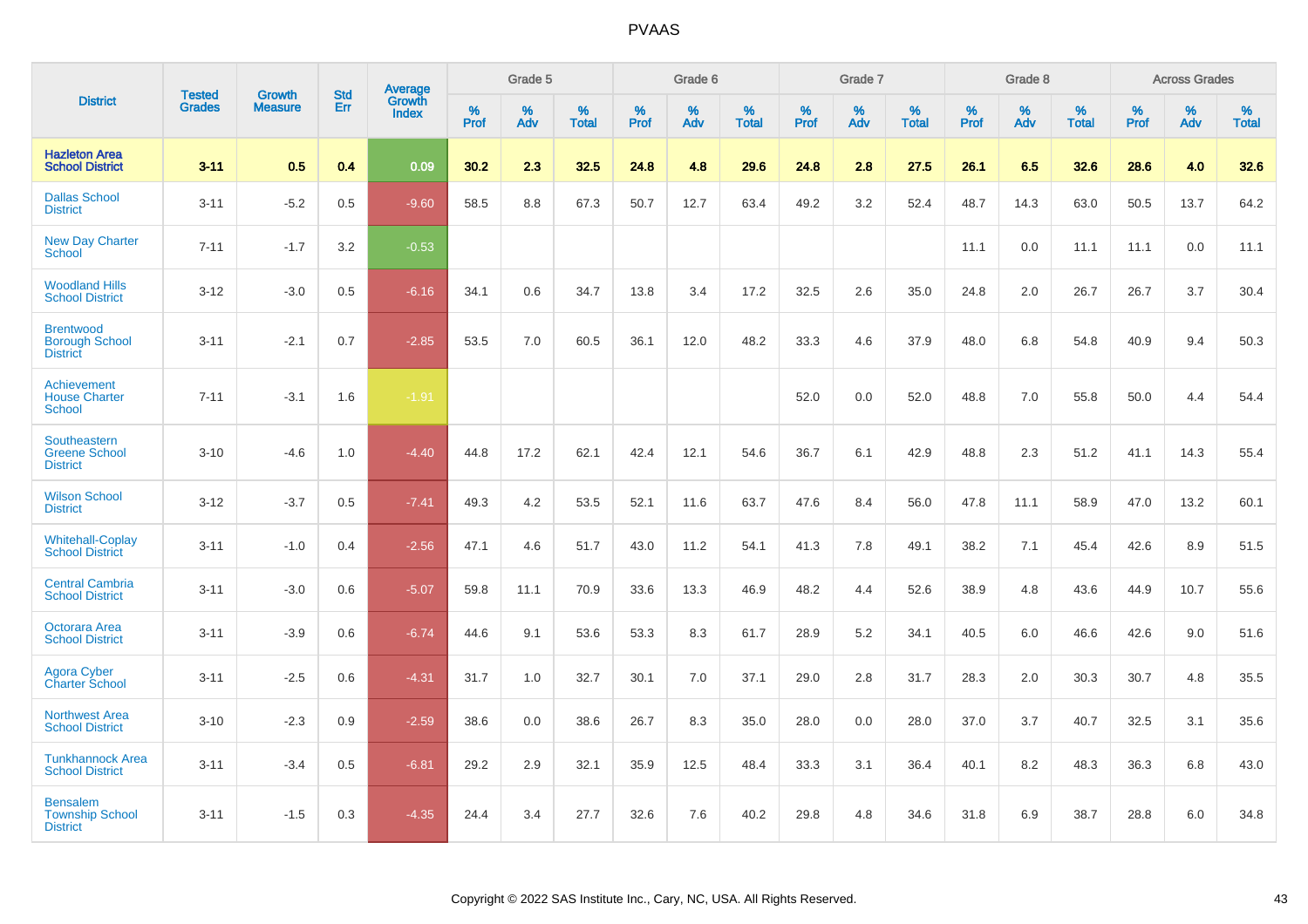|                                                                          | <b>Tested</b> | <b>Growth</b>  | <b>Std</b> | Average         |           | Grade 5  |                   |           | Grade 6  |                   |           | Grade 7  |                   |           | Grade 8  |                   |           | <b>Across Grades</b> |                   |
|--------------------------------------------------------------------------|---------------|----------------|------------|-----------------|-----------|----------|-------------------|-----------|----------|-------------------|-----------|----------|-------------------|-----------|----------|-------------------|-----------|----------------------|-------------------|
| <b>District</b>                                                          | <b>Grades</b> | <b>Measure</b> | Err        | Growth<br>Index | %<br>Prof | %<br>Adv | %<br><b>Total</b> | %<br>Prof | %<br>Adv | %<br><b>Total</b> | %<br>Prof | %<br>Adv | %<br><b>Total</b> | %<br>Prof | %<br>Adv | %<br><b>Total</b> | %<br>Prof | %<br>Adv             | %<br><b>Total</b> |
| <b>Hazleton Area</b><br><b>School District</b>                           | $3 - 11$      | 0.5            | 0.4        | 0.09            | 30.2      | 2.3      | 32.5              | 24.8      | 4.8      | 29.6              | 24.8      | 2.8      | 27.5              | 26.1      | 6.5      | 32.6              | 28.6      | 4.0                  | 32.6              |
| <b>Universal Bluford</b><br><b>Charter School</b>                        | $3-6$         | $-2.8$         | 1.2        | $-2.37$         | 19.0      | 0.0      | 19.0              | 23.3      | 0.0      | 23.3              |           |          |                   |           |          |                   | 22.3      | 1.8                  | 24.1              |
| <b>Northampton Area</b><br><b>School District</b>                        | $3 - 11$      | $-4.3$         | 0.7        | $-6.25$         | 39.1      | 8.6      | 47.7              | 34.2      | 19.3     | 53.5              | 27.4      | 6.8      | 34.2              | 40.0      | 5.0      | 45.0              | 42.3      | 12.8                 | 55.1              |
| <b>Brookville Area</b><br><b>School District</b>                         | $3 - 11$      | $-3.3$         | 0.6        | $-5.82$         | 41.6      | 5.9      | 47.5              | 37.1      | 12.4     | 49.4              | 34.4      | 0.8      | 35.2              | 45.0      | 7.3      | 52.3              | 40.4      | 8.7                  | 49.1              |
| <b>Propel Charter</b><br>School-Pitcairn                                 | $3 - 8$       | $-5.3$         | 1.2        | $-4.63$         | 12.1      | 0.0      | 12.1              | 29.6      | 11.1     | 40.7              | 18.2      | 0.0      | 18.2              | 16.7      | 0.0      | 16.7              | 17.3      | 2.5                  | 19.8              |
| Lackawanna Trail<br><b>School District</b>                               | $3 - 10$      | $-3.9$         | 0.8        | $-5.05$         | 50.9      | 3.6      | 54.6              | 38.8      | 14.9     | 53.7              | 45.1      | 5.6      | 50.7              | 31.2      | 3.9      | 35.1              | 43.8      | 10.0                 | 53.8              |
| Salisbury-Elk Lick<br><b>School District</b>                             | $3 - 11$      | $-3.9$         | 1.3        | $-2.93$         | 50.0      | 8.3      | 58.3              | 50.0      | 0.0      | 50.0              | 30.0      | 0.0      | 30.0              | 28.6      | 4.8      | 33.3              | 42.2      | 3.3                  | 45.4              |
| <b>Perkiomen Valley</b><br><b>School District</b>                        | $3 - 11$      | $-3.7$         | 0.3        | $-11.07$        | 53.1      | 15.9     | 69.0              | 52.5      | 21.5     | 74.0              | 51.0      | 12.6     | 63.6              | 48.7      | 12.2     | 60.9              | 51.1      | 18.7                 | 69.8              |
| <b>Yough School</b><br><b>District</b>                                   | $3 - 10$      | $-4.7$         | 0.6        | $-9.77$         | 37.9      | 1.5      | 39.4              | 39.6      | 15.7     | 55.2              | 42.3      | 8.2      | 50.5              | 36.7      | 5.8      | 42.5              | 41.9      | 9.2                  | 51.1              |
| <b>Mastery Charter</b><br>School - Smedley<br>Campus                     | $3-6$         | $-4.0$         | 1.3        | $-3.20$         | 19.2      | 1.9      | 21.2              | 31.0      | 1.7      | 32.8              |           |          |                   |           |          |                   | 21.4      | 2.2                  | 23.6              |
| <b>Executive</b><br>Education<br><b>Academy Charter</b><br><b>School</b> | $3 - 10$      | $-5.5$         | 1.6        | $-3.40$         | 10.0      | 0.0      | 10.0              | 12.5      | 6.2      | 18.8              |           |          |                   | 38.1      | 0.0      | 38.1              | 31.4      | 2.9                  | 34.3              |
| <b>East Allegheny</b><br><b>School District</b>                          | $3 - 11$      | $-3.0$         | 0.7        | $-4.43$         | 41.6      | 3.4      | 44.9              | 25.9      | 7.1      | 32.9              | 30.8      | 2.6      | 33.3              | 22.3      | 3.9      | 26.2              | 26.8      | 4.0                  | 30.9              |
| <b>First Philadelphia</b><br>Preparatory<br><b>Charter School</b>        | $3-8$         | $-3.5$         | 0.7        | $-5.28$         | 13.7      | 1.0      | 14.7              | 22.8      | 1.1      | 23.9              | 7.6       | 0.0      | 7.6               | 18.9      | 4.0      | 23.0              | 16.4      | 1.6                  | 17.9              |
| <b>East Stroudsburg</b><br><b>Area School</b><br><b>District</b>         | $3 - 11$      | $-4.1$         | 0.5        | $-9.10$         | 43.7      | 1.9      | 45.6              | 40.8      | 9.4      | 50.3              | 41.9      | 3.5      | 45.4              | 32.3      | 5.1      | 37.3              | 36.5      | 7.4                  | 43.9              |
| <b>Garnet Valley</b><br><b>School District</b>                           | $3 - 10$      | $-3.6$         | 0.4        | $-9.46$         | 53.3      | 14.4     | 67.6              | 51.3      | 23.0     | 74.4              | 53.8      | 10.5     | 64.3              | 53.4      | 12.2     | 65.6              | 51.6      | 17.8                 | 69.4              |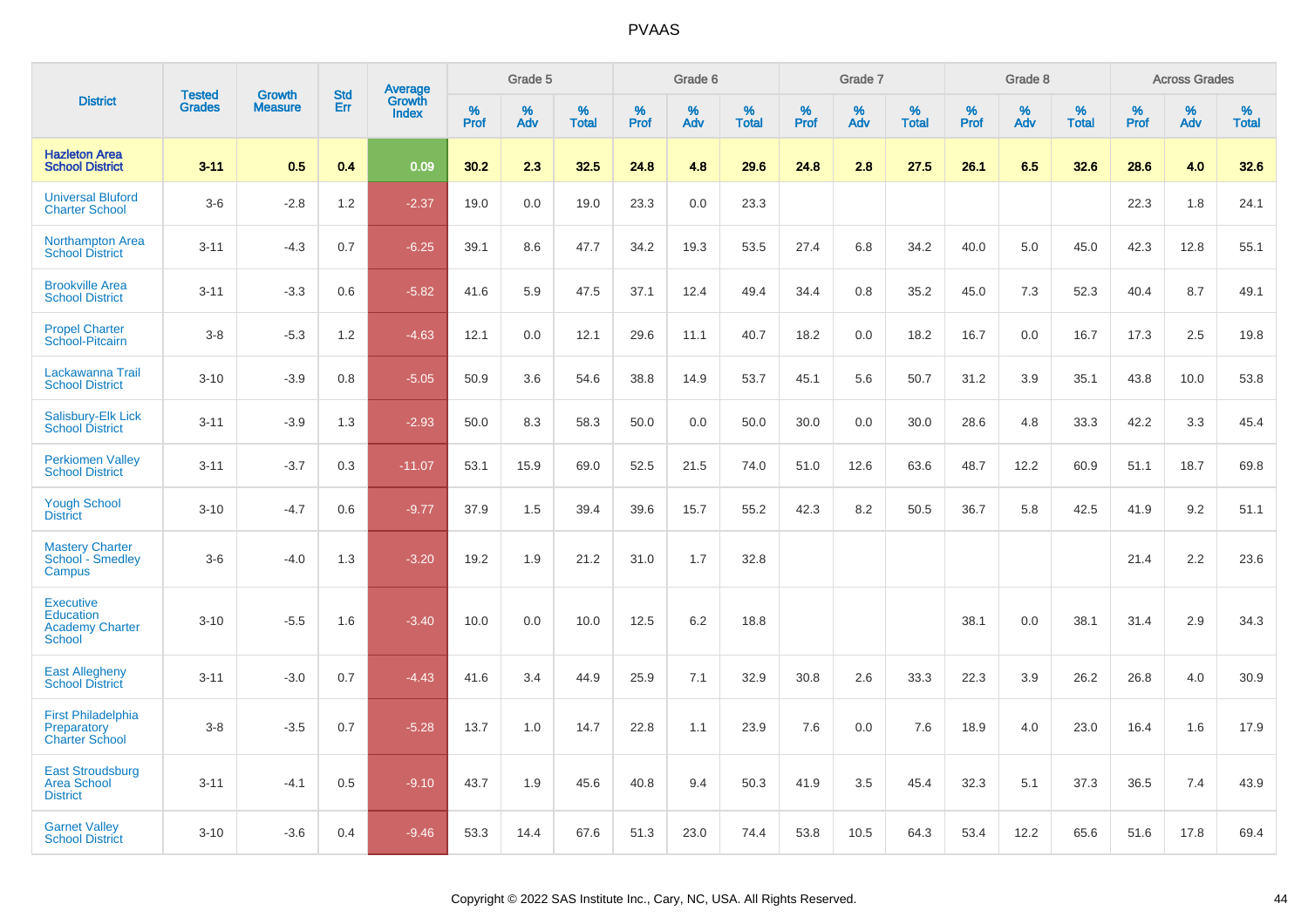|                                                                        | <b>Tested</b> | <b>Growth</b>  | <b>Std</b> | <b>Average</b><br>Growth |              | Grade 5  |                      |              | Grade 6     |                      |              | Grade 7  |                      |              | Grade 8     |                      |              | <b>Across Grades</b> |                      |
|------------------------------------------------------------------------|---------------|----------------|------------|--------------------------|--------------|----------|----------------------|--------------|-------------|----------------------|--------------|----------|----------------------|--------------|-------------|----------------------|--------------|----------------------|----------------------|
| <b>District</b>                                                        | <b>Grades</b> | <b>Measure</b> | Err        | <b>Index</b>             | $\%$<br>Prof | %<br>Adv | $\%$<br><b>Total</b> | $\%$<br>Prof | $\%$<br>Adv | $\%$<br><b>Total</b> | $\%$<br>Prof | %<br>Adv | $\%$<br><b>Total</b> | $\%$<br>Prof | $\%$<br>Adv | $\%$<br><b>Total</b> | $\%$<br>Prof | $\%$<br>Adv          | $\%$<br><b>Total</b> |
| <b>Hazleton Area</b><br><b>School District</b>                         | $3 - 11$      | 0.5            | 0.4        | 0.09                     | 30.2         | 2.3      | 32.5                 | 24.8         | 4.8         | 29.6                 | 24.8         | 2.8      | 27.5                 | 26.1         | 6.5         | 32.6                 | 28.6         | 4.0                  | 32.6                 |
| <b>Parkland School</b><br><b>District</b>                              | $3 - 11$      | $-2.9$         | 0.3        | $-10.53$                 | 55.6         | 16.6     | 72.1                 | 42.4         | 30.0        | 72.4                 | 50.3         | 17.5     | 67.8                 | 46.6         | 14.9        | 61.4                 | 47.1         | 23.4                 | 70.5                 |
| <b>Penn Hills School</b><br><b>District</b>                            | $3 - 11$      | $-4.6$         | 0.5        | $-9.21$                  | 22.2         | 0.0      | 22.2                 | 17.0         | 6.1         | 23.1                 | 13.6         | 1.6      | 15.2                 | 20.7         | 4.3         | 25.0                 | 20.9         | 2.9                  | 23.8                 |
| Cheltenham<br><b>School District</b>                                   | $3 - 11$      | $-2.6$         | 0.6        | $-4.40$                  | 43.9         | 13.0     | 56.9                 | 49.5         | 17.8        | 67.3                 | 48.3         | 9.4      | 57.7                 | 35.2         | 7.7         | 42.9                 | 44.0         | 14.8                 | 58.8                 |
| <b>Collegium Charter</b><br>School                                     | $3 - 10$      | $-4.5$         | 0.5        | $-9.56$                  | 32.0         | 1.0      | 33.0                 | 26.2         | 4.2         | 30.4                 | 26.3         | 1.1      | 27.4                 | 25.0         | 3.4         | 28.4                 | 31.5         | 3.2                  | 34.7                 |
| <b>Wyoming Area</b><br><b>School District</b>                          | $3 - 10$      | $-4.1$         | 0.6        | $-6.56$                  | 58.6         | 6.0      | 64.7                 | 38.8         | 2.9         | 41.8                 | 49.5         | 3.2      | 52.7                 | 35.8         | 9.4         | 45.3                 | 43.5         | 7.5                  | 51.1                 |
| Northwestern<br><b>School District</b>                                 | $3 - 11$      | $-4.4$         | 0.6        | $-6.84$                  | 50.0         | 2.1      | 52.1                 | 41.4         | 16.1        | 57.5                 | 42.4         | 1.9      | 44.3                 | 36.4         | 6.4         | 42.7                 | 40.4         | 8.1                  | 48.5                 |
| <b>Chartiers Valley</b><br><b>School District</b>                      | $3 - 11$      | $-3.4$         | 0.4        | $-8.00$                  | 51.3         | 6.5      | 57.8                 | 45.9         | 15.3        | 61.2                 | 46.3         | 8.7      | 55.0                 | 42.9         | 7.6         | 50.5                 | 47.3         | 10.0                 | 57.4                 |
| <b>Great Valley</b><br><b>School District</b>                          | $3 - 11$      | $-2.0$         | 0.4        | $-5.13$                  | 57.8         | 13.0     | 70.8                 | 43.6         | 32.2        | 75.8                 | 53.2         | 16.6     | 69.8                 | 56.6         | 18.4        | 75.0                 | 50.6         | 21.7                 | 72.3                 |
| <b>Ringgold School</b><br><b>District</b>                              | $3 - 11$      | $-6.9$         | 0.5        | $-14.33$                 | 22.7         | 1.2      | 23.9                 | 29.5         | 0.6         | 30.1                 | 21.8         | 3.5      | 25.3                 | 31.7         | 4.3         | 36.0                 | 32.2         | 4.3                  | 36.4                 |
| South Allegheny<br><b>School District</b>                              | $3 - 11$      | $-5.4$         | 0.9        | $-5.76$                  | 43.1         | 0.0      | 43.1                 | 32.6         | 6.1         | 38.8                 | 31.6         | 5.3      | 36.8                 | 41.5         | 12.2        | 53.7                 | 39.4         | 6.6                  | 46.0                 |
| <b>New Brighton Area</b><br><b>School District</b>                     | $3 - 11$      | $-4.3$         | 0.6        | $-6.67$                  | 37.1         | 4.5      | 41.6                 | 37.0         | 7.0         | 44.0                 | 33.7         | 5.0      | 38.6                 | 27.6         | 3.8         | 31.4                 | 32.4         | 4.8                  | 37.2                 |
| <b>Pottstown School</b><br><b>District</b>                             | $3 - 12$      | $-5.4$         | 0.5        | $-10.46$                 | 22.5         | 1.2      | 23.7                 | 20.1         | 2.1         | 22.2                 | 16.9         | 0.6      | 17.5                 | 16.5         | 1.6         | 18.1                 | 21.9         | 2.2                  | 24.0                 |
| <b>Jim Thorpe Area</b><br><b>School District</b>                       | $3 - 11$      | $-3.4$         | 0.6        | $-5.71$                  | 45.4         | 2.0      | 47.5                 | 30.8         | 9.4         | 40.2                 | 37.9         | 6.4      | 44.3                 | 37.6         | 5.6         | 43.2                 | 38.6         | 8.0                  | 46.6                 |
| <b>Lincoln Park</b><br><b>Performing Arts</b><br><b>Charter School</b> | $7 - 11$      | $-3.9$         | 1.1        | $-3.56$                  |              |          |                      |              |             |                      | 66.1         | 5.4      | 71.4                 | 59.8         | 17.2        | 77.0                 | 62.2         | 12.6                 | 74.8                 |
| <b>Propel Charter</b><br>School-Mckeesport                             | $3 - 8$       | $-7.2$         | 1.0        | $-7.15$                  | 36.1         | 0.0      | 36.1                 | 32.4         | 0.0         | 32.4                 | 34.2         | 2.6      | 36.8                 | 29.7         | 2.7         | 32.4                 | 32.1         | 1.4                  | 33.5                 |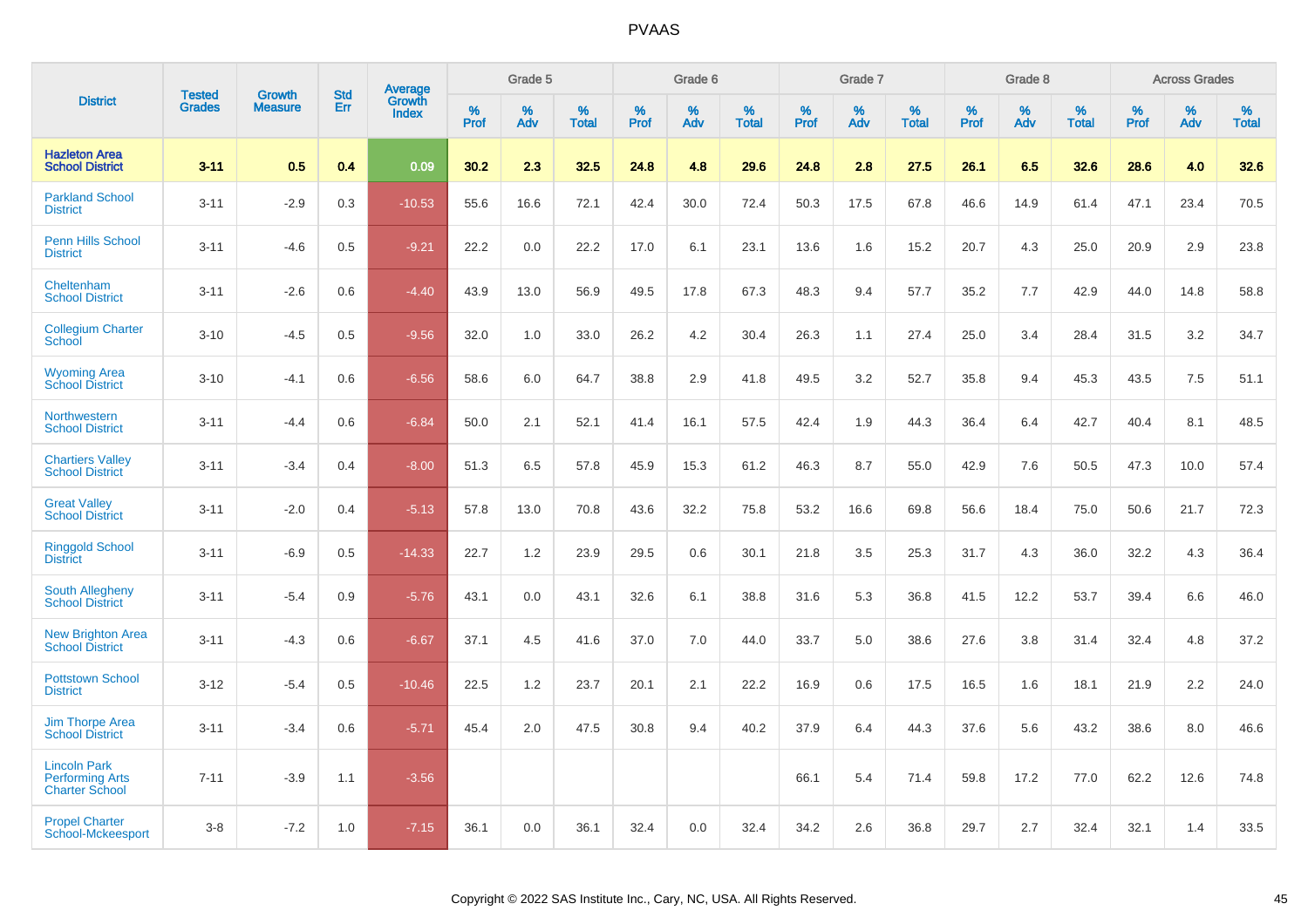|                                                                               |                                |                                 | <b>Std</b> | Average         |           | Grade 5  |                   |           | Grade 6  |                   |           | Grade 7  |                   |           | Grade 8  |                   |           | <b>Across Grades</b> |                   |
|-------------------------------------------------------------------------------|--------------------------------|---------------------------------|------------|-----------------|-----------|----------|-------------------|-----------|----------|-------------------|-----------|----------|-------------------|-----------|----------|-------------------|-----------|----------------------|-------------------|
| <b>District</b>                                                               | <b>Tested</b><br><b>Grades</b> | <b>Growth</b><br><b>Measure</b> | Err        | Growth<br>Index | %<br>Prof | %<br>Adv | %<br><b>Total</b> | %<br>Prof | %<br>Adv | %<br><b>Total</b> | %<br>Prof | %<br>Adv | %<br><b>Total</b> | %<br>Prof | %<br>Adv | %<br><b>Total</b> | %<br>Prof | %<br>Adv             | %<br><b>Total</b> |
| <b>Hazleton Area</b><br><b>School District</b>                                | $3 - 11$                       | 0.5                             | 0.4        | 0.09            | 30.2      | 2.3      | 32.5              | 24.8      | 4.8      | 29.6              | 24.8      | 2.8      | 27.5              | 26.1      | 6.5      | 32.6              | 28.6      | 4.0                  | 32.6              |
| <b>Montessori</b><br><b>Regional Charter</b><br>School                        | $3-6$                          | $-3.8$                          | 1.1        | $-3.39$         | 33.3      | 0.0      | 33.3              | 37.3      | 8.5      | 45.8              |           |          |                   |           |          |                   | 32.2      | 4.5                  | 36.7              |
| <b>Neshaminy School</b><br><b>District</b>                                    | $3 - 11$                       | $-2.8$                          | 0.3        | $-9.73$         | 49.1      | 6.0      | 55.1              | 46.0      | 14.0     | 60.0              | 44.0      | 7.6      | 51.6              | 41.9      | 9.1      | 51.0              | 44.7      | 12.5                 | 57.2              |
| <b>Wilson Area</b><br><b>School District</b>                                  | $3 - 11$                       | $-5.9$                          | 0.5        | $-10.96$        | 53.6      | 11.6     | 65.2              | 40.2      | 18.0     | 58.2              | 29.2      | 6.8      | 36.0              | 38.6      | 8.3      | 47.0              | 41.0      | 12.4                 | 53.4              |
| <b>Marple Newtown</b><br><b>School District</b>                               | $3 - 11$                       | $-4.5$                          | 0.5        | $-9.87$         | 57.0      | 10.9     | 67.8              | 47.9      | 22.8     | 70.6              | 50.8      | 9.4      | 60.2              | 51.2      | 7.2      | 58.4              | 51.2      | 18.8                 | 69.9              |
| <b>Boyertown Area</b><br><b>School District</b>                               | $3 - 11$                       | $-3.6$                          | 0.4        | $-10.13$        | 45.9      | 6.0      | 51.9              | 38.5      | 13.6     | 52.1              | 46.4      | 12.8     | 59.3              | 42.2      | 8.4      | 50.6              | 42.6      | 10.7                 | 53.4              |
| <b>Maritime Academy</b><br><b>Charter School</b>                              | $3 - 10$                       | $-6.3$                          | 0.7        | $-9.48$         | 16.3      | 0.0      | 16.3              | 18.1      | 2.4      | 20.5              | 24.1      | 3.4      | 27.6              | 22.7      | 0.0      | 22.7              | 19.4      | 1.9                  | 21.3              |
| <b>Manheim</b><br><b>Township School</b><br><b>District</b>                   | $3 - 12$                       | $-2.7$                          | 0.3        | $-8.26$         | 48.2      | 17.7     | 65.9              | 40.2      | 34.8     | 75.0              | 50.6      | 15.3     | 65.8              | 42.1      | 17.4     | 59.5              | 45.0      | 24.3                 | 69.3              |
| <b>Erie City School</b><br><b>District</b>                                    | $3 - 12$                       | $-2.9$                          | 0.3        | $-10.54$        | 17.9      | 0.9      | 18.8              | 15.4      | 2.7      | 18.1              | 16.6      | 1.6      | 18.2              | 18.4      | 2.3      | 20.7              | 17.5      | 2.2                  | 19.8              |
| <b>Inquiry Charter</b><br>School                                              | $3-5$                          | $-7.5$                          | 2.2        | $-3.42$         | 30.3      | 0.0      | 30.3              |           |          |                   |           |          |                   |           |          |                   | 25.9      | 4.6                  | 30.6              |
| <b>Seneca Valley</b><br><b>School District</b>                                | $3 - 11$                       | $-3.6$                          | 0.3        | $-12.57$        | 52.6      | 9.8      | 62.4              | 44.4      | 27.6     | 72.0              | 53.0      | 9.8      | 62.9              | 51.1      | 14.5     | 65.6              | 47.2      | 20.2                 | 67.4              |
| <b>Bristol Township</b><br><b>School District</b>                             | $3 - 11$                       | $-3.8$                          | 0.4        | $-10.35$        | 23.8      | 0.9      | 24.7              | 30.0      | 5.5      | 35.5              | 30.2      | 2.2      | 32.4              | 24.1      | 2.8      | 26.9              | 26.9      | 2.9                  | 29.8              |
| <b>New Castle Area</b><br><b>School District</b>                              | $3 - 12$                       | $-5.0$                          | 0.4        | $-11.37$        | 19.4      | 0.5      | 19.9              | 18.2      | 4.2      | 22.4              | 18.3      | 0.0      | 18.3              | 20.9      | 0.9      | 21.9              | 17.6      | 1.9                  | 19.5              |
| <b>Urban Academy Of</b><br><b>Greater Pittsburgh</b><br><b>Charter School</b> | $3-5$                          | $-8.2$                          | 1.9        | $-4.39$         | 21.4      | 2.4      | 23.8              |           |          |                   |           |          |                   |           |          |                   | 20.6      | 1.6                  | 22.2              |
| <b>Pennridge School</b><br><b>District</b>                                    | $3 - 10$                       | $-4.2$                          | 0.3        | $-14.02$        | 58.0      | 5.4      | 63.4              | 42.6      | 18.6     | 61.3              | 49.7      | 8.2      | 57.8              | 46.2      | 10.0     | 56.1              | 49.6      | 11.6                 | 61.1              |